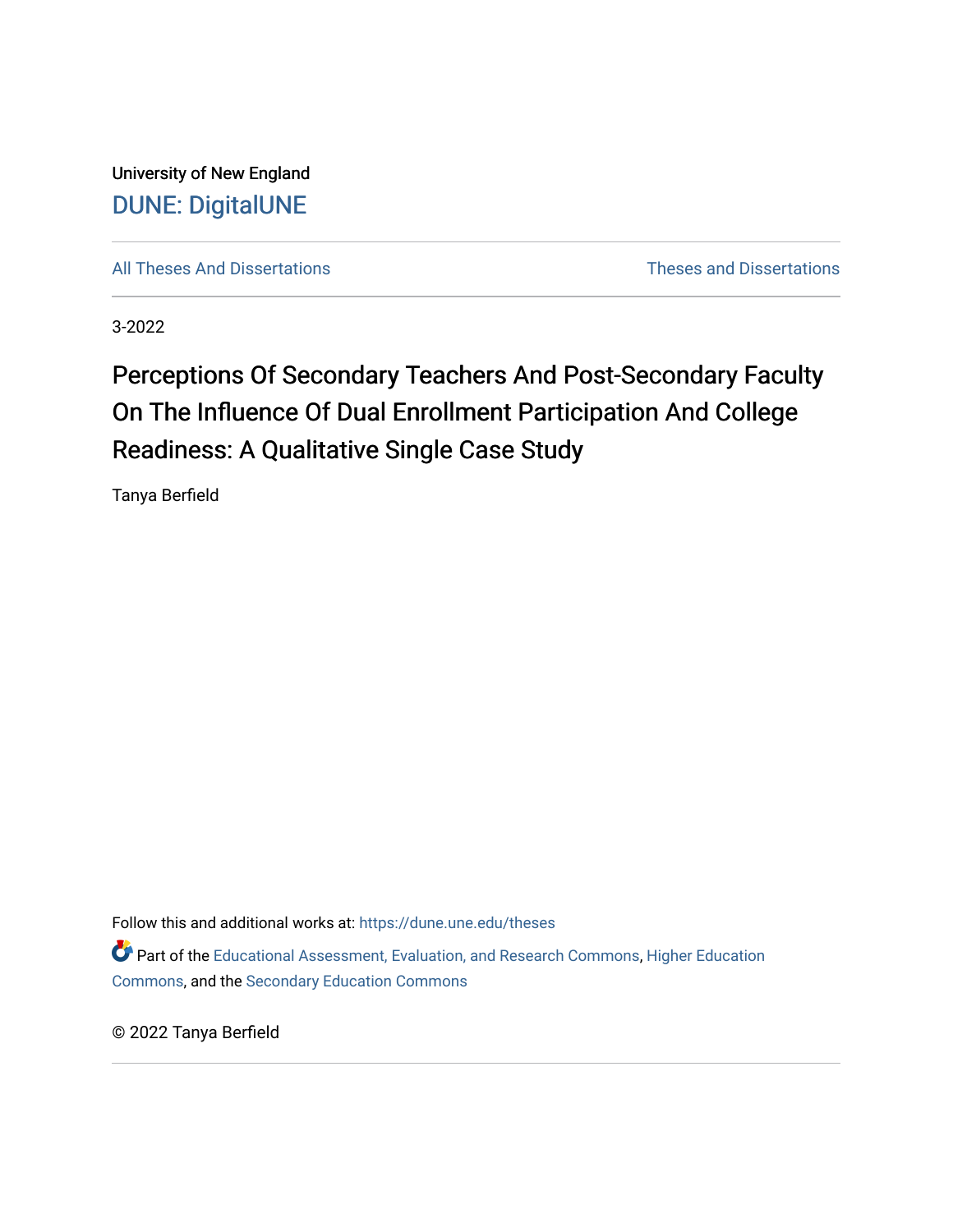# PERCEPTIONS OF SECONDARY TEACHERS AND POST-SECONDARY FACULTY ON THE INFLUENCE OF DUAL ENROLLMENT PARTICIPATION AND COLLEGE READINESS: A QUALITATIVE SINGLE CASE STUDY

By

Tanya Berfield

A.A.S. Pennsylvania College of Technology, 1999

B.S. Colorado State University, 2015

M.S. Michigan State University, 2018

# A DISSERTATION

Presented to the Affiliated Faculty of The College of Graduate and Professional Studies at the University of New England

Submitted in Partial Fulfillment of Requirements For the Degree of Doctor of Education

> It was presented on 03/07/2022 and reviewed by:

Jennifer Scott, Ed.D., Lead Advisor University of New England

Audrey Rabas, Ph.D., Secondary Advisor University of New England

Tammy Rich, Ed.D., Affiliate Committee Member Pennsylvania College of Technology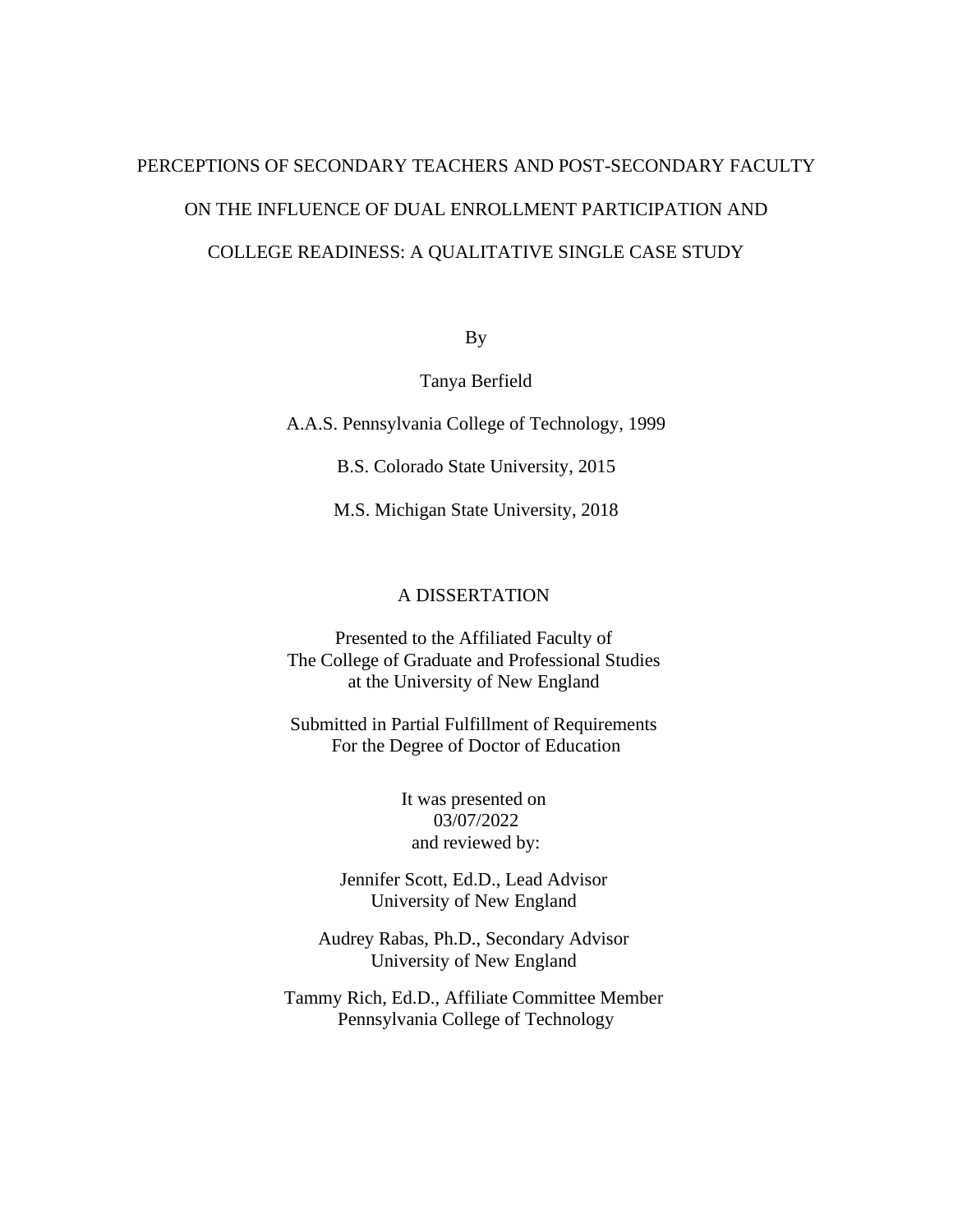# ALL RIGHTS RESERVED

c 2022

Tanya Berfield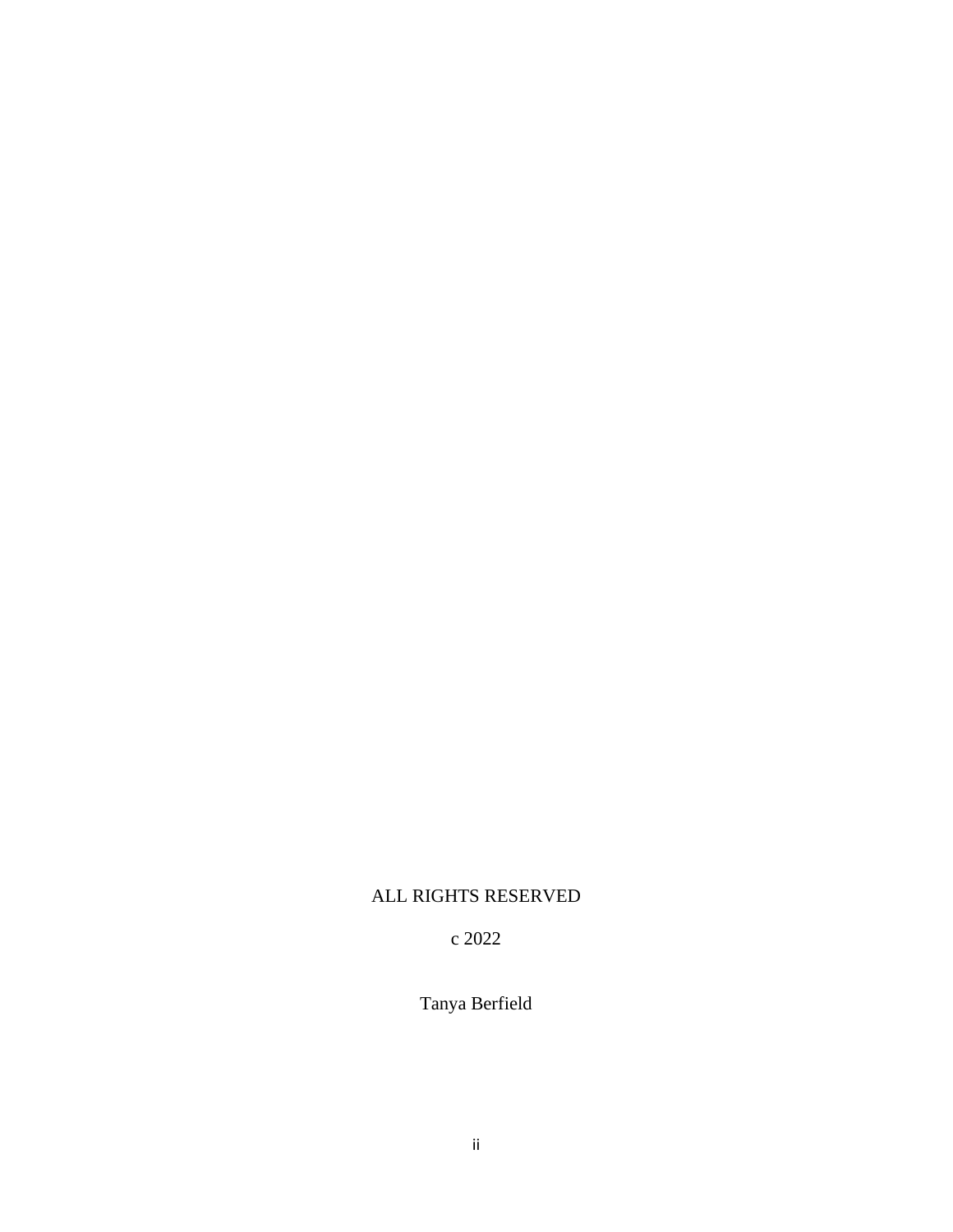

# **Doctor of Education Program Final Dissertation Approval Form**

**This Dissertation was reviewed and approved by:**

Lead Advisor Signature: \_\_\_\_\_Dr. **Jennifer Scott**\_\_\_\_\_\_\_\_\_\_

Lead Advisor (print name): \_\_\_Dr. Jennifer Scott\_\_\_\_\_\_\_

Secondary Advisor Signature:  $\frac{Dv}{2}$ . **Audrey Rabas** 

Secondary Advisor (print name): \_\_\_ Dr. Audrey Rabas \_\_\_\_\_\_\_\_\_\_\_\_\_\_\_\_\_\_\_\_\_\_\_\_\_\_\_

**Date: \_\_3/9/22\_\_\_\_**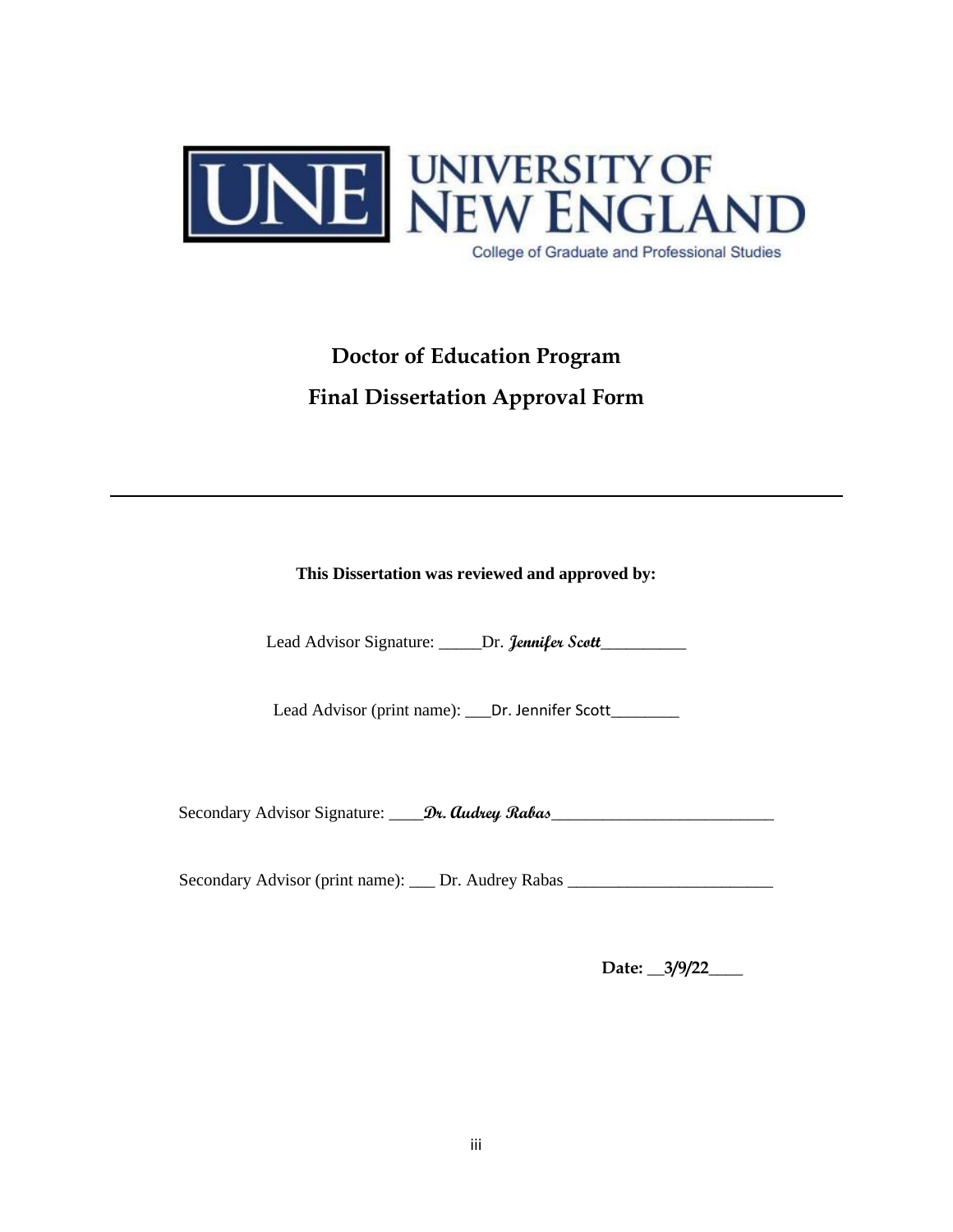# **TABLE OF CONTENTS**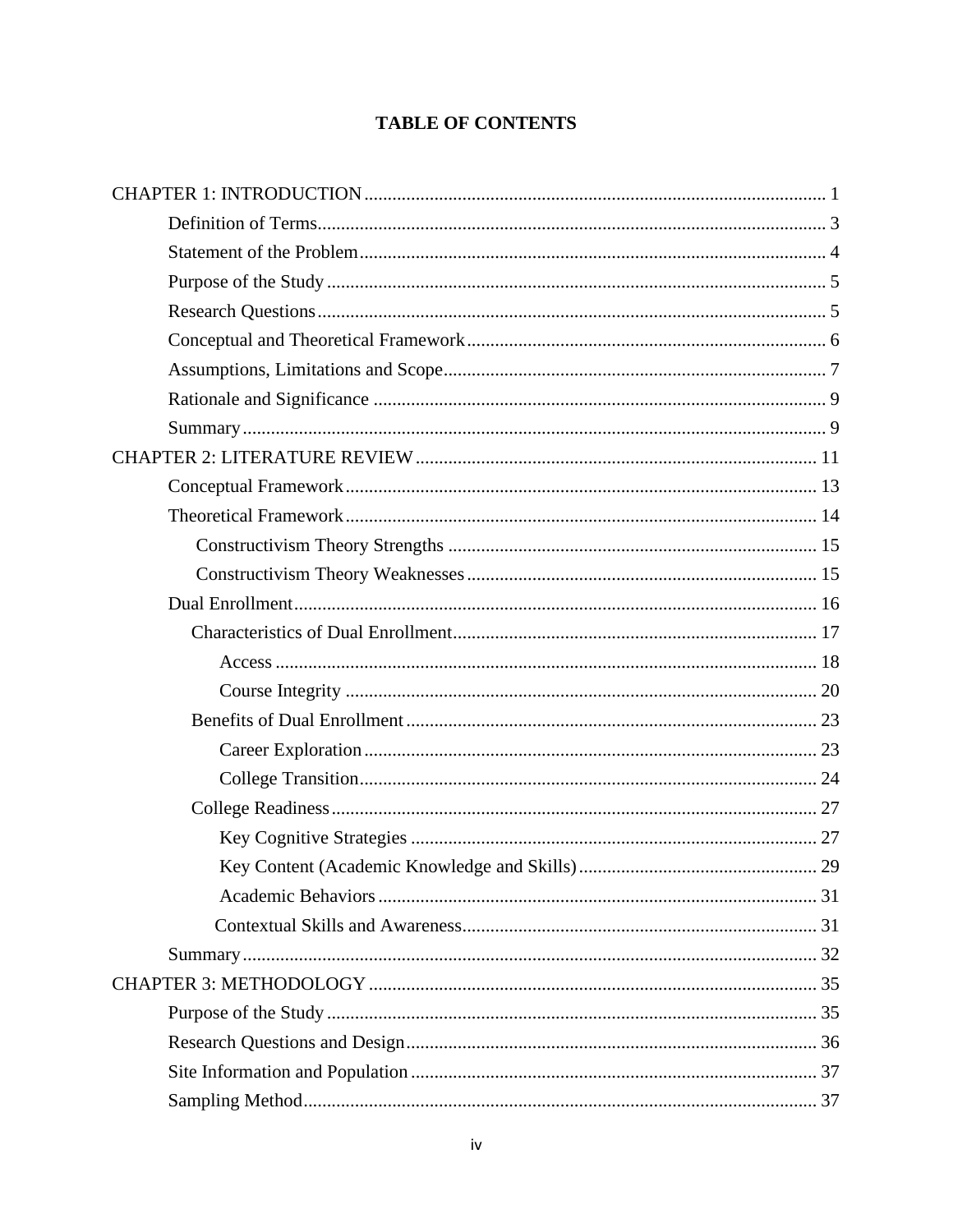| Subtheme 1: Course Expectations, Teacher Training, and Resources 55 |  |
|---------------------------------------------------------------------|--|
|                                                                     |  |
|                                                                     |  |
|                                                                     |  |
|                                                                     |  |
|                                                                     |  |
|                                                                     |  |
|                                                                     |  |
|                                                                     |  |
|                                                                     |  |
|                                                                     |  |
|                                                                     |  |
|                                                                     |  |
|                                                                     |  |
|                                                                     |  |
|                                                                     |  |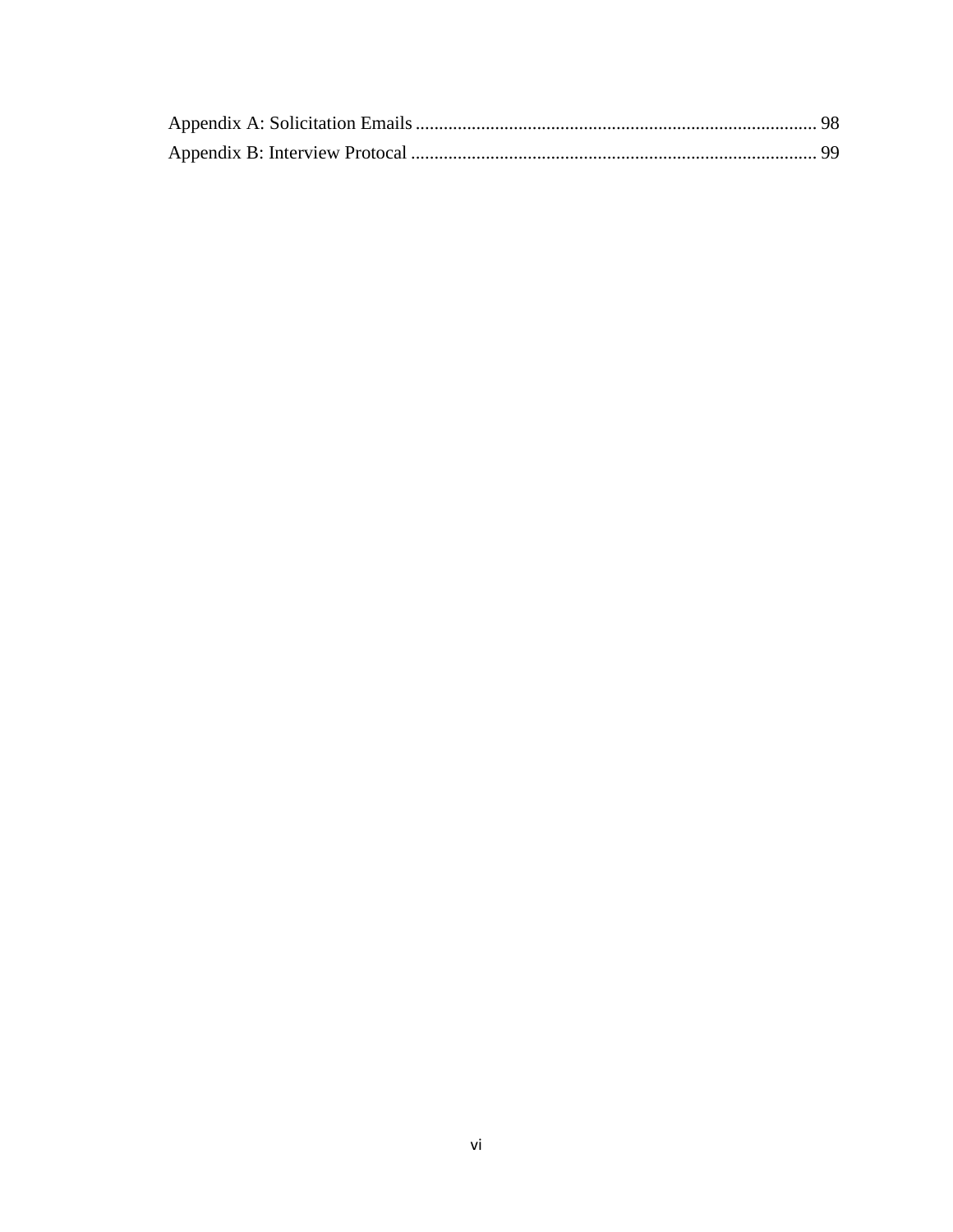# **DEDICATION**

To my husband, Scott. I cannot thank you enough for your never-ending support and willingness to go the extra mile because I need time to focus. I love and adore you.

To our sons and their partners, Cullen & Bethany, Nash & Hailey, and Trey. I have learned as much from all of you as I hope that you have learned from me. You have taught me to be a better person. I love being your mom.

To my parents, Rich and Vicki Dalton. You taught me to be me. To accept nothing less. To embrace who I am, to always learn and grow. And to always be on-time!

To my colleagues and friends. More than anything, you believed in me, pushed me to believe in myself. You all are the best. I will forever appreciate your support and friendship.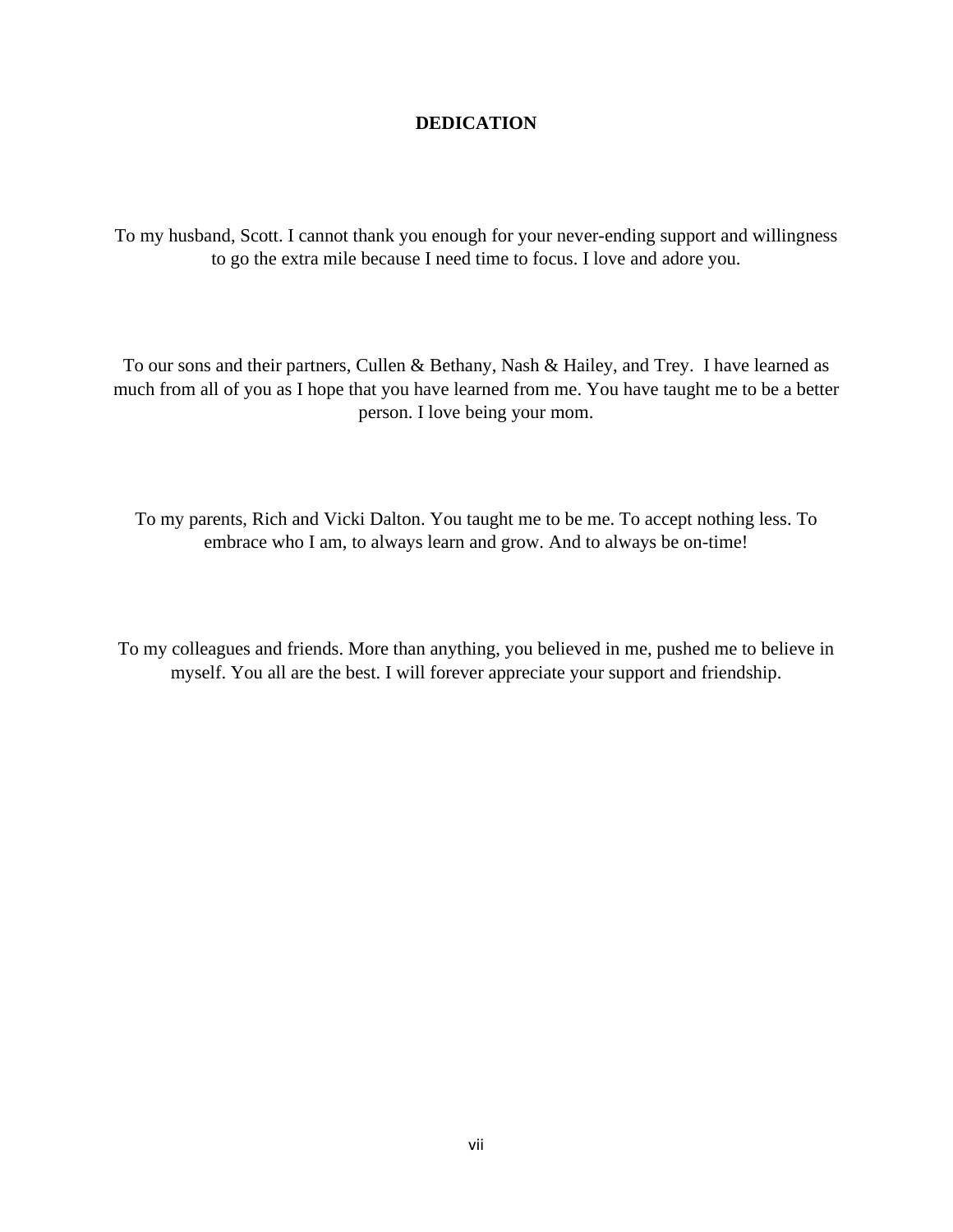# **ACKNOWLEDGEMENTS**

To my lead advisor, Dr. Jennifer Scott. Thank you for your continued support and guidance throughout this entire process.

To my second advisor, Dr. Audrey Rabas. Your attention to detail and thorough feedback is much appreciated. You pushed me to achieve more. I thank you for that!

To my affiliate advisor, Dr. Tammy Rich. Thank you so much for your immediate agreement to be my site advisor. Your feedback and support mean so much to me. Thank you for standing next to me throughout this journey.

To my leadership team, Dr. Randy Zangara and Dr. Carolyn Strickland. Your support, many conversations, useful advice, and endless encouragement helped me more than you could ever know. Thank you for always being there.

To the many participants, the level of support and contribution that I received for this study was unexpected and so very appreciated. You shared with me the most enjoyable, rich, and impactful discussions. I thank you from the bottom of my heart.

And finally, to my amazing cohort of students. Devon, Karen, Kaycee, Ngo, and Rick. You made this process so much more achievable and enjoyable. I thank you for the weekly meetings, endless chats, and texts, for the accountability and support. #rideordie. Thank you, my friends.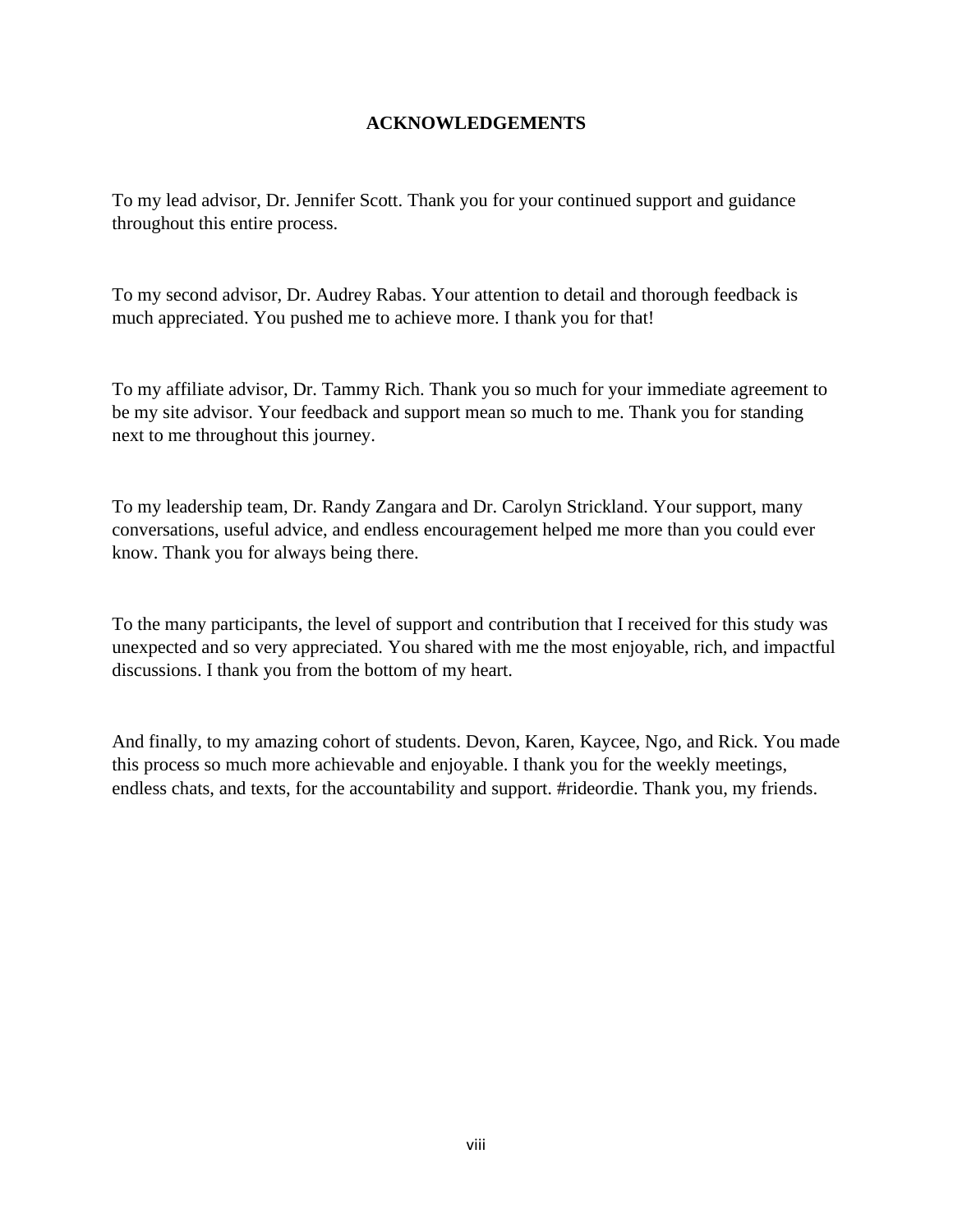# **LIST OF TABLES**

| Table | Page |
|-------|------|
|       |      |
|       |      |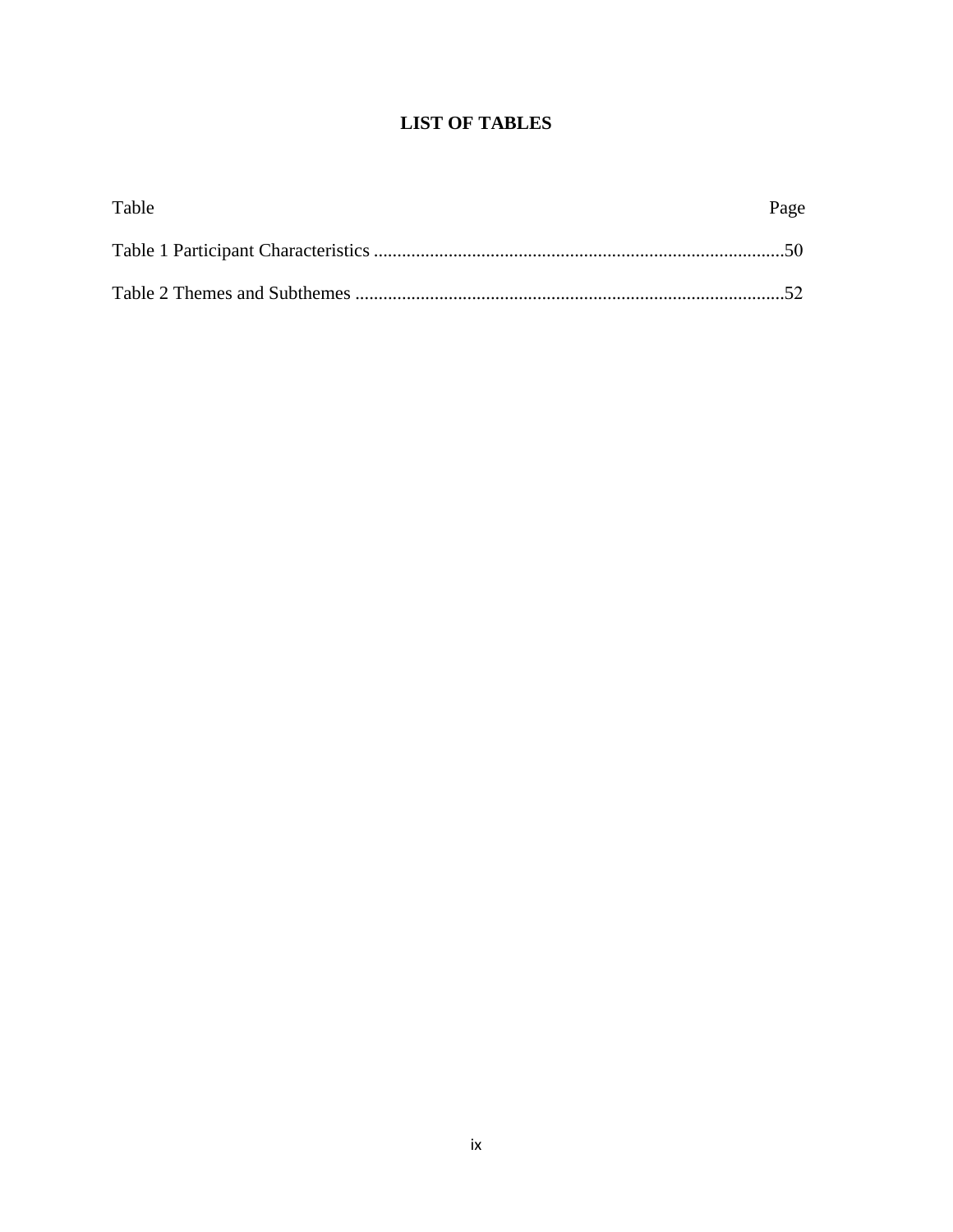## **ABSTRACT**

Dual enrollment (DE) is the opportunity for high school students to participate in college coursework while high school. DE includes two overarching characteristics, student access and course integrity. Literature boasts of the benefits related to participation such as career exploration and college transition. Roadblocks may include cost, course eligibility, and lack of qualified teachers. Proponents of DE claim that a benefit of DE participation is increased student college readiness. State regulations are inconsistent regarding, development, implementation, and delivery of DE programming resulting in inconsistencies of student access and course integrity. ACT released a report in 2018 that states 38% of students who participated in their exam demonstrated college readiness.

The purpose of this case study was to explore the perceptions of secondary teachers and postsecondary faculty members on the influence of secondary student participation in DE on college readiness. This included six secondary teachers and five post-secondary faculty. Three themes and eight subthemes were identified. The first theme, student access also included student qualification, and course timing and access to technology. The second theme, course efficacy included course expectations, teacher training, and resources, course alignment and student outcomes, and teacher and faculty engagement. The final theme, college preparation, included academic readiness, perceived benefits, and nature versus nurture.

Recommendations for further study include a pre and post DE participation comparison of both students and teachers to measure differences in perception of college readiness. The second is a quantitative study to measure improvements in required college remedial coursework, improved college retention and completion rates of students who participated in DE versus those who did not.

*Keywords*: academic preparedness, college readiness, career exploration, dual enrollment

x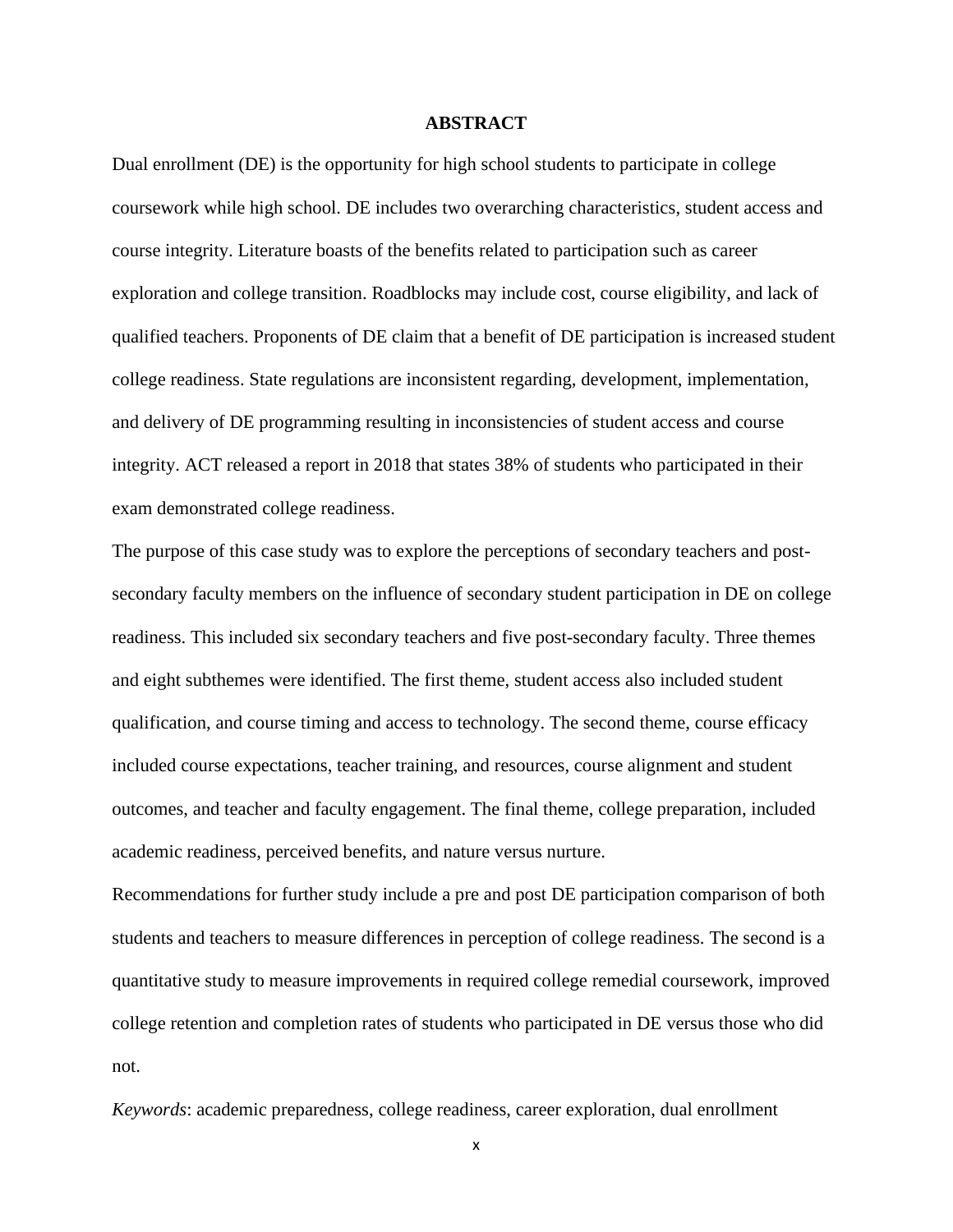#### **CHAPTER 1**

# **INTRODUCTION**

Dual enrollment, or concurrent enrollment, is the opportunity for high school students to enroll in college courses while still in high school, usually for both secondary and postsecondary credit (NACEP, 2020). According to The National Alliance of Concurrent Enrollment Partnerships (2020), the only dual enrollment accrediting body in the United States, high school students who have the opportunity to engage in dual enrollment are exposed to the rigor and challenges of college coursework requirements while still supported within their high school environment. Benefits of participating in dual enrollment also include a higher likelihood of college entry, a higher number of attempted college credits, summer enrollment, strong academic performance, and increased college completion rates (An, 2015; Wang et al., 2015).

High schools have been partnering with post-secondary institutions to practice some form of dual enrollment participation for more than 50 years. Historically, dual enrollment was maintained as a local practice. This was often an agreement between a local district and a community college (An, 2015). In the 1980s, Minnesota became the first state to create a policy that provided a framework for dual enrollment for both secondary and post-secondary institutions (Taylor & Pretlow, 2015).

In 2013, President Obama outlined a series of proposals to increase access to higher education, accountability, and expansion of reporting in regard to student learning. One of those proposals included the programming for dual enrollment (Carey, 2015). At that time, it became apparent that quality and consistency was a missing component of many dual enrollment statewide program policies and practices. According to Taylor and Pretlow (2015), the range regarding quality varied from non-existent to extensive but was largely underrepresented.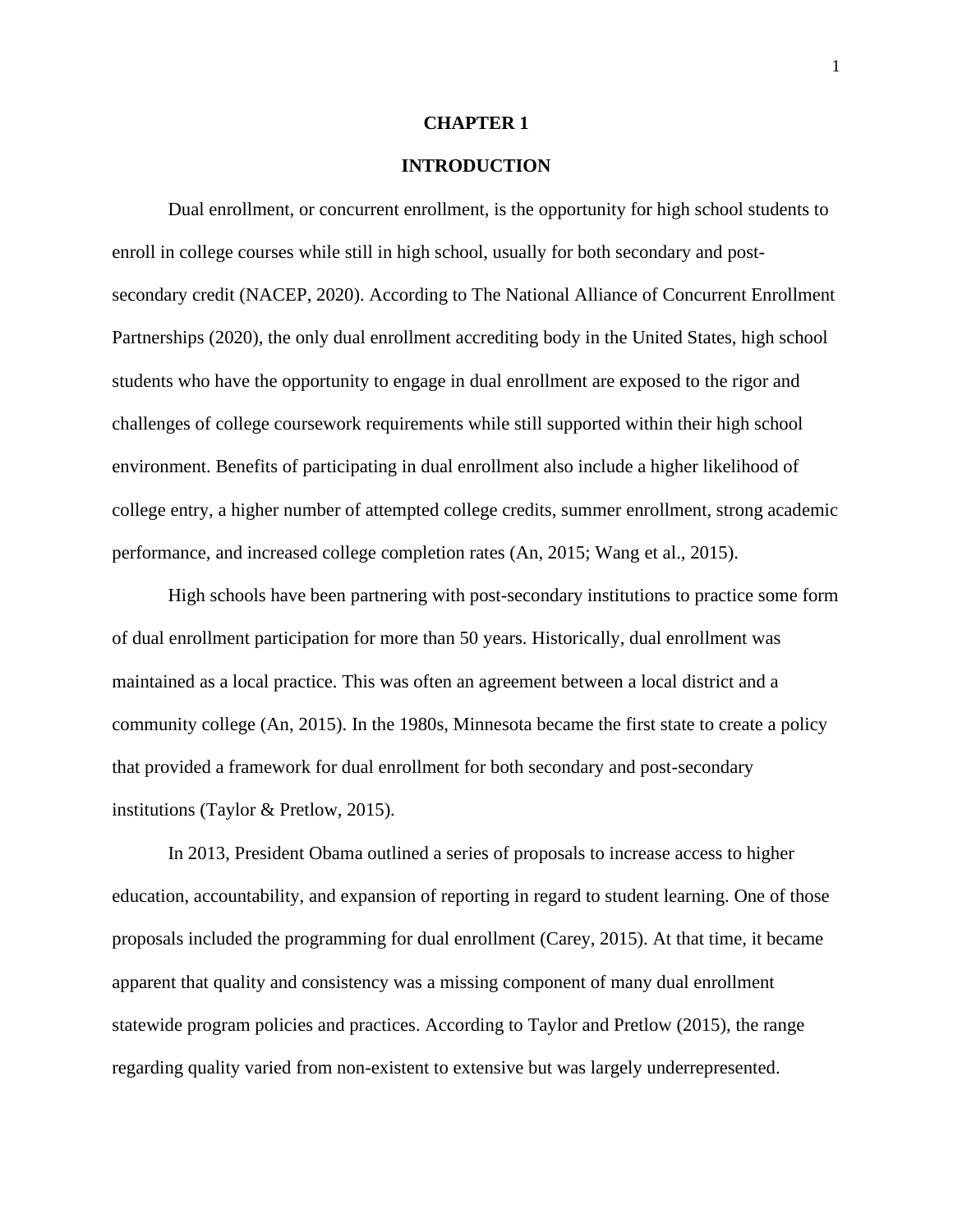There are many perceived and quantifiable benefits for students who choose to participate in dual enrollment. Ferguson et al., (2015), stated that secondary teachers report students who are engaged in dual enrollment tend to achieve at higher levels, think more critically, and more effectively engage in learning behaviors than students who do not participate in dual enrollment. Rarig (2019) also contends that students who participate in dual enrollment while at the secondary level will continue to benefit from the experience while enrolled in post-secondary education.

One of the most observable benefits of dual enrollment is the student's ability to obtain college credit, often at a free or reduced cost, while still in high school. Time and cost are direct benefits, but additionally, gaining confidence in terms of the rigor of college is also an advantage. Students entering college are often required to take developmental or remedial coursework before beginning the curriculum for their major (An, 2015). Students who participate in dual enrollment are frequently able to overcome the need for remedial coursework by already having completed college coursework (Eisenbeck & Henson, 2013).

Dual enrollment also includes benefits related to career exploration. By participating in offered courses, students are able to have a more in depth look at potential careers. Dual enrollment courses can increase vocational skills and aptitudes assisting students in making decisions related to college major and career choices (Eisenbeck & Henson, 2013). This opportunity allows a student to discover career interests and dislikes before transitioning into college.

This qualitative case study explored the perceptions of both secondary teachers and postsecondary faculty related to the influence of high school student participation in dual enrollment on the student's college readiness. Open-ended semi-structured interviews were conducted with a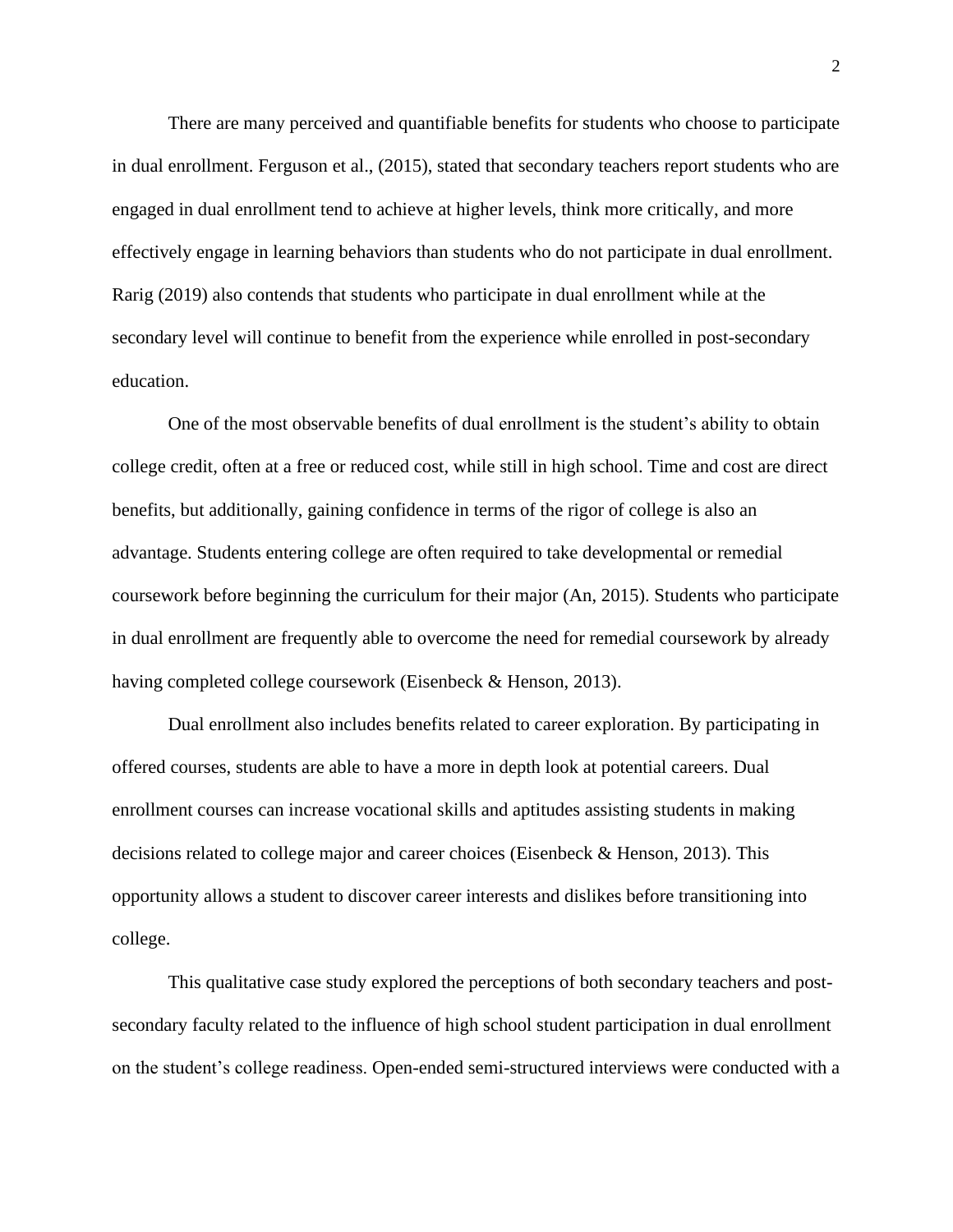range of secondary teachers and post-secondary faculty members, data were analyzed, and findings are reported related to the key perceptions.

#### **Definition of Terms**

In this section, relevant terms and their operational definition are shared.

**Academic Preparedness** -Academic knowledge and skill levels in reading and mathematics are necessary to be qualified for a credit-bearing entry-level general education course that fulfill requirements toward a degree at a postsecondary institution. Academic preparedness is different from college readiness because readiness encompasses behavioral aspects of individual performance related to success in addition to academic skills (Tucker, 2017).

**Career Exploration** – Career exploration is programming for students to learn about various occupations and careers that fit within their skills, preferences, interests, and values (Zook, 2019).

**College Readiness** – College readiness is the ability for students to be able to make connections between their academics and long-term college and career goals based on Conley's Four Keys to College and Career Readiness which are key cognitive strategies, key content, academic behaviors, and contextual skills and awareness (Conley, 2012).

**Dual Enrollment (Concurrent enrollment)** – Dual or concurrent enrollment programs give secondary students the opportunity to enroll in college level coursework while still in high school, for post-secondary credit. High school and college credit can be earned simultaneously (High School Dual Enrollment, 2016).

**National Alliance of Concurrent Enrollment Partnerships (NACEP)** – The National Alliance of Concurrent Enrollment Partnerships is the only national accrediting body for concurrent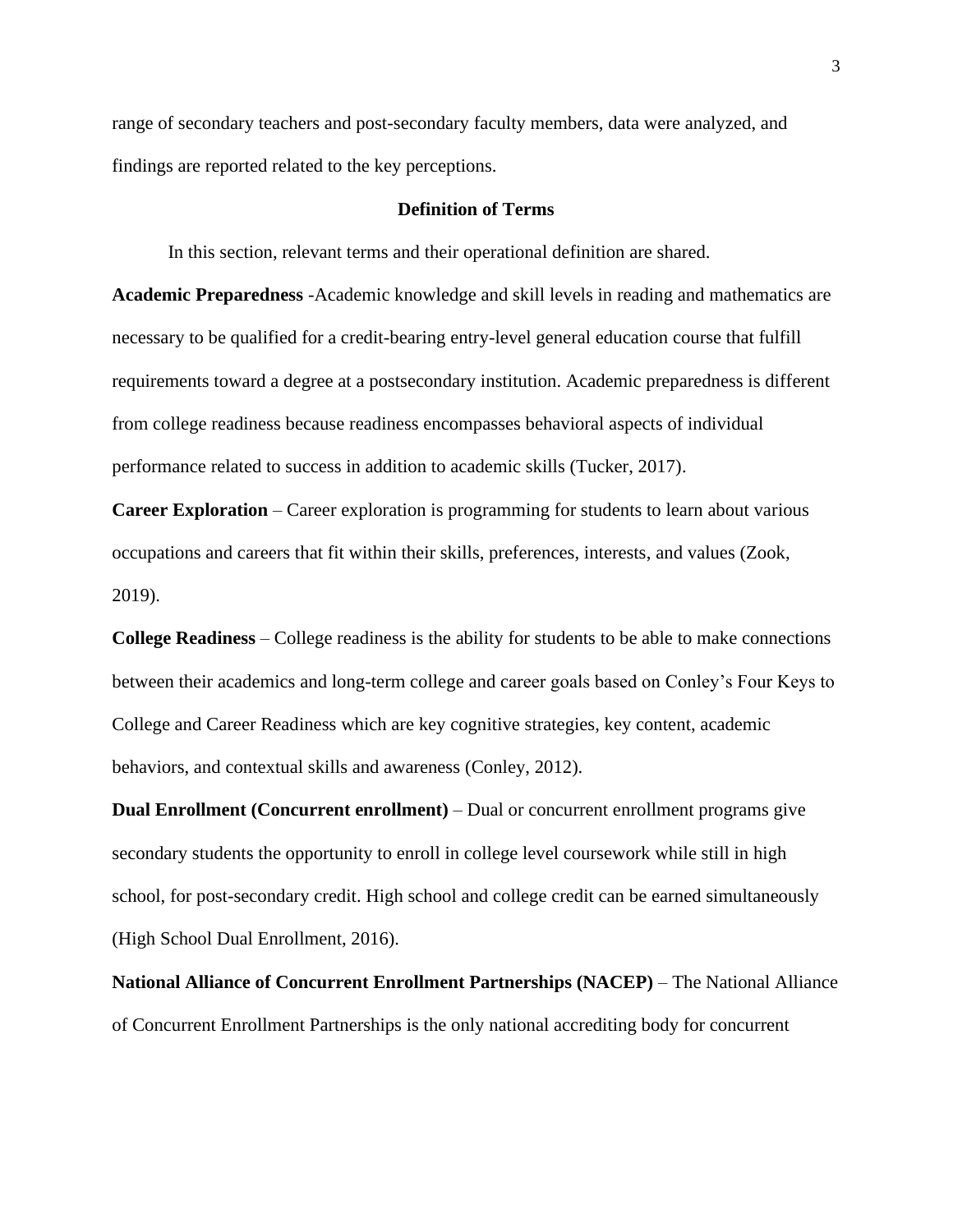enrollment partnerships. Their purpose is to help dual enrollment programs adhere to the highest standards, allowing students to experience a seamless transition to college (About Us, 2020).

## **Statement of the Problem**

Inconsistencies related to statewide regulations regarding development, implementation, and delivery of dual enrollment programs could result in irregularities of student program access and course integrity (Pompelia, 2020; Zinth, 2016). Lack of access and varying levels of course integrity could impact the level of benefit received by the student based on their participation in dual enrollment (Pompelia, 2020; Zinth, 2016). While proponents of dual enrollment tout that one benefit of student participation in dual enrollment is improved college readiness, little research has been conducted to assess and demonstrate the influence that dual enrollment has on college readiness (An, 2015).

The American College Test (ACT) released information in 2018 that reports on College Readiness, the ACT College Readiness Benchmarks are scores in subject areas that represent the anticipated level of achievement for a student to have a 50% chance of obtaining a B or higher or a 75% change of obtaining a C or higher in corresponding first year college courses (2018). In the report, ACT states that 38% of students who participated in the testing met the ACT benchmarks in three of the four subject areas demonstrating the potential to be successful in three of the four subjects in first year college courses (2018). Additionally, according to Scott-Clayton and Rodriguez (2008), approximately 68% of incoming community college students are required to participate in remediation before or during their first year of college.

Literature does contend that there are a variety of quantifiable benefits related to dual enrollment participation related to student success. For example, Rarig (2019), asserts that students who participate in dual enrollment while in high school will reap post-secondary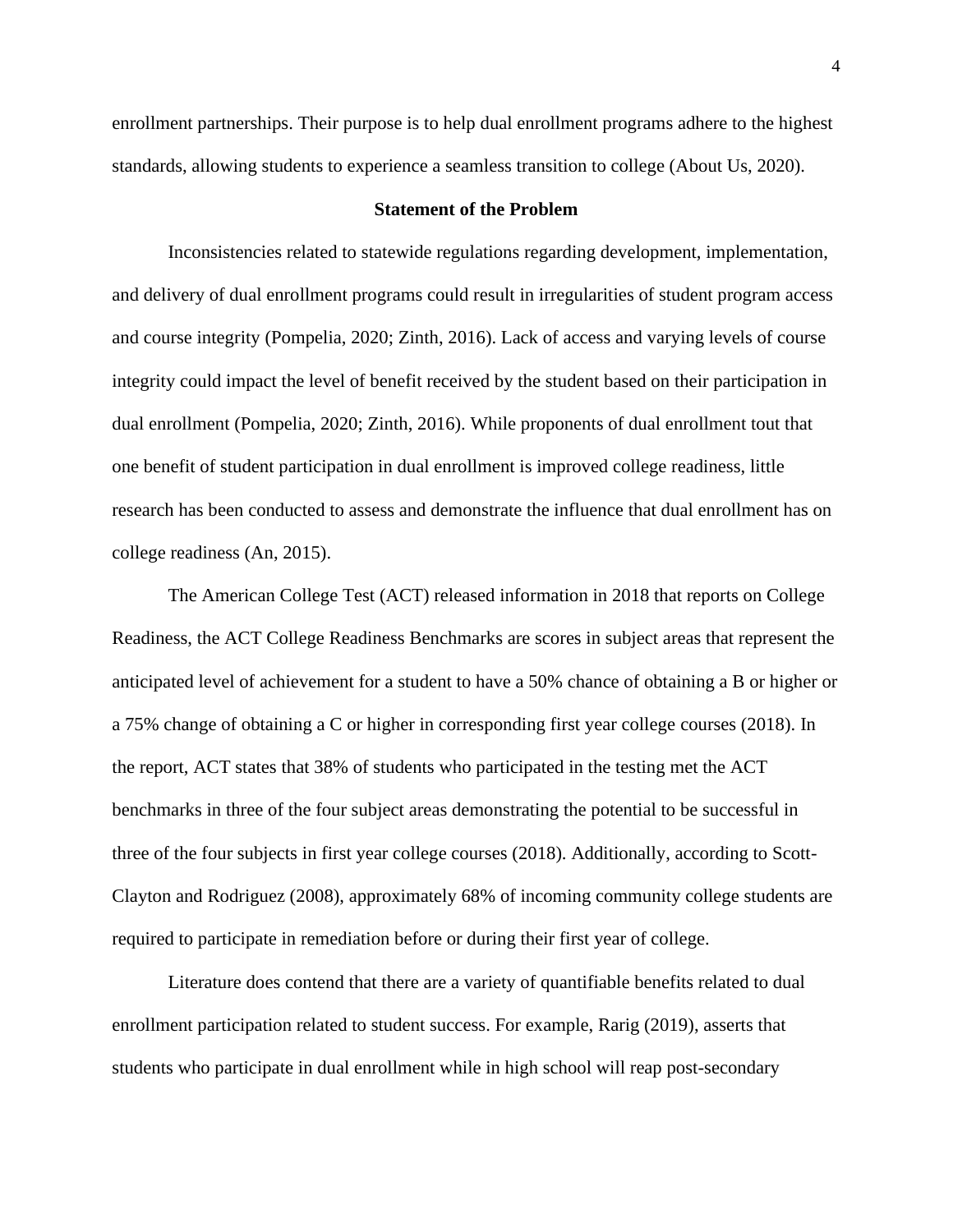rewards such as improved college readiness, less need for developmental or remedial coursework, greater confidence in their college coursework abilities, improved college retention and completion rates, and the potential for a shorter degree completion time saving the student both time and money. Rarig (2019) also asserts that students who participate in dual enrollment while in high school will continue to benefit from the rigors and challenge of that experience once they transition to college.

## **Purpose of the Study**

The purpose of this qualitative case study was to explore the perceptions of secondary teachers and post-secondary faculty members on the influence of high school student participation in dual enrollment on college readiness. Specifically, do secondary teachers and post-secondary faculty perceive students who participate in dual enrollment are better prepared for college. This qualitative case study used open-ended semi-structured interviews to investigate and analyze the perceptions of secondary teachers and post-secondary faculty regarding their viewpoint on the influence of participation in dual enrollment on a student's college readiness.

#### **Research Questions**

The purpose of this study is intended to gain an understanding of secondary teacher and post-secondary faculty perceptions of the influence of student participation in dual enrollment on college readiness, this study explored two research questions:

RQ1: How do secondary teachers perceive dual enrollment influencing college readiness for high school students?

RQ2: How do post-secondary faculty perceive dual enrollment influencing college readiness for high school students?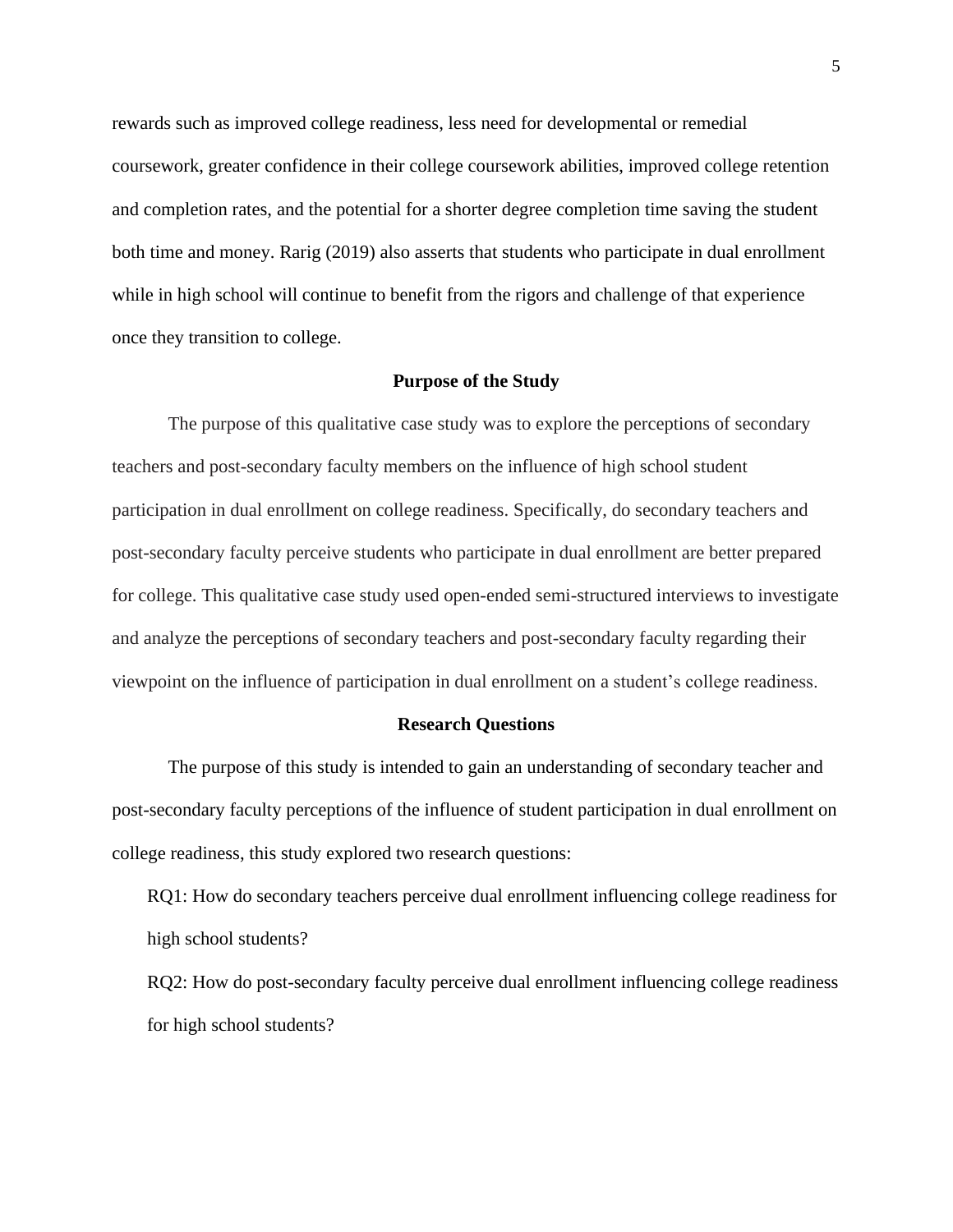#### **Conceptual and Theoretical Framework**

A conceptual framework is an approach to identify what a person is studying, why it is important, and why it is appropriate to study (Ravitch & Riggan, 2016). A conceptual framework explains key factors and the relationships among those factors to build the structure of the study. It is also the job of conceptual framework to identify known gaps in current research in order to refine research questions and justify the need for the study, why it is worth doing, and how it should be done.

As an educator and student researcher, I am interested in student success within dual enrollment from both a personal and professional perspective. According to the work of Ravitch and Riggan (2016), "Life experience tends to shape personal interests and goals more than detached intellectual questions" (p. 9). I have three children that are in or have graduated from high school. Each of them has benefited from their participation in dual enrollment coursework in terms of time and financial savings, feeling more prepared for college, and having the opportunity to explore various career options. From a professional standpoint, I oversee the postsecondary dual enrollment program at my institution of employment, which serves over 1,600 secondary students each year. The primary goal of the dual enrollment program is to recruit students after high school to the institution. The secondary goal is to provide secondary students an opportunity to explore career options, to introduce students to the rigor of college work, and to build the students' confidence in their ability to complete college coursework (Penn College NOW, 2020).

For this study, the focus was on analyzing the perceptions of secondary teachers and post-secondary faculty and the influence of dual enrollment participation on student college readiness. The study focused on secondary teachers and post-secondary faculty who currently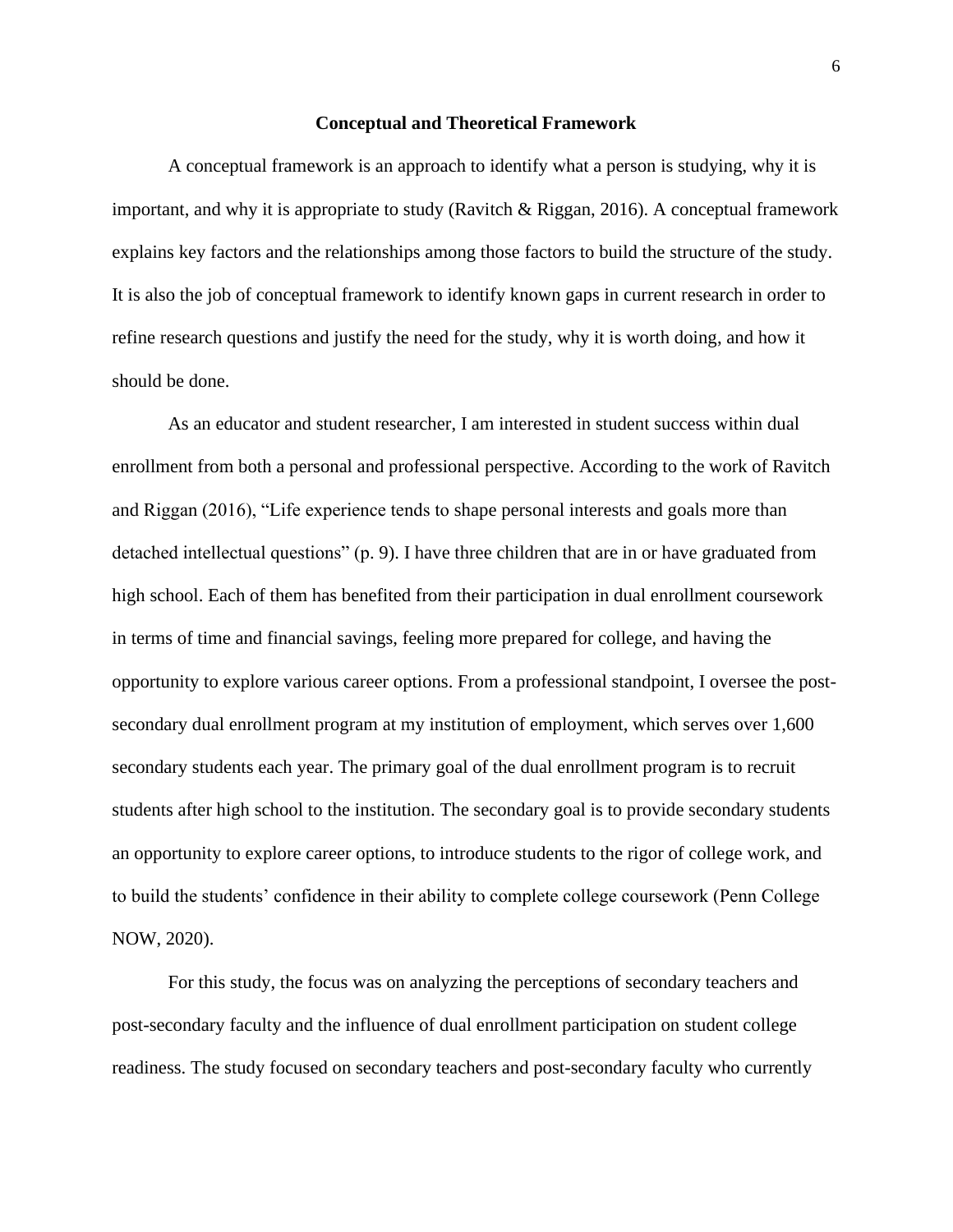were or had recently participated in the dual enrollment program at the site institution, either as a secondary teacher or the post-secondary faculty member. The site institution is a public, open enrollment post-secondary institution in central Pennsylvania.

The theoretical framework used within this study was constructivism. Theorist Jean Piaget viewed constructivism as the individual at the center of learning, creating, and acquiring knowledge (Brau, 1970). Additionally, McLeod (2019), notes that in the constructivism framework, learning is impacted by the social interaction with community playing a central role. McLeod (2019) also observes that constructivists believe in personal construction of meaning by the learner through experience and that meaning is influenced by the interaction of previous knowledge and new information. Creswell (2013) adds that the meanings are varied and lead the researcher to look for complexity rather than narrow meaning within a select few categories or ideas. The groundwork for this theory is that individuals actively construct their own knowledge, and that reality is determined by their own experiences as a learner (McLeod, 2019). Constructivists believe in personal construction of meaning by the learner through experience and that the meaning is influenced by the interaction of previous knowledge and new information (McLeod, 2019).

#### **Assumptions, Limitations and Scope**

According to Roberts and Hyatt (2019), assumptions are what researchers take for granted relative to their study. Assumptions of this study are typical of qualitative research. Assumptions were made that both the secondary teachers and post-secondary faculty members participating in the interviews would answer in an honest and candid manner and that the inclusion criteria provides a representative sample based on the population. Additionally,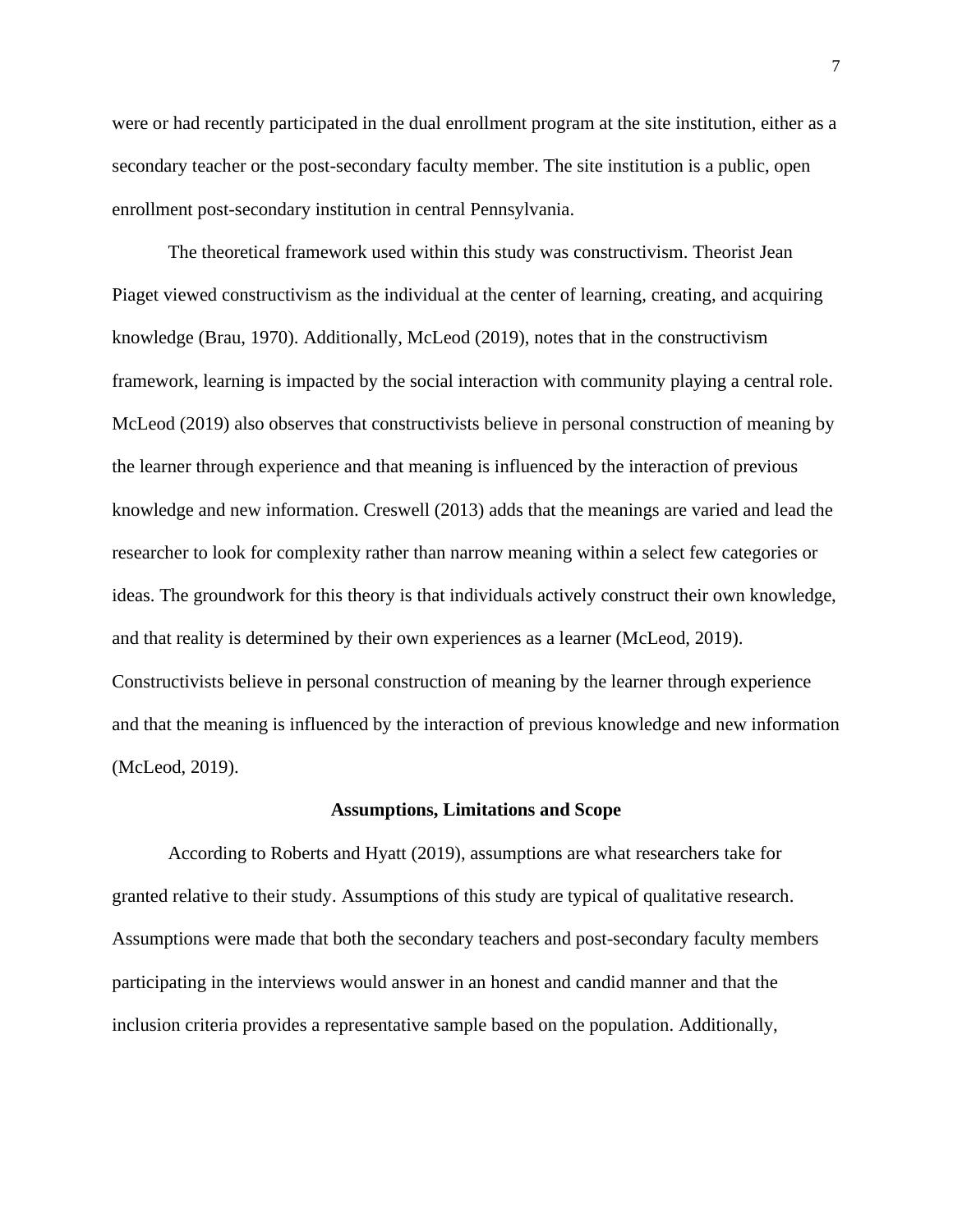assumption was made that participants voluntarily took part in this research collection and did so without motive or reward.

According to Bloomberg and Volpe (2019), all studies have flaws or weaknesses and should be identified early on by the researcher. Limitations are uncontrollable and threaten the validity of the study if they are not identified and addressed. For this study, the most notable limitation was on the reliance of busy professionals to volunteer their time, in an open and honest manner, without any form of return or reward. Another limitation of this study was the sample size and experiences. Interviews were conducted with a range of secondary teachers and postsecondary faculty members; therefore, analysis is limited only to the experiences and perceptions of those educators. Furthermore, the sample is not large enough to provide statistical information for analysis.

Additionally, for this study, the interview process is a limitation by nature of the human interaction, specifically the ability of the facilitator to influence the participant (Patton, 2002). Being aware of this challenge, I was attentive to the concern. Collected data and the ensuing analysis of the interviews is limited to the experiences and perceptions of the participating secondary teachers and post-secondary faculty. My own views and opinions were not shared with the participants or included in the study.

The scope of this study is limited based on the use of number of participants. During the Fall semester of the 2021-22 academic year, secondary teachers and post-secondary faculty members who were currently participating or have recently participated in the site's dual enrollment program were invited to take part in the research project. Those secondary teachers and post-secondary faculty who participated in the dual enrollment program did so within the academic years 2016 through 2020.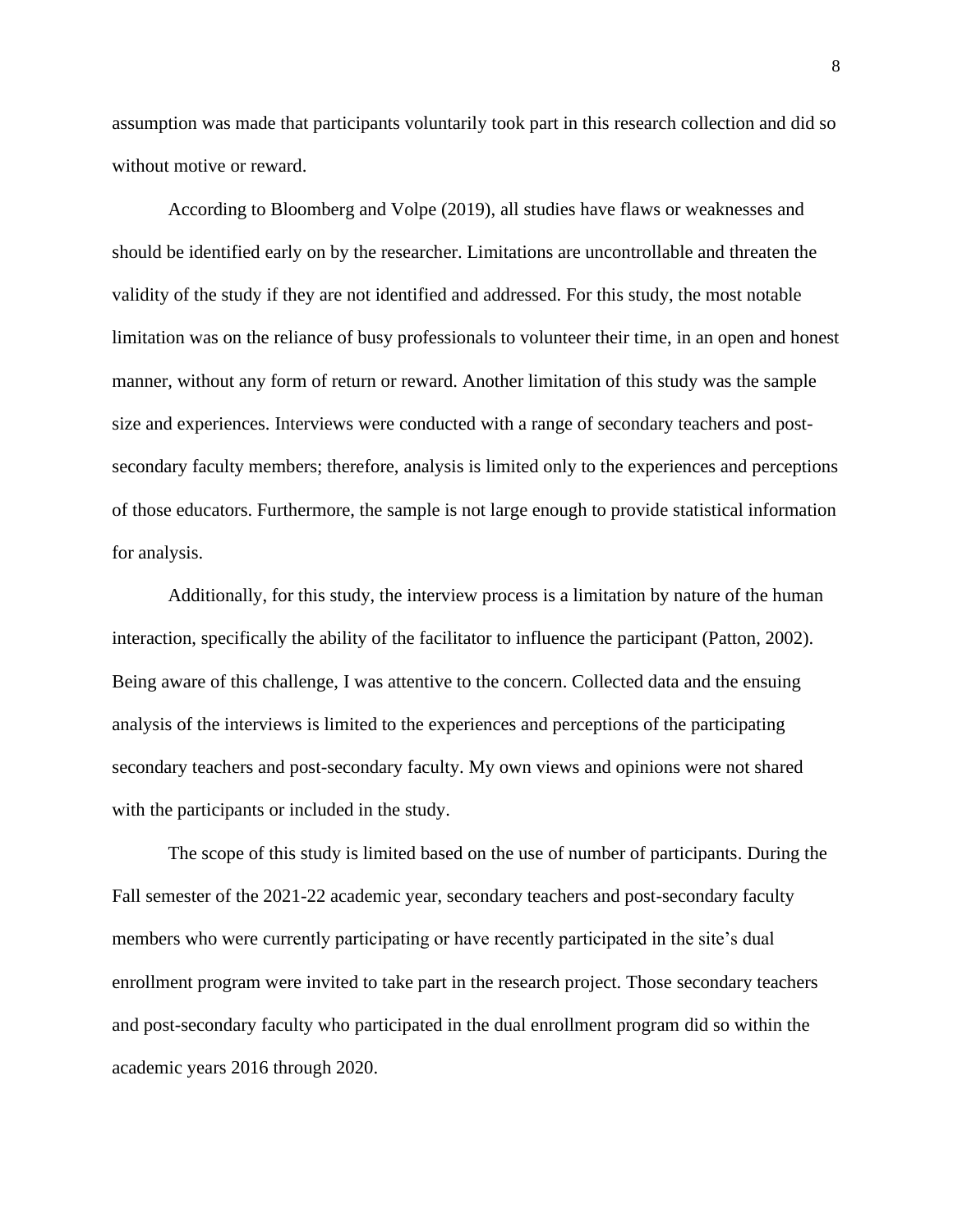#### **Rationale and Significance**

Most literature surrounding dual enrollment addresses the benefits for students in relation to college readiness, retention and completion, and academic success from the viewpoint of educators, or based solely on statistical analysis. Weisman (2020), reports that in 2019, about one-third of all high school students participated in some form of dual enrollment. With the rapid expansion of dual enrollment, and the inconsistencies related to statewide regulations of development, implementation, and delivery of the programs, it is important to keep program access and course integrity at the forefront (Pompelia, 2020; Zinth, 2016). Supporters of dual enrollment identify the student's improvement of college readiness as a core goal of dual enrollment participation, yet little research has been conducted to demonstrate the influence on dual enrollment on college readiness (An, 2015). This study sought to contribute to the literature assessing the influence of dual enrollment participation on college readiness.

Karp and Hughes (2008) ascertained that by participating in the rigors and challenge of college coursework while in high school, students are better able to bridge the gap and have an easier, more successful transition into college. The research questions addressed in this study are related to the perceptions of the secondary teachers and post-secondary faculty members influence of dual enrollment participation and the student's college readiness. The potential benefit of that influence could remove the need for developmental coursework when transitioning to college.

#### **Summary**

While dual enrollment has been utilized for many years, until recently there was little regulation. Quality and consistency were not evident. In 2013, President Obama introduced a series of proposals that were aimed at increasing access to higher education, along with an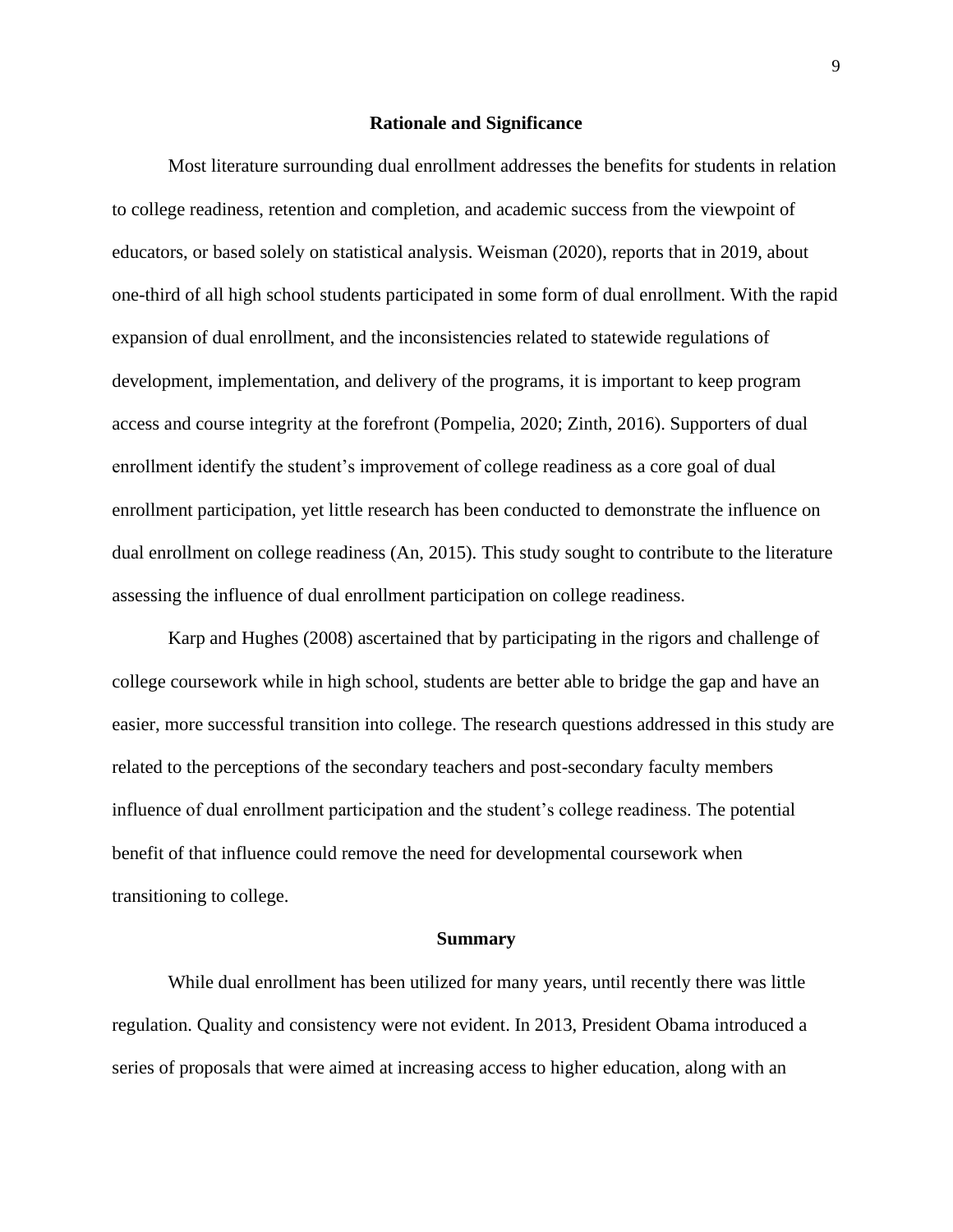expansion on accountability and reporting of student outcomes (Carey, 2015). Since then, many states have implemented related policies to oversee dual enrollment programs and their quality.

There are many assumed and measurable benefits to dual enrollment. However, there is limited literature available regarding the impact and influence on college readiness of having participated in dual enrollment. Rarig (2019) stated that students who participate in dual enrollment while in high school will continue to reap the rewards once they have transitioned to high school. Yet, according to An (2015), little research has been conducted to confirm the influence of dual enrollment participation on college readiness. This study investigated perceptions of secondary teachers and post-secondary faculty on the influence of student's dual enrollment participation on college readiness.

In Chapter 2, additional information regarding dual enrollment, such as the definition, history, characteristics, and benefits of dual enrollment will be shared. Additionally, the literature review includes background information on college readiness. I will also share the conceptual framework and present the theoretical framework of constructivism theory.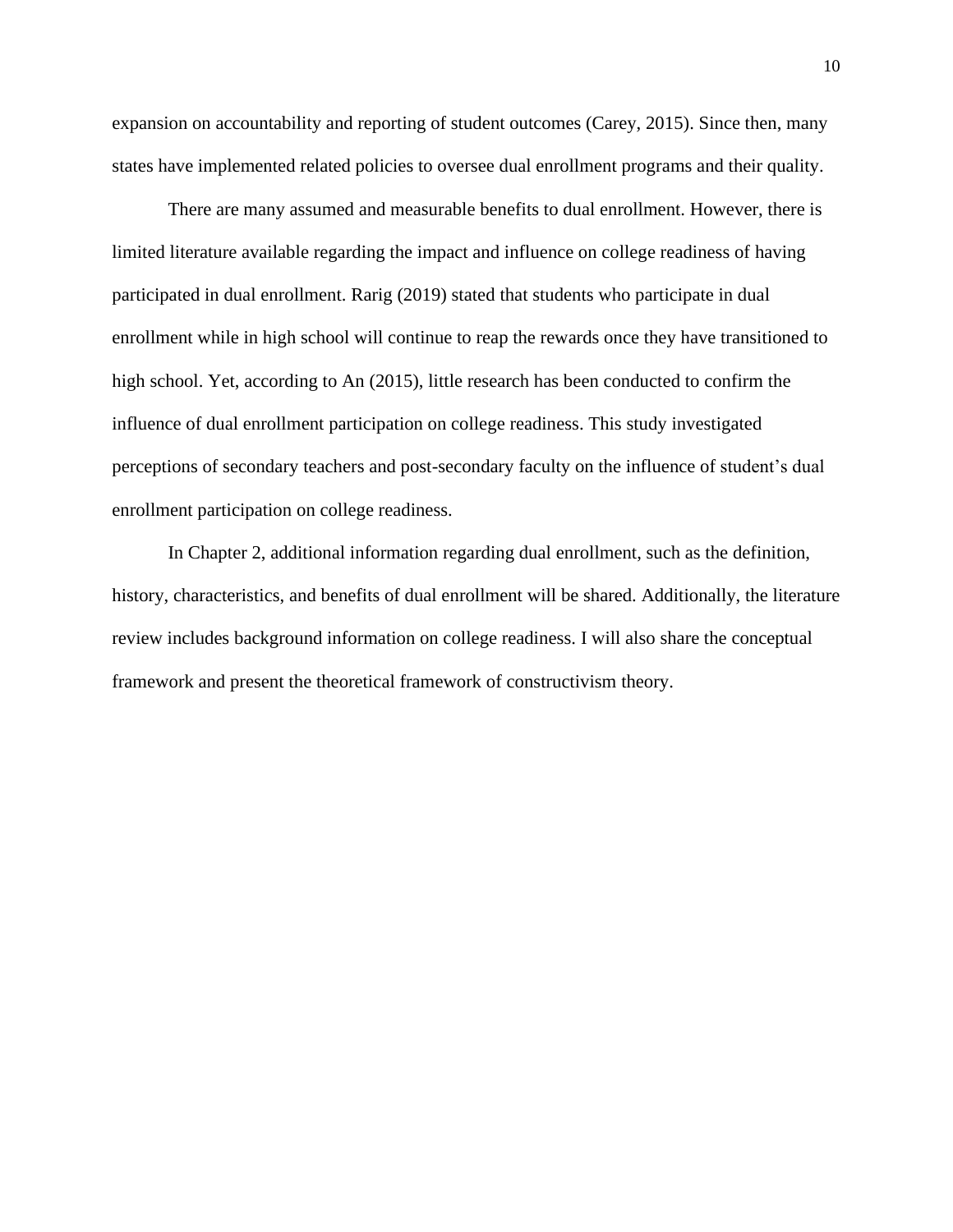#### **CHAPTER 2**

# **LITERATURE REVIEW**

Concurrent, or dual enrollment is an opportunity for secondary students to participate in college level coursework while still in high school, for postsecondary credit (NACEP, 2020). The National Alliance for Concurrent Enrollment Partnerships (NACEP), the only accrediting body for dual enrollment in the United States, defines their approved model of dual enrollment as courses taught by college-approved secondary teachers in a secondary environment. Concurrent and dual enrollment partnerships and early college programs aim to successfully transition students from high school to college (NACEP, 2020).

Weisman (2020), reports that in 2019, about one-third of all high school students participated in some form of dual enrollment. Additionally, in 2018, 82% of high schools reported that their students participated in dual enrollment coursework (Thomas et al., 2013). Until Minnesota became the first state in 1980 to implement policy for the framework of dual enrollment for both secondary and post-secondary schools, there had been little to no regulation of dual enrollment programs from the state or federal level (Taylor & Pretlow, 2015). Since then, President Obama, in 2013, created policy to increase access to higher education, require accountability, and expand on the reporting outcomes of student learning (Carey, 2015). In 2016, a review of statewide educational policies showed improvement of the regulation and oversight of dual enrollment with 50 states now offering dual enrollment programming and 47 states having policies to regulate them (Zinth, 2016).

There are two overarching characteristics of dual enrollment, those include student access and course integrity. Student access addresses the high school student's ability to participate in dual enrollment courses while in high school. Student demographics such as parent's level of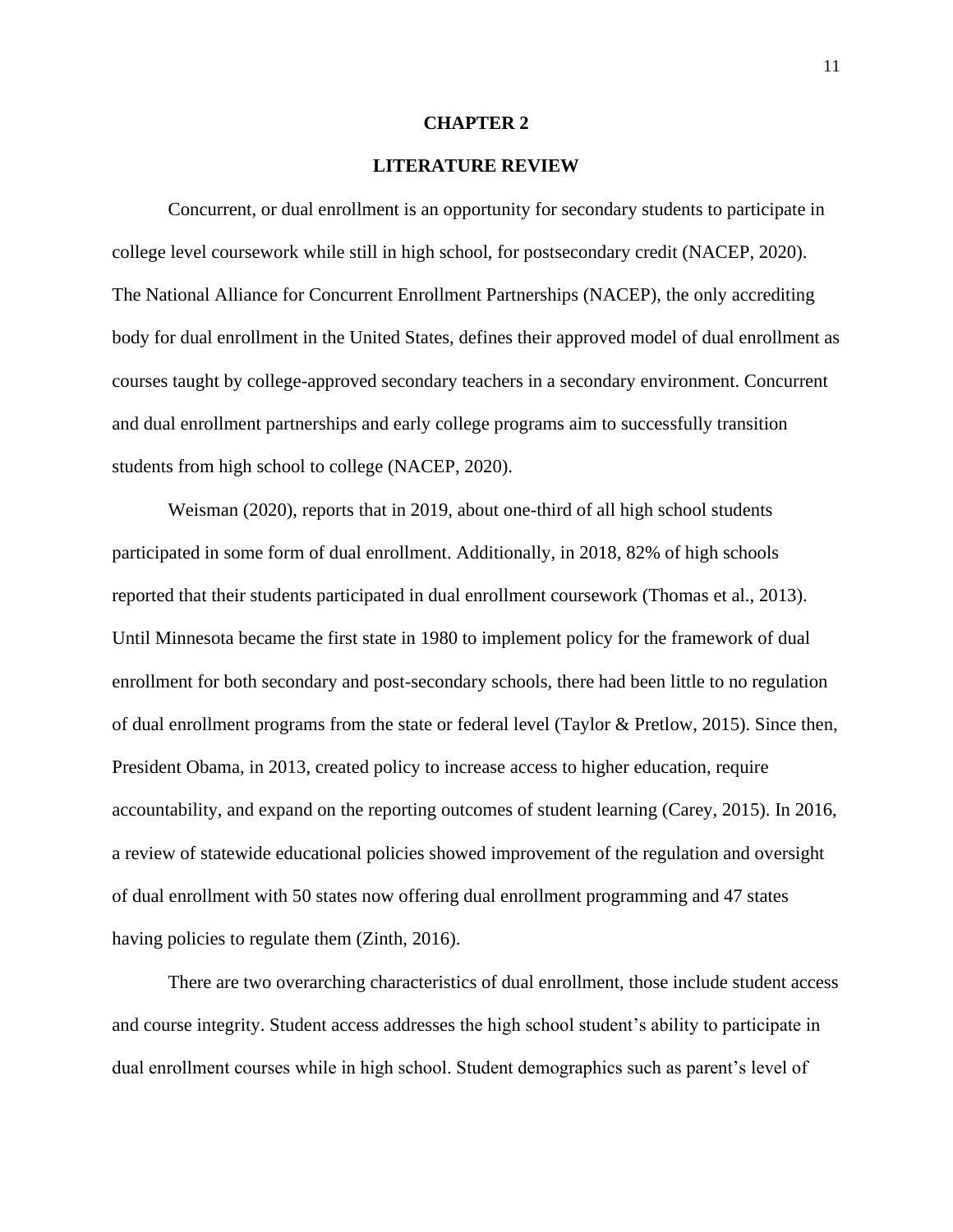education and race are shown to be a factor in the student's participation of dual enrollment (2019). Other roadblocks include cost, eligibility, and lack of qualified teachers (Pompelia, 2020). Course integrity of dual enrollment coursework includes maintaining uniformity of components surrounding the curriculum such as textbooks, learning outcomes, course syllabus, assignments, grading practices, periodic assessments, and final exams (Zinth, 2015). Zinth (2015), also maintains that there are four levels of dual enrollment, with both advantages and disadvantages, that control the academic rigor and course integrity:

- 1. Local control,
- 2. Moderated local control,
- 3. Adopting NACEP Standards,
- 4. Requiring/encouraging NACEP Standards.

The benefits of participating in dual enrollment are numerous, especially from the aspect of the student (Karp & Hughes, 2008). Two prevalent areas revolve around Career Exploration and College Transition. Ferguson (2015) ascertains that often the college courses not only compliment work available at the high school level, but it also sometimes includes industry certification, allowing the student to explore career options not otherwise available, and gain a competitive edge in the workplace. In regard to college transition, Graham (2021), notes that dual enrollment provides students with opportunity to adjust to the rigors and expectations of college coursework while still in a supportive high school environment. Graham (2021) also purports that free or reduced dual enrollment programs give the student the advantage of saving time and money on their degree upon college matriculation. Another benefit is that college completion rates are increased for participants of dual enrollment (An, 2015). Additionally, it is believed that participation in dual enrollment is related to more attempted credits, higher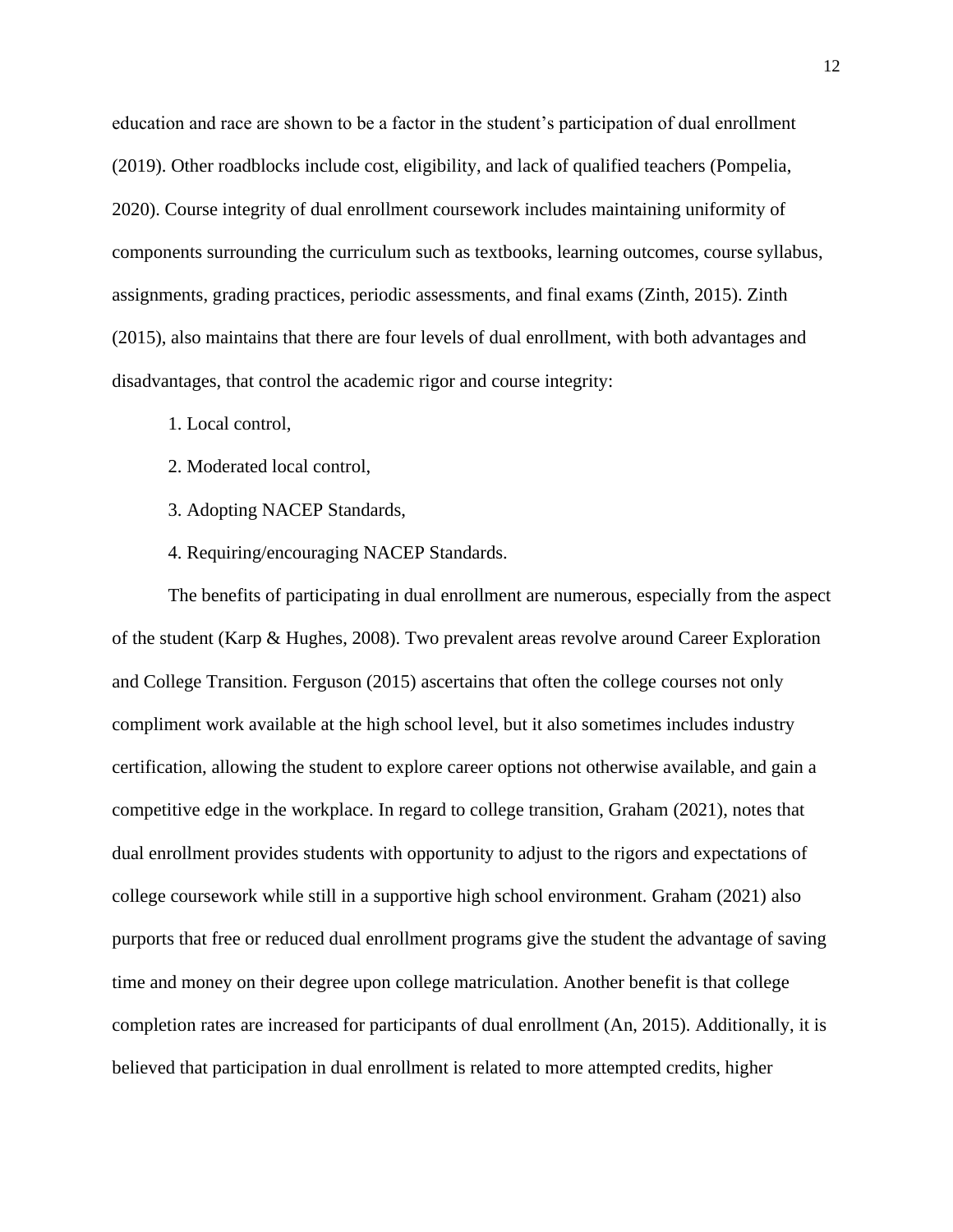likelihood of college entry, summer enrollment, and strong academic performance (Wang, et al., 2015).

This study is focused on Conley's College Readiness Framework. Conley maintains that college readiness can be defined as the level of preparation a student needs to enroll in and succeed in college, without remediation, at a post-secondary institution (Conley, 2007). Conley's framework includes four key concepts: key cognitive strategies, key content, academic behaviors, and contextual skills and awareness (Conley, 2007).

## **Conceptual Framework**

Conceptual framework is an approach to identify what a person is studying, why it is important, and why it is appropriate to study (Ravitch & Riggan, 2016). A conceptual framework explains key factors and the relationships among those factors to build the structure of the study. It is also the job of a conceptual framework to identify known gaps in current research in order to refine research questions and justify the need for the study, why it is worth doing, and how it should be done (Ravitch & Riggan, 2016).

For this study, the focus was on analyzing the insights of the influence of dual enrollment participation on college readiness from the viewpoint of the secondary teacher and postsecondary faculty member. Information gathered assists in understanding the perceptions of secondary teachers and post-secondary faculty who were involved in or have experience with dual enrollment and what their perceptions are of the influence of student participation in dual enrollment related to college readiness. Specifically, from their viewpoint, do students who participate in dual enrollment, compared to those who do not, display a different or improved level of skills associated with Conley's College Readiness Framework. Those skills are the four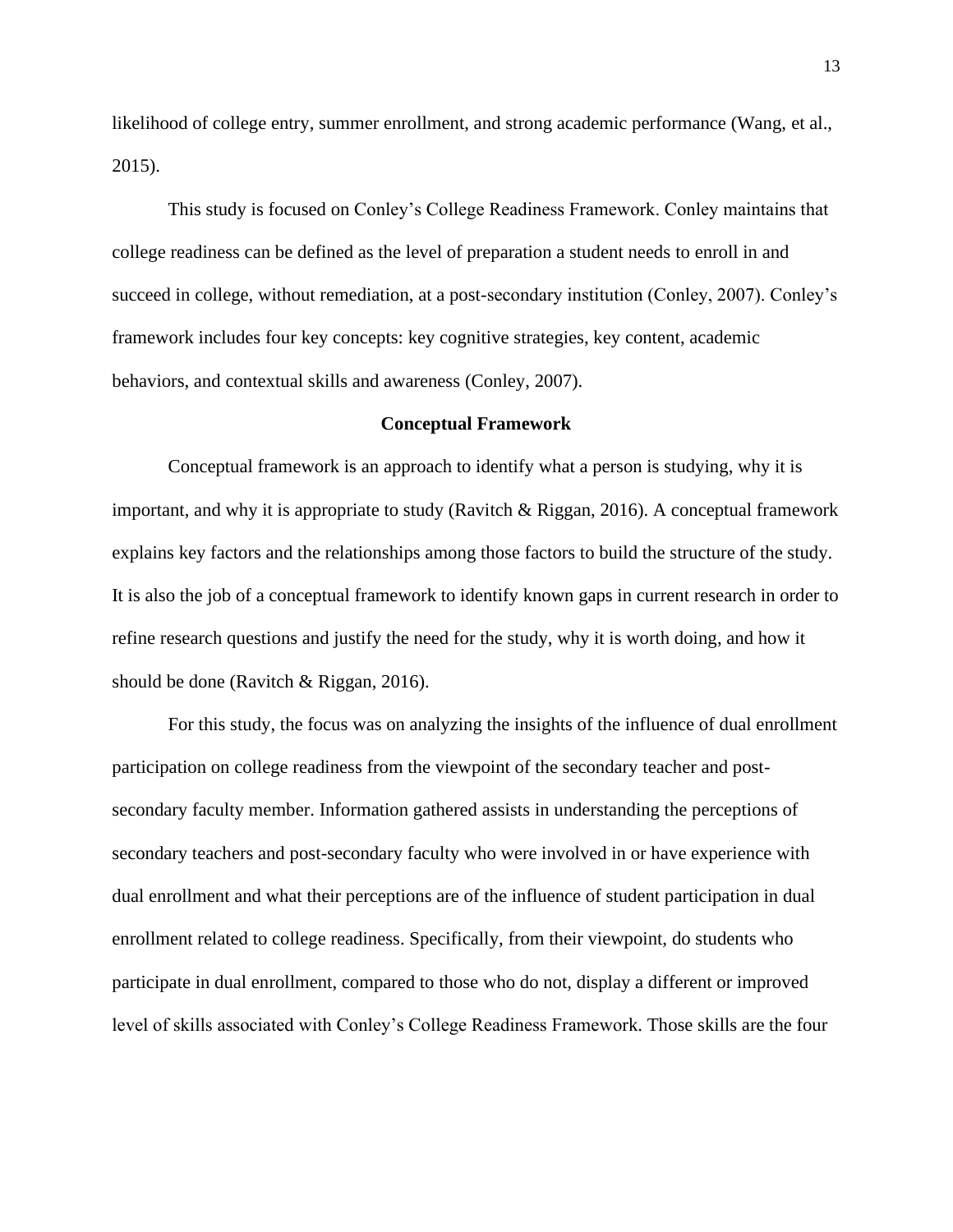concepts of key cognitive strategies, key content, academic behaviors, and contextual skills and awareness (Conley, 2007).

This study focused on secondary teachers and post-secondary faculty who were or recently have participated in a dual enrollment program at a public, open enrollment institution in central Pennsylvania and focused solely on students who resided in Pennsylvania while in high school and attended either a traditional Pennsylvania high school, career and technology center, or a virtual high school.

### **Theoretical Framework**

This study is grounded in the theoretical framework of constructivism in education. One of the early theorists of this philosophy was Jean Piaget. Piaget's view of constructivism theory was that the individual is at the center of knowledge creation and the acquisition process (Brau, 1970). According to Piaget, people, especially children, construct knowledge from the actions, both physical and mental, within their environment (Harlow et al., 2006). The foundation of this theory is that individuals actively construct their own knowledge, and that reality is determined by their experiences as a learner (Brau, 1970). McLeod relays that constructivists believe in personal construction of meaning by the learner through experience and that the meaning is influenced by the interaction of previous knowledge and new information (2019). Creswell (2013), wrote, "These meanings are varied and multiple, leading the researcher to look for the complexity of views rather than narrow the meanings into a few categories or ideas" (p. 25).

McLeod (2019), notes that within the framework of constructivism theory, is the belief that learning is impacted by the social interaction and that the community plays a central role. Additionally, social constructivism supports a qualitative case study methodology by allowing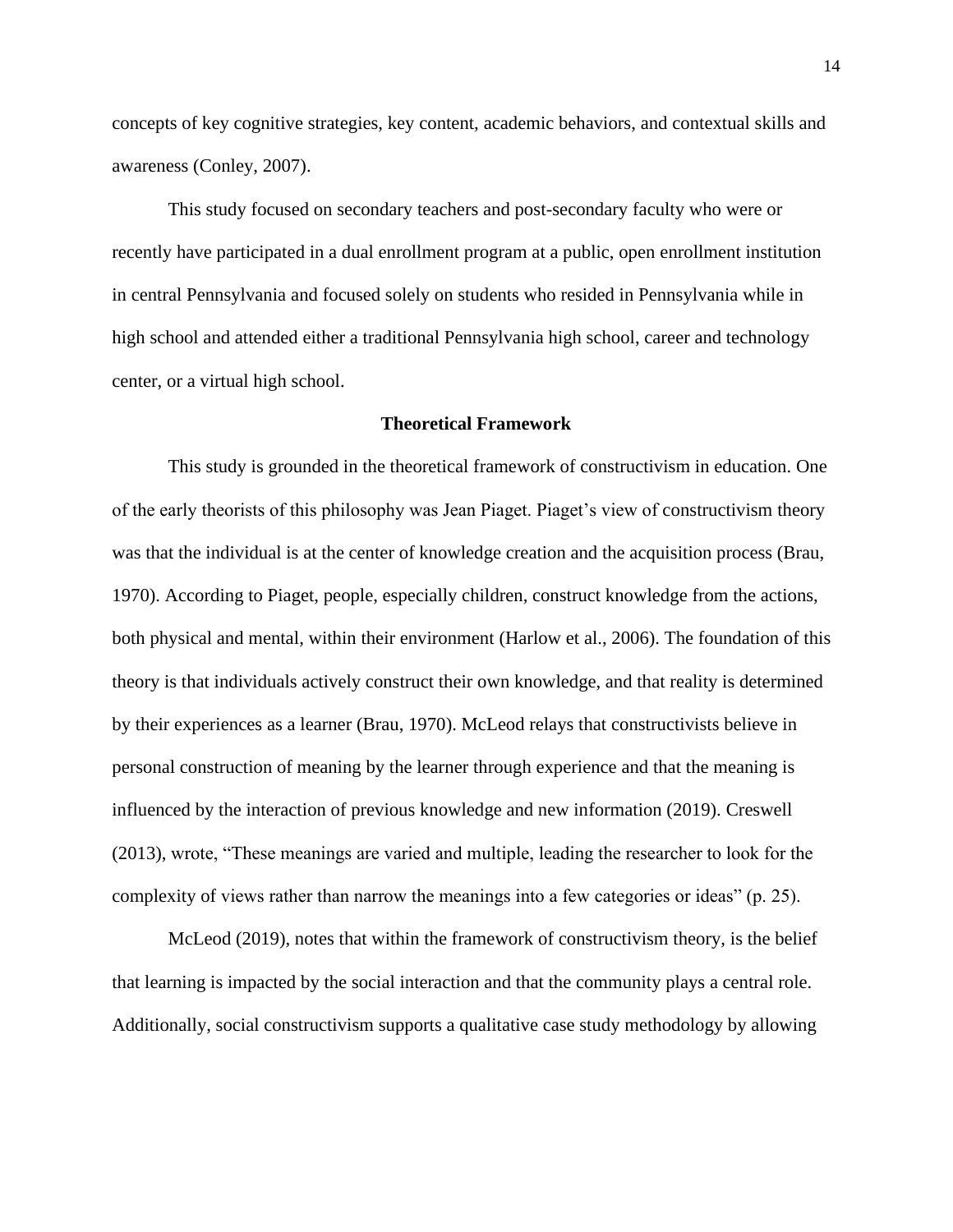the researcher to ask open ended questions while providing an opportunity for the educators to define the meaning of their experience and perceptions (Creswell, 2013).

# **Constructivism Theory Strengths**

McLeod (2019) believes that constructivism promotes a sense of personal ownership where students participate in their learning and assessment. Some experts believe that cooperative learning is an effective way to implement constructivism in education (Brau, 1970). This theory is especially beneficial for alternative educational settings such as special education. It removes the traditional educational methods and requirements such as standardized testing to allow students to build on their abilities at their own pace (Villanueva, 2014). Additionally, constructivist teaching places an emphasis on sensory, a focus that has long been lacking in traditional education (2010). Rather than doling out information, the teacher acts as a guide and actively participates in the learning process alongside the student while encouraging and challenging them (2010).

#### **Constructivism Theory Weaknesses**

Lack of structure can pose limitations to this style of learning as it removes traditional grading and places more value on students evaluating their own progress (McLeod, 2019). Some believe that students, especially novice learners, need more structure (Brau, 1970). They also report that because the nature of Constructivism is abstract, it is difficult to observe and measure learning outcomes (Brau, 1970). Theorists also believed that because the standardized curriculum is discarded in favor of more personalized course study that students could fall behind (Villanueva, 2014). Additionally, it is believed that the time required to effectively implement constructivism is a limitation. This framework requires teachers to spend a significant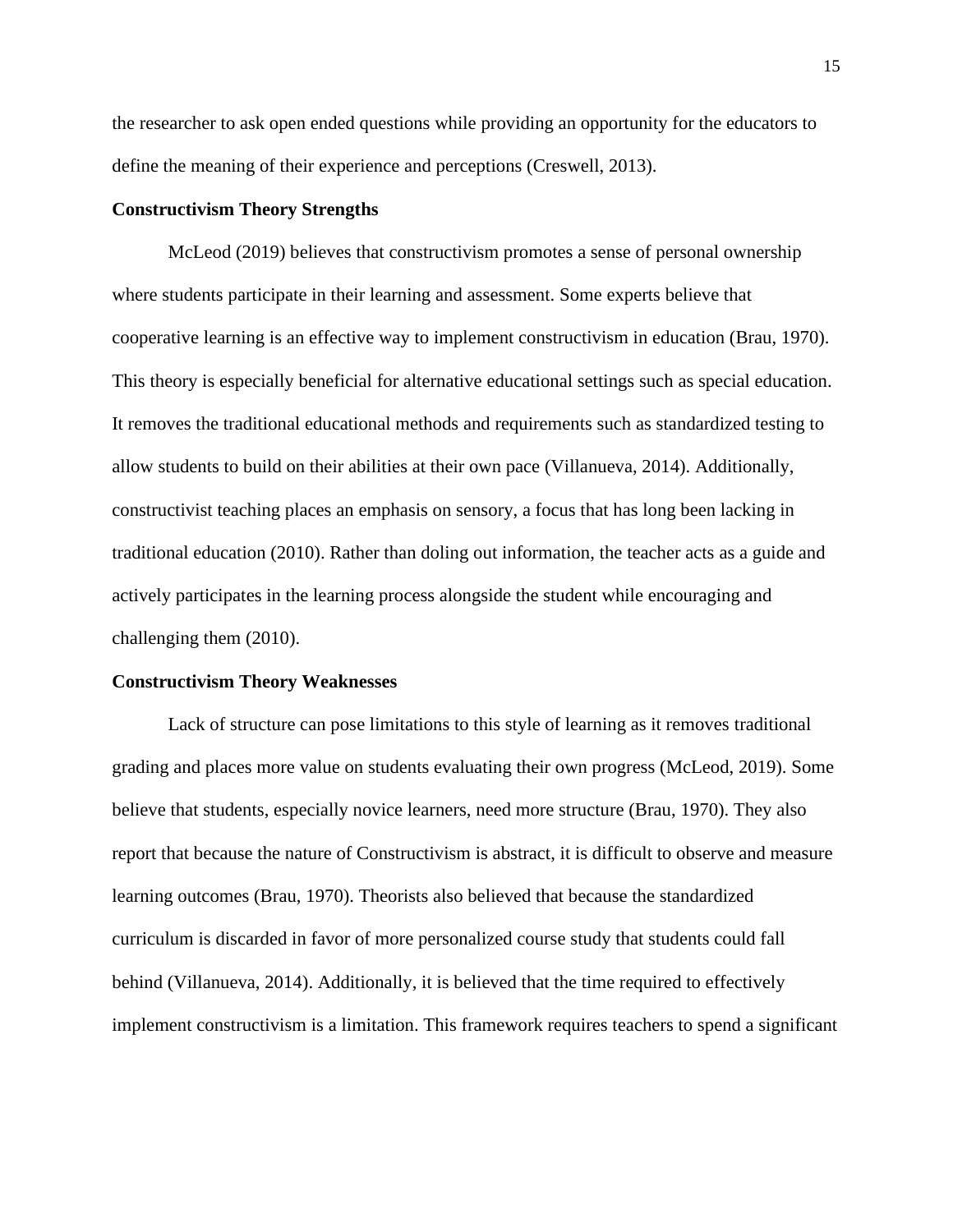amount more time engaging the learner, which in turns requires additional preparation time as well as time for reflection (Brau, 1970).

#### **Dual Enrollment**

According to Kleiner and Lewis (2005), there has been a significant increase in dual enrollment participation over the last 20 years. In 2002, approximately 680,000 high school students participated in dual enrollment nationwide. By 2010, that had jumped to a little more than two million. Weisman (2020), reports that in 2019, about one-third of all high school students participated in college coursework through dual enrollment. Additionally, in 2018 82% of high schools reported their students participated in dual enrollment coursework (Thomas et al., 2013).

Historically, dual, or concurrent enrollment, was a local practice. Some schools have been practicing some form of participation for more than 50 years. Often, this was an agreement initiated between local school districts and community colleges. For many years, there have not been state or federal guidelines related to dual enrollment. In the 1980s, Minnesota became the first state to create policy that provided a framework for dual or concurrent enrollment for both secondary schools and post-secondary institutions (Taylor & Pretlow, 2015).

Since then, many states have developed policies related to dual enrollment. In 2013, President Obama outlined a series of proposals to increase access to higher education, accountability, and expansion of reporting on student learning. One of the programs that the President addressed was dual enrollment (Carey, 2015). It became evident that quality was a missing component or at best, inconsistent, in relation to existing dual enrollment state policy. The range regarding quality varied from non-existent to extensive, but overall was largely underrepresented (Taylor & Pretlow, 2015). It was found that eight states required or encouraged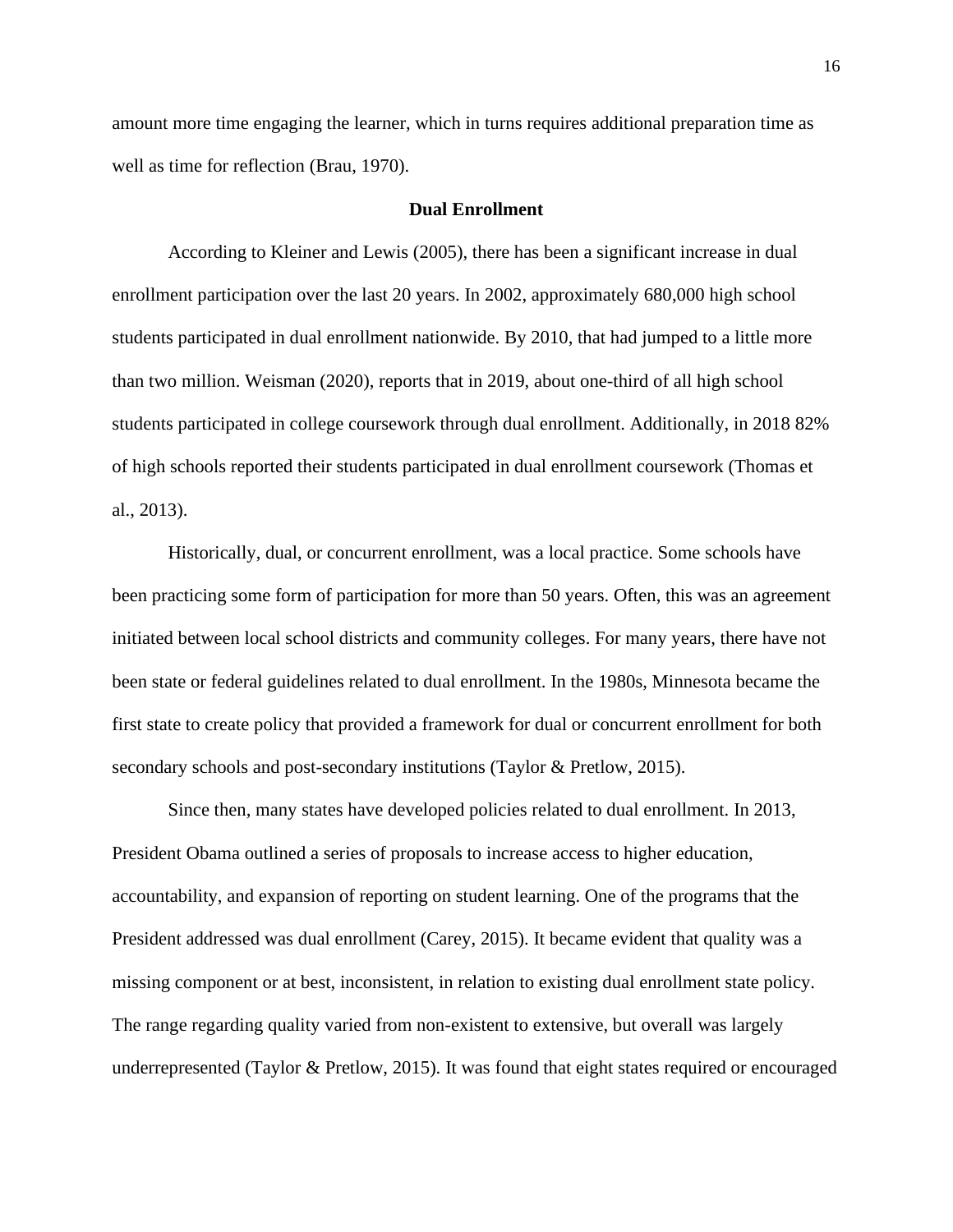participation in accreditation with the only accrediting body, NACEP, while thirty others have reporting requirements that include: rigor, partnership regulations, support services, requirements for faculty interaction, student outcome monitoring, classroom visitation, and stakeholder surveys (Taylor & Pretlow, 2015). In 2016, a review of statewide education policies identified that there are dual enrollment offerings in all 50 states and of those, 47 states have policies that regulate dual enrollment programming (Zinth, 2016).

The variations among statewide dual enrollment policies have led to inconsistency in the expectation and delivery of programming. In general, dual enrollment is defined as an agreement whereby secondary students participate in college coursework (Taylor & Pretlow, 2015). Dual enrollment always includes the student earning college credit and often includes the student being awarded secondary credit, but this is not always the case (Thomas et al., 2013). Additionally, the terms dual enrollment and concurrent enrollment are often used interchangeably. However, technically dual enrollment is defined as a student earning college credit while in high school (Hoffman, et al., 2009) while dual credit is defined as a high school student being awarded with both high school and college credit for completing the same course simultaneously (Thomas et al., 2013; Gray & Lewis, 2013). And concurrent enrollment is referred to as a course or program where a student takes college coursework taught by the secondary teacher at the high school campus (Hoffman, 2005). For the purpose of this study, dual enrollment was defined as the high school student participating in college coursework. This broad definition encompasses the variations of definition of dual enrollment.

#### **Characteristics of Dual Enrollment**

As mentioned previously, state policies regarding dual enrollment vary greatly. In some cases, the state policy dictates the structure of dual enrollment programming and its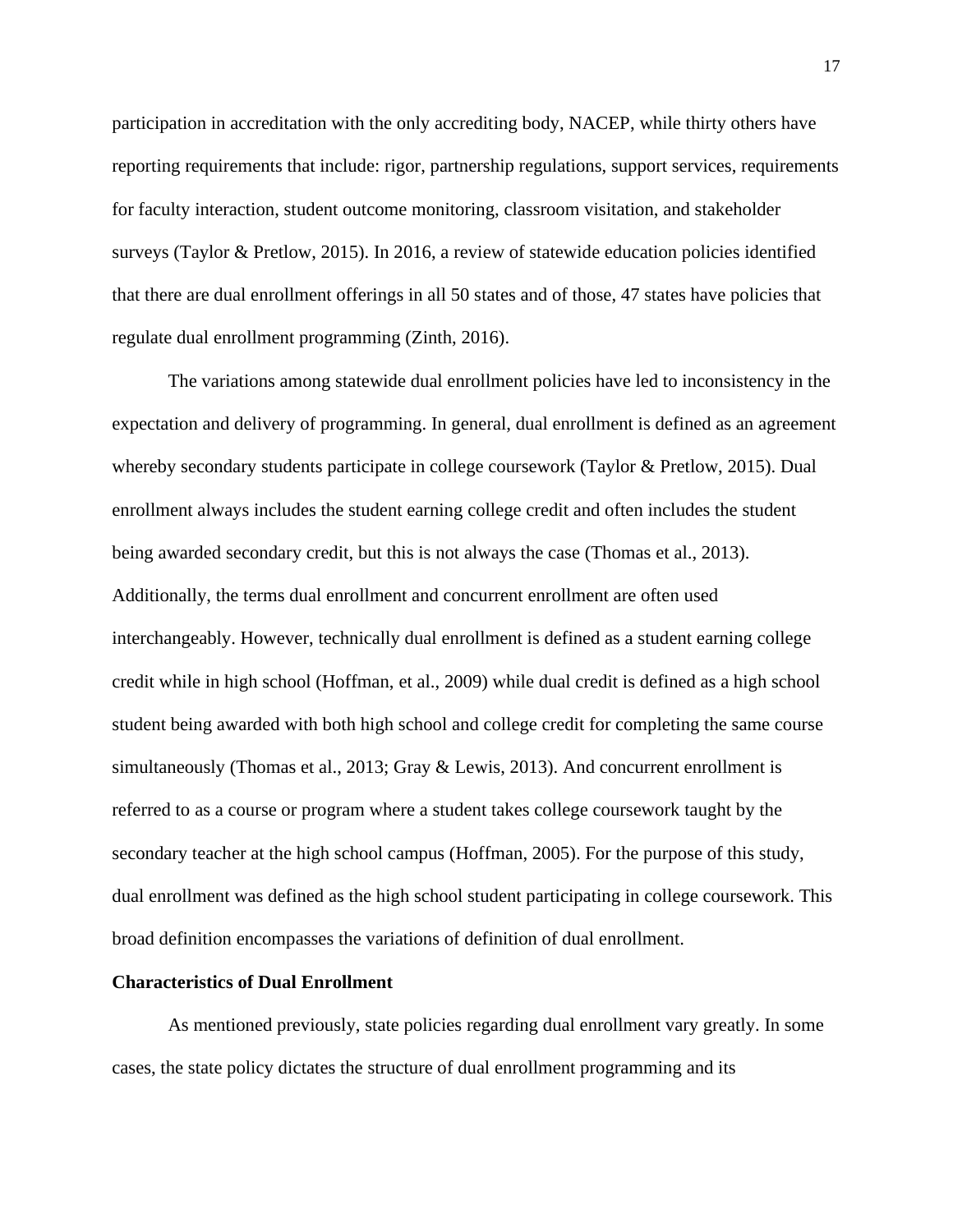implementation. State policies share some common characteristics but not in entirety, which leads to variation in development, implementation, and delivery across states (Perna, et al., 2008).

# *Access*

According to a report published in 2019 by the U.S. Department of Education (2019), which is based on data from the High School Longitudinal Study of 2009, 34% of students took post-secondary credit in high school. Of those, 42% of participating student's parents earned a bachelor's degree or higher, compared to 26% whose parents' education was lower than a high school diploma. Additionally, a lower percentage of both Hispanic and Black students took college courses while in high school compared to White and Asian students (2019).

The same study also reported on the location that the high school students took their college courses. The most common location is at the high school, with 80% of students participating in that model of dual enrollment. Only 17% of students attend courses on the college campus and 6% taking them at a high school different than their own home high school.

With only 34% of students participating in dual enrollment and the various options for location, some researchers question the potential of barriers and roadblocks for high school students. Pompelia (2020), ascertains that some groups of students face significant roadblocks or barriers in terms of access to dual enrollment. This removes the student's ability to gain the rewards of having participated. Pompelia (2020), also shared that in 2019, states considered more than 219 bills related to dual enrollment with the majority including provisions about access to the courses. The provisions focused on reducing costs for students, removing barriers to participation, expanding student eligibility, and increasing the number of qualified educators.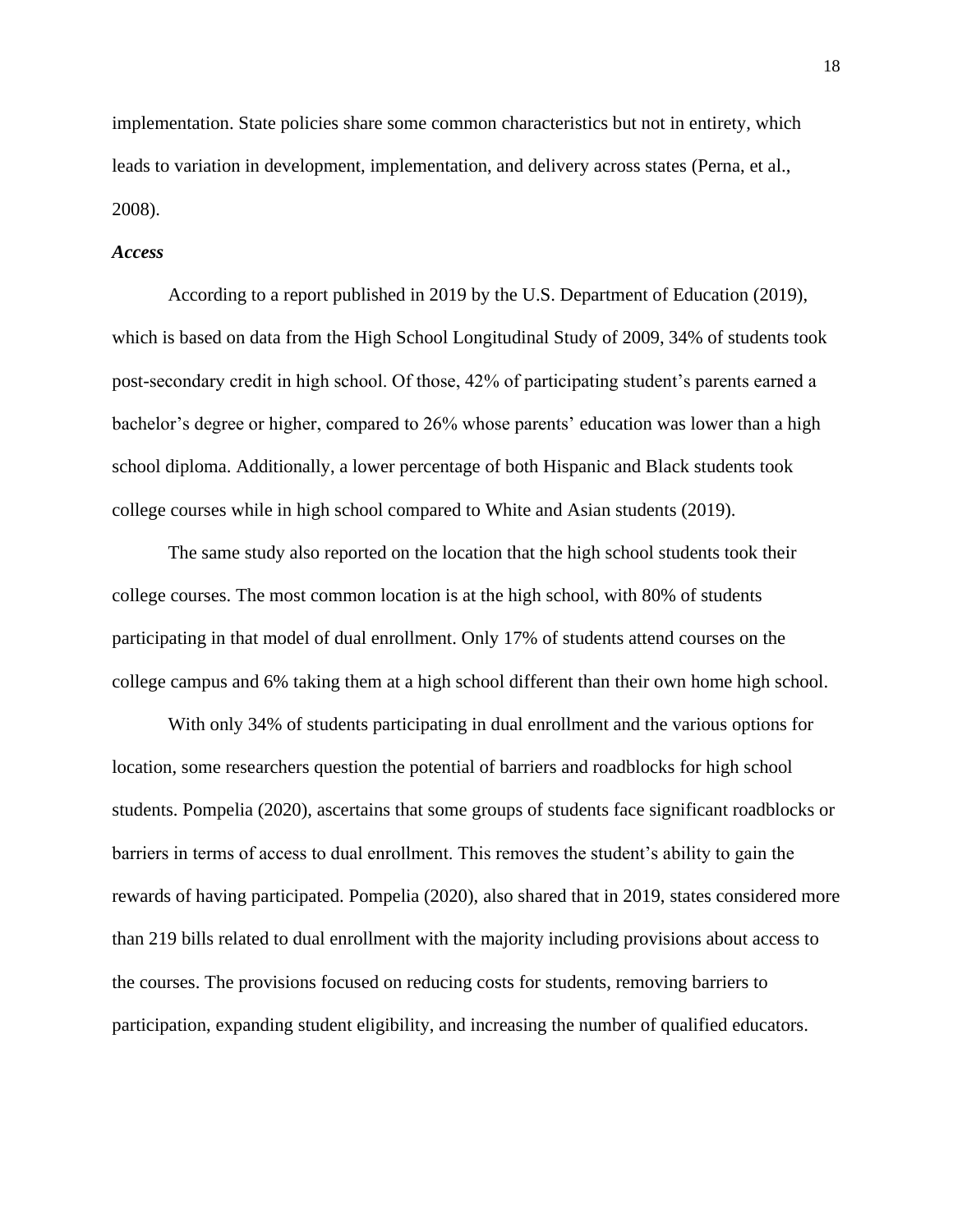According to Pomelia (2020), the cost of college coursework can be prohibitive for high school students and their families. Some states waive or reduce tuition and fees for dual enrollment courses, others leave the responsibility with the school district or student and their families. For example, in 2013 Florida approved legislation to shift the cost of dual enrollment courses to the K-12 districts (Adams, 2014). In 2014, Alabama implemented a tax credit to generate scholarships specifically for high school students pursuing dual enrollment (Adams, 2014).

While cost is one barrier that students sometimes face, there are others. The report, Dual Enrollment Access written by Pompelia (2020), also establishes that additional barriers include providing transportation to the course location, removing course limits, or increasing the number of allowable courses, making dual enrollment information more available to students and parents, and to amend requirements to accommodate dual enrollment students.

The third provision that Pompelia (2020), identified is student eligibility in dual enrollment. Many dual enrollment programs have requirements and academic measures in place, including current grade level. According to Gerwitz (2018), in a survey conducted by ECS in 2016, it was determined that in 17 states students were required to have a teacher recommendation in order to participate in dual enrollment. Twenty-four states had eligibility requirements such as specific high school coursework, a minimum grade point average, parent's permission, or a minimum score on a state assessment. Gerwitz (2018), also shares that some schools are attempting to re-work their approach to eligibility for dual enrollment. For example, Utah established new criteria that enables middle achieving students to participate in dual enrollment.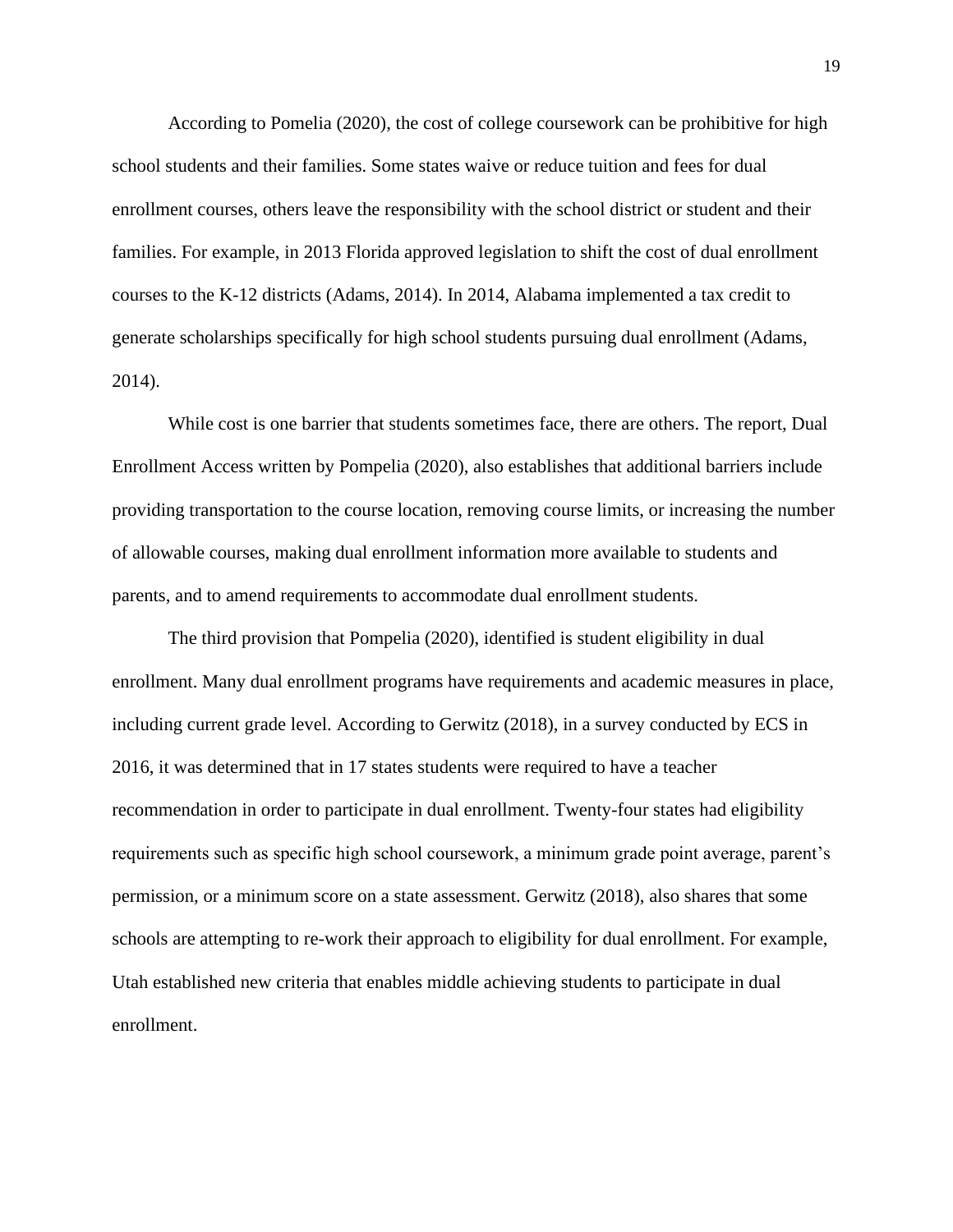Pomelia's (2020), final provision is increasing the number of qualified educators. She establishes that increasing access to dual enrollment requires increasing the number of teachers who meet the requirements to teach those courses through the high school. In an article titled Dual Enrollment, The Good, The Bad, and the Potentially Ugly, Part III published in 2016, the author asserts that many states are seeking a solution to the lack of qualified secondary teachers needed to expand dual enrollment course offerings. Gerwitz (2018), reiterates that secondary teachers often require an undergraduate degree in their field to be in the high school classroom, while most post-secondary faculty and adjuncts require graduate level program completion.

#### *Course Integrity*

As the prevalence of dual enrollment increases, the variety of dual enrollment models that are available, and the breadth of statewide governing policies, it is important that quality controls are implemented in order to maintain academic rigor and course integrity. According to Borden, et al., (2013), recently concerns have been brought to the forefront surrounding the rigor of college classes that are taught by secondary teachers compared to those taught by the postsecondary faculty.

Most often, the only mechanism used to measure and monitor a dual enrollment course rigor and integrity are instructor credentials and qualifications (Zinth, 2015). Additionally, with the increase in demand for dual enrollment education, the pool of qualified teachers is diminished, creating issues with enforcement of qualifications (Mangan, 2016). To combat this issue, many states, and in some cases, colleges, have implemented standards that require the secondary teacher to meet the minimum qualifications as an adjunct faculty member (Mangan, 2016; Taylor, et al., 2015).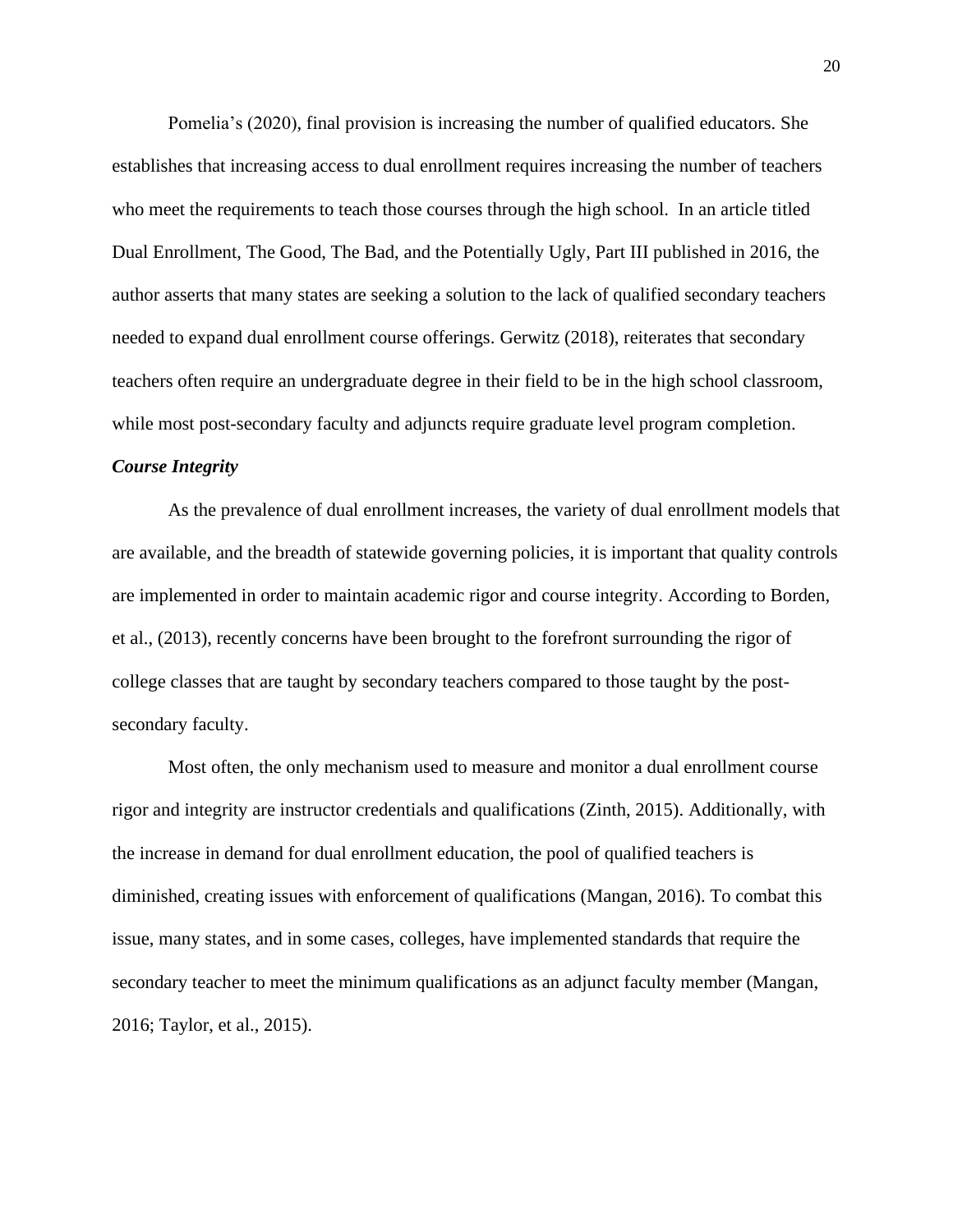Beyond teacher qualification, it is necessary to create consistency in the coursework. This includes maintaining uniformity of components surrounding the curriculum. Those components include textbooks, learning outcomes, course syllabus, assignments, grading practices, periodic assessments, and final exams, etc. (Zinth, 2015). In 2016, Zinth reported that 28 states required dual enrollment program evaluation and 37 states required reports of student outcomes. The National Alliance for Concurrent Enrollment Partnerships reported in 2010 that both Florida and Utah policies included reviews of individual courses and Oregon, Utah, and Virginia required routine meetings for administrators to discuss best practices, review standards, and time to address program concerns (Lowe, 2010).

Zinth (2015), ascertains that there are four levels of dual enrollment partnership, all with advantages and disadvantages, that control the academic rigor and course integrity of a dual enrollment program:

- Local control Post-secondary institution as arbiter. With this approach, the authority for determining the dual enrollment course and instructor quality falls to the post-secondary institution. There is no state policy regulating the process. The advantage in this case is that the post-secondary institution maintains the freedom to establish their own instructional requirements and processes for ensuring that curriculum is delivered properly. The disadvantage is that K-12 may be discouraged from participating based on their lack of control and engagement.
- Moderated local control  $-K-12$ /post-secondary agreement. Many states direct secondary and post-secondary institutions to create an agreement that aligns with the needs of both parties and oversees the courses and instructor requirements rather than create a statewide policy to govern dual enrollment. The advantage is that this approach of equal partnership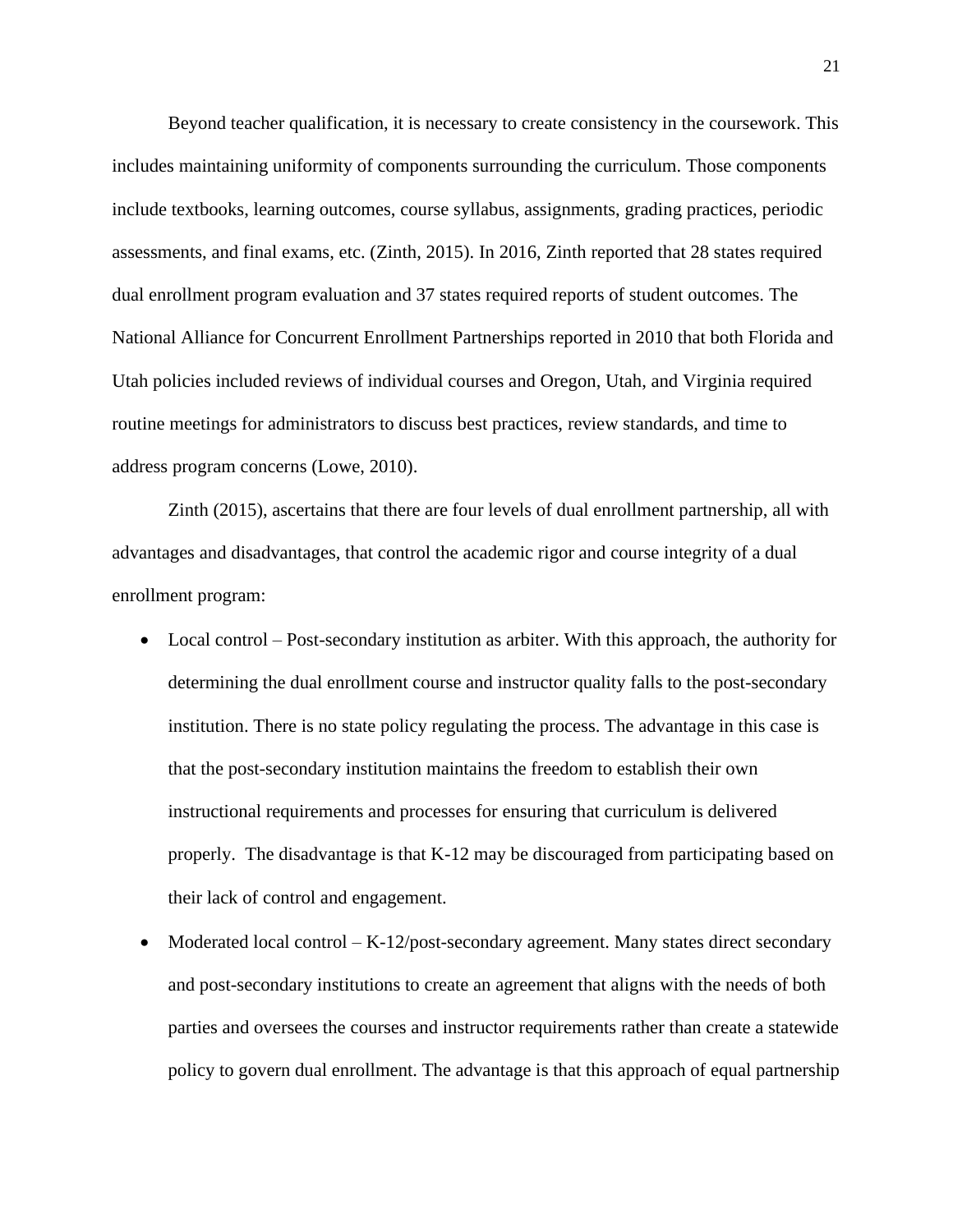increases K-12 buy-in and support and provides appropriate oversight of course quality. The disadvantage is that by establishing policy at the local level, student access and equity may not be ascertainable.

- Adopting NACEP standards. The National Alliance of Concurrent Enrollment Partnerships (NACEP) is an organization that includes both K-12 and post-secondary institutions membership who, as defined by NACEP, offer programs in which a high school student enrolls in a college credit bearing course that is taught by a post-secondary approved secondary teacher. The advantage of this model is that the NACEP standards are rigorous and provide a high level of oversight. When applied correctly, the standards should result in an authentic college course offered in the high school. The standards focus on establishing post-secondary faculty ownership and academic oversight of course content. The disadvantage is that the standards are rigorous. There are requirements surrounding post-secondary faculty visits, secondary professional development, and student requirements that are resource intensive.
- Requiring or encouraging NACEP accreditation. Some states recognize the potential benefits of adhering to NACEP standards, but also recognize that programs might consider themselves aligned with the standards, but in reality, are not closely aligned at all. In some states, programs must undergo NACEP program review, and either be accredited by NACEP or approved by the commission of higher education. In others, state funding is tied to accreditation or clear evidence of comparable standards. The advantages and disadvantages of this model as the same as the previous level, adopting NACEP standards.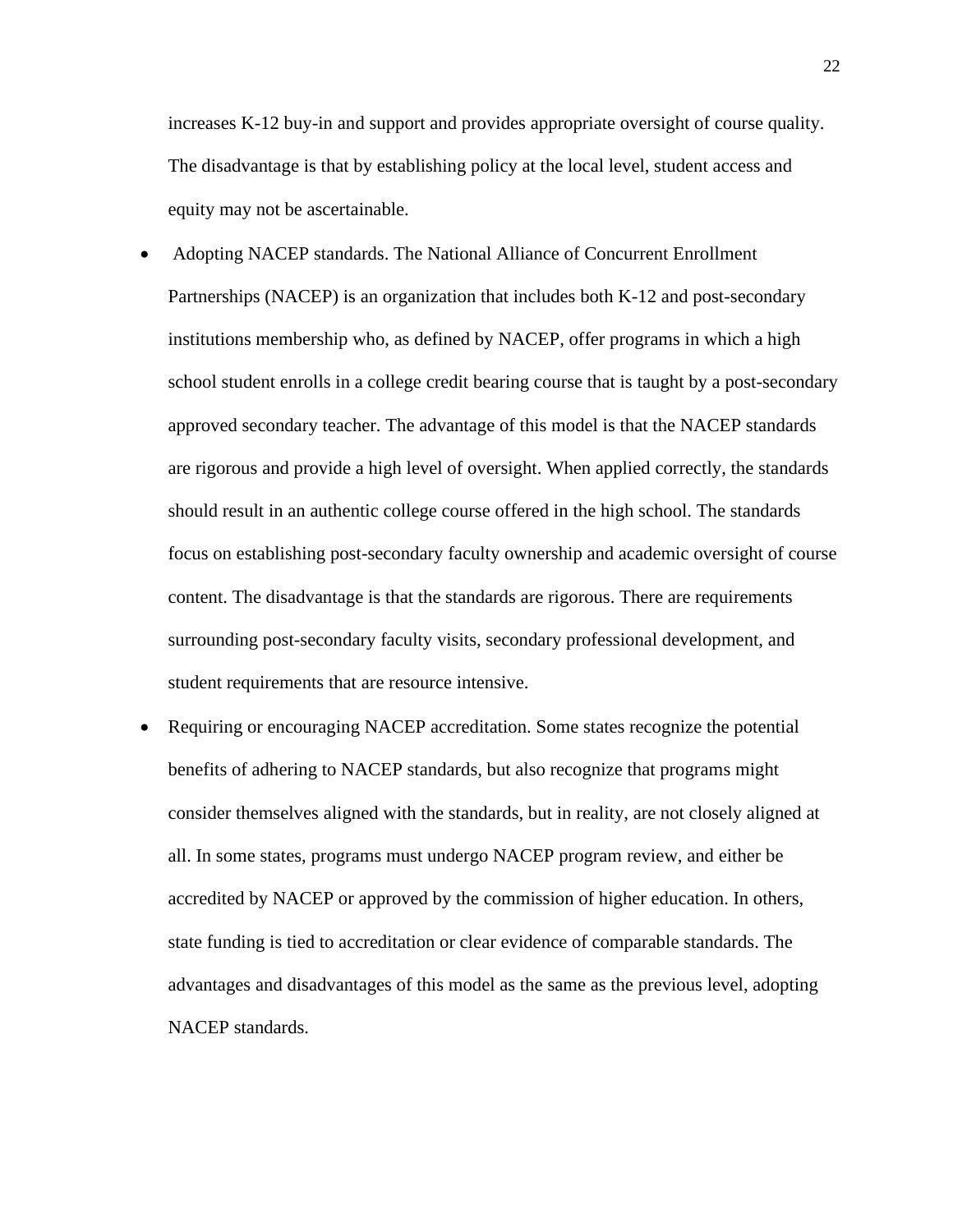# **Benefits of Dual Enrollment**

Many benefits of dual enrollment are readily apparent, most especially from the student perspective (Karp & Hughes, 2008). Students have the ability to earn both secondary and postsecondary credit simultaneously. Bolin (2019) reveals that students who participate in dual enrollment are able to explore a variety of potential careers. Researchers report that by participating in dual enrollment, students gain advantages such as an improvement in their transition from high school and an improved college completion rate (Hoffman, et al., 2009; Santos, 2009). By earning post-secondary credits while in high school the student may save time and money while pursuing their college education (Bolin, 2019). Additionally, by taking college coursework while in high school there are secondary academic support systems in place that can assist the student in persisting through the college course, essentially bridging the gap, and creating an easier transition to college (Karp and Hughes, 2008). Students also gain confidence from having succeeded in college coursework.

#### *Career Exploration*

As mentioned, one benefit of dual enrollment includes expanded career exploration opportunities and increased vocational skills (Eisenbeck, 2013). Often, the post-secondary coursework that is being offered compliments the current high school coursework (Ferguson, 2015). These courses sometimes include industry certifications, making the student more competitive in the workplace. "High school teachers reported that dually enrolled students achieved at higher levels, thought more critically and engaged in more effective learning behaviors than students not participating in dual enrollment. They cited a strong work ethic and time management skills" (Ferguson, 2015). According to Bolin (2019), students often acquire experience with hands-on learning and real-world equipment that gives the student the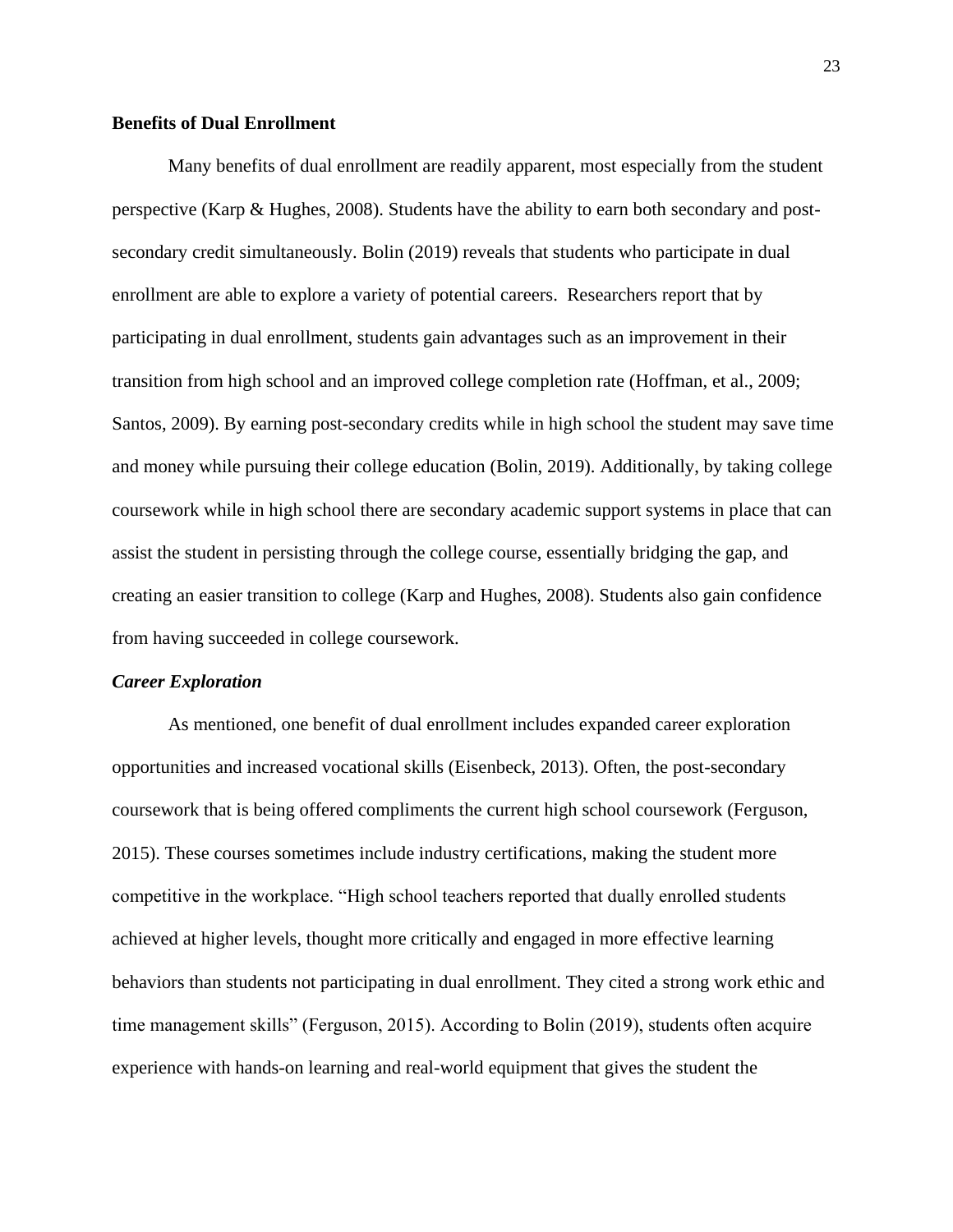opportunity to explore a variety of careers while still in high school. Additionally, according to Karp and Hughes (2008), the benefits of participating in dual enrollment include career exploration, improved attendance, and higher engagement of at-risk students.

# *College Transition*

Another benefit of participation in dual enrollment is student academic preparedness and the confidence that comes with the experience. Graham (2021), reports in a study completed by Best Colleges in 2018, 22% of parents expressed concern about their student's ability to balance social life and academics without their supervision. Comparably, 20% questioned their student's college readiness in terms of academic preparedness. Graham also asserts that dual enrollment is an opportunity for high school students to gain a glimpse of the academic demands they will face in college. Dual enrollment also gives high school students the opportunity to adjust to the rigors of college coursework within an educationally supportive environment of the high school setting (Graham, 2021).

Conley (2008) identifies the need for remediation as a key measure for college readiness. Approximately 68% of community college students required remediation (Scott-Clayton & Rodriguez, 2008). Many claim that dual enrollment programs reduce the need for remediation but there is little evidence to support that claim. Kim and Bragg (2008) found correlation between dual enrollment participation and college readiness in reading and writing and mathematics. According to Eisenbeck and Henson (2013), students entering college often need to take remedial coursework to prepare for their programs, they say that students who participate in dual enrollment will frequently overcome or bypass that need by having already completed college level coursework (Eisenbeck & Henson, 2013). Additionally, a study in Tennessee revealed that the need for remedial coursework decreased 9% for dual enrollment students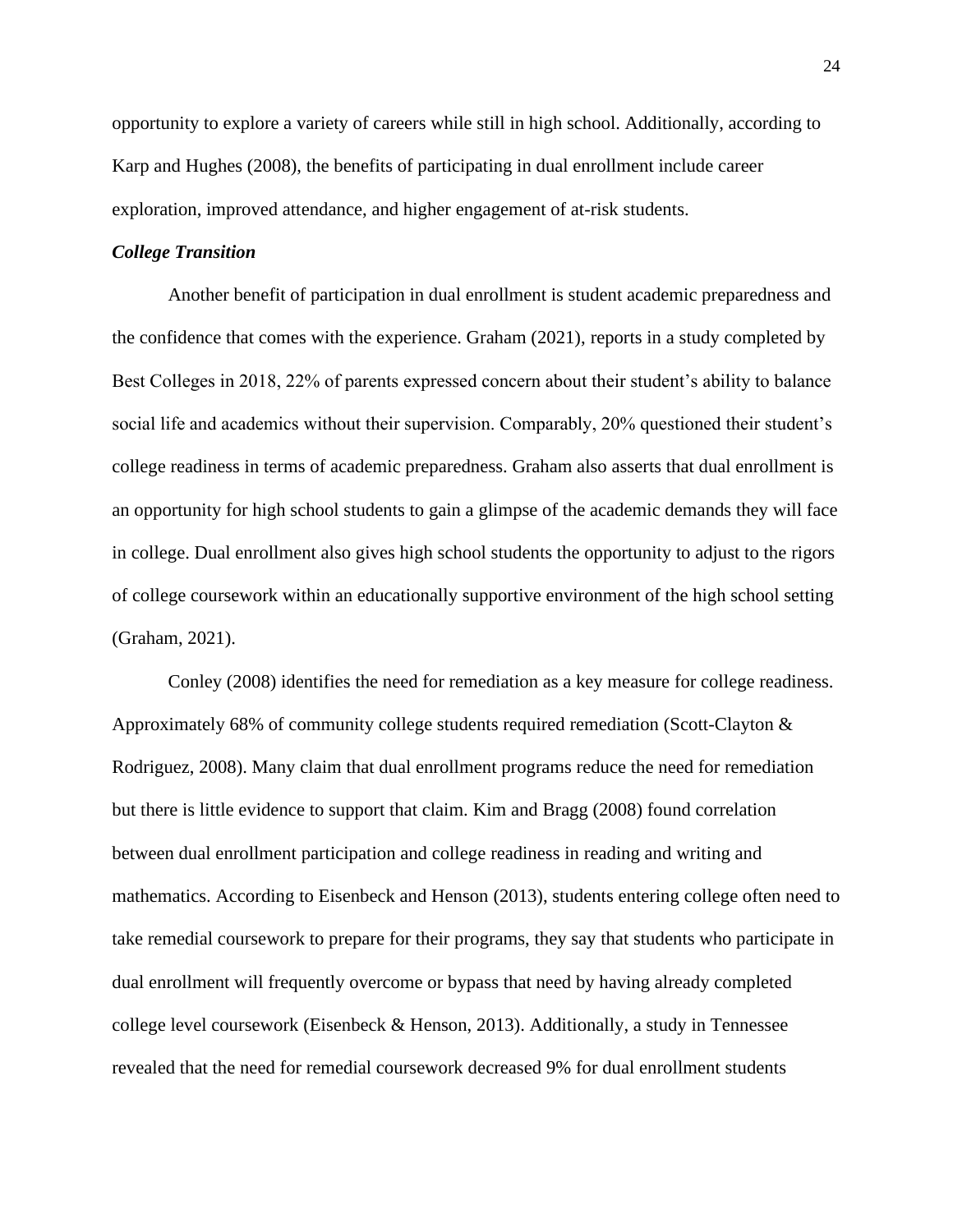(Grubb, Scott, & Good, 2017). An (2015), notes that by participating in early college, students have the opportunity to avoid the need for remedial coursework.

Several researchers purport that participating in a dual enrollment program has the benefit of saving students time and money. The cost of college has rapidly increased over the last decade, it is now one of the most expensive investments an individual can make (Graham, 2021). Graham (2021), continues by stating that often dual enrollment programs assume all or part of the cost, removing some of the financial barrier to students. By participating in dual enrollment, students have the opportunity to experience more challenging material which saves them money on college but also can reduce the amount of time it takes to complete a degree (Bolin, 2019).

An (2015), concludes that one benefit of dual enrollment is college completion rates. The author reports that students who participate in dual enrollment are 60% more likely to complete a college degree. Similar to AP coursework, dual enrollment participation has also been shown to improve freshman year credit attainment. It is thought, however, that there is a threshold of six or more credits needed to create a positive impact.

Program models that provide student supports and greater transition services tend to see greater levels of student completion (Taylor & Pretlow, 2015). The advantage is due to shorter time to degree completion, elimination of duplicated curriculum, improved student habits, academic readiness, and financial savings. It is also believed that participation is related to more attempted credits, higher likelihood of college entry, summer college enrollment, and stronger academic performance (Wang, et al., 2015). Wang, et al., (2015), also report early academic momentum indicators positively related to students' college completion and retention, accounting for the positive relationship between dual enrollment participation and college outcome (Wang, et al., 2015).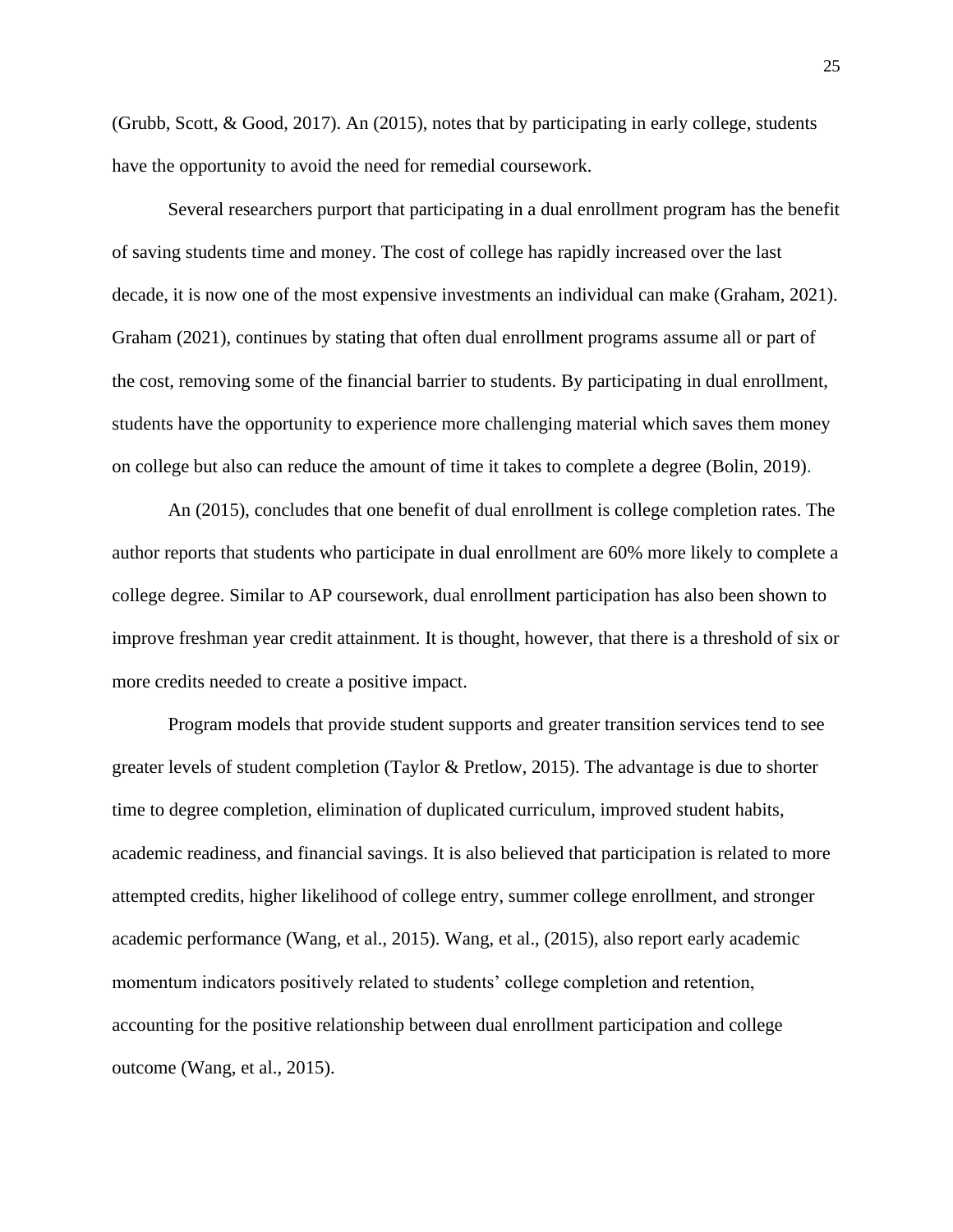Graham (2021) supports the thought that dual enrollment participation boosts college completion rates. According to a study from Teachers College, Columbia University, 88% of students who participated in dual enrollment programs continued directly into college after high school. 64% of those students entered a four-year college and earned degrees within five years (Graham, 2021). Graham (2021), also notes that when students perform well in college courses while in high school, it strengthens their aspirations as well as their confidence in their academic abilities.

Finally, Hoffman, et al., (2009), report that a key benefit of dual enrollment is that students earn college credit upon successful completion of the college coursework. Dual enrollment courses are included on the student's college transcript. This coursework allows the students to transfer the credits to other institutions (DiPuma, 2001). The receiving institution determines the transferability of the coursework. Twenty-five states have policies that require public institutions to accept dual credit coursework, while an additional fifteen states do not (Zinth, 2001). Taylor, et al., (2015), contend that students may not receive the full benefit of dual enrollment participation if their credits did not transfer to their college of choice.

Rarig (2019), eloquently synthesized the benefits of dual enrollment to the postsecondary institution as the "success of students who participate in dual enrollment programs providing implications for community colleges in terms of reducing remedial education needs, increasing student retention, raising GPA, improving student college completion, and increasing access for students." Rarig's (2019), viewpoint is from the post-secondary perspective, but each of the characteristics are applicable to the success of the student at the secondary institution as well.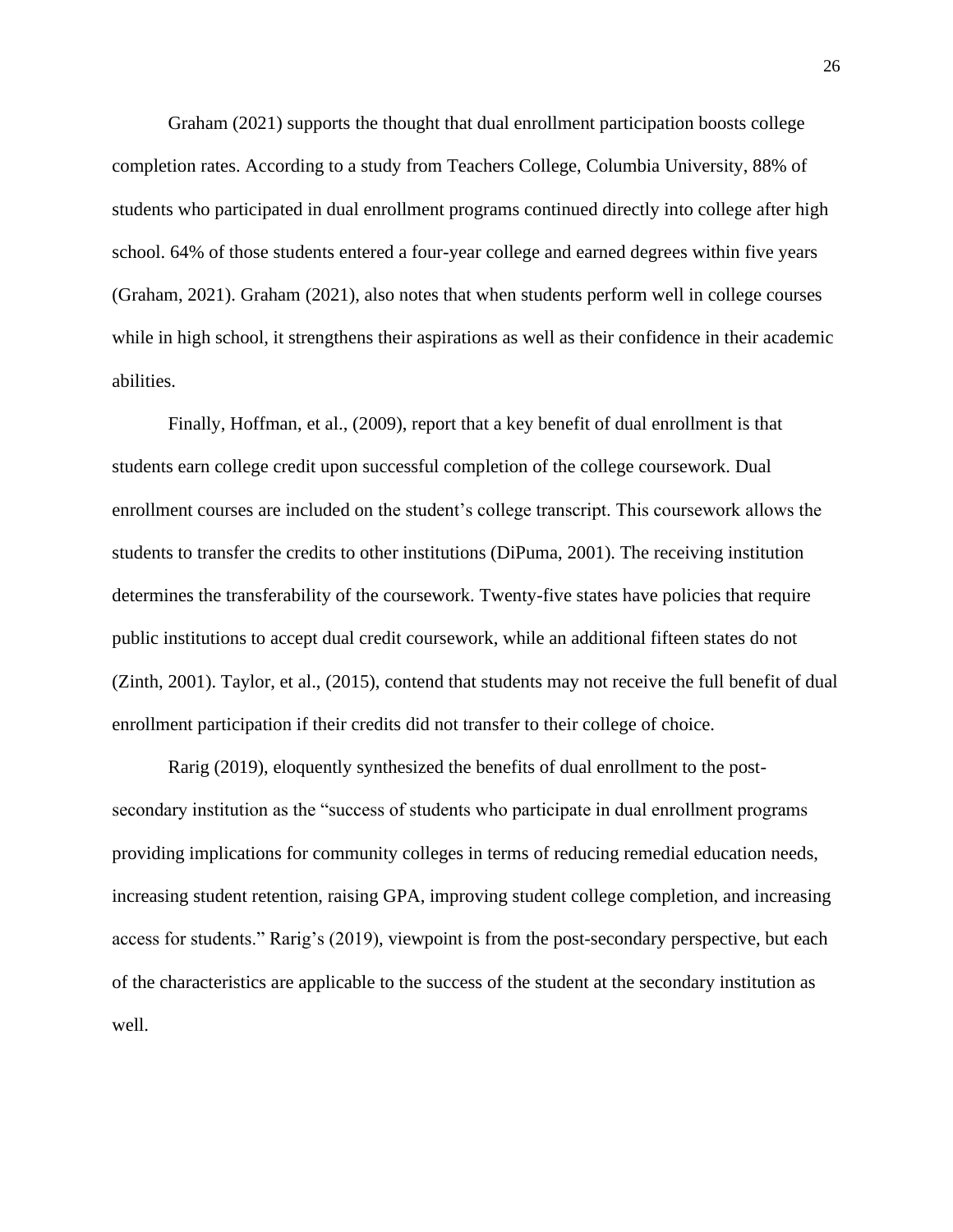#### **College Readiness**

In 2007, David Conley published a report titled Toward a More Comprehensive Conception of College Readiness. This report was created in conjunction with the Bill and Melinda Gates Foundation. This report is meant to facilitate actions such as analyzing current systems and widely gauge college readiness (Conley, 2017). This report is based on a decade of research completed by David Conley that analyzes both the content of entry level college courses and the perceptions of secondary and post-secondary students and instructors about their opinions on what is needed to succeed in college (Marzano, 2017). Conley (2007) asserts that college readiness can be defined operationally as the level of preparation a student needs in order to enroll in college and succeed, without remediation, at a post-secondary institution. According to Marzano (2017), students who are college and career ready can: qualify for and succeed in entry-level college credit coursework without the need for remedial or developmental courses and complete foundational courses that allow the student to continue courses in the program of study.

Conley (2007) deems that college readiness, which is currently measured by completion of high school courses, grade point average, and tests such as statewide assessment, that college readiness is really a multi-faceted concept that includes several variables both internal and external to the secondary school environment. The four concepts include key cognitive strategies, key content, academic behaviors, and contextual skills and awareness (Conley, 2007).

## **Key Cognitive Strategies**

Conley (2007), shares that several studies of post-secondary faculty members express agreement that most students arrive at the post-secondary institution unprepared for the intellectual demands and expectations of college. Key cognitive strategies is the term Conley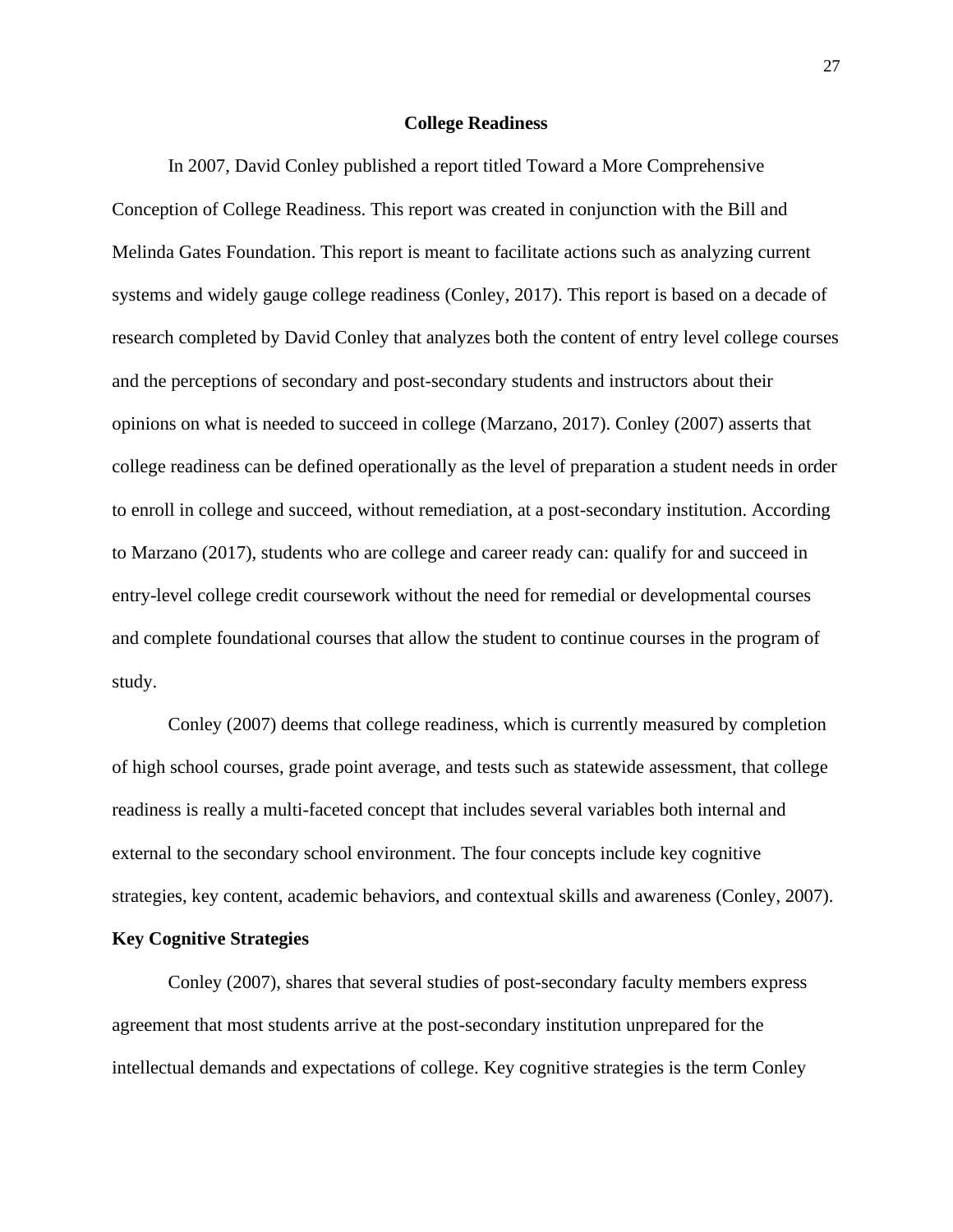uses to describe the intelligent behaviors needed for college readiness, these skills are also referred to as "thinking skills" or "dispositions". Specific cognitive strategies that Conley includes in this report include:

- Intellectual openness: curiosity and thirst for deeper understanding, the ability to question the view of others when not logically supported, accepting of constructive criticism, and ability to change personal view if warranted by evidence. This helps students to deal with the novelty and ambiguity that is frequently encountered with new subjects and materials.
- Inquisitiveness: active inquiry and dialogue regarding subject matter and research questions and pursues evidence to defend arguments, explanations, and lines of reasoning. The student does not just accept a given assertion without cause for explanation.
- Analysis: The student identifies and evaluates data, material, and sources for quality content, validity, credibility, and relevance. Compare and contrast is a demonstrable skill used by the student.
- Reasoning, argumentation, proof: The student is able to construct a well-reasoned argument, utilizes recognized forms of reasoning to construct those arguments or defend a viewpoint, and accept critique and challenge by providing a logical explanation.
- Interpretation: The student analyzes competing and conflicting descriptions to determine the strengths and flaws of each as well as any commonalities or distinctions. The student is able to synthesize the resulting analysis and share the interpretation that is likely correct or reasonable based on the evidence.
- Precision and accuracy: The student know what type of precision is appropriate to the task and the subject area and is able to increase precision and accuracy through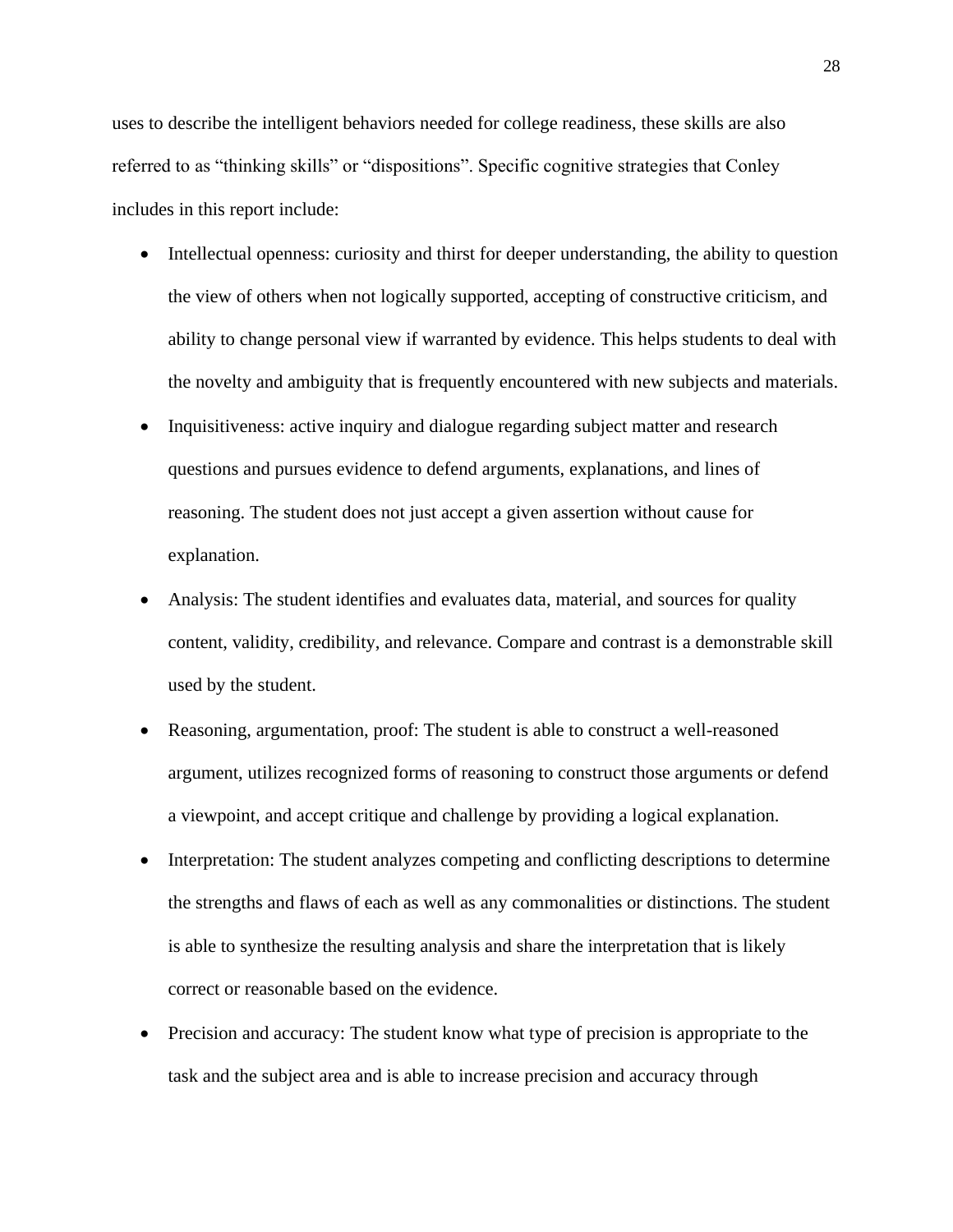approximations generated by the task. The student also uses precision to reach correct conclusions in the context of the subject or task.

• Problem Solving: The student develops and applies multiple strategies to solve routine problems, generate strategies to solve non-routine problems, and applies problem solving methods for complex problems.

(Conley, 2007, p.13)

## **Key Content (Academic Knowledge and Skills)**

Conley (2007) ascertains that in order to be academically prepared and successful at the college level, the second important dimension is content knowledge. Conley (2007) poses that there are two overarching academic skills and six core academic subjects that are integral to college preparation and success.

The two overarching academic skills are writing and research (Conley, 2007). Writing includes expository, descriptive, and persuasive writing skills. Students also need to understand pre-writing, editing, and re-writing. College writing requires a student to present a clear argument, substantiate the points, and utilize basic writing styles (Conley, 2007). Additionally, college courses increasingly require students to conduct research on various questions. In order to complete research students must learn to evaluate source material and synthesize and incorporate the material into a report (Conley, 2007).

In addition to the overarching academic skills, Conley (2007), also maintains that in order to be prepared for college a student must also acquire knowledge in six core academic subjects. The six core academic subjects are English, Math, Science, Social Studies, World Language, and The Arts. English includes knowledge and skills developed in foundational English courses that enable students to engage and create well written, organized, and supported products, both orally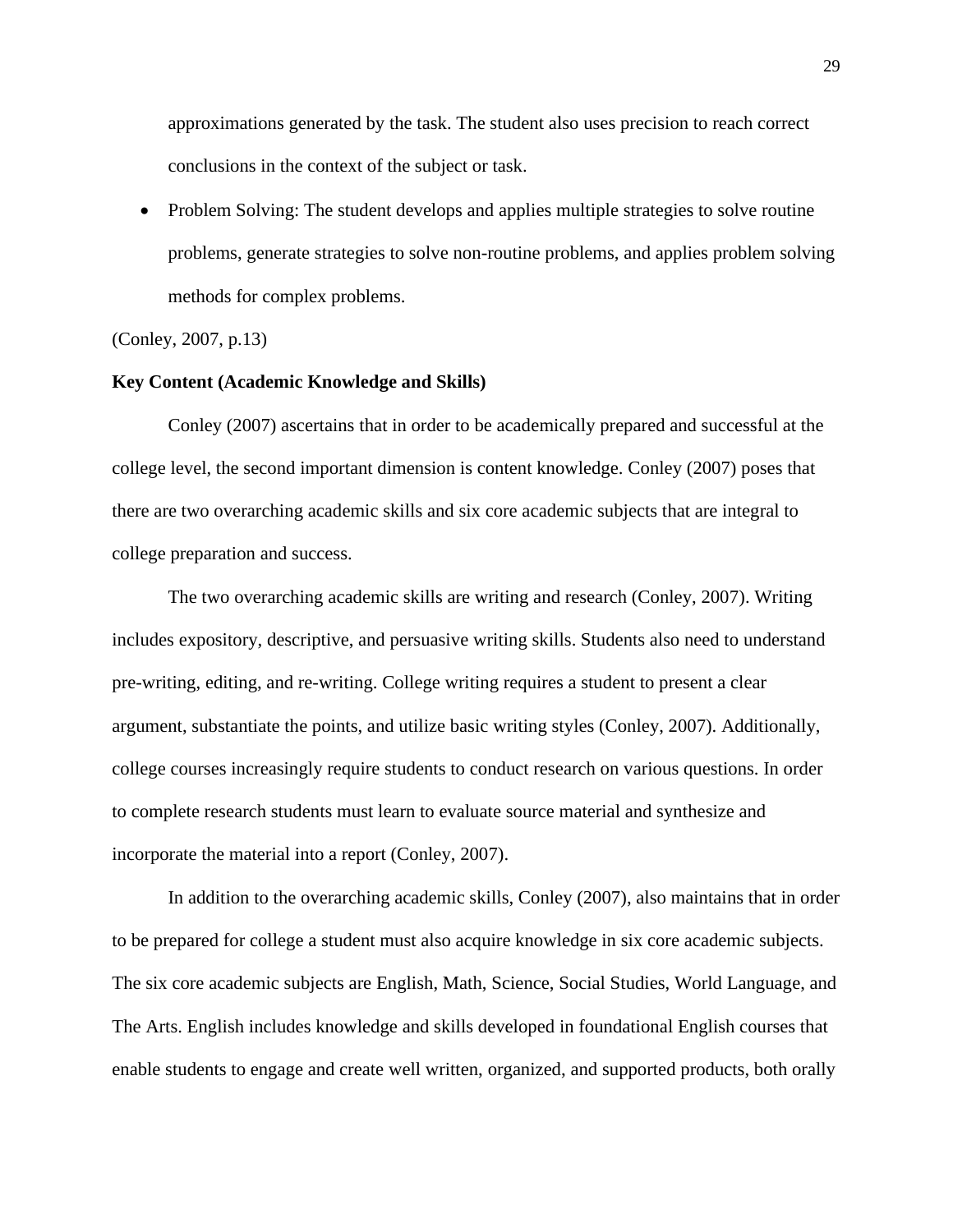and written. Additionally, the foundations of English include reading comprehension and literature, writing and editing, information gathering and analysis, and critiques (Conley, 2007).

Math foundations include understanding the concepts, principles, and techniques for success in college math. Math coursework builds upon existing principles. College ready students have the ability to apply conceptual understanding in order to extract a problem from the context, use math to solve the problems, and then interpret the solution (Conley, 2007).

The third academic core subject is Science. Science at the college level, incorporates scientific thinking into all facets. Students learn to utilize communication conventions and the way that empirical evidence is used to draw conclusions and challenge interpretation. Students understand that scientific knowledge is both constant and changing (Conley, 2007).

Within Social Studies, or Social Sciences, a wide variety of subject areas are included. Each with its own content base and analytic techniques and conventions. This includes geography, political science, economics, psychology, sociology, history, and humanities. In this discipline students should have an awareness of order and structure (Conley, 2007).

World Languages includes the ability to effectively communicate with speakers of another language. The student must understand the language through the context of skills such as listening, speaking, reading, and writing. There must be an understanding of culture in order to obtain proficiency of structure and conventions of a language. The final core academic is the Arts. In college readiness, Arts refer to art history, dance, music, theater, and visual arts. Students should gain an understanding and appreciation for contributions to these fields (Conley, 2007).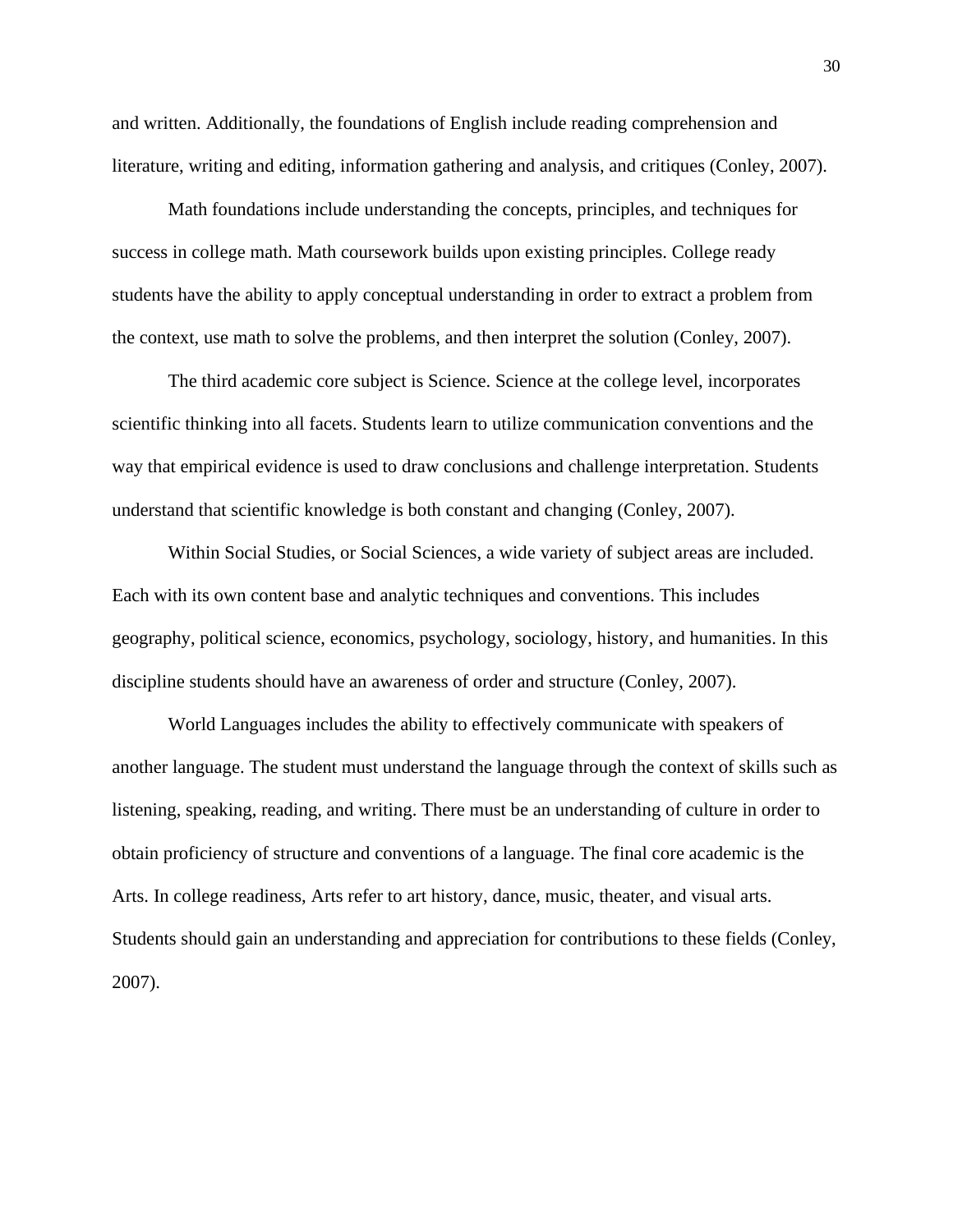## **Academic Behaviors**

According to Conley (2007), college readiness needs to encompass a variety of behaviors necessary for academic success. Those behaviors include self-awareness, self-monitoring, selfcontrol, and self-mastery. These behaviors are independent of content areas and cognitive strategies and consist largely of self-monitoring and study skills (Conley, 2007). Self-monitoring is the ability to think about how one is thinking. Examples include awareness of one's level of mastery and understanding of a subject, the ability to reflect on what is working and what is needed for improvement, the tendency to persist, the tendency to identify and select from a range of learning skills and strategies, and the ability to transfer learning and strategies to new situations. These individuals also tend to monitor, regulate, evaluate, and direct their thinking (Conley, 2007).

Conley (2007) also concludes that study skills encompass a wide range of active learning strategies, beyond reading and answering homework questions. These behaviors often include time management, exam preparation, utilization of resources, taking notes, and communicating with teachers. It is also the ability to successfully participate in group work (Conley, 2007).

## **Contextual Skills and Awareness**

Conley (2007) asserts that contextual skills and awareness is a broad category that encompasses the understanding of the culture and operations of a particular institutional system. This includes key context skills and awareness surrounding the college's norms, values, and conventions related to human interaction. A lack of understanding could lead the student to feel alienated, frustrated or even humiliated during their beginning time at the college (Conley, 2007).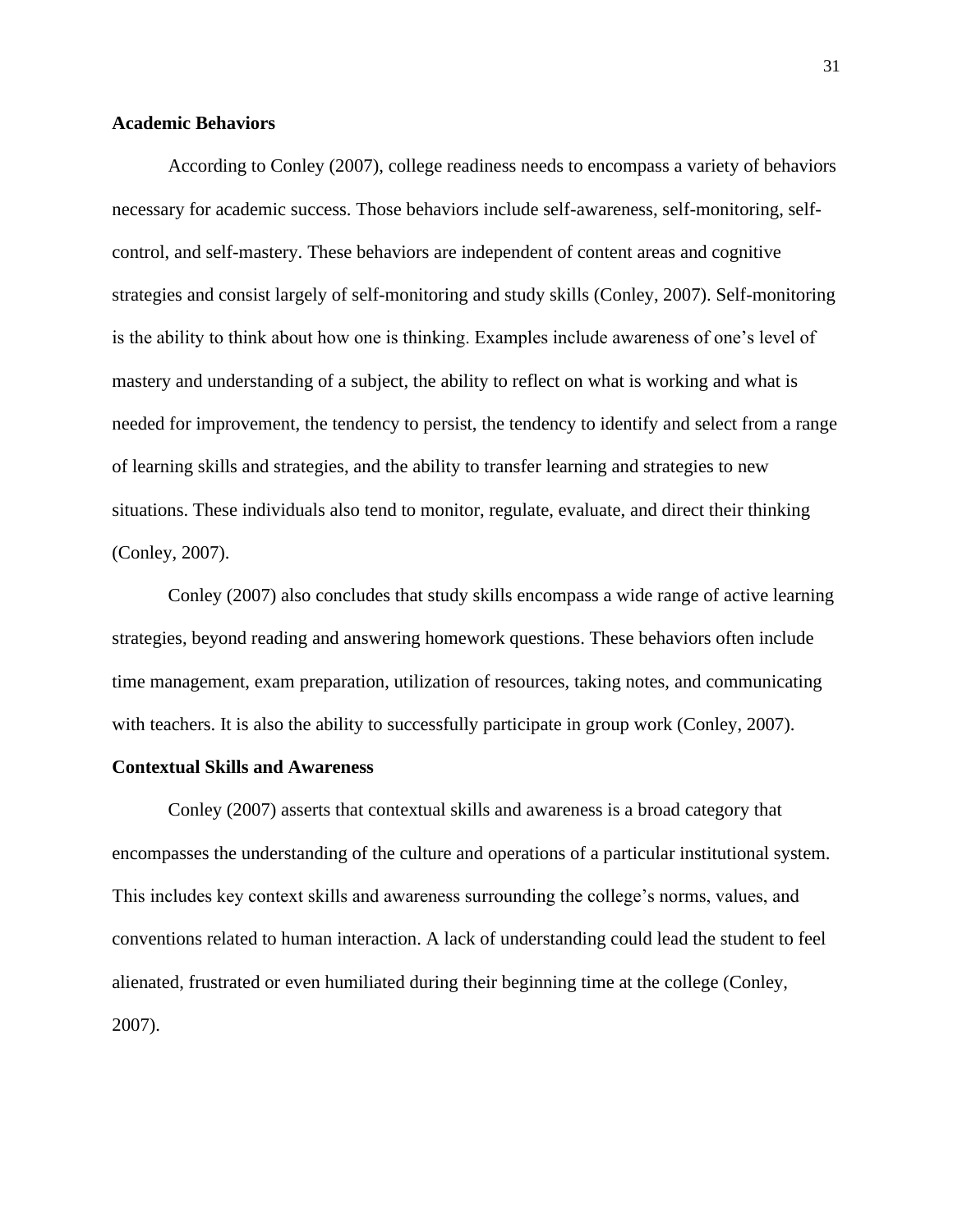This skillset also includes "college knowledge" which encompasses the formal and informal processes for gaining admission (Conley, 2007). This includes curricular, testing and the application requirements, college options and choices, tuition costs and financial aid, culture of the college, and the increasing expectations (Conley, 2007).

#### **Summary**

While many schools have been participating in some form of dual enrollment for more than 50 years, there was rarely policy or government oversight. Minnesota became the first state to create policy to provide a structure for dual enrollment for both secondary schools and postsecondary institutions (Taylor and Pretlow, 2015). State policies continue to vary with little consistency, and there are several models of dual enrollment, yet the outcomes are always the same (Taylor & Pretlow, 2015). Dual enrollment always includes the student gaining college credit for courses that were taken during their high school education (Thomas et al., 2013). According to Thomas et al., (2013), the student always attains the college credit but is not always awarded high school credit. While there are a multitude of disparities in relation to the development, implementation, and delivery of dual enrollment programs, there are some consistent characteristics.

The first of those characteristics is associated with access to the dual enrollment programs. Student demographics, cost, eligibility, and qualified high school instructors are all factors in providing quality dual enrollment programs equally (Pompelia, 2020). The second characteristic is related to course integrity. As dual enrollment continues to gain popularity, Borden et al., (2013), argues that concerns surrounding the rigor of college classes taught by secondary teachers compared to those taught by the post-secondary faculty needs to remain in the forefront of education administration.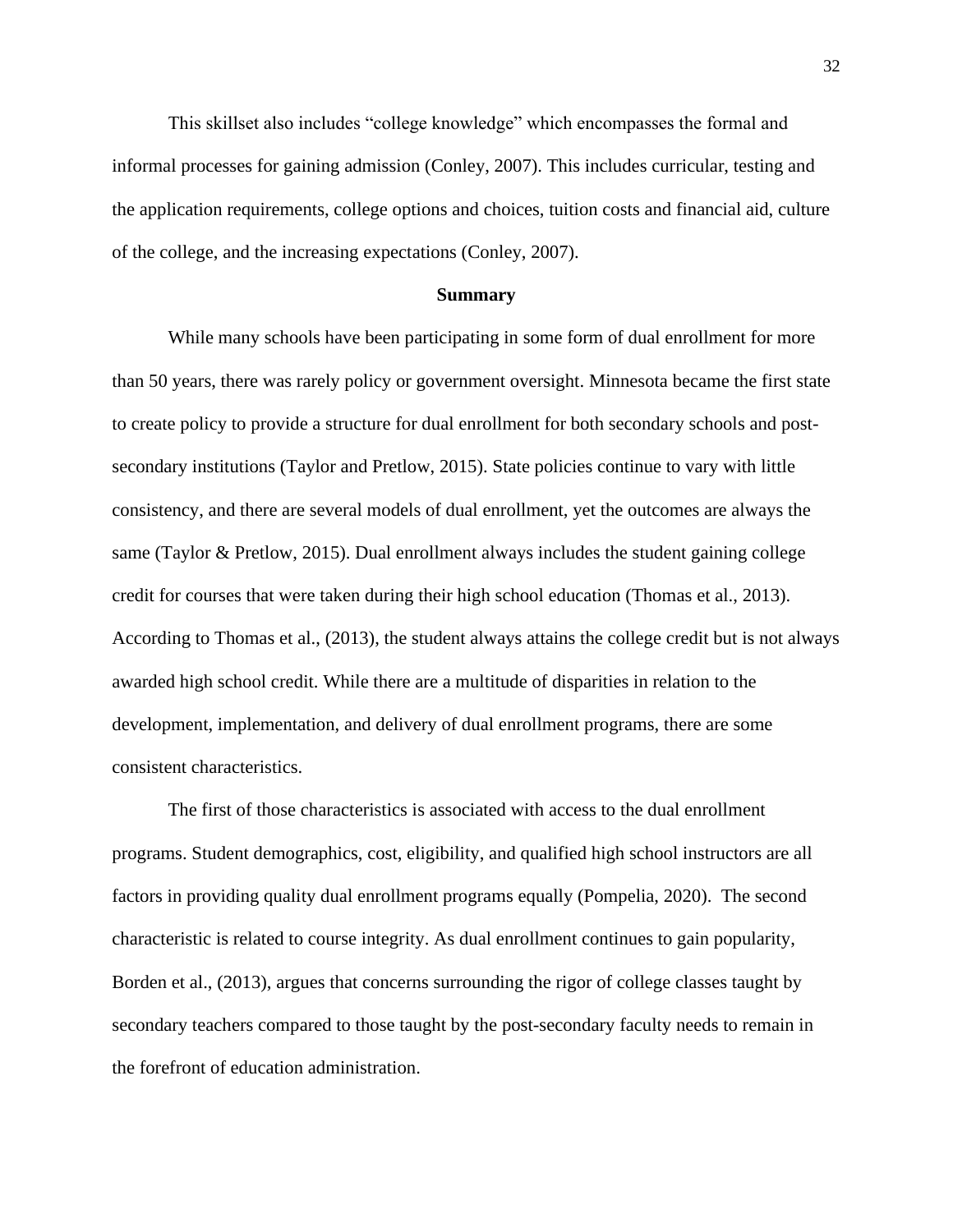There are many benefits of dual enrollment, most especially from the perspective of the student (Karp & Hughes, 2008). The most obvious or straightforward of those benefits is that students earned college credits while in high school. According to Bolin (2019), students who participate in dual enrollment have the added benefit of exploring a variety of careers. Researchers also report that students who take part in dual enrollment gain advantages such as transcripted credits, improved confidence, easier transition to college, saving time and money in college, and higher rates of college completion (Hoffman, et al., 2009; Graham, 2021).

I utilized David Conley's College Readiness Framework to analyze the secondary teacher and post-secondary faculty perceptions of the influence of dual enrollment for students who participated in dual enrollment on their college readiness. Conley's definition of College Readiness is that students are prepared for and will succeed in post-secondary coursework, without the need for remedial work (Conley, 2007). Conley's framework includes four major concepts. The first is Key Cognitive Strategies (Conley, 2007). This consists of the intellectual demands and expectations of college or thinking skills including intellectual openness, inquisitiveness, analysis, reasoning, interpretation, precision, and problem solving. The second concept is Key Content (Conley, 2007). This encompasses the student's possession of content in key academic areas such as English, math, science, social studies, world languages, and the arts (Conley, 2007).

The third concept is Academic Behaviors (Conley, 2007). These behaviors include selfawareness, self-monitoring, self-control, and self-mastery. They are independent of content areas and cognitive strategy and focus more on self-monitoring and study skills. The fourth notion is Contextual Skills and Awareness (Conley, 2007). This is a broad category that encompasses the students understanding of the culture and operations of a specific institutional system including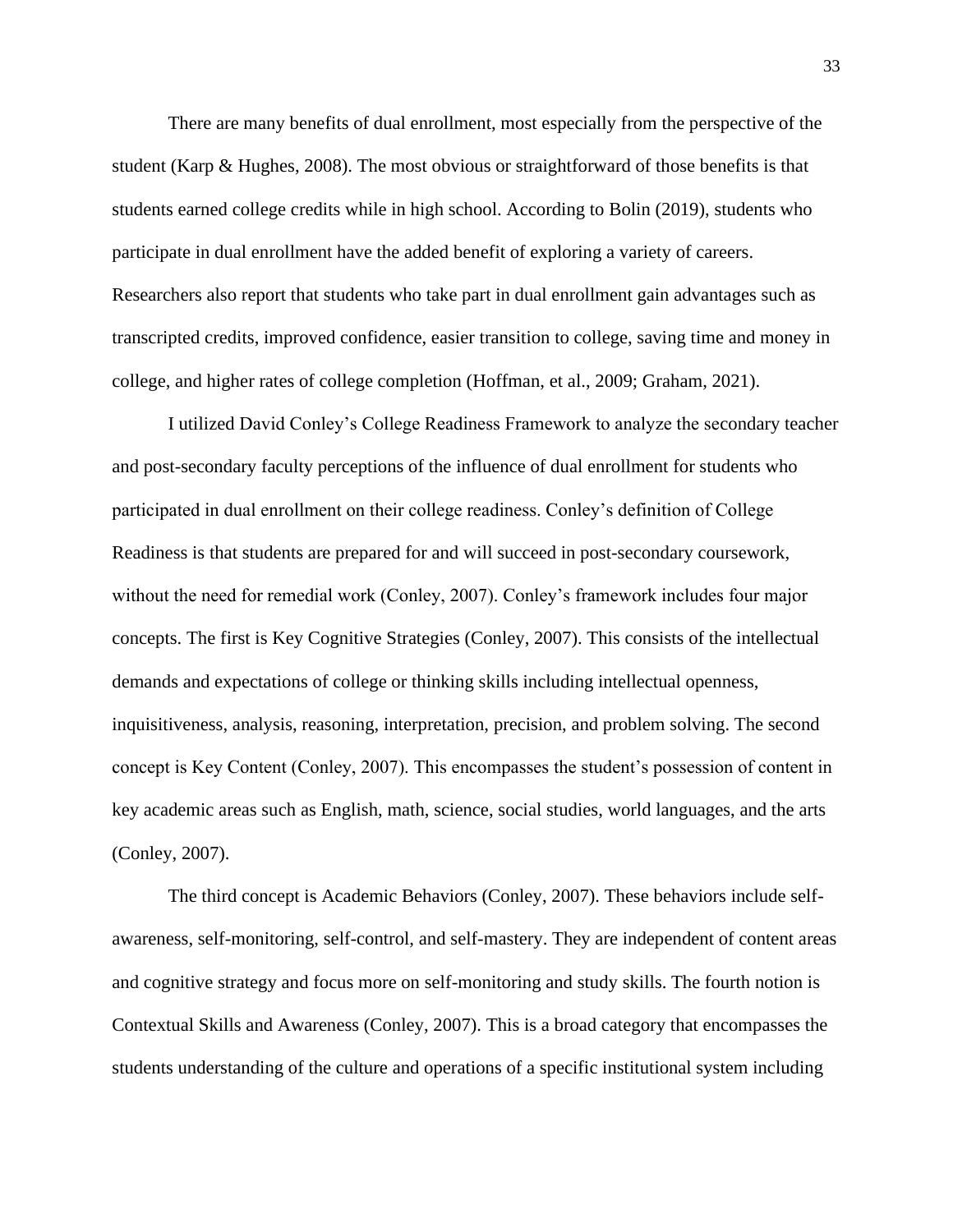norms, values, and conventions related to human interaction as well as "college knowledge" such as curricular, test and application requirements, college options, tuition costs and financial aid, and the culture of college (Conley, 2007).

In Chapter 3, information regarding the methodology of this study will be provided. The methodology includes the site information and population, sampling method, data collection, analysis, limitations, and delimitations. Additionally, ethical issues, including identification of issues and resolutions based on the Belmont Report will be addressed.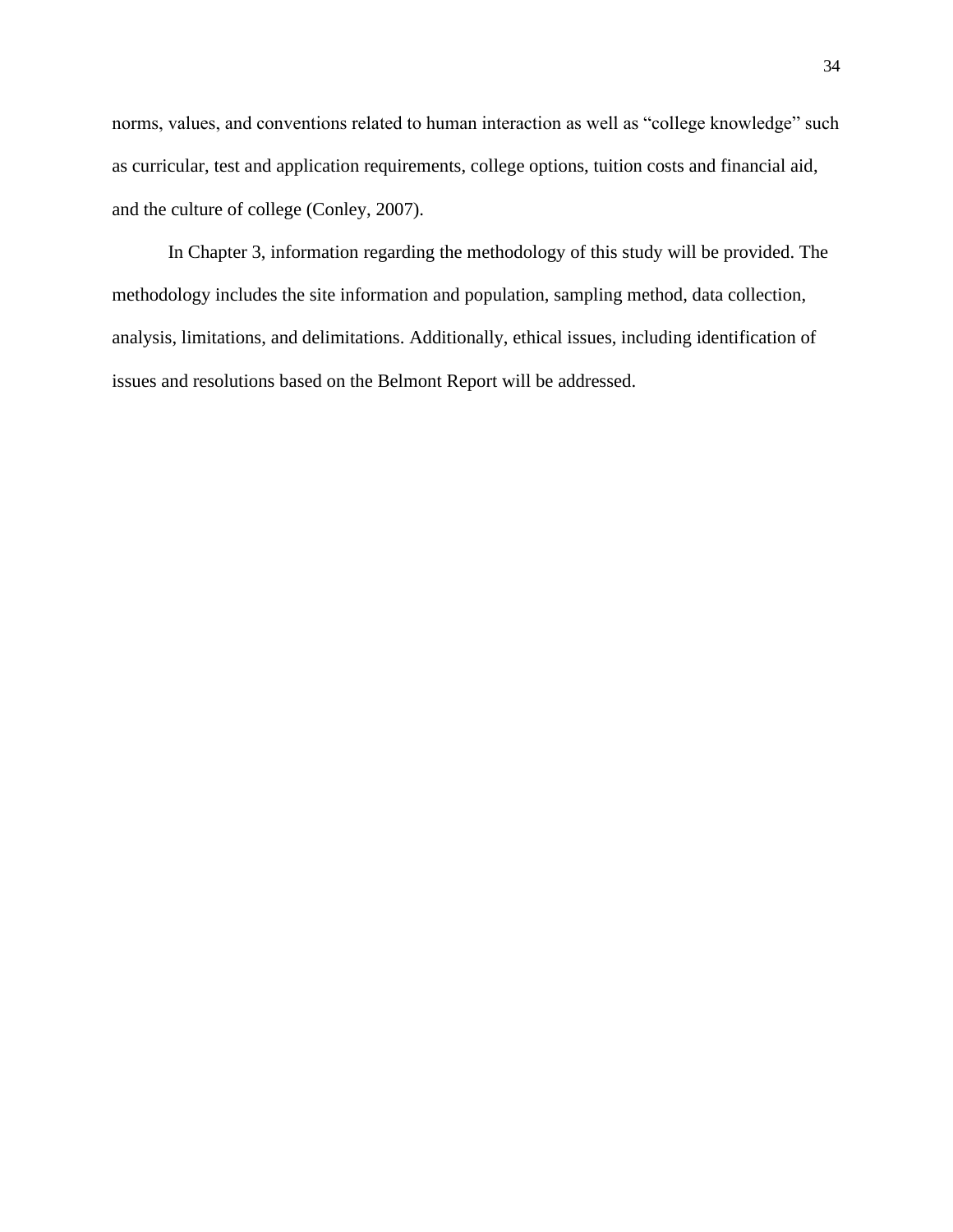### **CHAPTER 3**

# **METHODOLOGY**

Dual enrollment is an opportunity for secondary students to participate in college level coursework while still in high school, often for both secondary and post-secondary credit. According to The National Alliance of Concurrent Enrollment Partnerships, the only dual enrollment accrediting body in the United States, students gain exposure to the academic challenges of college while in their supportive high school environment and earn transcripted college credit while doing so (NACEP, 2020).

There are a multitude of both perceived and quantifiable benefits for students who participate in dual enrollment. According to Ferguson, et al., (2015), secondary teachers described dually enrolled students as having achieved at higher levels, thought more critically, and engaged in more effective learning behaviors than students who did not participate in dual enrollment. It is also believed that students who participate in college coursework while still in high school will continue to benefit from the experience while in college (Rarig, 2019).

This chapter presents the methodology used in this qualitative case study on secondary teacher and post-secondary faculty perceptions of the influence of student participation in dual enrollment on college readiness. This includes the purpose of the study, research questions, research design, an overview of the demographics, instrumentations, data collection process, data analysis, and limitations of the study.

#### **Purpose of the Study**

The purpose of this qualitative case study was to explore the perceptions of secondary teachers and post-secondary faculty members on the influence of high school student participation in dual enrollment on college readiness. Specifically, do secondary teachers and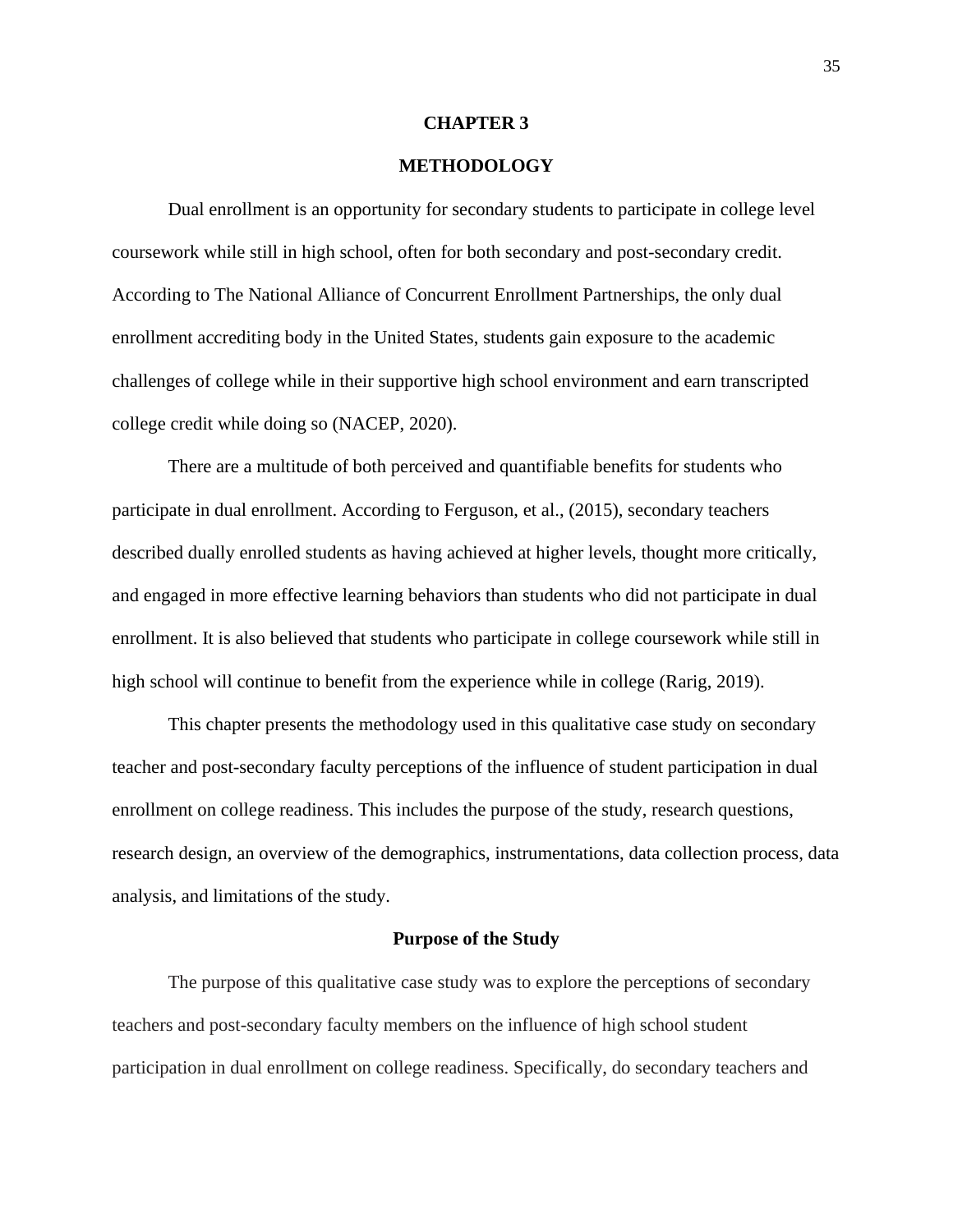post-secondary faculty perceive students who participate in dual enrollment are better prepared for college. This qualitative case study used open-ended semi-structured interviews to investigate and analyze the perceptions of secondary teachers and post-secondary faculty regarding their viewpoint on the influence of dual enrollment on student college readiness.

### **Research Questions and Design**

Q1: How do secondary teachers perceive dual enrollment influencing college readiness for high school students?

RQ2: How do post-secondary faculty perceive dual enrollment influencing college readiness for high school students?

Qualitative research is described as "an approach for exploring and understanding the meaning individuals or groups ascribe to a social or human problem" (Creswell, 2014, p. 4). According to Taylor and DeVault (2015), qualitative methodology is descriptive observation, it is how researchers collect data and the words of subjects and record their behavior. This methodology views what people say and do, as a result of how people perceive their world and determine their realities (Taylor et al., 2015). I have determined that a qualitative, collective case study to be the most appropriate research methodology for the purpose of this study in order to explore how these two groups of secondary teachers and post-secondary faculty perceive the influence of student participation in dual enrollment on college readiness.

According to Creswell (2007), a collective case study involves one issue, but the researcher selects multiples cases to study. Additionally, Patton (2002) suggested that the approach of a case study is to inquire about the insight and understanding of generalizations. For this study, I have obtained data from two participant groups regarding their perceptions on the same problem.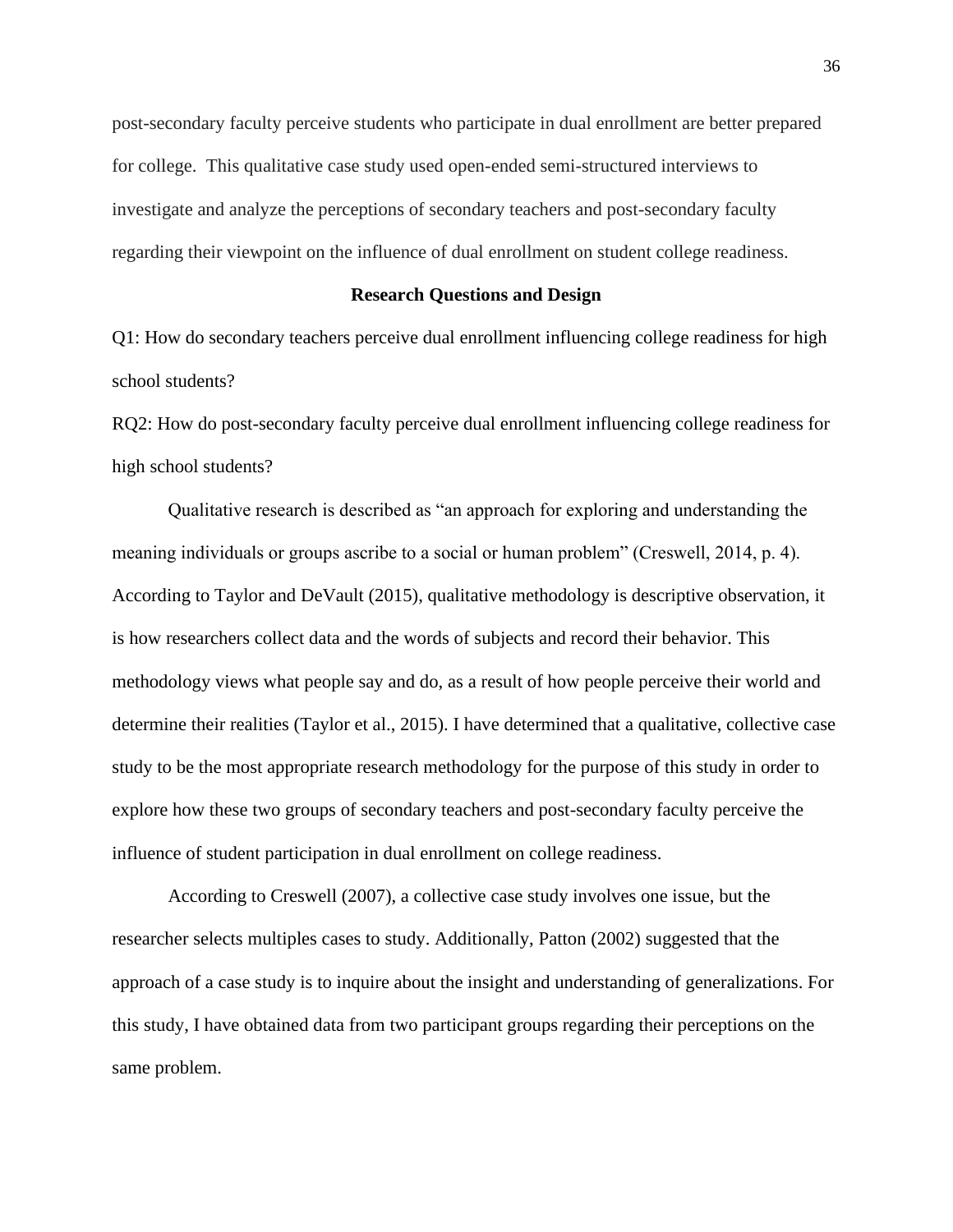Open-ended semi-structured interviews were conducted in order to collect data.

"Qualitative researchers are interested in understanding the meaning people have constructed, which is how people make sense of their world and the experiences they have in the world" (Merriam, 2009, p. 13). This approach of using open-ended semi-structured interviews allowed me to provide questions to the participants in order to solicit feedback while providing the opportunity for participants to expand on the topic based on their own thoughts and insights.

## **Site Information and Population**

The research setting for this study was at an applied technical post-secondary institution located in central Pennsylvania. The post-secondary institution currently has just over 4,000 fulltime students and approximately 840 employees, including over 500 full-time faculty members. For the 2021 incoming class, 12% of students earned credit through dual enrollment while in high school.

According to McMillan and Schumacher (2010), a population is defined as a group that "conforms to a certain criterion" (p. 129) from which "results can be generalized" (p. 129). This case study investigated two groups. The first group included secondary teachers. These are educators who taught college courses at their high school institution. The second group was comprised of post-secondary faculty members. These are faculty members who have participated in the site institutions dual enrollment program. Six secondary teachers and five post-secondary faculty participated in the interviews.

#### **Sampling Method**

Purposeful sampling was used in this study. Purposeful sampling means that I selected particular elements from a population that represent the topic of interest, in this case experience with dual enrollment. (McMillan & Schumacher, 2010). A range of both secondary teachers and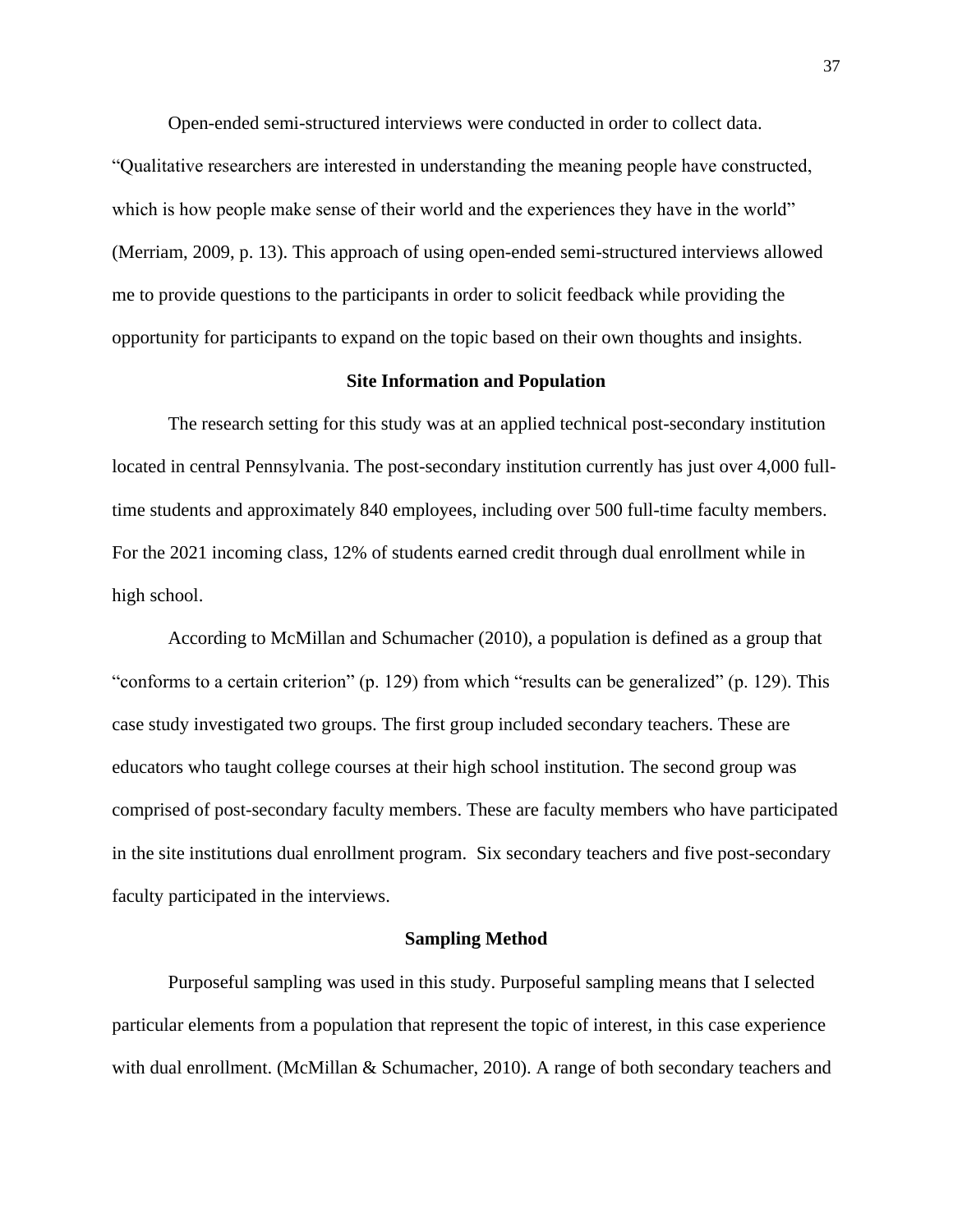post-secondary faculty were selected to participate in the study. An email was sent from a dean at the post-secondary institution to all secondary teachers and a second dean sent a separate email to the post-secondary faculty members, who were currently or have recently participated in the identified college's dual enrollment program. The emails asked for volunteers to participate in the study.

The solicitation emails included the reason for the request, expectations associated with participation, and logistics of the interview process. The emails are included in Appendix A. I was optimistic that both teachers and faculty would readily volunteer to meet for a one-on-one virtual interview lasting 60-90 minutes. The interviews were held in the virtual meeting platform, Zoom. Participant name and personal and/or identifying information will remain confidential. Additionally, participants were assigned an identifying numeric code in order to maintain confidentiality.

### **Instrumentation and Data Collection Procedures**

The instrument used for this study include researcher-participant open-ended semistructured interviews. The interview protocol and questions are located in Appendix B. Once created, a field test was performed to determine validity and inclusion. A field test, commonly used in qualitative research, is a preliminary tryout of the instrument to determine validity or need for change (Bagdady, 2020).

One secondary teacher and two post-secondary faculty took part in the field test. Once the field testing was complete and no changes were deemed necessary to the interview questions, I began interviews with the secondary teachers and post-secondary faculty. All interviews were conducted virtually, using the Zoom platform. I utilized a qualitative research method of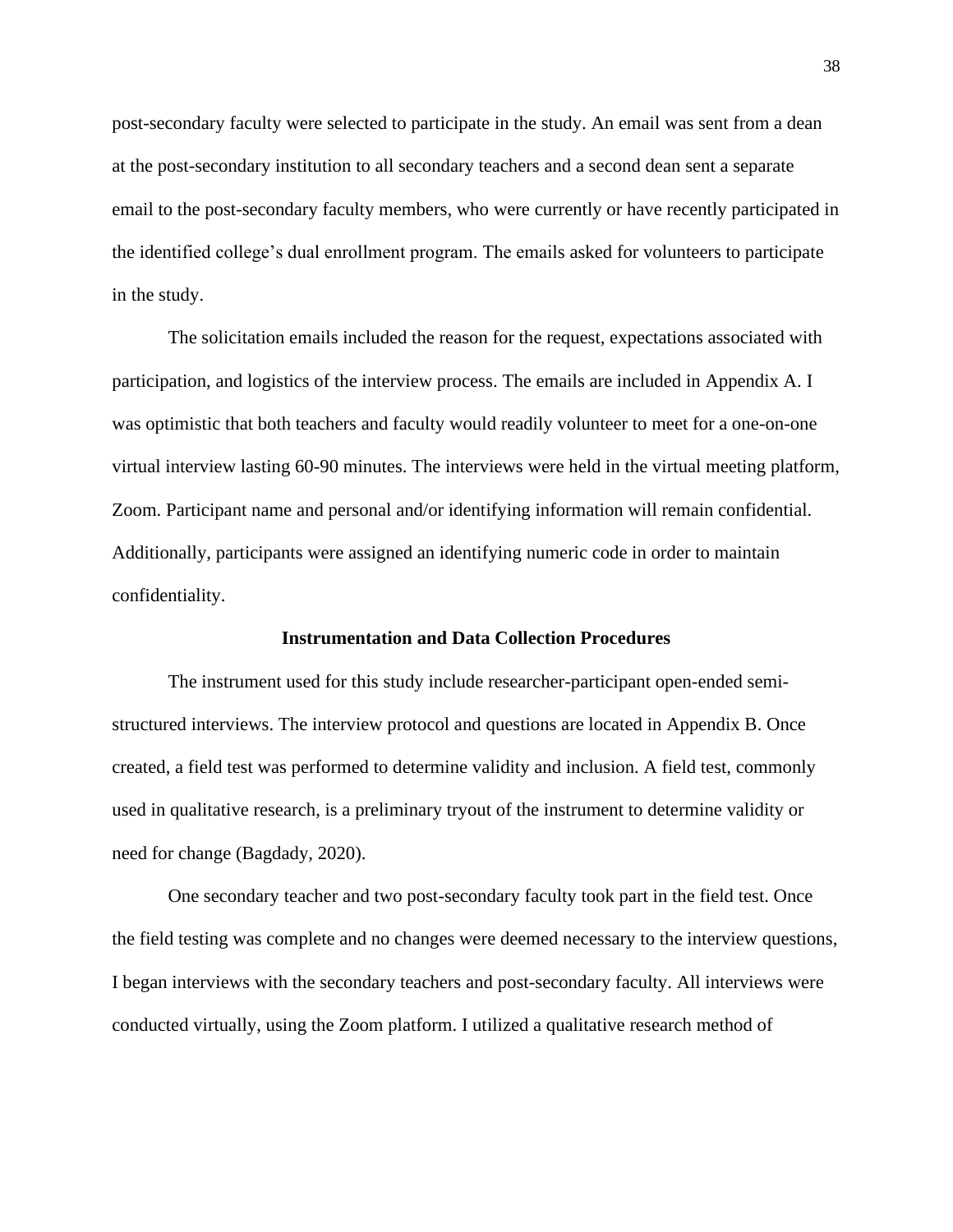interviewing the participating teachers and faculty by employing standardized, open-ended questions. This style of interview is also referred to as semi-structured.

This instrument was chosen as the most appropriate for this particular study based on the ability to provide greater insight into understanding of the secondary teacher and post-secondary faculty perceptions of the influence of student participation in dual enrollment programming on college readiness. The interview questions focused on the participants experiences and perceptions of that influence.

I recorded the interviews which were conducted virtually, allowing me to utilize the transcription feature available in the Zoom platform. A review and comparison of the recordings and the transcriptions was also conducted in order to confirm accuracy. Additionally, member checking was performed. Transcripts were shared with the participants in order for the participant to confirm accuracy. This process was utilized for each interview. The recorded files and transcribed documents were stored on my personal OneDrive through the University of New England for security purposes. The recorded files were deleted upon the participant providing confirmation of accuracy. The transcribed documents will be maintained on the OneDrive for three years after the study is published.

#### **Data Analysis**

In addition to the data collection and transcription, I utilized the software program MAXQDA for coding, managing, and organizing the data. A code is a mechanism used to label a piece of relevant information (McMillan & Schumacher, 2010). Coding entails reviewing the data, establishing themes, evolving those themes into codes, removing duplication, allowing the codes to evolve, and to be refined. The MAXQDA program is often used by qualitative researchers to visualize data and the associated relationships. Using the MAXQDA, a powerful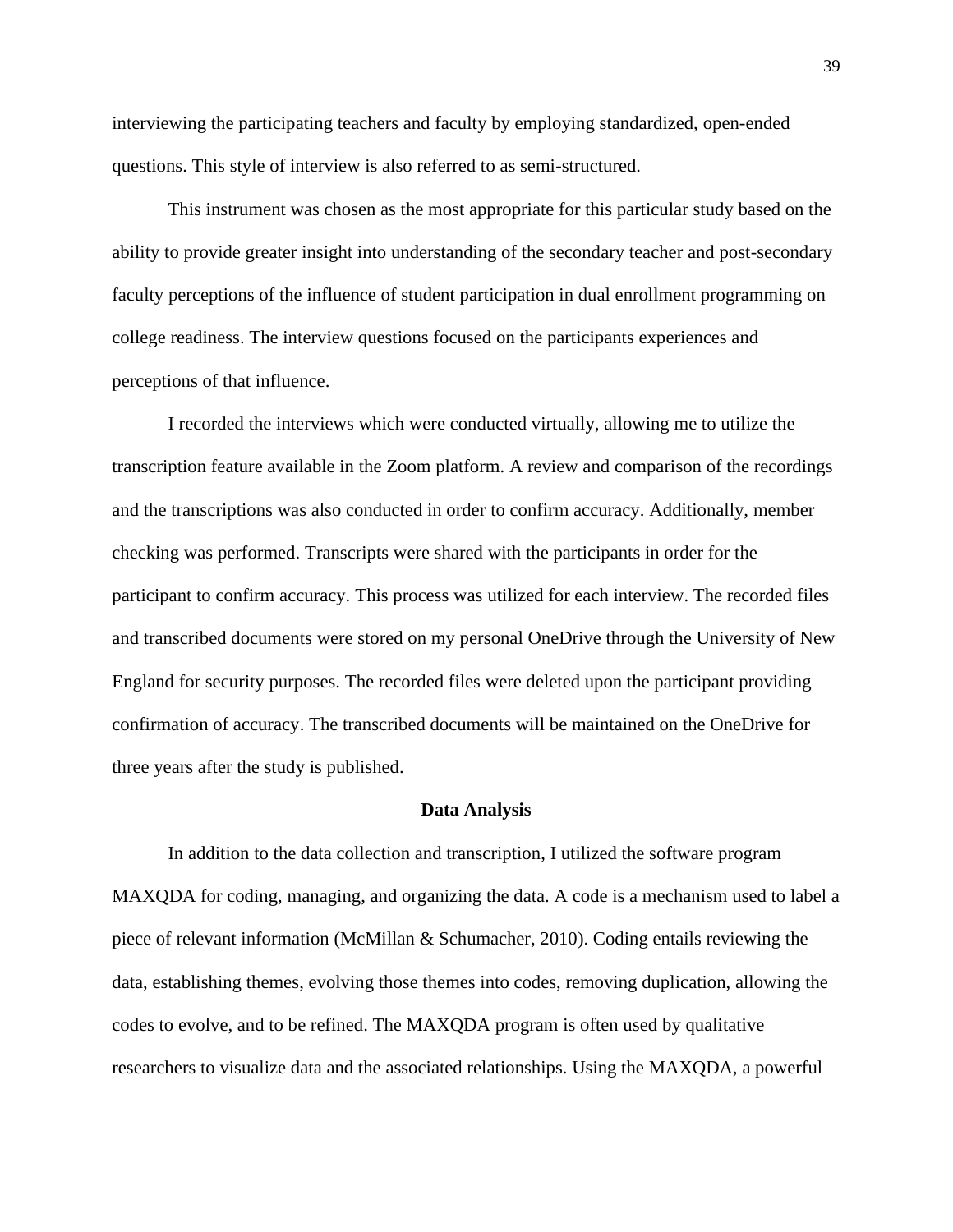program, allowed me to unlock key information, expand the results of data collected, and manage the data in an appropriate format within a suitable timeframe. During the data collection, participants were assigned a numerical identifying code in order to maintain confidentiality.

Additionally, for the purpose of this study, I focused on thematic analysis pattern matching. Thematic analysis is often used in qualitative research as a form of pattern recognition where themes or codes emerge and become the categories for analysis (Roberts et al., 2019). Moreover, according to Trochim (n.d.) there is a difference between creating theories and patterns. Theories imply pattern, but theories assume relationships between fundamental concepts (Trochim, n.d.). Trochim also states that theory can then be used as the foundation for creating patterns of prediction.

### **Limitations**

Limitations refer to the weaknesses or flaws that could be identified in the research design of a study (Bloomburg & Volpe, 2019). As with most studies, this one has definable limitations. The most notable, is the reliance on busy secondary teachers and post-secondary faculty members to volunteer their time and participation with no direct return on their time investment. I was dependent on the teachers and faculty to read the invitation, be receptive to taking part in the study, respond to the invitation, and then actually participate in the interview as scheduled. A variety of options for meeting times were offered in order to give the participants opportunities that work within their schedule. Additionally, once secondary teachers and postsecondary faculty members were identified and participated, the years of their dual enrollment experience and participation was determined. The data set was limited to secondary teachers and post-secondary faculty who participated in dual enrollment during the academic years 2016 through 2020.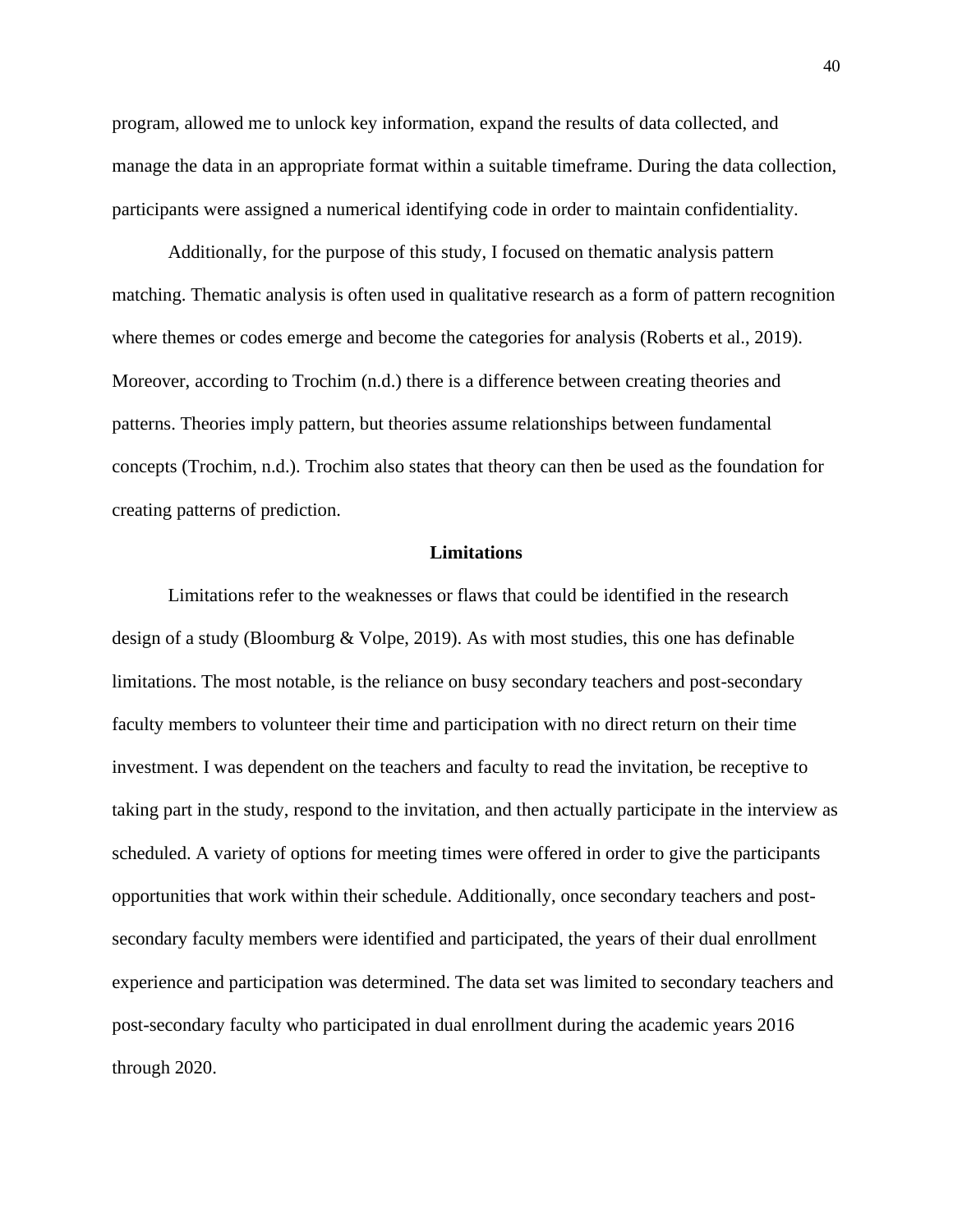Secondary teachers were employed at multiple school districts or Career and Technology Centers throughout Pennsylvania and post-secondary faculty members were from various disciplines within the site institution. There is not a direct student correlation that allows us to follow a specific student's college readiness from high school to college. Therefore, the experiences and perceptions of secondary teachers and post-secondary faculty vary.

Finally, a limitation to this study is the interview process in which the facilitator could influence the responses of the participant, this can create constraints by nature of the human interaction (Patton, 2002). Therefore, great care was given to limit the data collected and the data analysis to the perspectives of the interviewed secondary teacher and post-secondary faculty member study participants.

### **Delimitations**

According to Bloomberg and Volpe (2019), delimitations are choices that are knowingly made by the researcher which define the parameters of the study, including acknowledgement of rejected, or alternative methodological approaches that are not addressed. Delimitations offer clarity into the researchers' justification of participants, populations, samples, methodologies, points of interest, and or features of the central phenomenon (Bloomberg & Volpe, 2019; Simon & Goes, 2013). Establishing delimitations allows the researcher to identify boundaries and control what will be included and what will be omitted (Simon & Goes, 2013: Roberts, 2019).

This study contains two delimitations. The first is that this study was delimited to a distinct group of participants. It includes only secondary teachers and post-secondary faculty members who have participated in the institution's dual enrollment program. It excludes both secondary teachers and post-secondary faculty that have solely worked with other institution's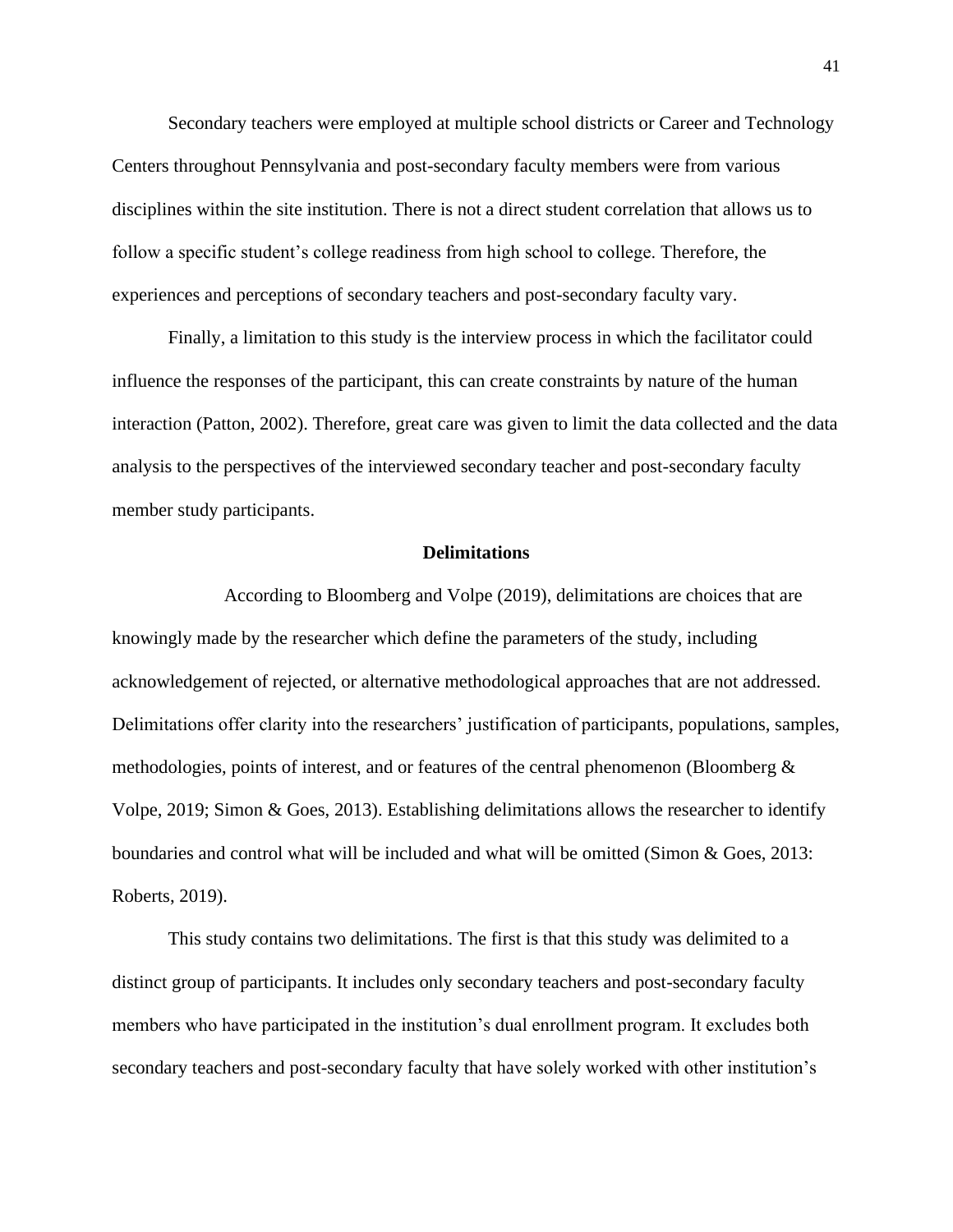dual enrollment programs, or those that do not have firsthand experience in any dual enrollment program. Secondly, the sole collection of data collected was from open-ended semi-structured interviews and may delimit triangulation (Kim, 2019).

## **Ethical Issues**

Guidelines were based on The Belmont Report within this study in order to adhere to ethical standards. Published in 1978, The Belmont Report was created by the National Commission for the Protection of Human Subjects of Biomedical and Behavioral Research (Office for Human Research Protections, 1979). The Belmont Report has three core principles regarding the treatment of human subjects: respect for persons, beneficence, and justice (Office for Human Research Protections, 1979).

According to The Belmont Report (1979), respect for persons incorporates two ethical convictions: the individual should be treated as autonomous agents, and that persons with diminished autonomy are entitled protection (Office for Human Research Protections, 1979). This can be interpreted as the individual having the capability to deliberate personal goals and act accordingly. Stated within The Belmont Report is that human subjects voluntarily and knowingly enter the research (Office for Human Research Protections, 1979). In the case of this study, I did not directly contact potential participants. Instead, emails to each group of participants, the secondary teachers and post-secondary faculty, were sent by deans at the postsecondary institution to solicit volunteers. This allowed the potential participants to understand the parameters of the study willingly and knowingly before making the decision to participate. Additionally, because the intended participants are educated teachers and faculty who were currently in the workforce an assumption can be made that the potential participants were able to act autonomously.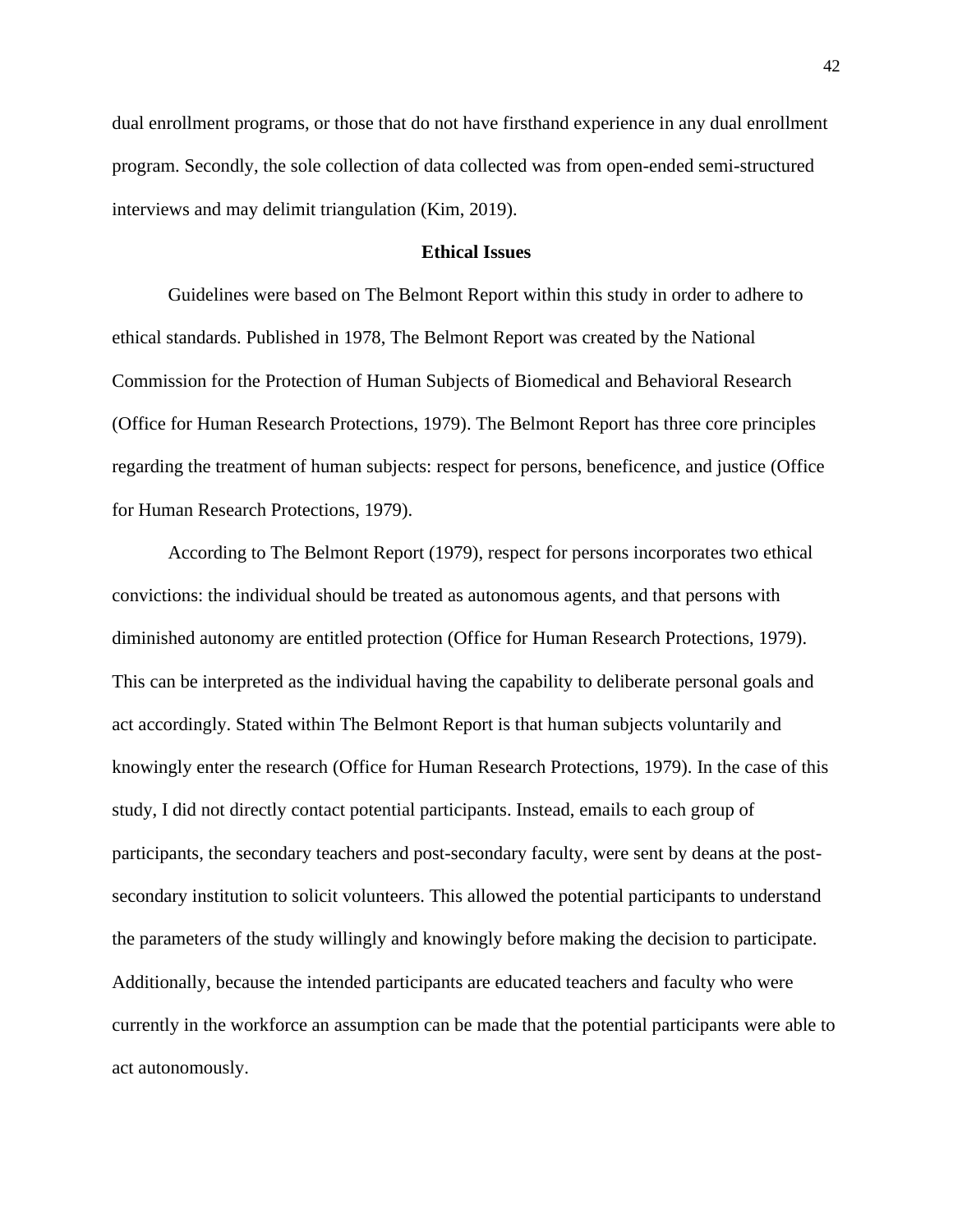The second principle, beneficence, refers to ethical treatment of persons by respecting their decisions and protecting them from harm and secure their well-being (Office for Human Research Protections, 1979). This holds significance within this study because participants actively participated in the institution's dual enrollment program. Participants personal and identifying information will remain confidential. Additionally, because that information will remain confidential there will be no connection to the participants job performance review or their continued ability to participate in the dual enrollment program.

Finally, the third principle within The Belmont Report is justice. This is thought to be a sense of fairness in distribution or what is deserved (Office for Human Research Protections, 1979). The potential group of participants are secondary teachers and post-secondary faculty who currently were or recently have participated in the institution's dual enrollment program. All volunteers were able to participate in the study.

## **Trustworthiness**

According to Devalt (2019), qualitative research focuses on trustworthiness of data rather than focusing on the actual data. Qualitative research focuses on trends that will not be definable strictly by analyzing numbers (Devalt, 2019). Data trustworthiness is defined by four components: credibility, transferability, dependability, and confirmability (Devalt, 2019). The following subsections include the listed components.

#### **Credibility**

Steps were taken to ensure standardization of the process. The same questions were asked during each open-ended semi-structured interview, the same researcher conducted the interviews, and the same transcription techniques and coding services were employed for analytical purposes. Another researcher, using the same site, participants, interview questions,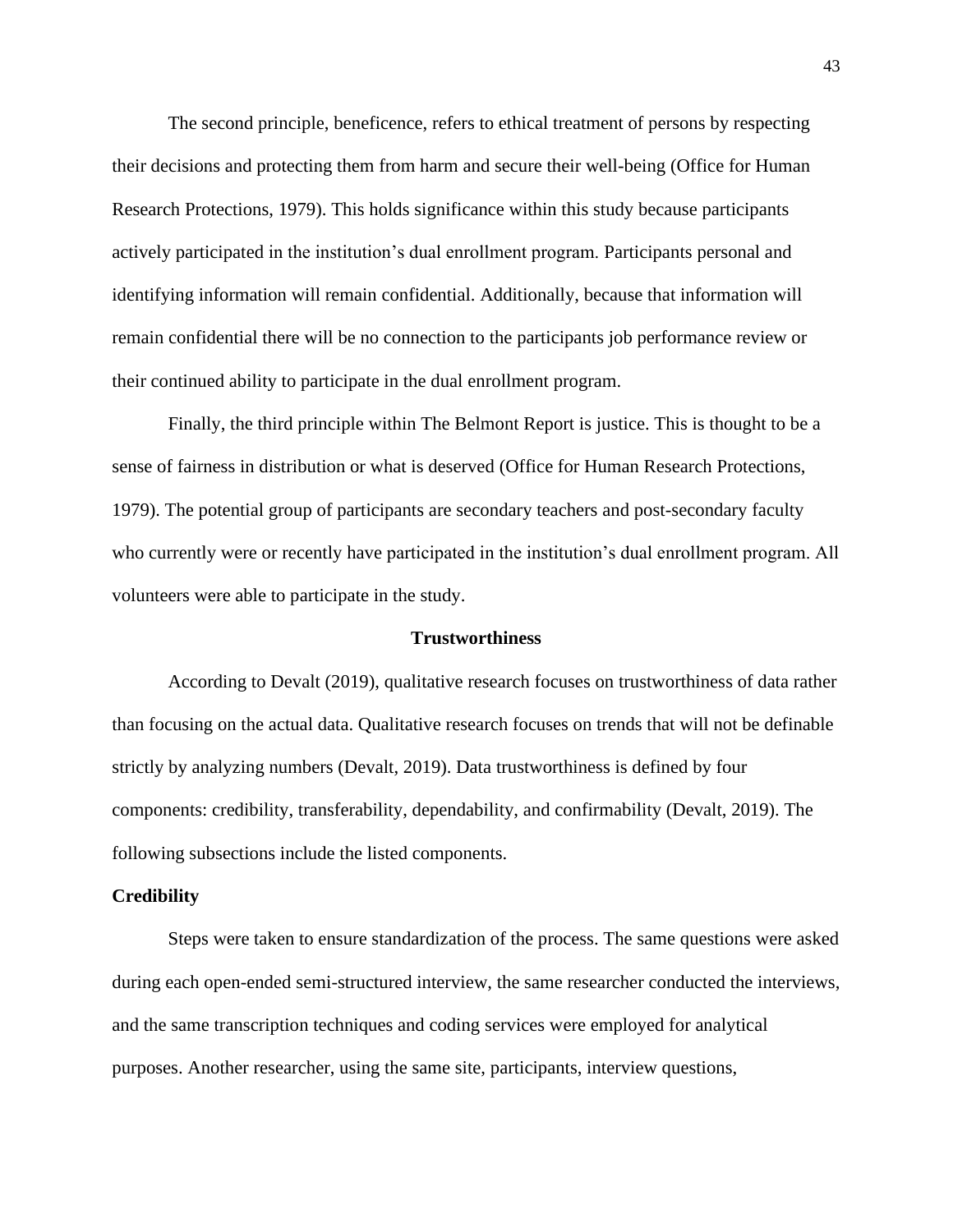methodology, and study design would be likely to produce similar results. However, a different site, or even a different group of secondary teachers or post-secondary faculty members, or interview questions may yield different results.

A member checking process was used to ensure validity of the collected data. Qualitative research lends itself to the imposition of personal beliefs, by using this method of returning the interview or analyzed data to the study participant, the researcher is validating the information (Birt et al., 2016). Birt, et al., (2016), recommends member checking, sending the transcript to the interviewee for validation, in order to enhance the rigor in qualitative research, suggesting that creditability becomes inherent. Member checking was performed by emailing the interview transcript to the individual participant, allowing them to validate the collected data.

# **Transferability**

Merriam and Tisdell (2016), assert that transferability is the idea that findings of a study can be applied to additional circumstances. This study relies on the sampling of specific secondary teachers and post-secondary faculty who participated in dual enrollment at the research institution in central Pennsylvania. Because the participants are specific, the transferability is low, yet findings could affect decisions related to the institution's dual enrollment program.

## **Dependability**

According to Merriam and Tisdell (2016), documentation of data collection and the analysis process is essential to assist in understanding and duplicating the study. Bloomberg and Volpe (2018), assert that dependability refers to the ability to track process and procedures that are used to collect and analyze the data. For this study open-ended semi-structured interviews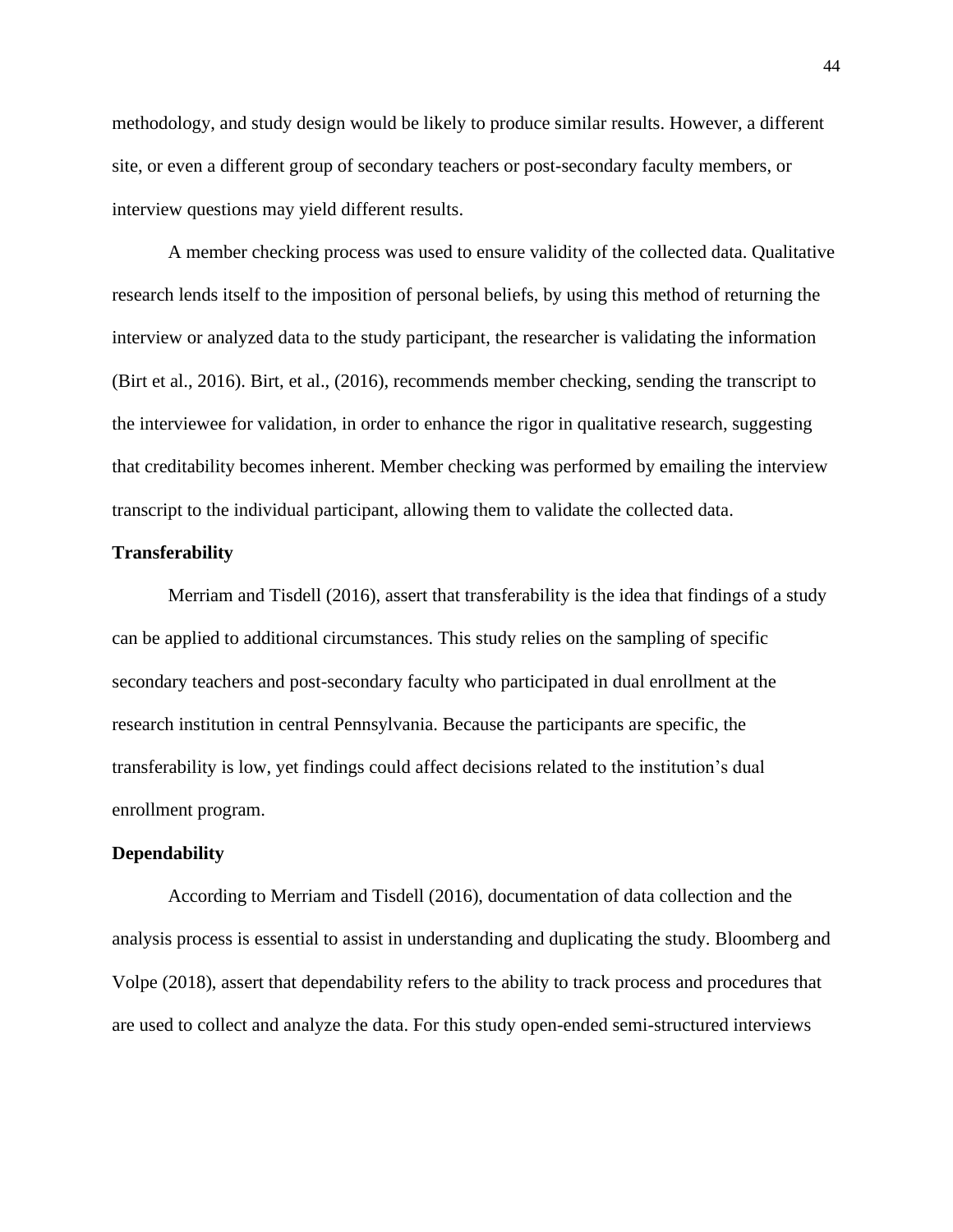were conducted using the virtual platform Zoom. This allowed the interviews to be recorded and electronically transcribed. Additionally, member checking was performed for further validation.

# **Confirmability**

Bloomburg and Volpe (2018), ascertain that confirmability is the researcher's ability to collect and interpret the data in an authentic way. For this study, I implemented the thematic analysis of pattern matching. According to Roberts, et al., (2019), thematic analysis is a form of pattern recognition where themes and codes emerge to become the categories. This use of thematic analysis lends confirmability to the study.

#### **Summary**

This chapter outlined the purpose and methodology of this study. Beginning with the purpose of exploring the perceptions of secondary teachers and post-secondary faculty members who are currently or have recently participated in the site institutions dual enrollment program and their perceptions of the influence of dual enrollment participation on a student's college readiness.

This study focuses on a qualitative case study. Semi-structured interviews were conducted with a range of secondary teachers and post-secondary faculty who were currently or have recently been involved in the delivery of the dual enrollment program at an applied technical post-secondary institution located in central Pennsylvania.

This study was conducted at an applied technical post-secondary institution located in central Pennsylvania. Two separate populations were targeted. The populations included a selection of secondary teachers and a selection of post-secondary faculty members. Participants were solicited via an email request from a dean at the institution that included the purpose of the study, the reason for request, expectations related to participation, and logistics of the process.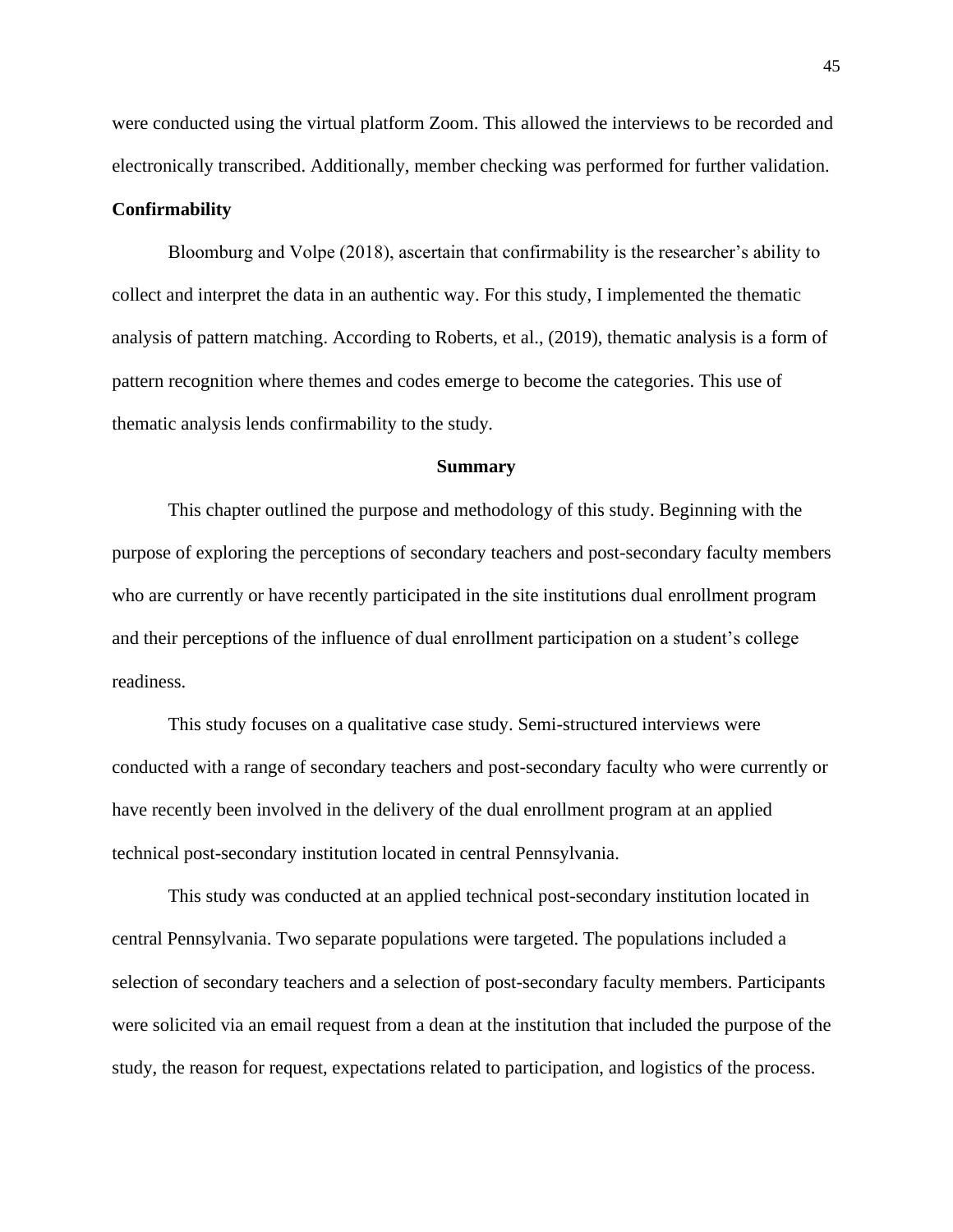The open-ended semi-structured interviews took place virtually using Zoom. The recording and transcription functions were employed. Member checking was then performed and finally, MAXQDA was utilized for coding, managing, and organizing the data.

The most prominent limitation of this study was the reliance on secondary teachers and post-secondary faculty members to volunteer their time and participation with no return on their time investment. Finally, ethical issues such as concerns related to conducting the study at the researchers site institution by affirming confidentiality, the use of an identifying numerical code, safeguarding collected data, and ensuring that participation does not impact job performance measures. In Chapter 4 information regarding the analysis method of this study will be shared. I will also present the results and finding of the research. This information will be followed by a summary.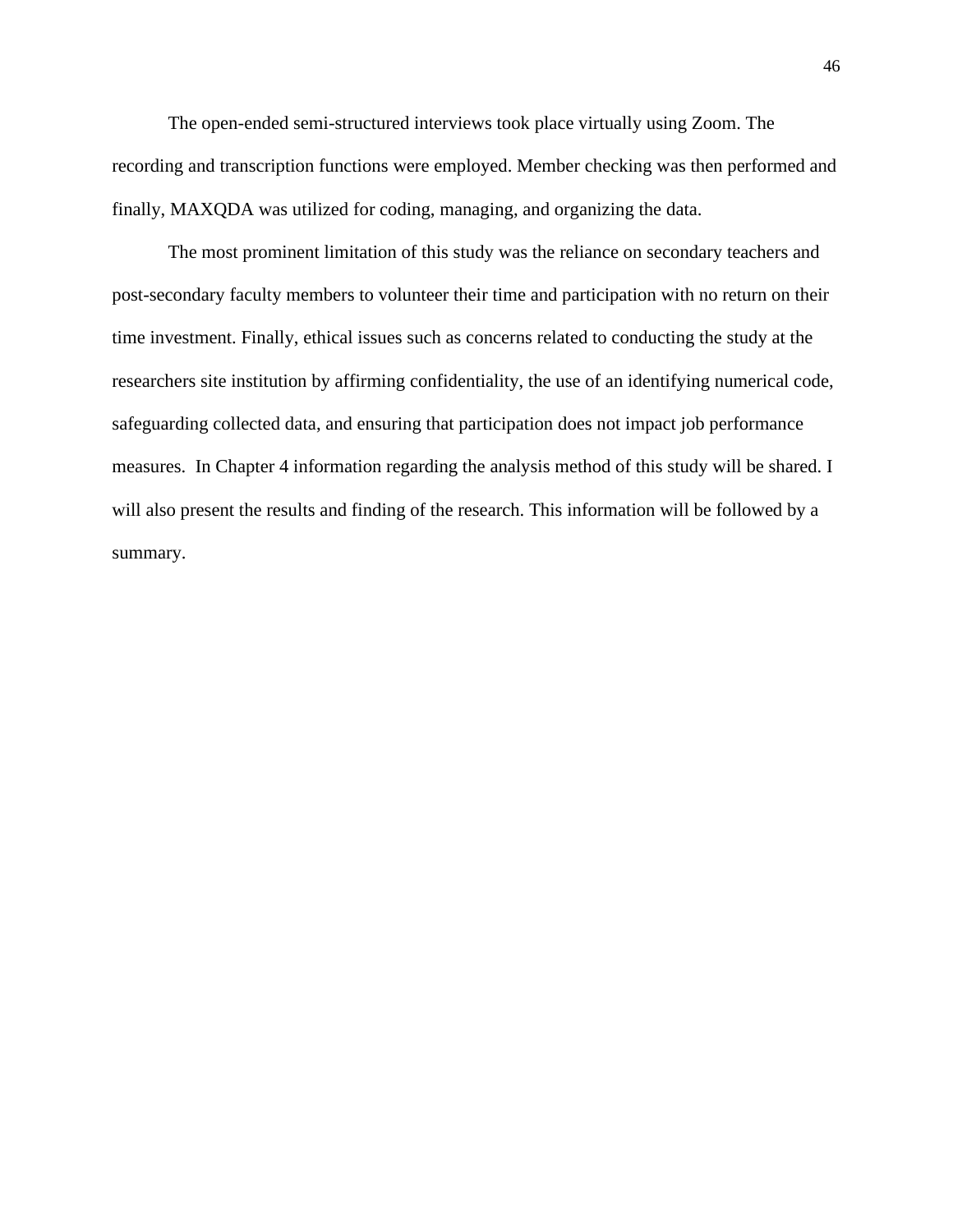### **Chapter 4**

### **Results**

Dual enrollment provides high school students with the opportunity to participate in college level coursework while in high school for both secondary and post-secondary credit (NACEP, 2020). The National Alliance of Concurrent Enrollment ascertains that students who participate in dual enrollment while in high school are exposed to the challenge and rigor of college coursework while they are supported by their secondary teachers. Students who participate in dual enrollment also benefit from a higher likelihood of entering college, stronger academic performance, and increased completion rates (An, 2015; Wang, et al.,2015). Additional perceived benefits include higher levels of student engagement, career exploration, and college readiness (Rarig, 2019). Most obvious in terms of benefit is the ability to attain college credit while in high school often at a free or reduced cost to the student. Additional benefits may include increased confidence in academic abilities, diminished need for college remedial courses upon matriculation, and reduced time to college completion (Eisenbeck & Henson, 2013).

The purpose of this qualitative case study was to explore the perceptions of secondary teachers and post-secondary faculty members on the influence of high school student participation in dual enrollment on college readiness. Characteristics and potential benefits explored within this study included access, course integrity, career exploration, and college readiness. Specifically, do secondary teachers and post-secondary faculty perceive that students who participated in dual enrollment benefit by being better prepared for college. This qualitative case study used open-ended semi-structured interviews to investigate and analyze the perceptions of secondary teachers and post-secondary faculty considering their viewpoint on the influence of dual enrollment on student college readiness.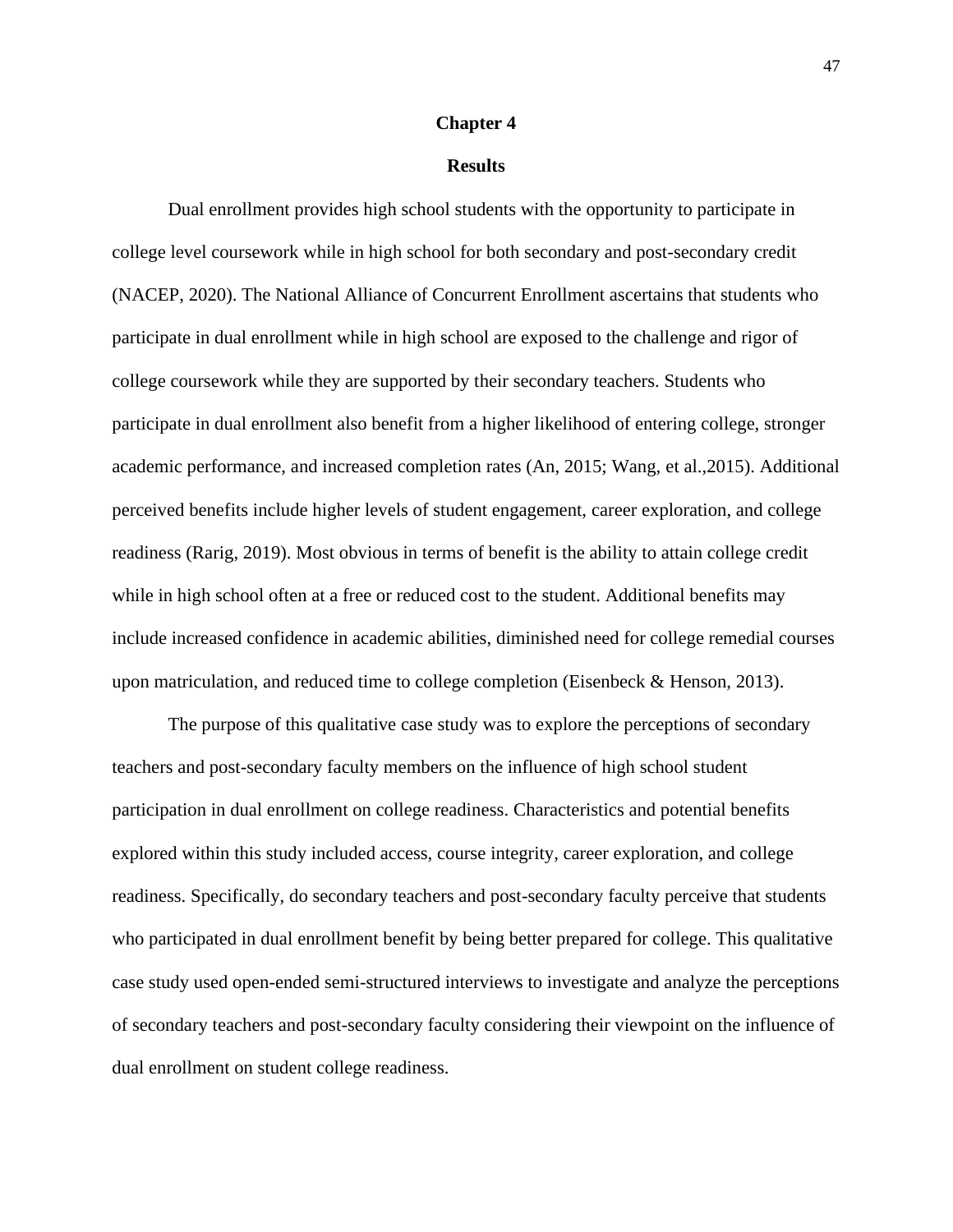The research questions used for this study were:

RQ1: How do secondary teachers perceive dual enrollment influencing college readiness for high school students?

RQ2: How do post-secondary faculty perceive dual enrollment influencing college readiness for high school students?

According to Taylor et al., (2015), qualitative research observes what people say and their actions as a product of how they have defined their world and constructed their realities. I determined that a qualitative case study was the most appropriate research methodology for the purpose of this study. Open-ended semi-structured interviews were conducted for the purpose of exploring the perceptions of both secondary teachers and post-secondary faculty on the influence of high school student participation in dual enrollment on college readiness.

The research setting for this qualitative case study was at an applied technical postsecondary institution located in central Pennsylvania. Purposeful sampling was used in this study. Both secondary teachers and post-secondary faculty associated with the institution's dual enrollment program were invited to voluntarily participate in the study. Of the 263 secondary teachers invited by email to participate, six took part. Emails were also sent to 59 post-secondar faculty members of which five participated in the open-ended semi-structured interviews.

The open-ended semi-structured interviews were conducted using Zoom, a video conferencing software. Interviews were recorded and transcribed using the Zoom platform. I reviewed the transcripts for accuracy and then provided the correlating transcript to each participant for member-checking purposes. Once the participant verified the accuracy of the transcript, the associated audio files were destroyed. Transcripts will be store on my University of New England OneDrive account for three years following publication of the research.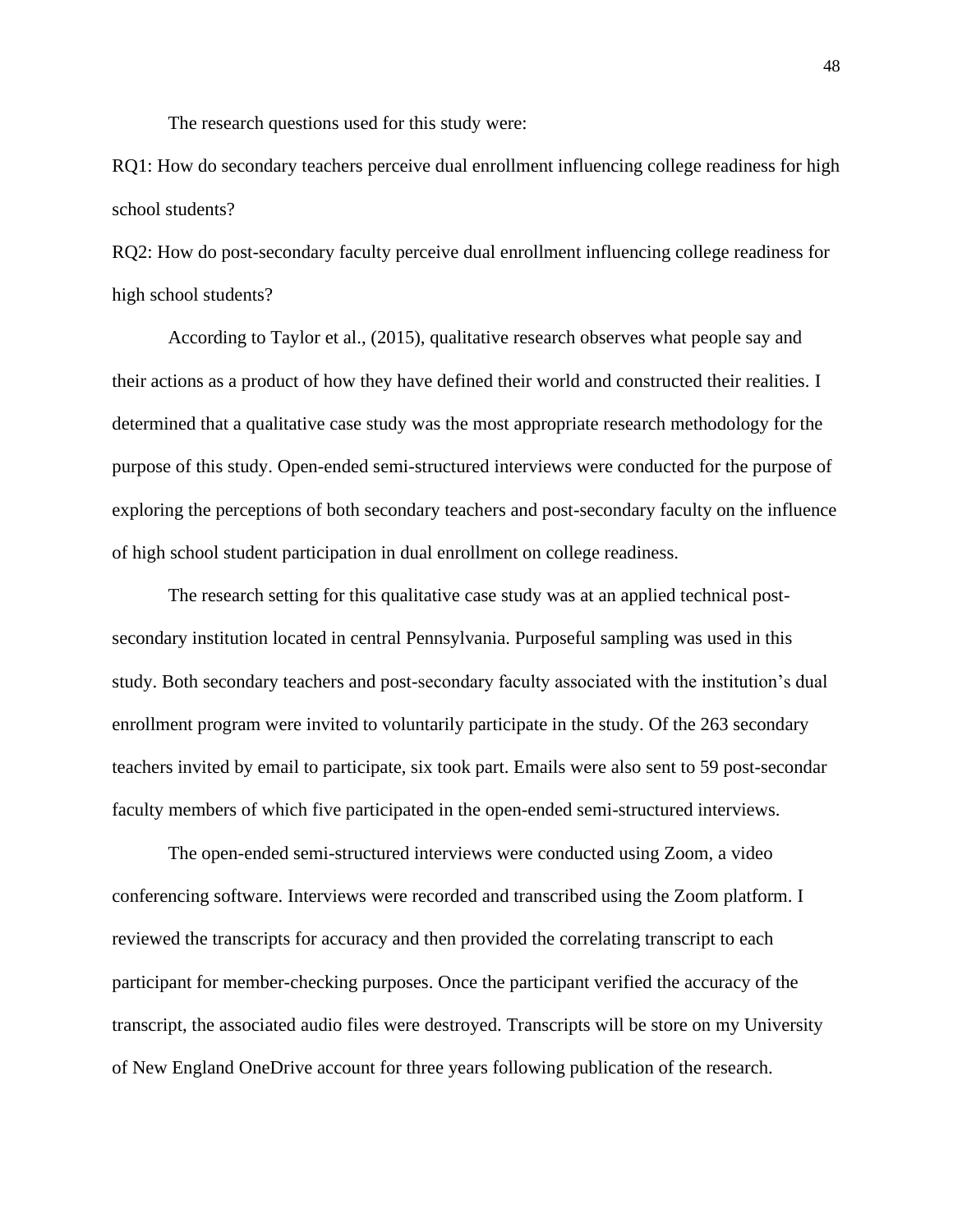#### **Analysis Method**

Open ended, semi-structured interviews was the method used for data collection. The interviews were completed using the Zoom virtual platform. The questions developed for the purpose of this semi-structured interview were comprised of three demographic questions and seven qualitative questions, some of which also contained sub-topics. These questions were developed to elicit responses aimed to capture the perceptions and impressions based on personal experiences of the participants. To formulate the questions, I focused on topics relevant to dual enrollment and college readiness including student access to dual enrollment, course integrity, career exploration, college transition, and the four components of college readiness. The interview protocol is located in the Appendix A. Upon completion of each interview, the transcripts were sent to the participant to confirm accuracy of the collected information.

Six secondary teachers and five post-secondary faculty who are currently or have recently participated in the site institutions dual enrollment program participated in this study. Six secondary teachers currently employed at a variety of secondary institutions within Pennsylvania and with experience ranging from 14 to 23 years of teaching experience participated in the study. The average years of experience for the secondary teachers was 16 years. Teaching experience for the participating secondary teachers includes both general education and technical program coursework including chemistry and English to networking and machining.

Five post-secondary faculty members who are currently employed at the studied institution participated in this study. The post-secondary faculty participants teaching experience ranged from ten to more than forty years. The average of their experience was nineteen years. Areas of instruction for this group also included both general education and technical program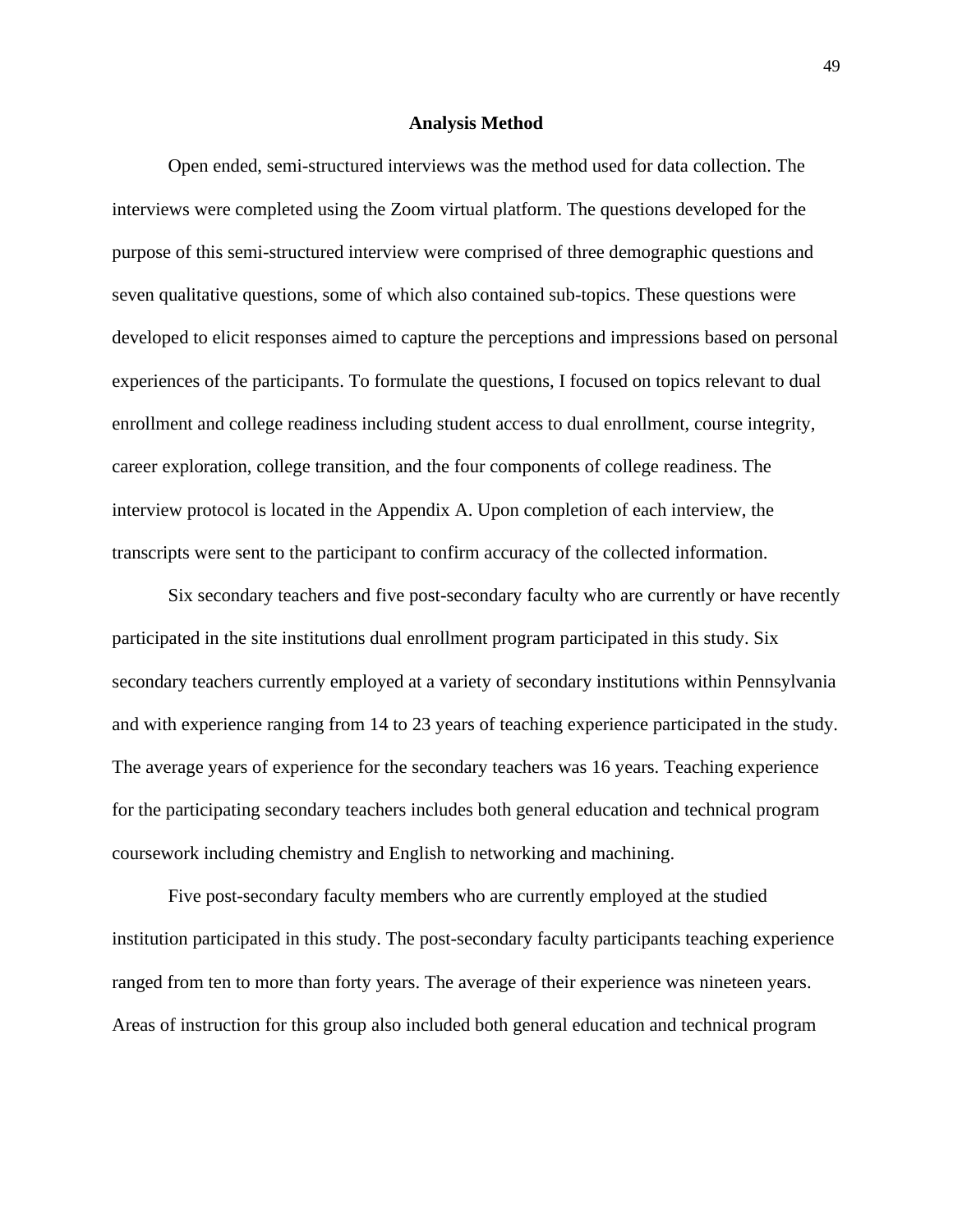coursework. For example, courses include history and political science, and English to welding and Information Technology.

# **Table 1**

# *Participant Demographics*

| <b>Numeric</b>    | <b>Current Position</b> | <b>Content Area</b>            | <b>Years of</b>   |
|-------------------|-------------------------|--------------------------------|-------------------|
| <b>Assignment</b> |                         |                                | <b>Experience</b> |
| $\mathbf{1}$      | High School Teacher     | History/Information Technology | 23                |
| $\mathbf{2}$      | High School Teacher     | Machining                      | 17                |
| 3                 | High School Teacher     | Chemistry                      | 22                |
| $\overline{4}$    | High School Teacher     | Government/Economics           | 15                |
| 5                 | High School Teacher     | <b>Information Technology</b>  | 14                |
| 6                 | High School Teacher     | English                        | 22                |
| $\mathbf{1}$      | <b>College Faculty</b>  | History/Political Science      | 10                |
| $\overline{2}$    | <b>College Faculty</b>  | Welding                        | 13                |
| 3                 | <b>College Faculty</b>  | Chemistry                      | 18                |
| $\overline{4}$    | <b>College Faculty</b>  | English                        | 40                |
| 5                 | <b>College Faculty</b>  | <b>Information Technology</b>  | 12                |

Using the process defined by Smith et al., (2009), during the interview and after while reviewing recording and transcripts, I took initial notes, paying close attention to the development of codes and emergent themes, and making connections between those themes as they relate to the research questions. I began my analysis by listening to the interview recordings,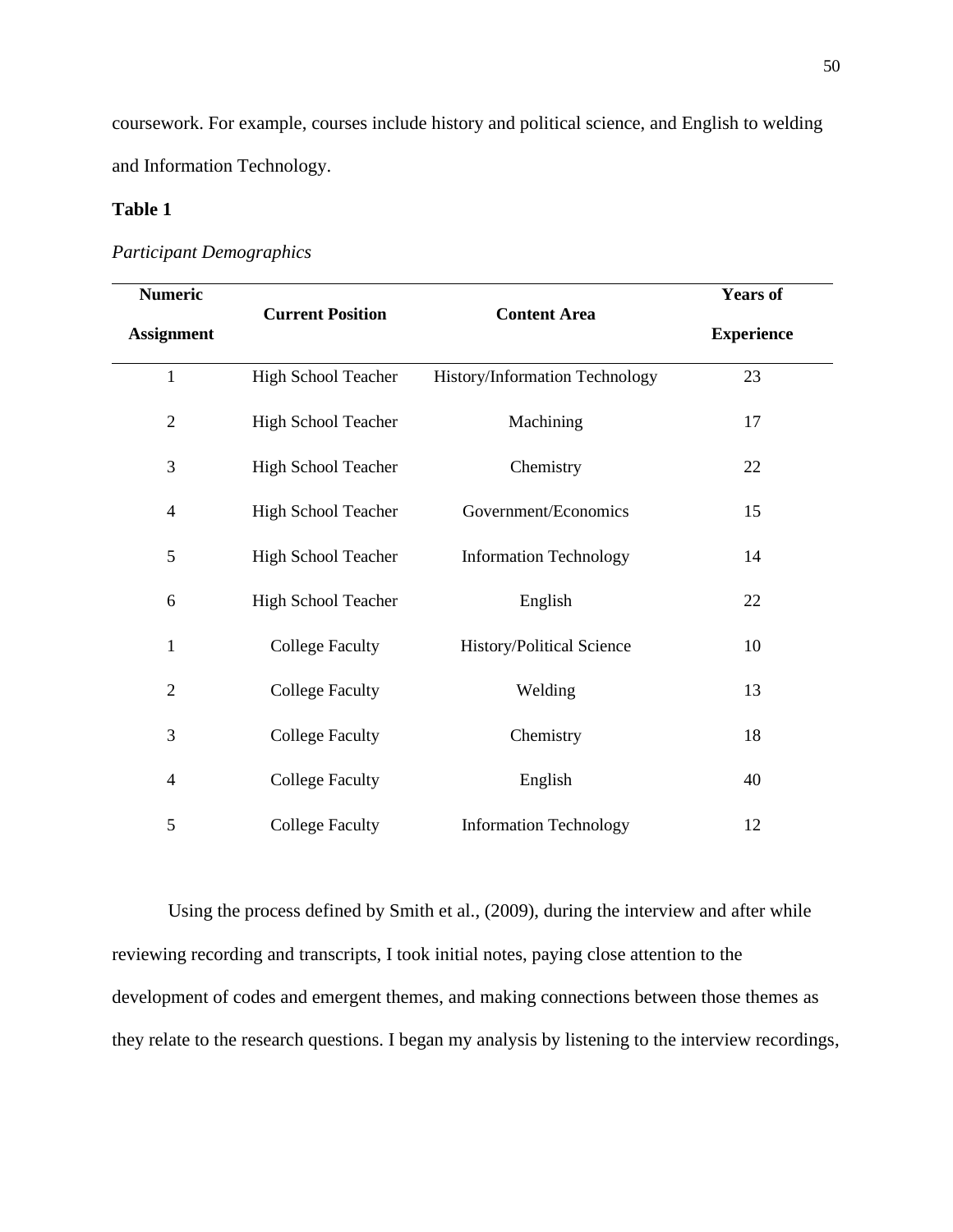reviewing the transcripts multiple times. I then utilized the software MAXQDA to compile the data. MAXQDA is a software program used for computer assisted qualitative research.

All interview transcripts were de-identified and uploaded to the software system, creating an organizational system for streamlined analysis of the collected data. To evaluate the data, I used the thematic analysis of pattern matching. This is a purposeful application of patternmatching that should result in a more rigorous and structured research process and write-up (Sinkovics, 2018). According to Trochim (n.d.), there is a difference between creating theories and patterns, yet they may overlap. Theories imply pattern, but theories postulate structural relationships between key constructs (Trochim, n.d.). Trochim continues that theory can be used as the basis for generating patterns of prediction. Sinkovics (2018), also notes that the goal of pattern matching analysis is to help readers of qualitative research to retrace the thought process of the investigators and assist in understanding how and why they arrived at the presented conclusions.

The next step in the analysis process was to use pattern matching to determine the themes and coding. During this process, I used the coding processes within MAXQDA to determine common responses, topics, and where responses aligned and diverged. This allowed me to confirm how the participants interpreted their experiences and the perceived influence of dual enrollment participation on college readiness.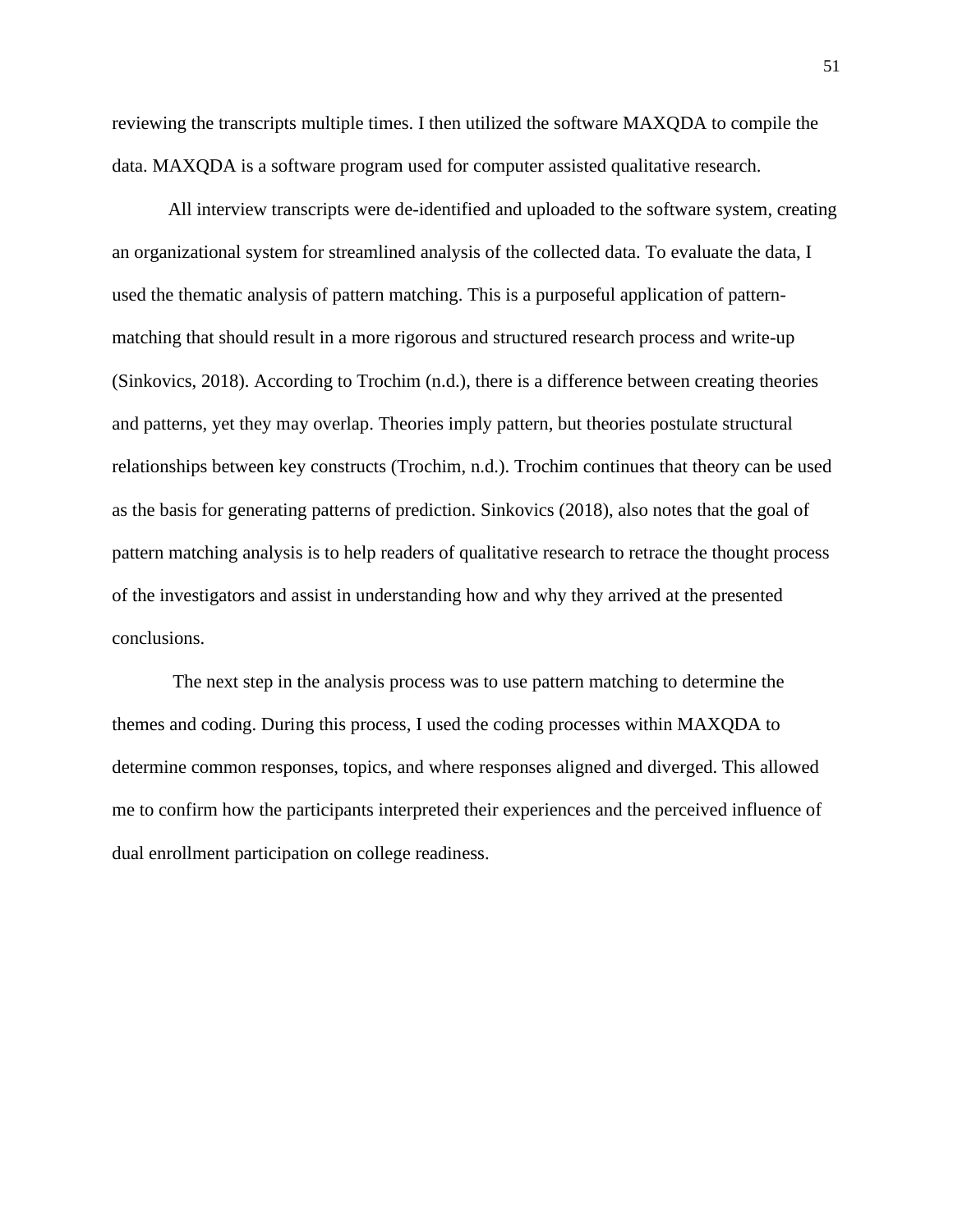# **Presentation of Results and Findings**

# **Table 2**

| <b>Themes</b>               | <b>Subthemes</b>                             |  |
|-----------------------------|----------------------------------------------|--|
| <b>Student Access</b>       | <b>Student Qualification</b>                 |  |
|                             | Course Timing and Access to Technology       |  |
|                             | Course Expectations, Teacher Training,       |  |
| Course Efficacy             | and Resources                                |  |
|                             | <b>Course Alignment and Student Outcomes</b> |  |
|                             | <b>Teacher and Faculty Engagement</b>        |  |
| <b>College Preparedness</b> | <b>Academic Readiness</b>                    |  |
|                             | <b>Perceived Benefits</b>                    |  |
|                             | Nature versus Nurture                        |  |

# *Resulting Themes and Subthemes*

# **Theme 1: Student Access**

All secondary teachers and post-secondary faculty agree that the benefits of participating in dual enrollment far outweigh the challenges in terms of influence on the student's college readiness. However, there is divergence in terms of what those benefits and challenges are. Some believe that secondary schools have the ability and engagement needed to offer dual enrollment courses while others find that technology and student qualifications hinder the student's ability to participate or succeed.

Secondary teacher number one noted that the overall dual enrollment process is relatively easy. There is no tuition cost to students in this dual enrollment program, the secondary school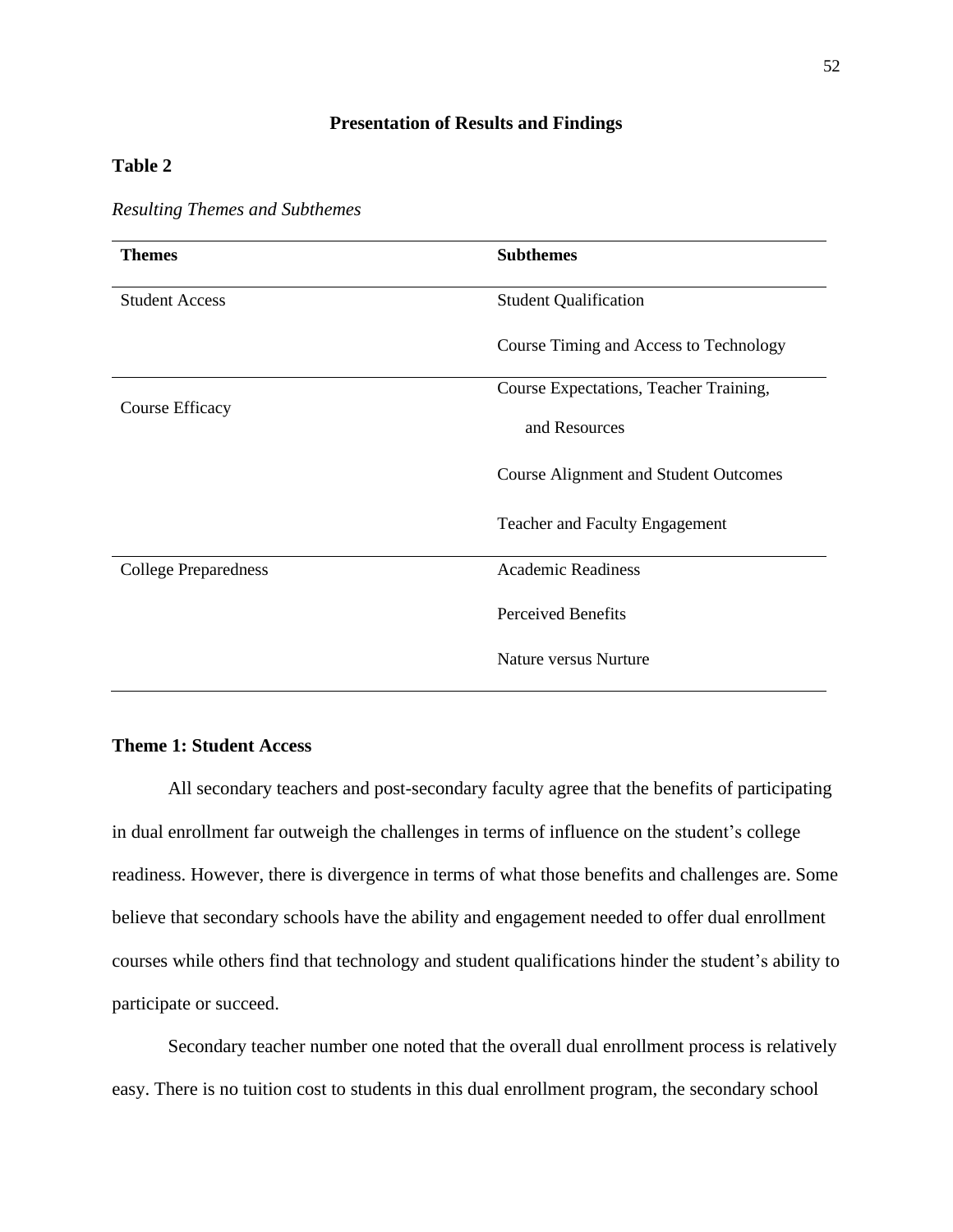pays a minimal administrative fee to participate, and the secondary school covers the cost of books and materials. This allows all students, regardless of their personal financial situation to participate. Secondary teacher number three mentioned that the process of inviting students to participate in dual enrollment is not exclusionary and their secondary district is very supportive of student participation.

## *Subtheme 1: Student Qualification*

Responses regarding student eligibility for dual enrollment coursework included course qualifications and grades needed to be eligible for dual enrollment. Multiple post-secondary faculty mentioned a recent change in the placement requirements for their courses. College faculty number five noted that previously, the institution required all students to complete a reading placement test and additionally a math or English placement exam dependent on their desired coursework. Approximately two years ago the institution changed its policy for dual enrollment eligibility, removing placement exams and instead to require all students have a minimum of a secondary C average and maintained a math/English placement requirement for those specific courses. They noted that within their course they have not observed a perceptible change in the number of students eligible to take their dual enrollment course. Post-secondary faculty number two mentioned that previously, students who did not qualify via placement requirements for the technical coursework would participate in the same secondary level coursework but not get the college credit. The same faculty quoted the following:

Students who do not do well on the placement exam are still taking the courses for high school credit and learning the competencies and achieving the student learning outcomes of the course. If those student matriculate to our institution, they have to re-take the course because they didn't earn college credit. The recent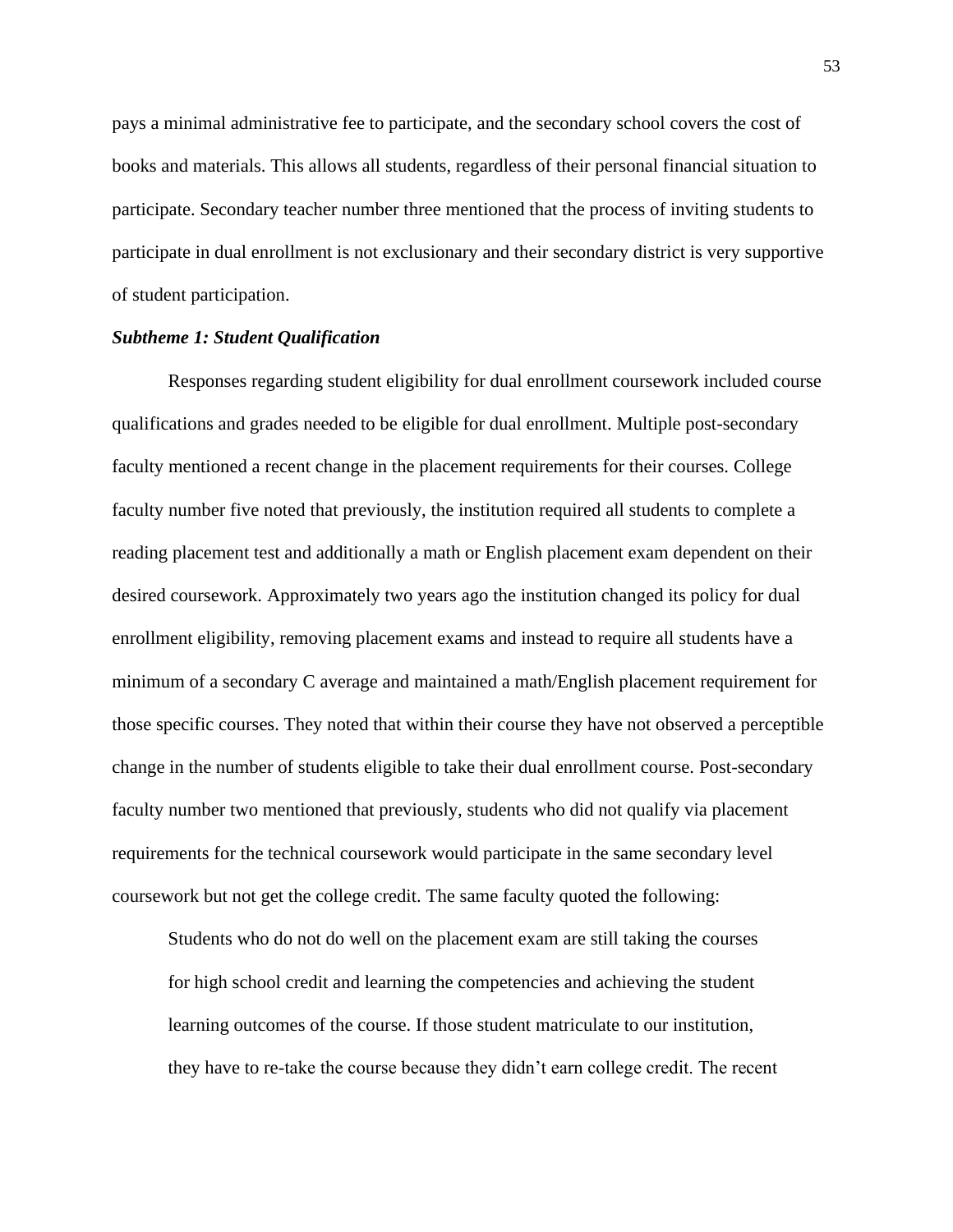change in placement test requirements means that more students are eligible to earn college credit, as they should.

 Secondary teacher number two shared that the previous math placement requirement was too rigorous and not necessary for their machining coursework. They felt that the placement requirement excluded qualified students from participating in the college coursework. They also perceive the current eligibility requirement of GPA as being a more accurate gauge of preparedness.

## *Subtheme 2: Course Timing and Access to Technology*

Two secondary teachers and three post-secondary faculty mentioned the timing of college versus high school to be an issue. According to faculty number two "the time required to register students for the college course based on the timing of the high school processes is too cumbersome and causes the students to start the college coursework before they have access to the technology required." Post-secondary faculty number one reiterated that observation, mentioning that their secondary teachers often have to start lessons that align with their high school curriculum and then work backwards to cover the same material once student access is gained to the College's learning management system.

High school teacher number six noted a challenge of technology for dual enrollment students is that "students are already using a LMS (learning management software) for high school, now we're asking them to use a second LMS just for their college work." They observe this to be a challenge because students are having to upload assignments to multiple systems and recall their username and password for an additional system.

Another post-secondary faculty member noted that technology requirements can pose a challenge to rural, less affluent secondary schools who may not have money for or access to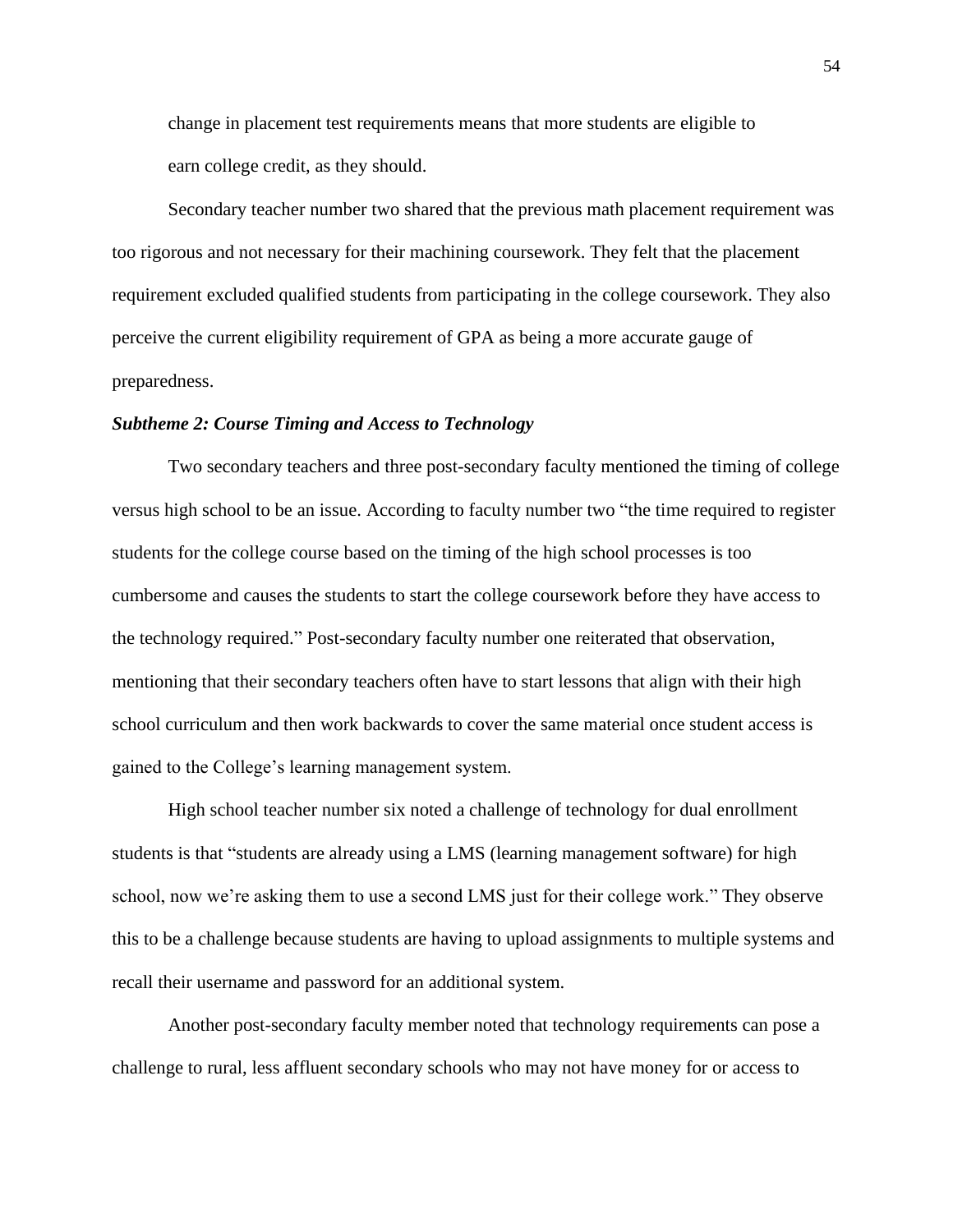high-speed internet and individual student computers. An additional challenge regarding technology was observed by faculty number three in that rural or less affluent secondary schools do not always have financial means to purchase one-to-one technology for students and beyond that may not have access to high-speed internet which is disruptive to the student's participation in dual enrollment.

## **Theme 2: Course Efficacy**

There are conflicting responses to questions regarding course integrity and student outcomes of dual enrollment within both groups, secondary teachers, and post-secondary faculty. There is saturation in consensus that the secondary faculty are well vetted and are qualified to teach the coursework and shared that resources such as syllabus, assignments, and assessments are essential. However, both groups differ in thoughts in students' attainment of student learning outcomes based on course alignment and teacher and faculty engagement.

## *Subtheme 1: Course Expectations, Teacher Training, and Resources*

Five secondary teachers and four post-secondary faculty commented on the rigor and expectations set within the program. They believed that program processes clearly set expectations of the teacher and the course. Secondary teacher number one discussed the opportunity to take part in the College's dual enrollment orientation prior to beginning their experience with the program. They stated that "between the orientation and the annual professional development conducted by the program leadership and the course's faculty member, the expectation and requirements are clearly stated, training is required, and it is attainable". High school teacher number four noted that the faculty "expect the teacher to use a college aligned syllabus with the high school dual enrollment students, and that the grading structure, assignments, and outcomes should align with the faculty's on-campus syllabus". They also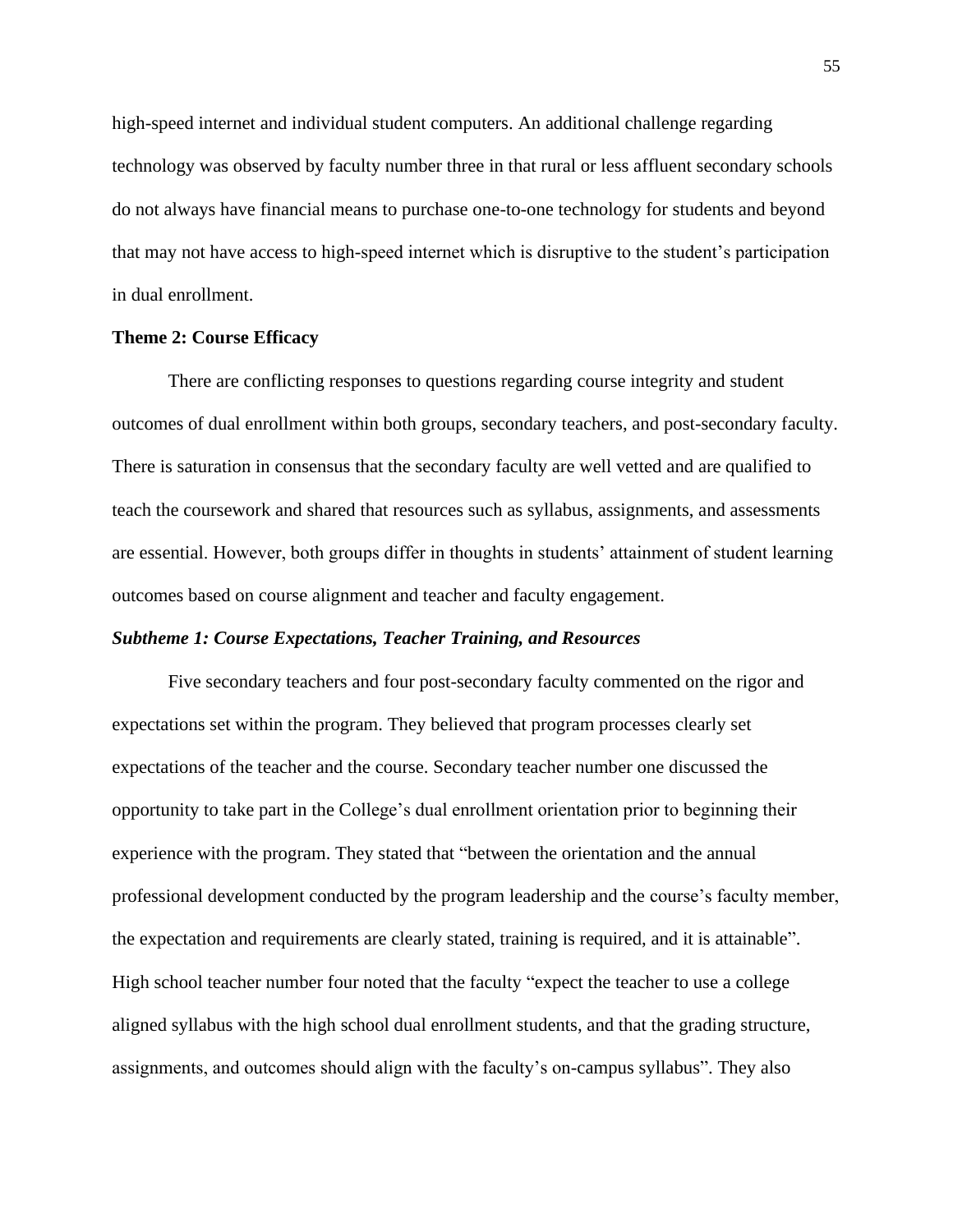mentioned that having the oversight and engagement of a faculty member provided structure and consistency that made the teacher feel more comfortable in helping their students be prepared for the next level of coursework.

Faculty number four concurred that providing necessary resources for the high school teachers allows the teacher to help their students succeed in high school and prepare for college. Faculty connect with their teachers by providing annual training, a digital weekly newsletter that includes examples of college work and grading, and updates on the college. They also require the secondary schools to bring their students to campus at the beginning of the coursework in order to demonstrate available resources and impress the importance of the work to the students.

## *Subtheme 2: Course Alignment and Student Outcomes*

Both secondary teachers and post-secondary faculty shared their thoughts on strengths and challenges regarding their perception of the preservation of course integrity in their experience. Topics such as course alignment, teacher and faculty engagement, and logistics were discussed. One faculty member made the notable statement that "the impact of dual enrollment is not universal, dual enrollment is incredibly powerful because you have the ability to set up a high school student for college success and/or failure, all with one course". That faculty member continued that the impact is based on whether or not the college course aligns with the high school course and how engaged both the teacher and faculty are with each other, the course, and the students.

Faculty member number four noted that "along with aligning the syllabus, assignments, and learning objectives, I also co-grade along with the secondary teacher for a period of time in order to ensure that grading practices are consistent with the college program areas' expectations". They asserted that this practice allows for an additional layer of quality control.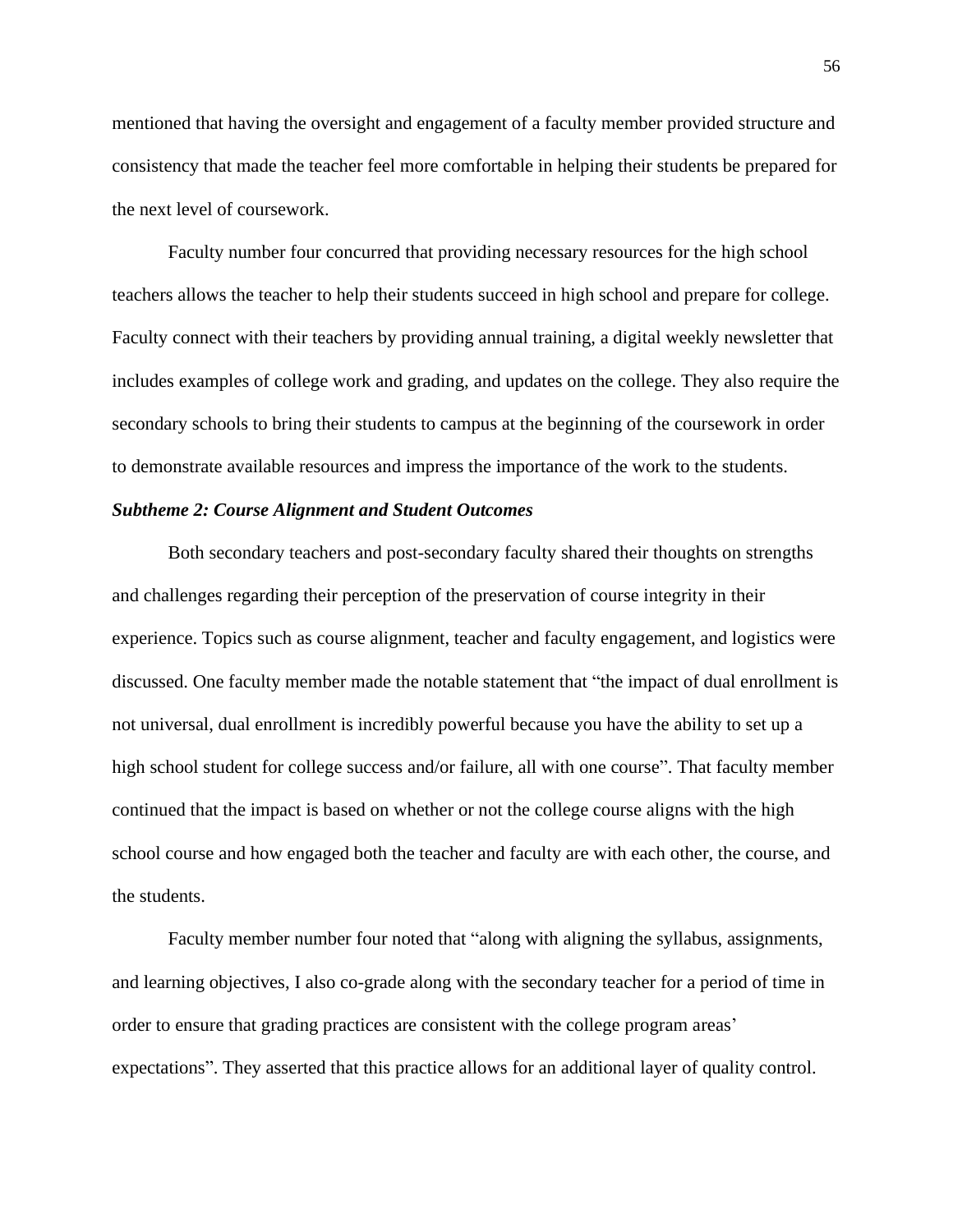Faculty member number two does not maintain that practice and mentioned that they are sometimes concerned with the lack of quality control for the high school dual enrollment students.

Even though the expectation is that the high school teacher is actually teaching the content during the school day, I sometimes question if that is happening or if they are just telling students to do the work on their own time, without support or follow up.

 Four faculty members expressed the importance of aligning the college coursework with the high school curriculum rather than creating further work to add to the current curriculum. Faculty number one mentioned that "secondary schools have so many requirements and boxes that need to be checked that it can be challenging to incorporate the expectations necessary for dual enrollment". They also noted that when the content falls within Pennsylvania's Program of Study or AP (Advanced Placement) coursework there is a higher level of engagement from the secondary teacher which, in turn, leads to a greater level of success for the students.

#### *Subtheme 3: Teacher and Faculty Engagement*

Three teachers and five faculty mentioned that engagement of their counterpart is critical to the success and assurance of student outcomes. Secondary teacher number three mentioned that they "appreciate the 'upline' and oversight of a post-secondary faculty member. Having that oversight and resource ensures that I am setting my students up for success." One mentioned that their faculty liaison shares a weekly newsletter with happenings that includes information about the college department, student examples, and fun facts. "This creates a higher level of dedication and commitment from me to the college and to the dual enrollment course outcomes." Another secondary teacher remarked that when faculty invite the class to visit campus for an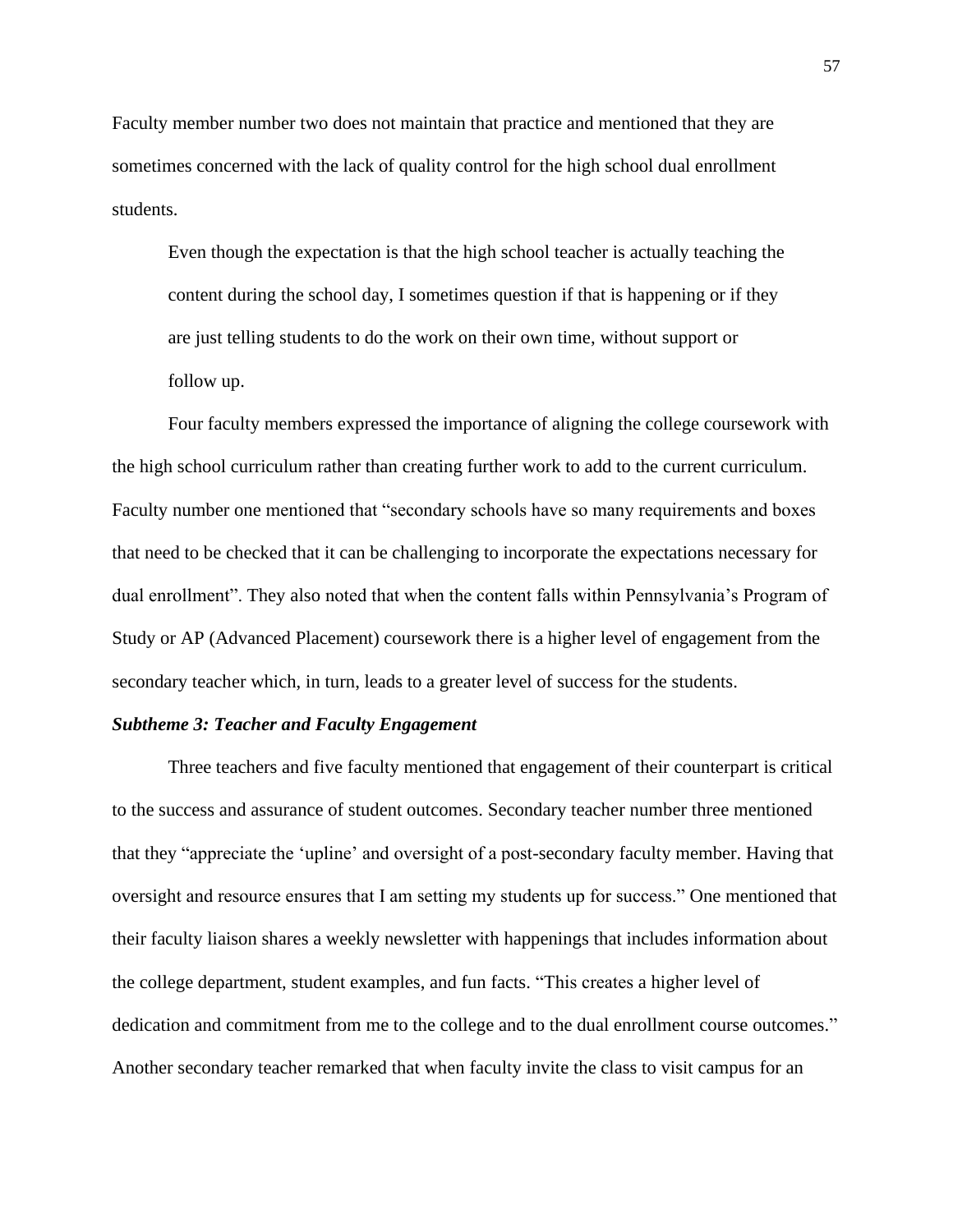activity, event, or tour that the experience for the students is enhanced and it creates a level of reality regarding the work that they are accomplishing.

Three faculty members also maintain that there are two issues that prevent success, those issues revolve around engagement from either partner. Their own course load, and the timing of the high school schedules can be problematic. The first, according to faculty member number five is the faculty members course load, whether the faculty is teaching a larger credit load than average, or teaching every day of the week, poses an issue for the faculty to schedule time to visit with the high school students. "This scheduling prevents me from working more closely with the high school teacher to oversee quality control and engage with the high school students" said the faculty member. The second obstacle has to do with logistics primarily of CTC (Career and Technology Centers) schedules. Faculty number two noted that "some CTC's have students within multiple grade levels for half a day, whole day, every day, or varying rotations within the high school classroom". They point out that this lack of consistency prevents the high school teacher from delivering the content in an orderly and consistent manner. They believe that "this is incredibly challenging for the high school teacher and creates inconsistencies in the course integrity".

### **Theme 3: College Preparedness**

Each secondary teacher and post-secondary faculty interviewed for this study independently noted their belief that there are direct benefits for students who participate in dual enrollment on the students' level of college readiness. However, there were also questions and challenges brought to the forefront of this notion based on the caliber and preparation of a student who decides to participate in dual enrollment. Specifically, does participation in dual enrollment influence the outcomes of student preparedness surrounding areas such as academic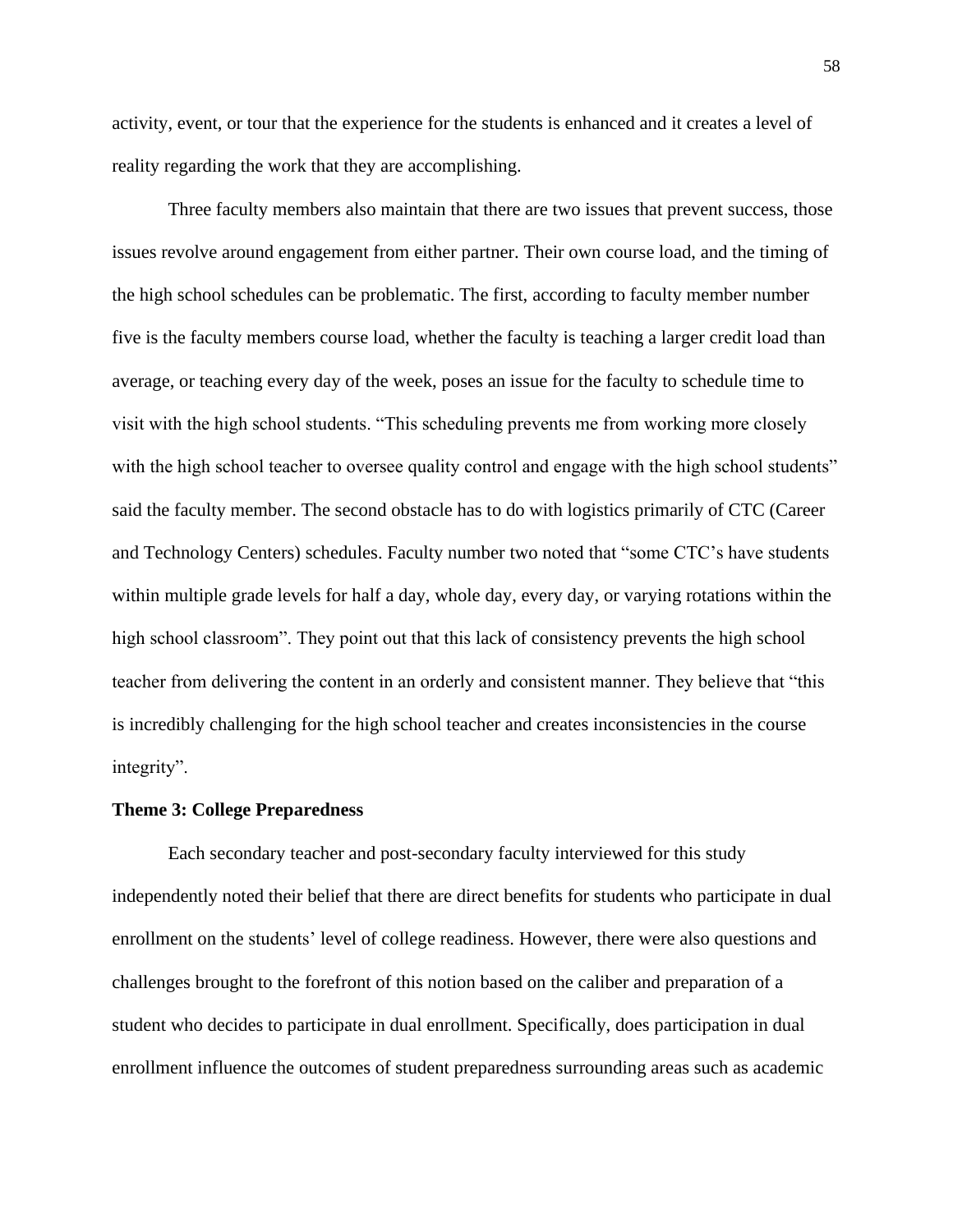behaviors and key cognitive strategies or do students who are higher than average achievers in those areas choose to participate in dual enrollment.

## *Subtheme 1: Academic Readiness*

In terms of key cognitive strategies, secondary teacher number three noted an observable difference between the approach students take to their college work versus their high school work. "Dual enrollment courses provide an opportunity for discussions and dialogue that allow students to be more inquisitive and we can challenge the students to pursue high level learning." They also mentioned that students appear to be more willing to challenge thought processes, think independently, try different problem-solving tactics, and are less inclined to accept information at the surface level when they are in a dual enrollment course.

Faculty member number one agreed that dual enrollment students do show increased engagement in reasoning, interpretation, and argument. "I do wonder though if this is related to the actual course or the skill of the high school teacher to create an environment that challenges the students to think differently and approach their work at a higher level."

Largely, both teachers and faculty found that the fundamental benefit of dual enrollment participation that correlates to key content is the decrease in need for students to take remedial or developmental coursework once they matriculate to a college. Faculty member number four "attributes this to greater and more in-depth writing requirements, regardless of the course, and requiring students to research, outline, draft, edit, and re-write assignments". One secondary teacher mentioned that the addition of "group work pushed students to spend more time and hone skills on those processes". Several teachers and faculty members observed that this area of college readiness is not necessarily influenced by participation in dual enrollment.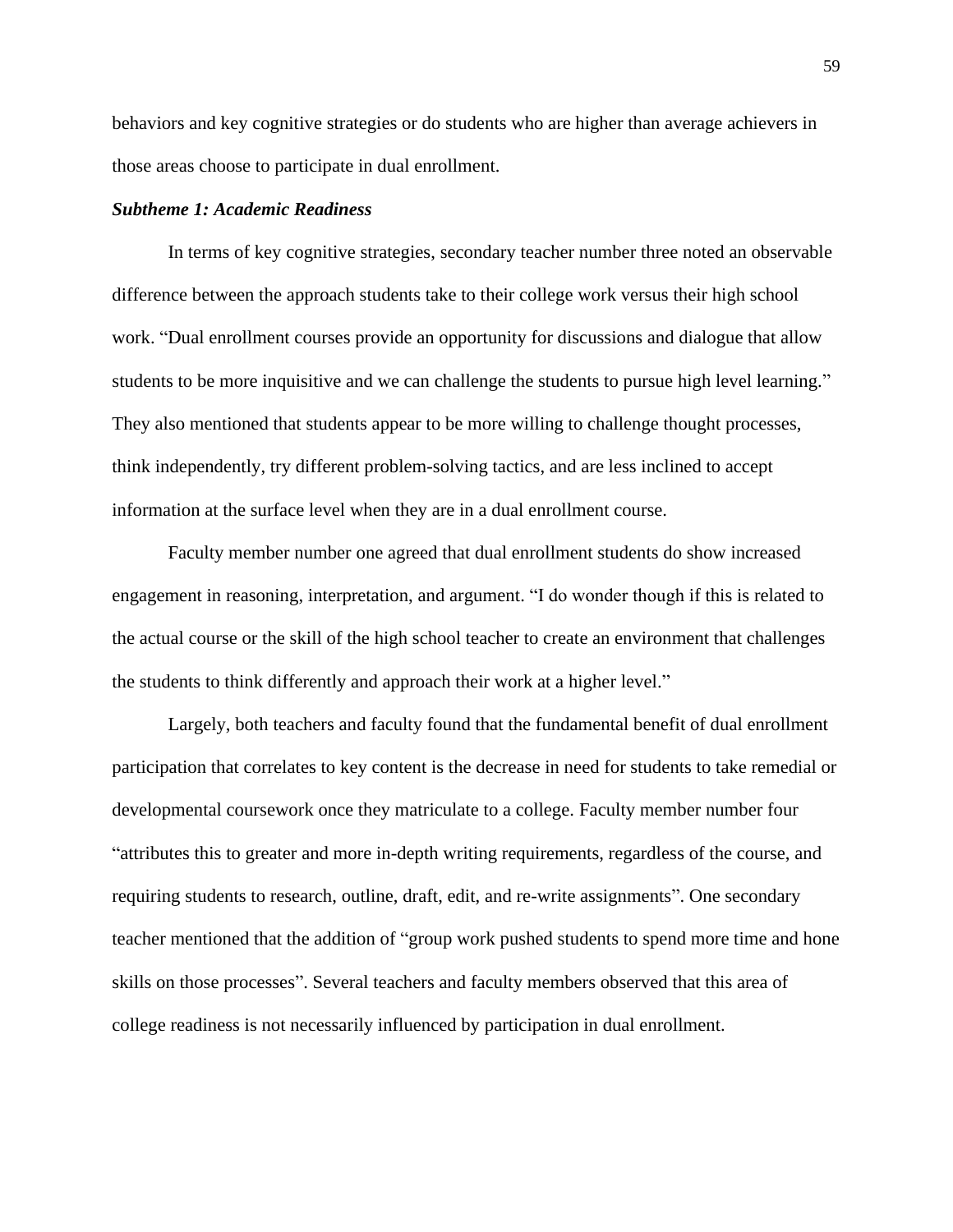Several of the secondary teachers observed that the increased expectations of college coursework push students to master academic behaviors. Secondary teacher number one noted that "the awareness of deadlines, the need to acquire source information, and a higher level of accountability are more common in their dual enrollment courses". Post-secondary faculty member number two observed that "students who participate in dual enrollment and then matriculate to the college often have a higher level of motivation and drive compared to students who did not have dual enrollment experience". They also noted that once in college those dual enrollment students will spend additional time and repetition in order to master skills compared to students who did not participate in dual enrollment. Faculty member number four observed a similar behavior where "students do not accept work that they consider to be good, rather they push for better".

Both post-secondary faculty and secondary teachers observed the beneficial influence of participation in dual enrollment on the students' contextual skills and awareness. Examples included the gained understanding of college credits and transcripts, and the increase in awareness of values, conventions, culture, and enrollment processes. Secondary teacher number six expressed that those skills were created not by the actual dual enrollment coursework, but "by visiting the college campus and interactions with post-secondary faculty, admissions counselors, and college dual enrollment program administrators. Those activities create an understanding and comfortability on the part of the student." Faculty member number two and five mentioned that this could be improved by providing assigned advisors to the dual enrollment students who matriculate to the institution as well as create a process to help them understand the practices within higher education.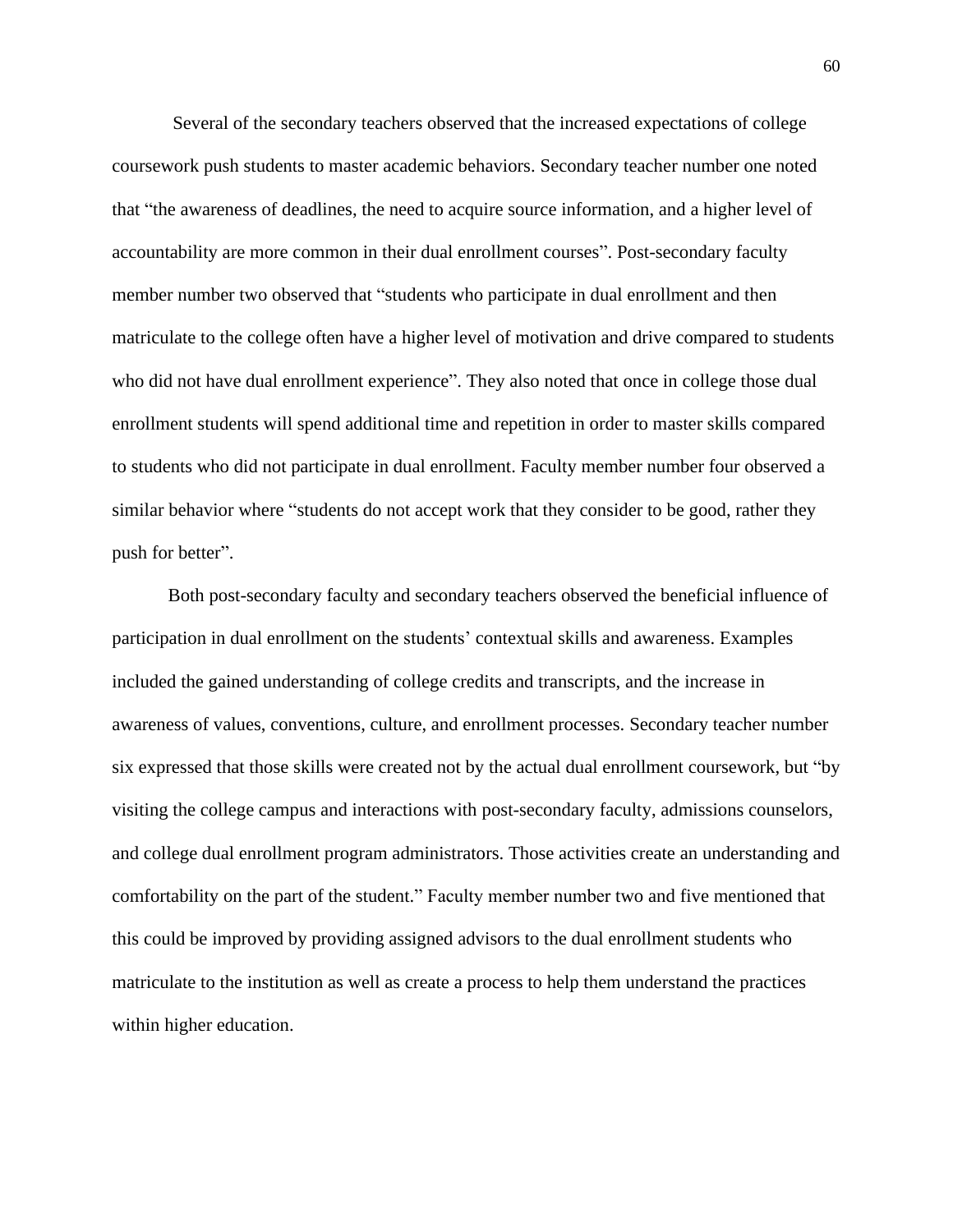### *Subtheme 2: Perceived Benefits*

Secondary teacher number six noted that the current generation of students are more savvy consumers compared to earlier generations. "They have an awareness of the cost of college and the impact of debt associated with it. Students are exploring various avenues to overcome that debt by considering options like military, scholarships, vocational training, and dual enrollment." Faculty number one shared that "I have, on multiple occasions, overheard college students talking amongst themselves about their dual enrollment experience and the direct cost and time savings". Both teachers and faculty mentioned that while students have an awareness of the savings, the understanding is limited based on their life experiences and parents have a greater understanding of the importance and value. The parents should be encouraged to assist in the course selection process with their students.

Faculty number five mentioned that there are multiple benefits of participating in dual enrollment.

There is an additional benefit in regard to time saved. By having achieved credits while in high school, those courses are completed and leave room in the student's college timeline. Depending on the number of credits the student took through dual enrollment, they can graduate early, add a minor, or even a second major.

 Secondary teacher number four shared that dual enrollment has an influence on the student's academic confidence. "Students are often not expecting the shift in the volume of work that is required of the college course versus a high school course once they accomplish that work, they realize that they can be successful in college." Faculty number two noted that "students feel the dual enrollment courses are more challenging, they require additional self-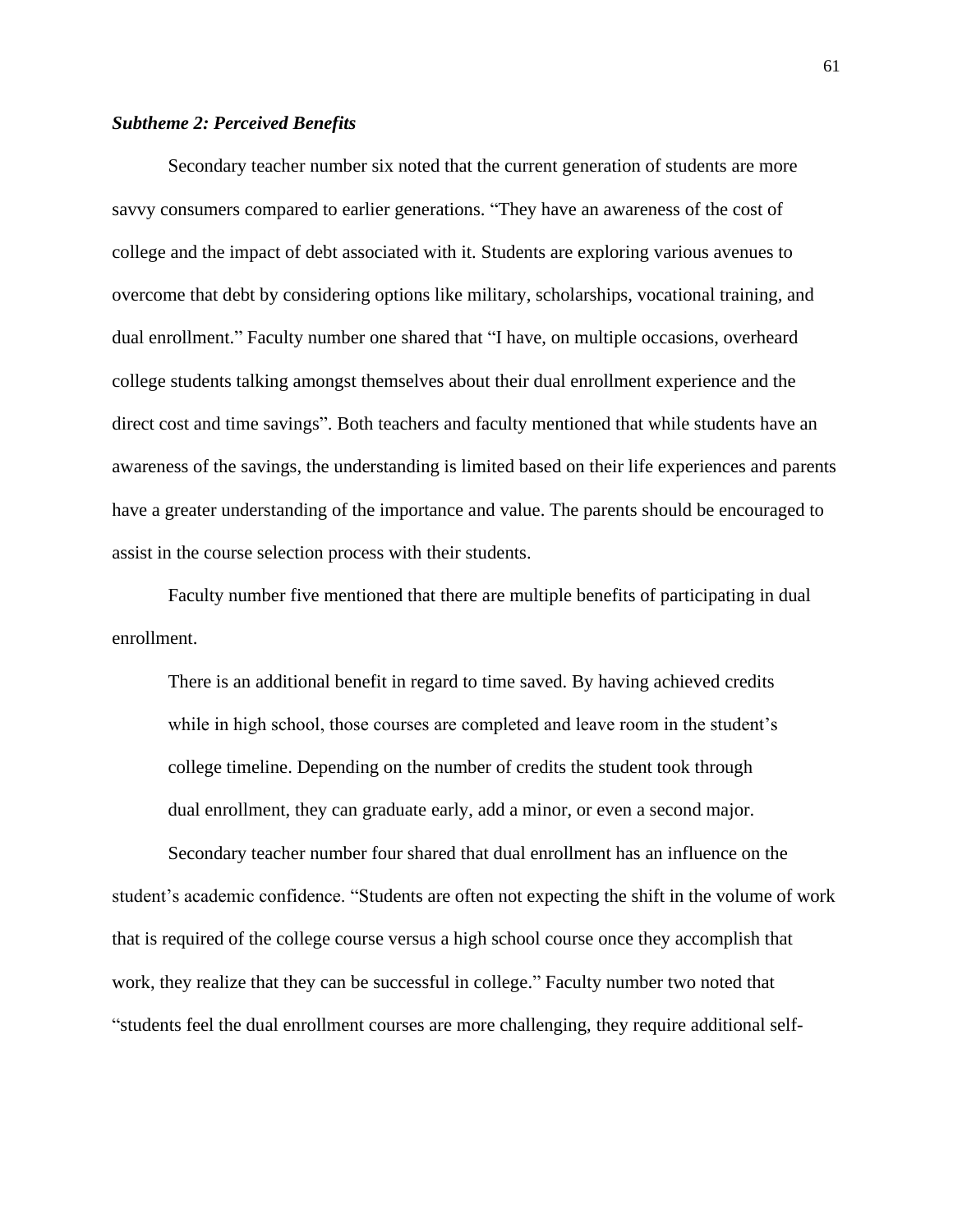motivation, and encourages the student to push themselves. Being pushed in that way means that the student feels a greater level of self-confidence."

Faculty number four also observed that students who participate in dual enrollment have a greater awareness of expectation when they arrive at college.

Students have experience reviewing and understanding the college syllabus, expectations, and volume of work associated with a college course. That means that those students are better at time management and have a more holistic understanding of how to navigate their workload.

Several secondary teachers mentioned that the students were more prepared for college placement, needing less remedial courses when they enrolled in college and postsecondary faculty noted that those students seemed more likely to retain and complete their college degree. Faculty number three also observed that "by engaging with students when they are in the high school course it provides a level of connection and comfortability for the student when they become college students, aiding in retention".

Four secondary teachers and two post-secondary faculty expressed the belief that dual enrollment also enhances the high school experience in regard to career exploration. Faculty member number three mentioned that "college is expensive and that this experience may provide an opportunity for the student to discover an area of interest, or just as important, a lack of interest in a career pathway". Additionally, faculty member number two shared an additional thought surrounding confidence and interest.

Students enrolled in technical coursework such as welding, rather than general education courses, may not have been considering college as an option then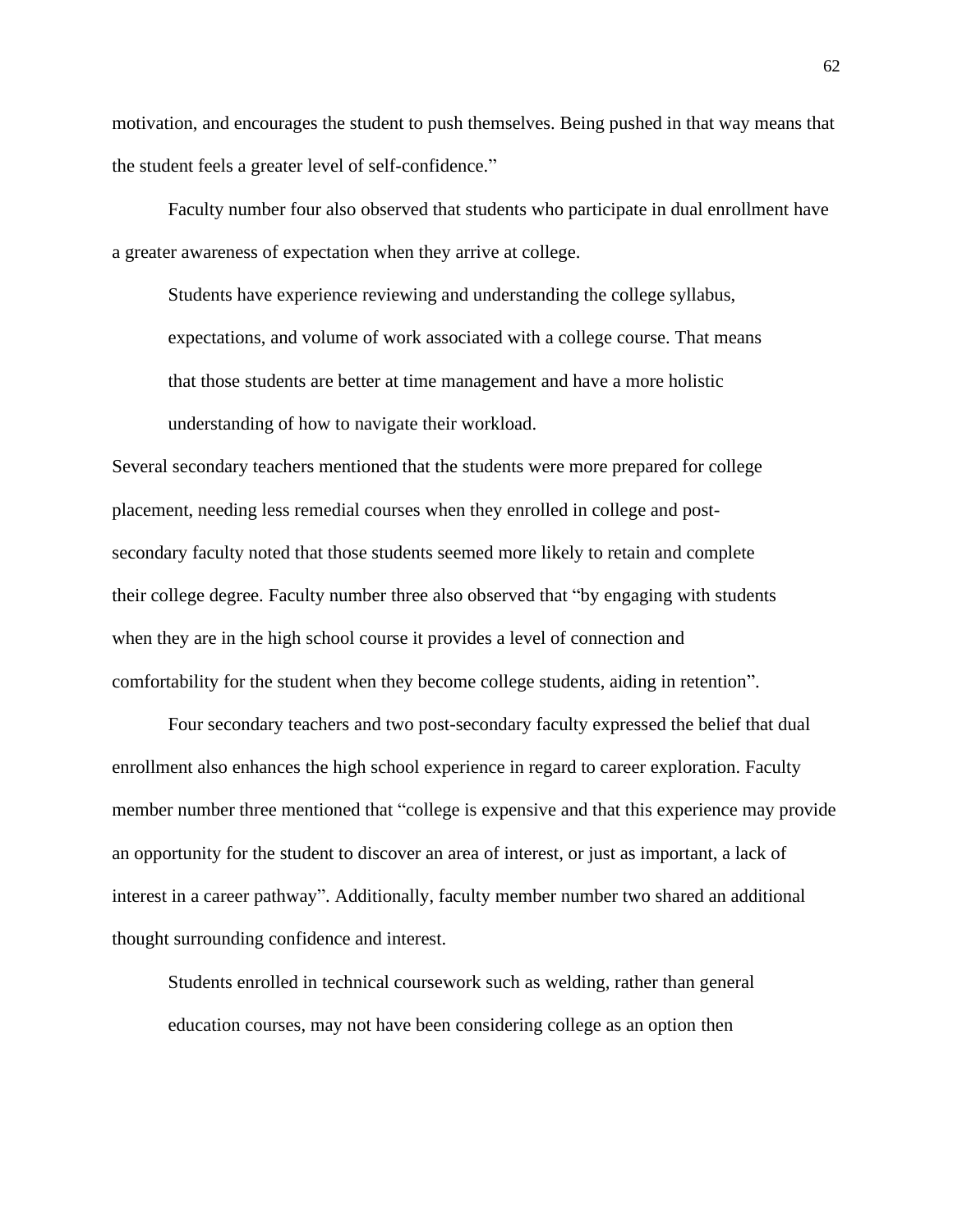realize that they are capable of the work and connect with the college program or faculty and potentially change their mind to attend college.

#### *Subtheme 3: Nature versus Nurture*

When speaking of the influence of dual enrollment on college transition, all secondary teachers and post-secondary faculty reported benefits. They mentioned benefits that include academic confidence, time and financial savings, a connection to the college and faculty, academic preparedness for college, and higher likeliness of college completion. However, both teachers and faculty questioned if those benefits were a sign of the quality of student choosing to participate versus skills gained as an outcome of the course.

Faculty member number five questioned whether dual enrollment created those influences in students participating in dual enrollment or rather does dual enrollment attract students who already have those skills.

While I teach a technical program course, I notice that students who are in higher level high school math courses gravitate towards that particular class. In that case, is time management and self-motivation an intrinsic effect, a skill that the student had already attained, or did dual enrollment influence and refine that skill.

Additionally, both secondary teacher number two and post-secondary faculty member number three questioned if key cognitive strategies such as critical thinking, analysis, and problemsolving are actually developed in the student's home life rather than the dual enrollment classroom. One faculty member mentioned that "this is an area that nature versus nurture is a possibility and the students home environment could play a larger role than their formal education".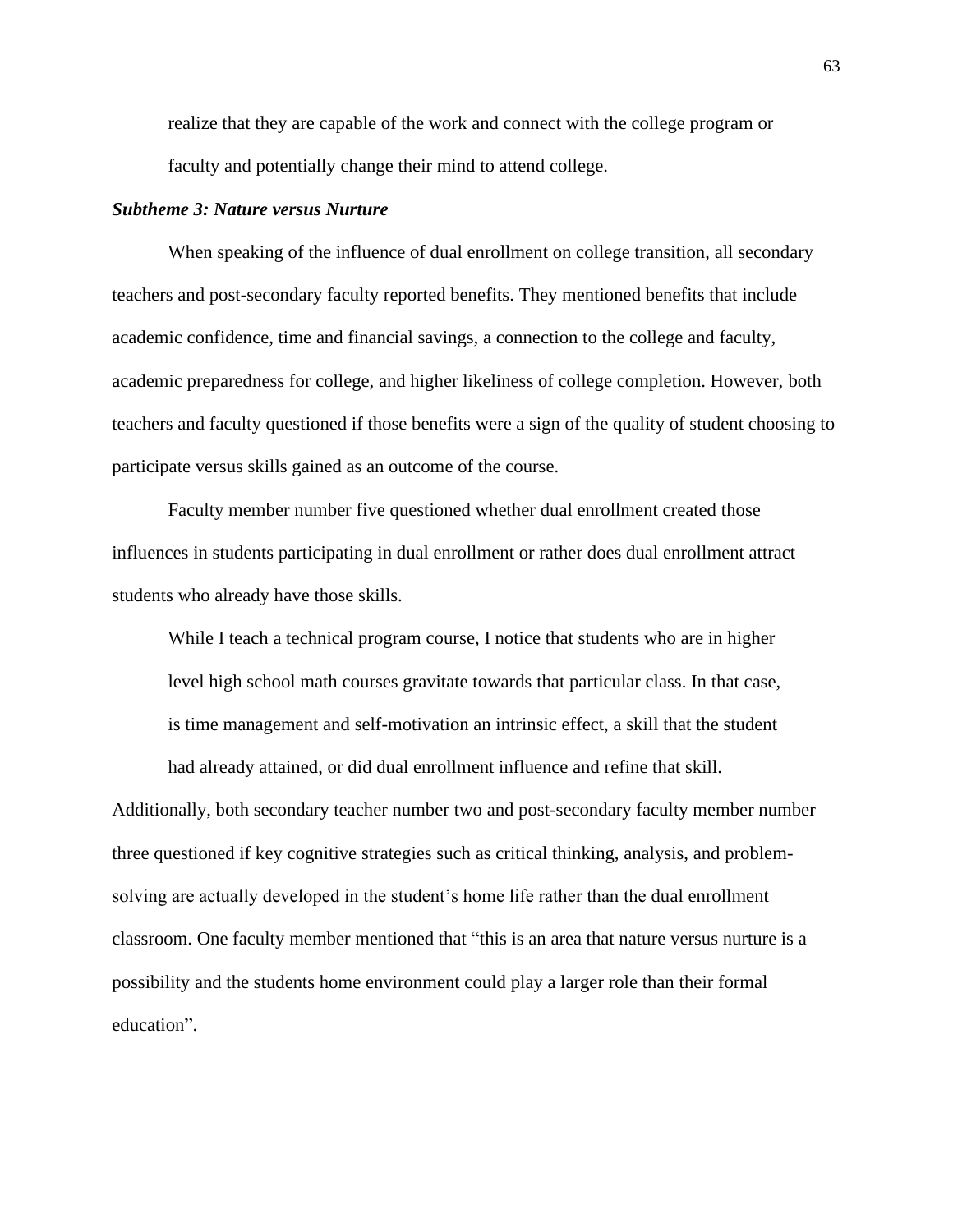Further questions surrounding nature versus nurture arose during the interviews. Faculty member number five questioned "by having students participate in dual enrollment while still in high school, their parents may still have oversight and are assisting with self-monitoring, time management, removal of procrastination, and regulation". They also shared that those students do not truly learn their strengths and weaknesses in these areas until they are no longer being supervised by their parent. They do note that by participating in dual enrollment there is benefit to practicing those skills as "success in college is not solely based on intelligence but also requires mastery of behaviors such as self-awareness, self-monitoring, and self-control."

#### **Summary**

The purpose of this qualitative case study was to explore the perceptions of the influence of dual enrollment participation on college readiness from the perspective of both secondary teachers and post-secondary faculty members. Characteristics and potential benefits explored include student access to dual enrollment, course integrity, career exploration, and college readiness.

Six secondary teachers and five post-secondary faculty participated in the study. Years of teaching experience for the secondary teachers ranged from fourteen to twenty-three with an average of sixteen years. Post-secondary faculty teaching ranged from ten to more than forty years of experience. Experience included a wide variety of content areas including chemistry, English, information technology, and welding.

Open-ended semi-structured virtual interviews with secondary teachers and postsecondary faculty members were conducted. Interviews were recorded via the Zoom platform and transcribed using the Zoom platform. Transcripts were shared with the participants to verify accuracy. De-identified transcripts were uploaded to MAXQDA to assist in data compilation. A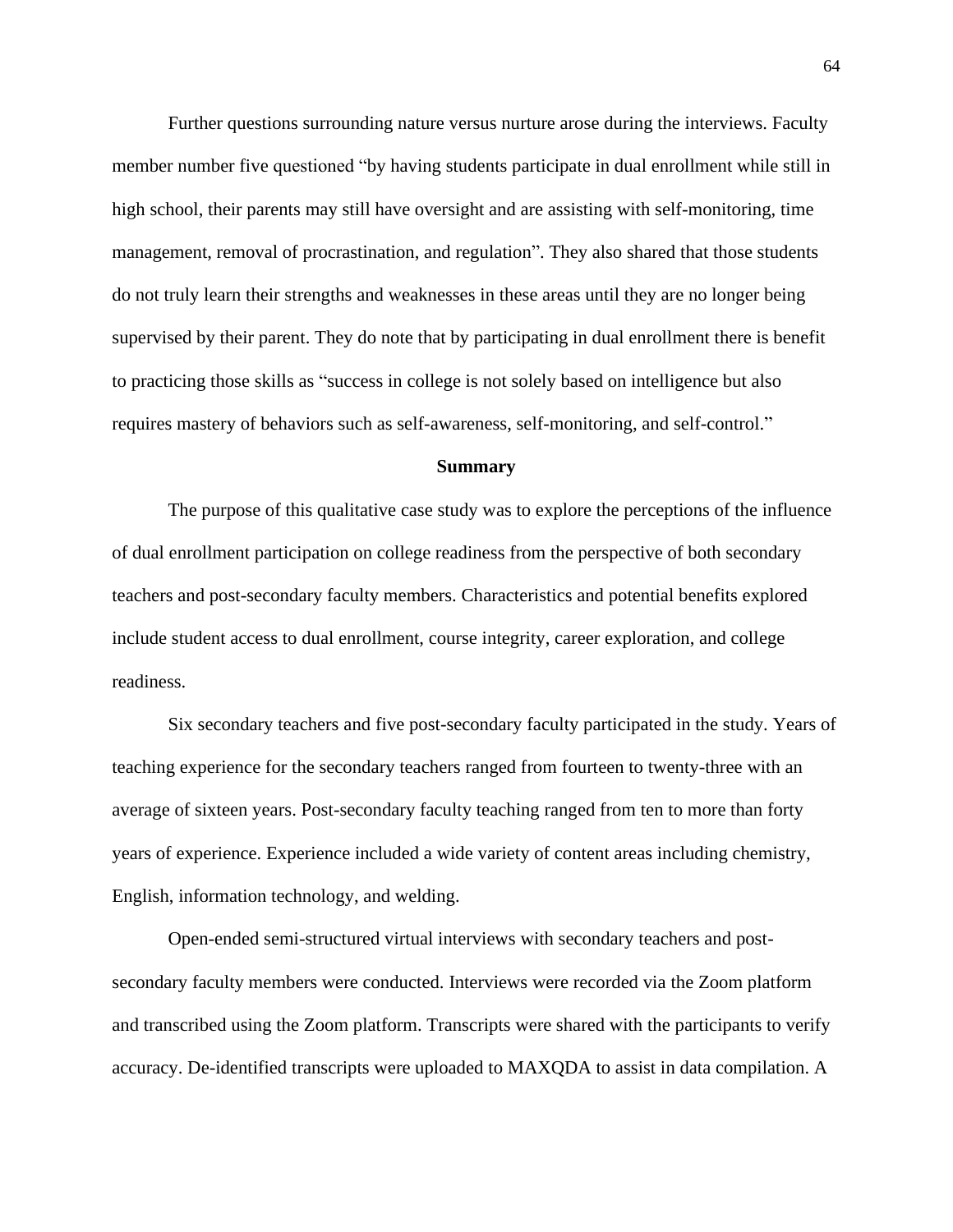thematic analysis of pattern matching was used to evaluate the collected information. Three themes, student access, course efficacy, and college preparedness were determined. There were also eight subthemes identified within the three themes.

Throughout the themes participants both agreed and differed in terms of their perspectives. For the theme student access, all participants agreed that any challenges are outweighed by the benefits when considering the students college readiness. Most teachers and faculty expressed that participating in the program is relatively easy and is not exclusionary for students.

The first subtheme within student access is student qualification. Several secondary teachers and post-secondary faculty relayed that previous student qualification practices were prohibitive and negatively impacted the student's ability to participate. They mentioned that a recent change to the policy is now exclusively student GPA and has had a positive effect on student qualification. For example, secondary students who were not successful on the placement exam still took the course, but for high school credit only. They would then matriculate to the institution and have to re-take that coursework at the college. The change in placement requirement has diminished that situation.

The second subtheme of student access is course timing and access to technology. Both high school teachers and post-secondary faculty mentioned the difference in timing of the high school course versus the registration of the dual enrollment course to be problematic. Secondary teachers often have to start the coursework before a student is registered for the dual enrollment course. Without access to the Learning Management System, students are unable to complete the college work in a timely manner. Additionally, schools that are not financially affluent may struggle to provide one-to-one technology posing a challenge for the students. Furthermore,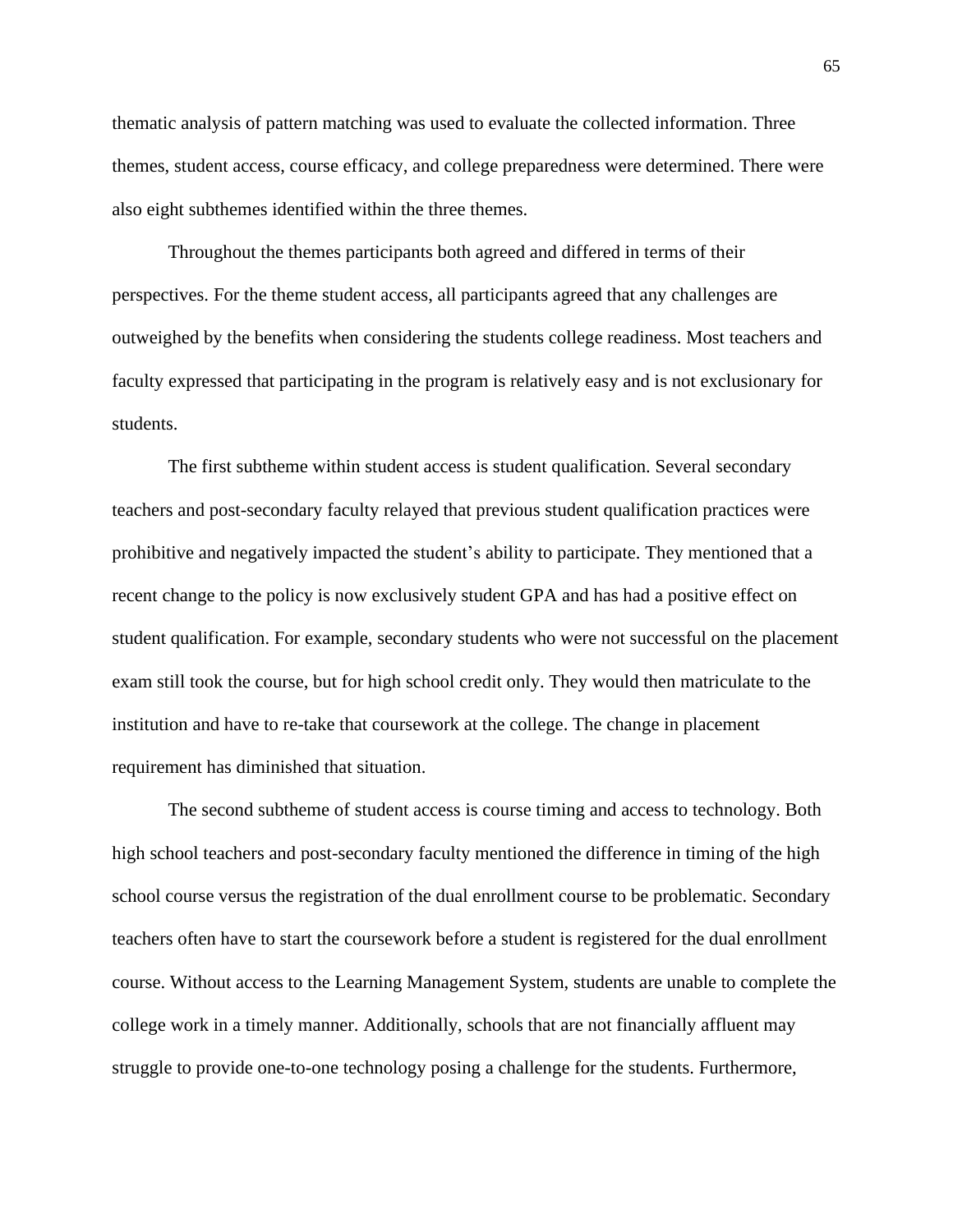schools that are rurally located may have trouble accessing high quality internet, also posing a challenge.

The second theme is course efficacy. There are conflicting opinions of dual enrollment course efficacy within both groups of participants. There is, however, consensus that the secondary faculty are well vetted and qualified to teach the college course. The divergence is regarding the student's attainment of learning outcomes based on course alignment and teacher engagement.

The first subtheme within course efficacy is course expectations, teacher training, and resources. Both groups expressed the rigor and expectations are clearly communicated within the program processes. Program orientation, annual professional development training, and program resources such as syllabus, assignments, grading structures, and assessments provide clarity and structure and consistency to the coursework. This also helped secondary teachers feel more comfortable that they are preparing their students for the next level of college coursework.

Course alignment and student outcomes is the second subtheme within course efficacy. Both participant groups discussed course alignment with high school course requirements, teacher and faculty engagement, and logistics of the course as necessary for student success. One faculty member noted that "the impact of dual enrollment is not universal, dual enrollment is incredibly powerful because you have the ability to set up a high school student for college success and/or failure, all with one course". Differences were noted in post-secondary approaches that have an impact on quality control of the college coursework at the secondary level. It was additionally noted that aligning the dual enrollment content with Pennsylvania's Program of Study or Advanced Placement created a higher level of engagement from the teacher, leading to success for the student.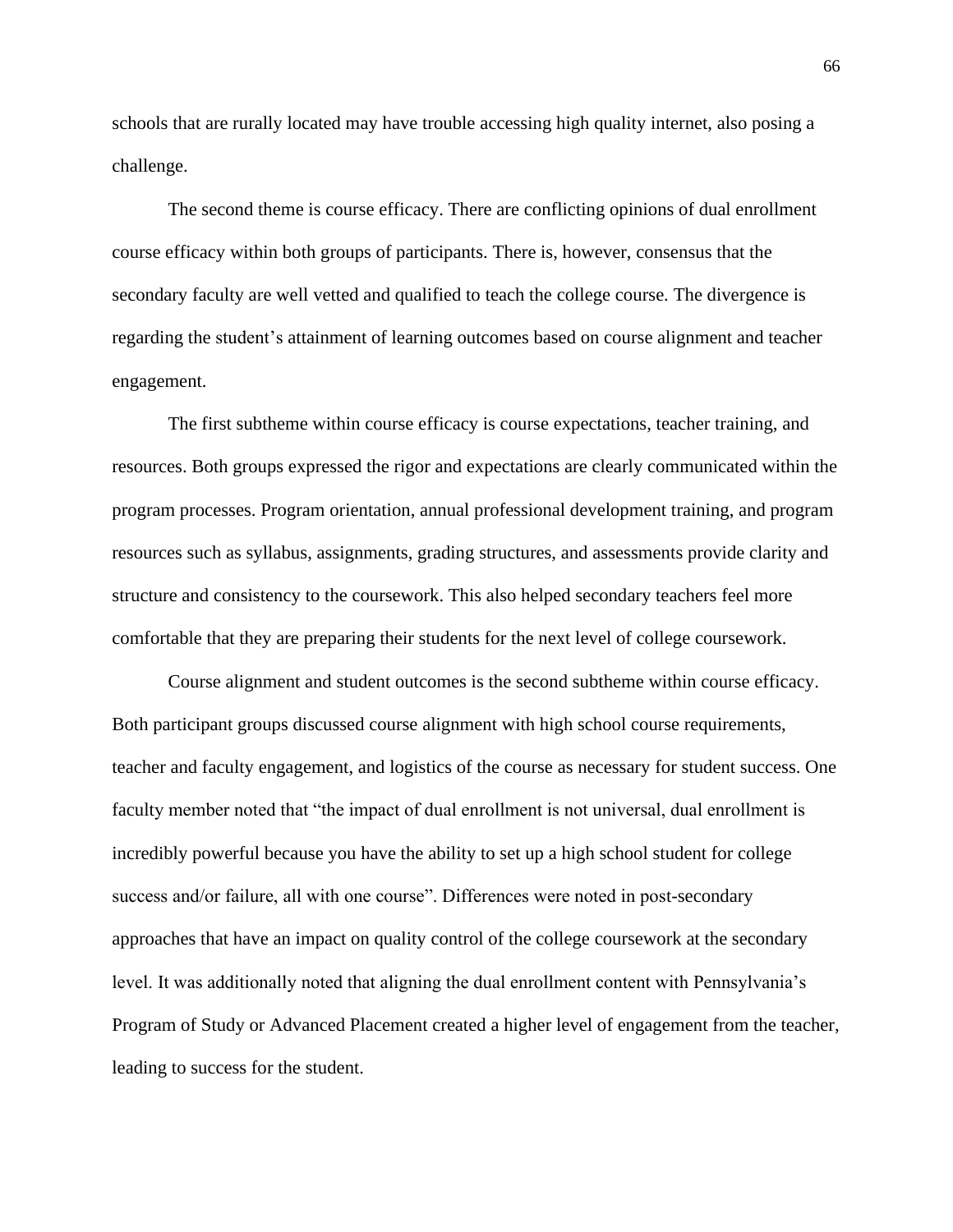Subtheme three of course efficacy is teacher and faculty engagement. Both participant groups mentioned that engagement of their counterpart is crucial for successful student outcomes. In some cases, faculty are co-grading along with teachers in order to create consistency, in others they are inviting the teacher and students to campus in order to connect and learn of the portfolio of college resources available to them. Several faculty members maintained that there are two issues that pose challenges for engagement. The first revolves around the faculty schedule and lack of availability to travel or connect with the high school classroom. The second has to do with the multitude of scheduling options at the Career and Technology Centers creating consistency and continuity issues for the secondary teacher.

The third and final theme is college preparedness. This is broken into three subthemes. They are academic readiness, perceived benefits, and nature versus nurture. Both secondary teachers and post-secondary faculty provided benefits related to college readiness based on the subtheme of academic readiness. It was thought that students are more inquisitive, willing to challenge, and push themselves when participating in dual enrollment. One faculty member felt that there is an increase in reasoning, interpretation, and argument, but questioned if that is based on dual enrollment or the skill of the secondary teacher. Both participant groups felt that the need for remedial courses upon matriculation to college was diminished. Several secondary teachers observed that academic behaviors such as time mastery and awareness of accountability were improved with dual enrollment participation.

The second subtheme within college preparedness is perceived benefit. One secondary teacher observed that students are more savvy consumers and have a higher awareness of the cost and return of a college degree. Both participant groups believe that students have an awareness of the time and money they save by participating in dual enrollment. There is also a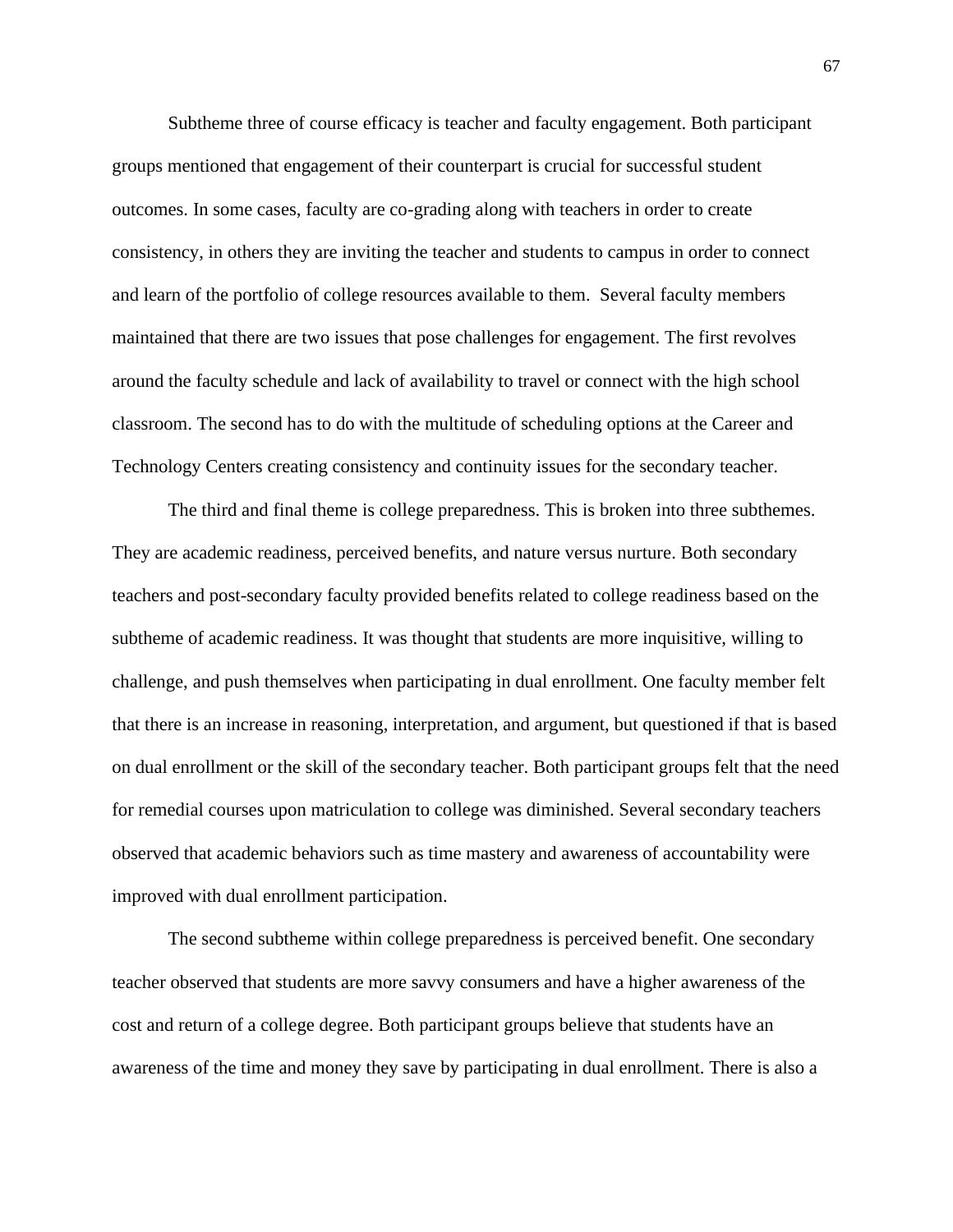belief that students have improved interest in a confidence for college coursework once they have participated in dual enrollment. One faculty member expressed that students gain an understanding of the workload involved at the college level before transitioning to college. They also conveyed that students participating in technical coursework, rather than general studies courses, may come to realize that college is an option for them. This provides a level of career exploration for the participating student.

The final subtheme of college preparedness is nature versus nurture. Some participants in the study felt strongly that dual enrollment coursework supports the student's college readiness. Others questioned if it is really a matter of students who already have those characteristics are choosing to participate in dual enrollment or if those characteristics are the product of dual enrollment participation. Some wondered if the home environment is the influence of the positive attributes rather than formal education fostering those influences. One post-secondary faculty member did note that in either case "success in college is not solely based on intelligence but also requires mastery of behaviors such as self-awareness, self-monitoring, and self-control" and participating in dual enrollment will foster those skills regardless.

In Chapter 5, I will share the importance of the findings as well as implications. Those will be followed by recommendations for action and further study. Finally, the chapter will include a summary and conclusion of the research within this study.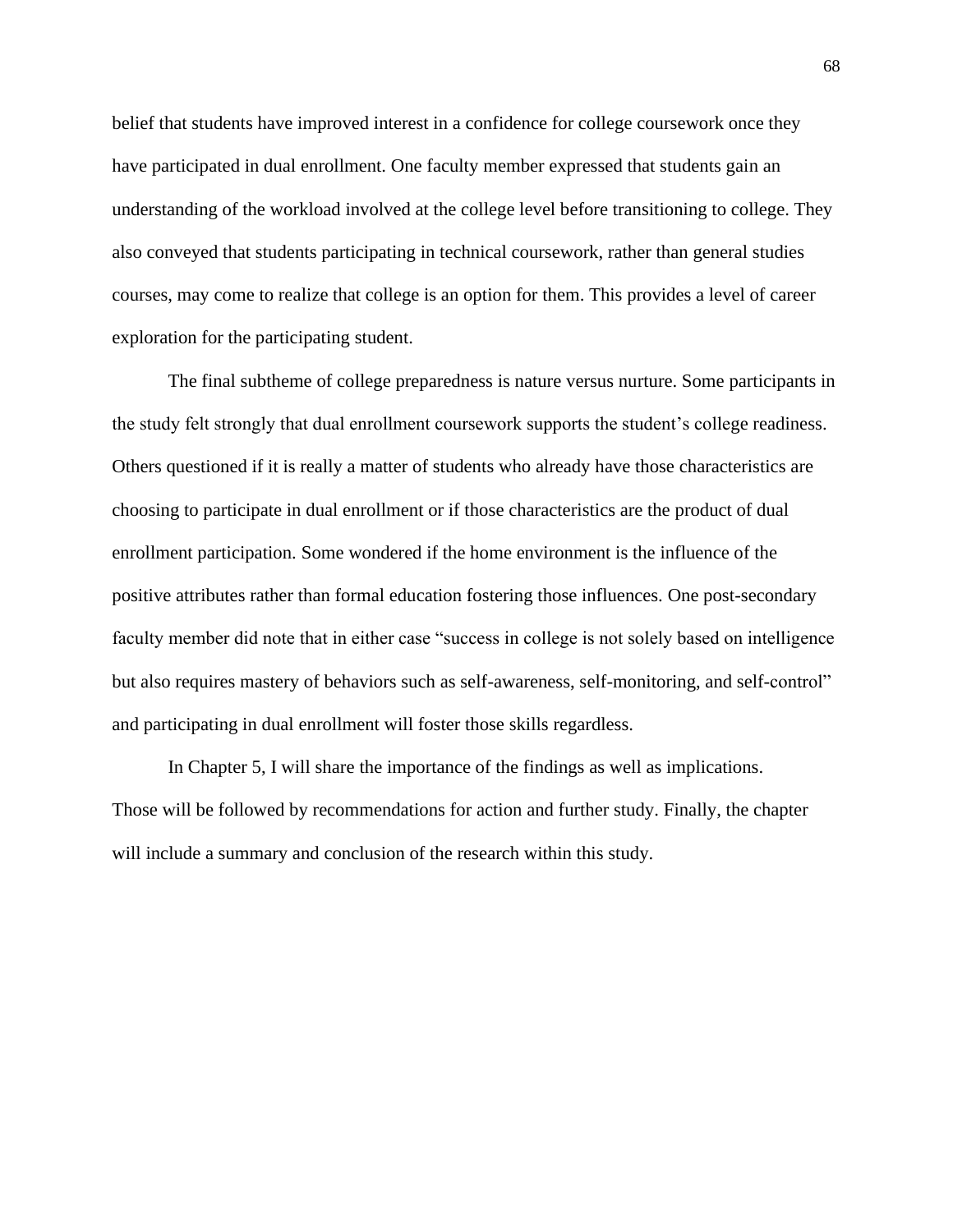## **Chapter 5**

## **Conclusion**

Dual enrollment is an opportunity for high school students to participate in college coursework while they are still in their supportive high school environment and are doing so for college credit (NACEP, 2020). According to The National Alliance of Concurrent Enrollment Partnerships (2020), dual enrollment only includes courses that are delivered to students during the high school day, by college-approved secondary teachers. While there are many models of dual enrollment offered, for the purpose of this study the model defined by NACEP was applied.

There are two overarching characteristics of dual enrollment. Those characteristics include student access and course integrity. Student access refers to the high school student's ability to participate in dual enrollment coursework while in high school. Roadblocks to participation include cost, course eligibility, and lack of qualified teachers (Pompelia, 2020). Course integrity within dual enrollment courses includes consistency of components such as textbooks, learning outcomes, course syllabus, assignments, grading practices, assessments, and final exams (Zinth, 2015). Zinth also maintains that there are four levels of dual enrollment that include both advantages and disadvantages which control academic rigor and course integrity:

- 1. Local control,
- 2. Moderated local control,
- 3. Adopting NACEP Standards,
- 4. Requiring/encouraging NACEP Standards.

There are numerous benefits for students who participate in dual enrollment while in high school (Karp & Hughes, 2008). The two most prevalent benefits involve career exploration and college transition. Ferguson (2015), notes that not only can college work compliment and align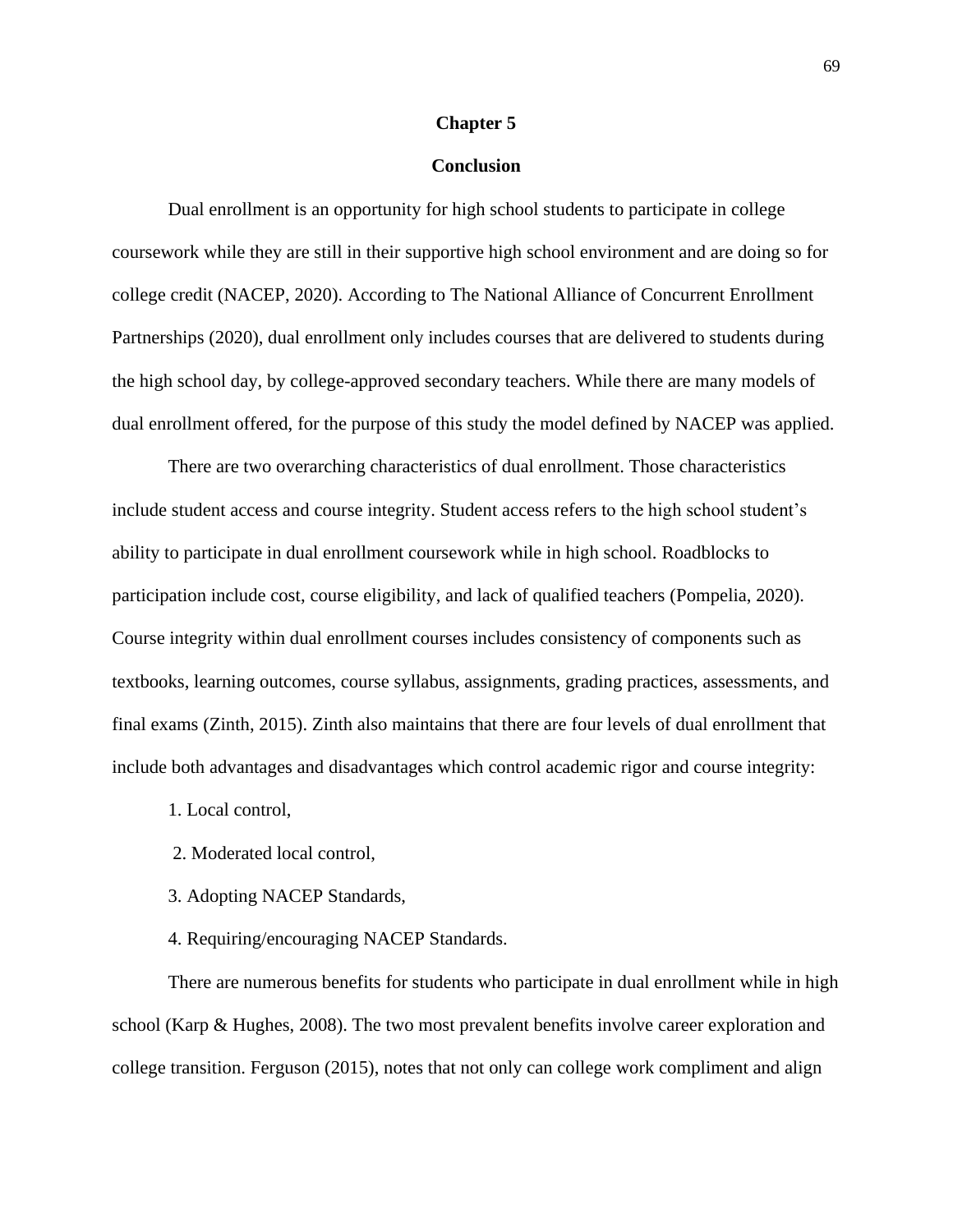with the high school course, but it also sometimes provides career exploration options that might not otherwise be available to the student allowing them to attain a competitive edge. Regarding the benefit of college transition, Graham (2021), reports that dual enrollment provides the student with an opportunity to adjust to the rigors and expectations of college coursework while still in their supportive high school environment. Benefits also include saving time and money, and increased college completion rates for students who participated in dual enrollment (An, 2015).

Proponents of dual enrollment tout that a benefit of dual enrollment participation is college readiness. However, irregularities regarding statewide regulations regarding development, implementation, and delivery of dual enrollment programs could result in inconsistencies of student access and course integrity. Additionally, the American College Test released a report in 2018 that states only 38% of students who participated in their College Readiness Exam met the benchmarks that demonstrate readiness for college.

This qualitative case study intended to gain an understanding of both secondary teacher and post-secondary faculty perceptions of the influence of student participation in dual enrollment on college readiness. There were two research questions included:

RQ1: How do secondary teachers perceive dual enrollment influencing college readiness for high school students?

RQ2: How do post-secondary faculty perceive dual enrollment influencing college readiness for high school students?

The research setting for this case study was at an applied technical post-secondary institution located in central Pennsylvania. Purposeful sampling was implemented for this study. Open-ended, semi-structured interviews with six secondary teachers and five post-secondary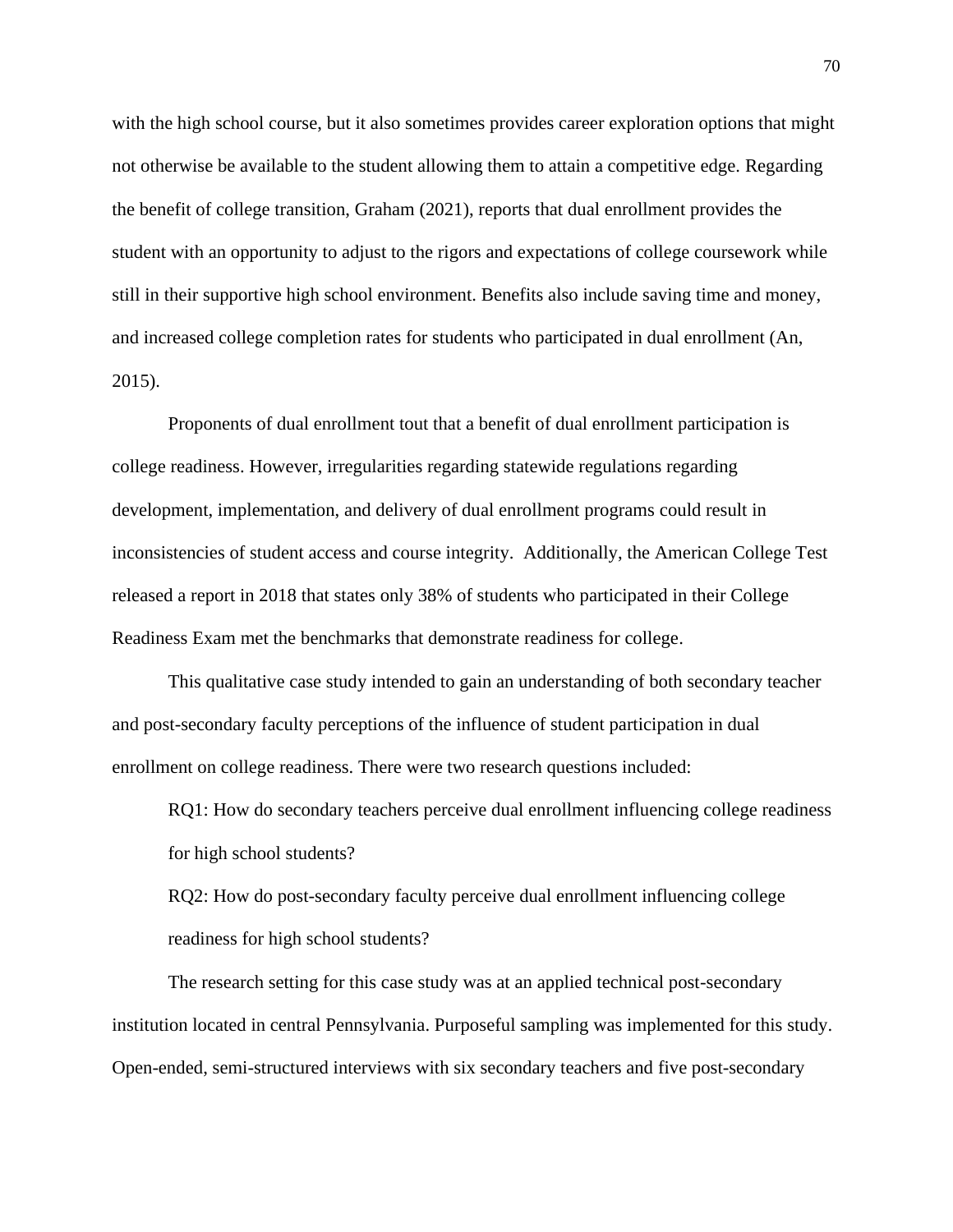faculty were conducted virtually via Zoom. Qualitative questions for the interview were developed to include topics such as student access, course integrity, career exploration, and college readiness. I reviewed transcripts as well as provided them to each participant for member checking purposes to confirm accuracy of the collected data.

Pattern matching thematic analysis was utilized to evaluate the data. This allowed me to identify themes and codes from the collected information. Three themes and eight subthemes emerged from the data. The themes included student access with the subthemes of student qualification, course timing, and access to technology. The second theme was course efficacy with the three subthemes of course expectations, teacher training, and resources, course alignment and student outcomes, and teacher and faculty engagement. The final theme was college preparedness with academic readiness, perceived benefits, and nature versus nurture as the three subthemes.

In all themes there were alignments and variances between the perceptions of secondary teachers and post-secondary faculty both comparatively and within the specified groups. For example, in the first theme, student access all participants agree that there are benefits for students who participate in dual enrollment on their influence of college readiness. However, there is divergence in terms of what those specific benefits and challenges are. The two subthemes that arose related to access and eligibility for students as well as student and school access to the technology required to participate successfully in the coursework.

The first subtheme, student qualification refers to requirements for students to be eligible to participate in the course. There were references to placement exams as well as GPA requirements. One secondary member noted that the previous requirement regarding a math placement test was too challenging and didn't necessarily align with the needs of the course and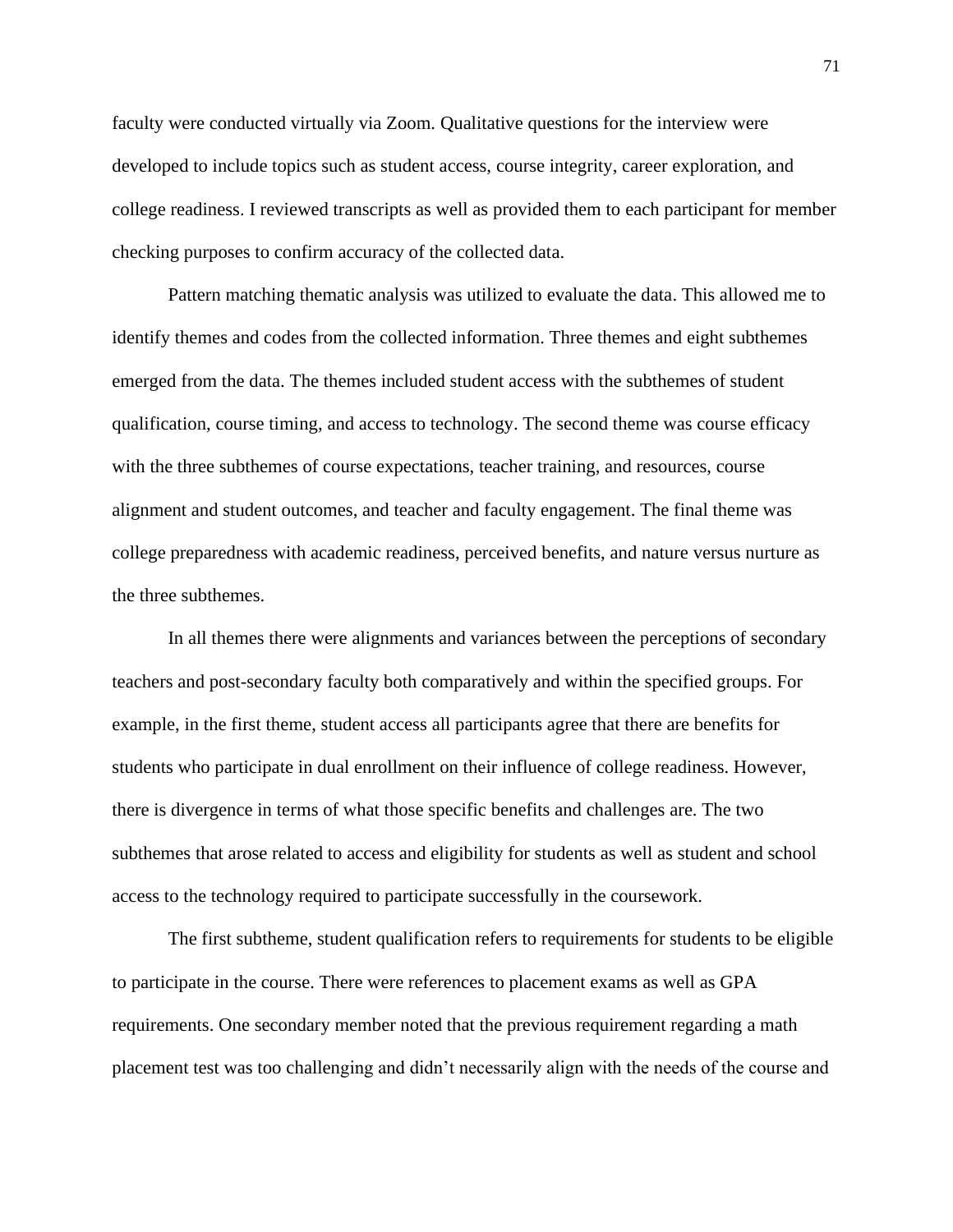that the change to remove the placement test and instead implement a GPA requirement meant broader student accessibility that is more in line with the course competencies. A faculty member confirmed the importance of this change noting that previously students who were not successful on the placement test were still able to participate in the same course for high school credit only. Those students could then matriculate to the college and be required to re-take the course for college credit.

The second subtheme within student access was course timing and access to technology. Both secondary teachers and post-secondary faculty mentioned issues related to the timing of high school dual enrollment registration versus the timing of curriculum and the impact that has on necessary access to technology. Several faculty shared that often teachers need to begin the instruction of the curriculum before the high school is able to complete the student registration process. This requires students to complete the coursework before they have access to the college's learning management system. That then means that once the students have access to the technology, they need to work backwards to complete the assessments for college grading that are located on the learning management system. This can be disruptive to the flow of the coursework.

The second theme is course efficacy. This includes the subthemes of course expectations, teacher training, and resources, course alignment and student outcomes, and teacher and faculty engagement. Course efficacy referred to course integrity, specifically student outcomes of the dual enrollment course. There is consensus amongst both groups of participants that the secondary teachers are well vetted and qualified to be teaching the college course and that training and shared resources such as syllabus, assignments, and assessments play a crucial role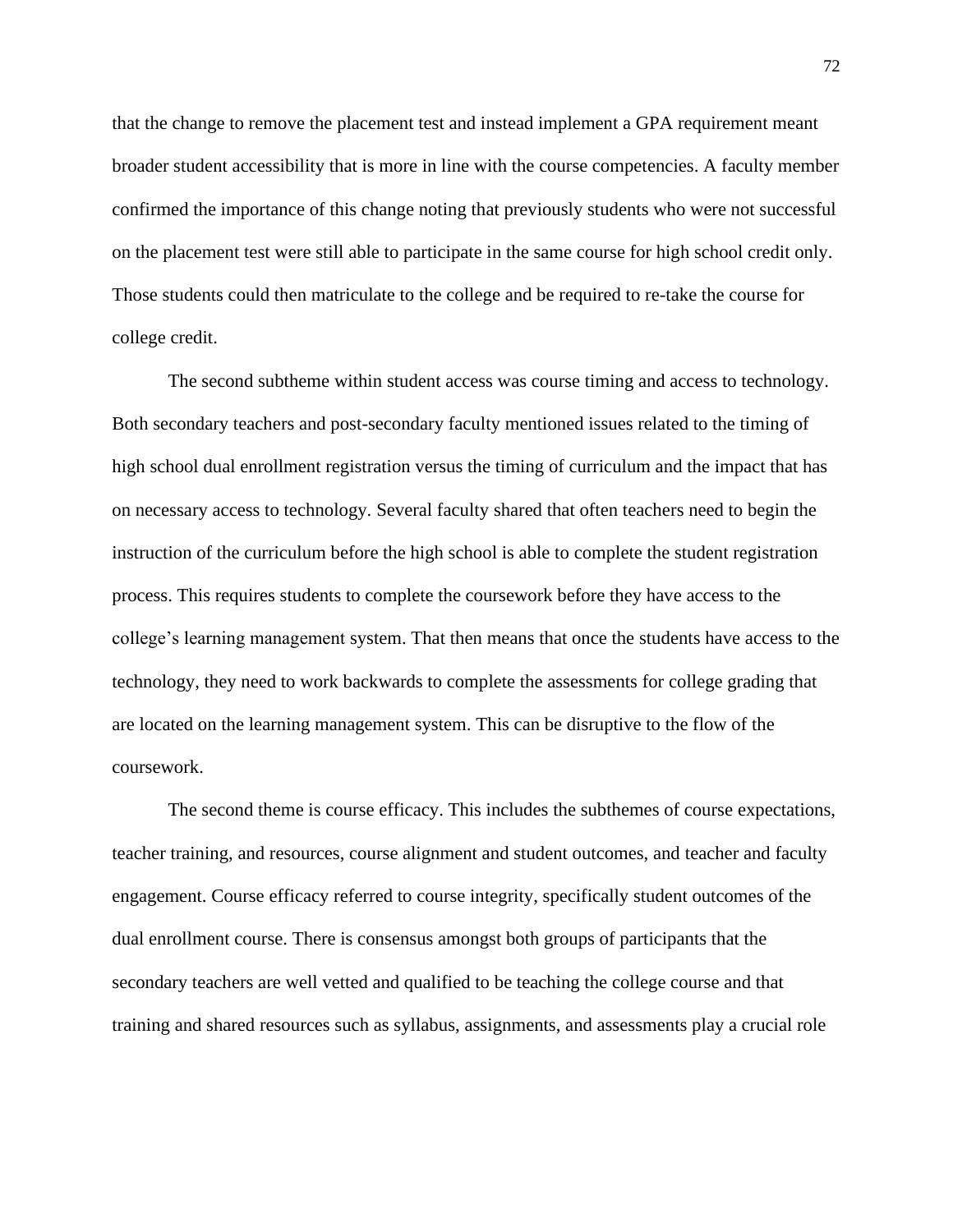in course efficacy. However, there are differing thoughts in regard to the achievement of student learning outcomes that are based on both course alignment and teacher/faculty engagement.

In the first subtheme, course expectations, teacher training, and resources related to course efficacy both participant groups shared the belief that program expectations are clear in terms of rigor and quality required by the dual enrollment coursework. Secondary teacher number one shared the benefit of required participation in the initial program orientation and annual professional development for laying the groundwork of expectation and creating an environment for success. Secondary teacher number four noted that the college faculty expect that the teacher is implementing a college aligned syllabus, grading structure, assignments, and outcomes ensuring that integrity of the college course remains intact. Faculty member number four agreed that by providing materials such as annual training, preparation materials, and visits to campus for both teachers and students they are demonstrating the importance of maintaining the student learning outcomes.

In the second subtheme, course alignment and student outcomes, both secondary teachers and post-secondary faculty agree that there are both strengths and challenges related to the preservation of course integrity and they relate to alignment of the curriculum as well as student learning outcomes. The main topics were course alignment, teacher and faculty engagement, and logistics. Several faculty members mentioned the importance and need to ensure that college coursework aligns with the high school curriculum rather than trying to add additional competencies to the high school courses. They noted this is most successful when the college course supports the content required of Pennsylvania's Program of Study or AP (Advanced Placement). Additionally, this ensures that the high school teacher is more engaged in the coursework. As such, several faculty members mentioned that student success requires high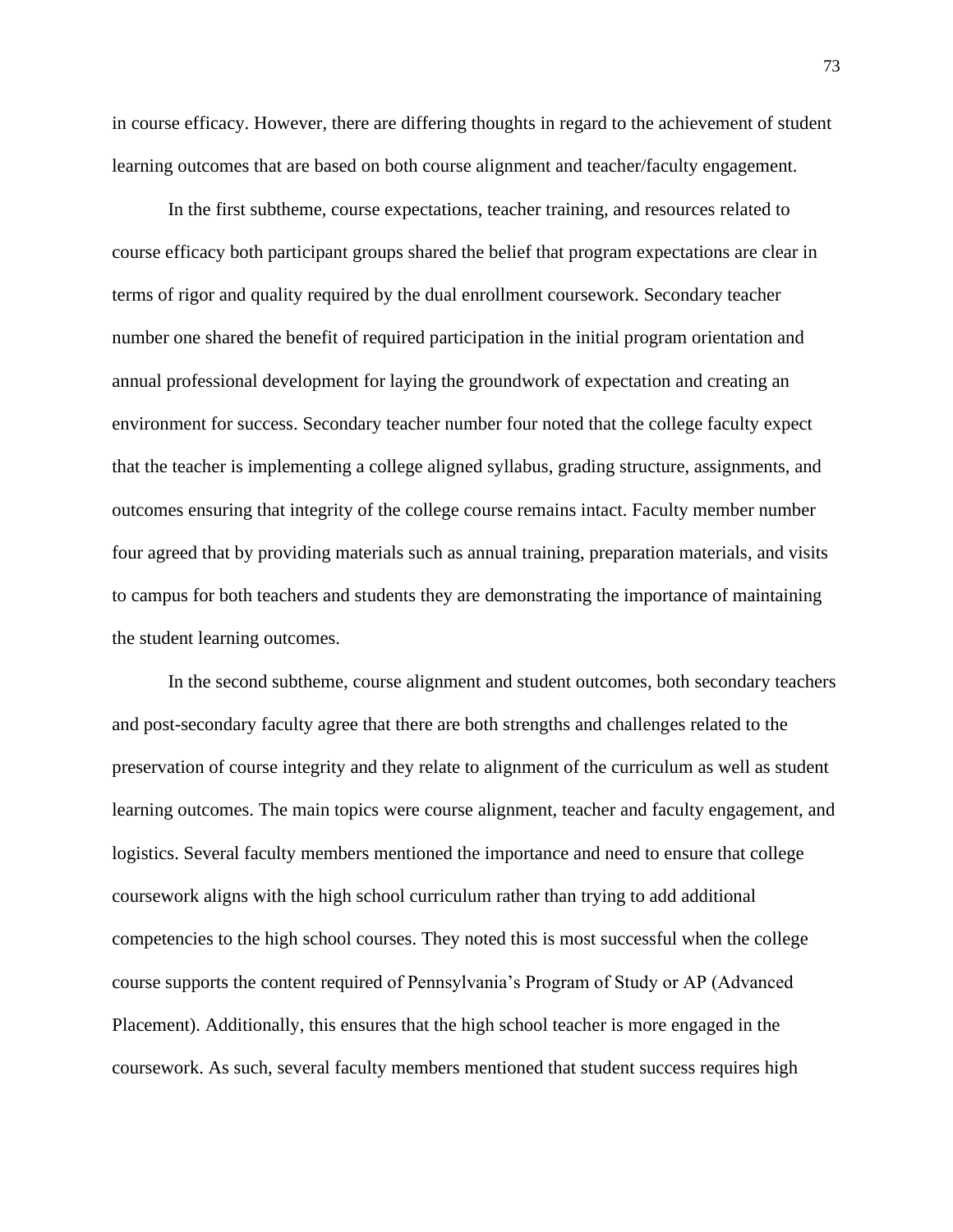school teacher engagement. One mentioned that along with shared syllabus, assignments, and assessments, they initially incorporate co-grading practices to ensure quality control. Another faculty member mentioned that they sometimes question if the teacher is meeting the requirement to actually teach the content to the students during the school day or if they are having students work on the material on their own. They continued that without the necessary support the student is not likely to be successful.

Continuing within the second theme of course efficacy is the third subtheme, teacher and faculty engagement. Both secondary teachers and post-secondary faculty stated that engagement of their counterpart is critical to the success of students achieving the student outcomes. Secondary teacher number three mentioned that they appreciate the oversight because it ensures that they are properly preparing students for the next level of coursework. They also said that this engagement from their faculty partners creates a higher level of dedication and commitment to the college and course outcomes. Faculty members maintain that there are two issues that prevent success, and both relate to engagement from either group. The first is the ability for the faculty member to engage. The teaching load of the faculty compared to the schedule for high school class availability do not always allow for the faculty to engage the high school class. The second has to do with high school schedules, specifically at CTC's. The CTC often has sending schools with various schedules. Groups of students could be arriving within multiple grades, for a half day, whole day, every day, or various rotations creating a significant challenge for the high school teacher to deliver consistent coursework. According to the faculty each of these create challenges and inconsistency of course integrity.

The third theme developed while analyzing this study is college preparedness. This includes three subthemes: academic readiness, perceived benefits, and nature versus nurture.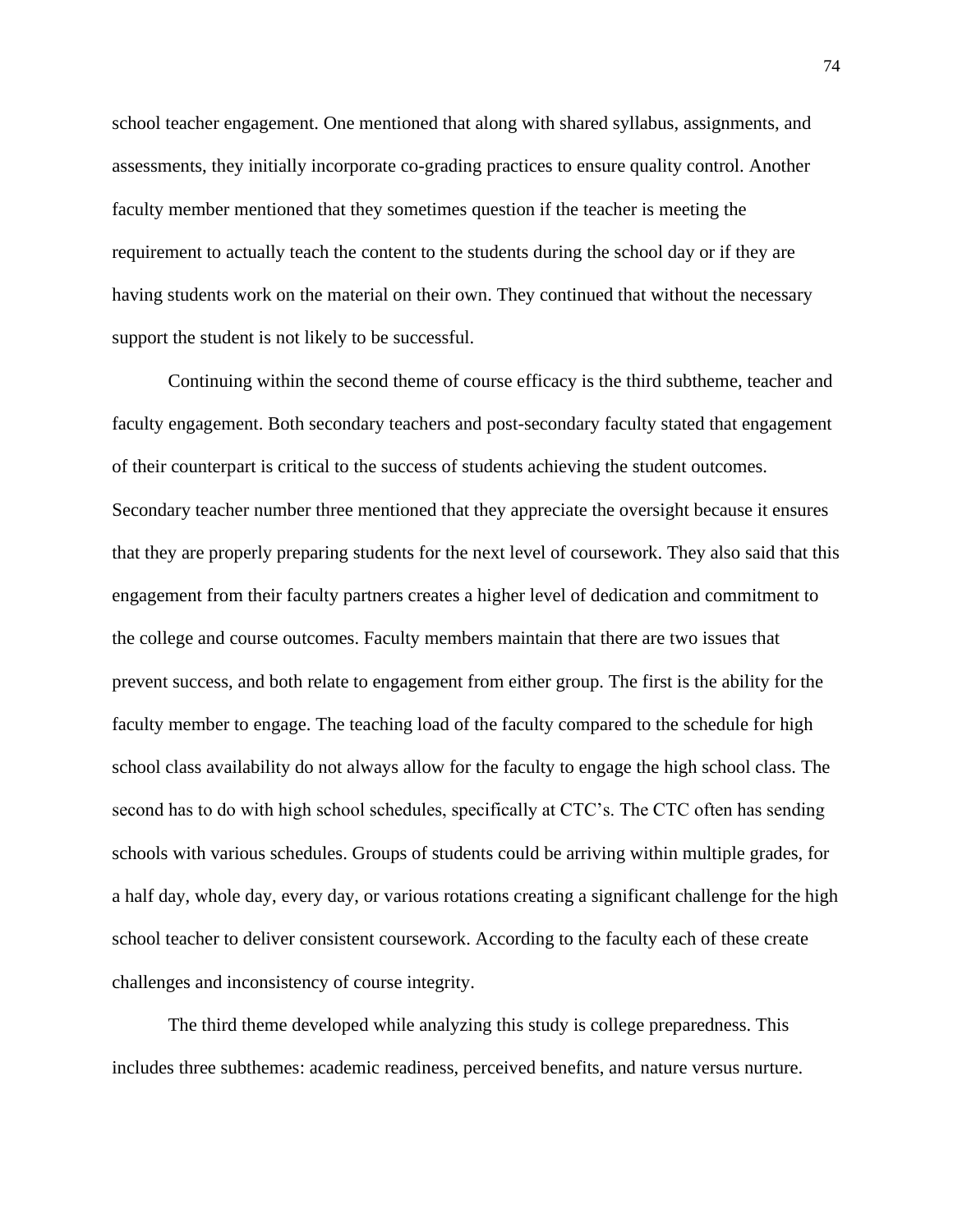Both faculty and teachers agreed that there are direct benefits related to college readiness for students who participate in dual enrollment. However, there were also questions and challenges addressed that include the question does participation in dual enrollment directly influence the student's college readiness or are students who are already prepared attracted to dual enrollment?

The first subtheme is academic readiness. Regarding key cognitive strategies, secondary teacher number three noted that engagement in dual enrollment provides greater opportunity for expanded discussions and dialogue compared to traditional coursework. They also mentioned that students seem more willing to challenge thought processes, think more independently, approach problem solving differently, and are less inclined to accept information at the surface level, demonstrating higher level thinking. Key content was thought to be improved based on the secondary teacher belief that increased expectations of college coursework such as a greater awareness of deadlines, sourcing information, and higher accountability pushes students to master academic behaviors. One faculty member observed a noticeable difference of students who did participate in dual enrollment compared to those who did not in association with a higher level of self-expectation in their coursework once they have matriculated to the college.

In the second subtheme, academic readiness, contextual skills were thought to be improved upon by both secondary teachers and post-secondary faculty. Secondary teacher number six expressed that the skill increase is not necessarily related to the dual enrollment coursework rather it is factor of the required college visit and interactions with college faculty, admissions staff, and program administrators. They noted improved comfortability with things such as an understanding of college transcripts, and an awareness of the college values, conventions, culture, and enrollment processes.

75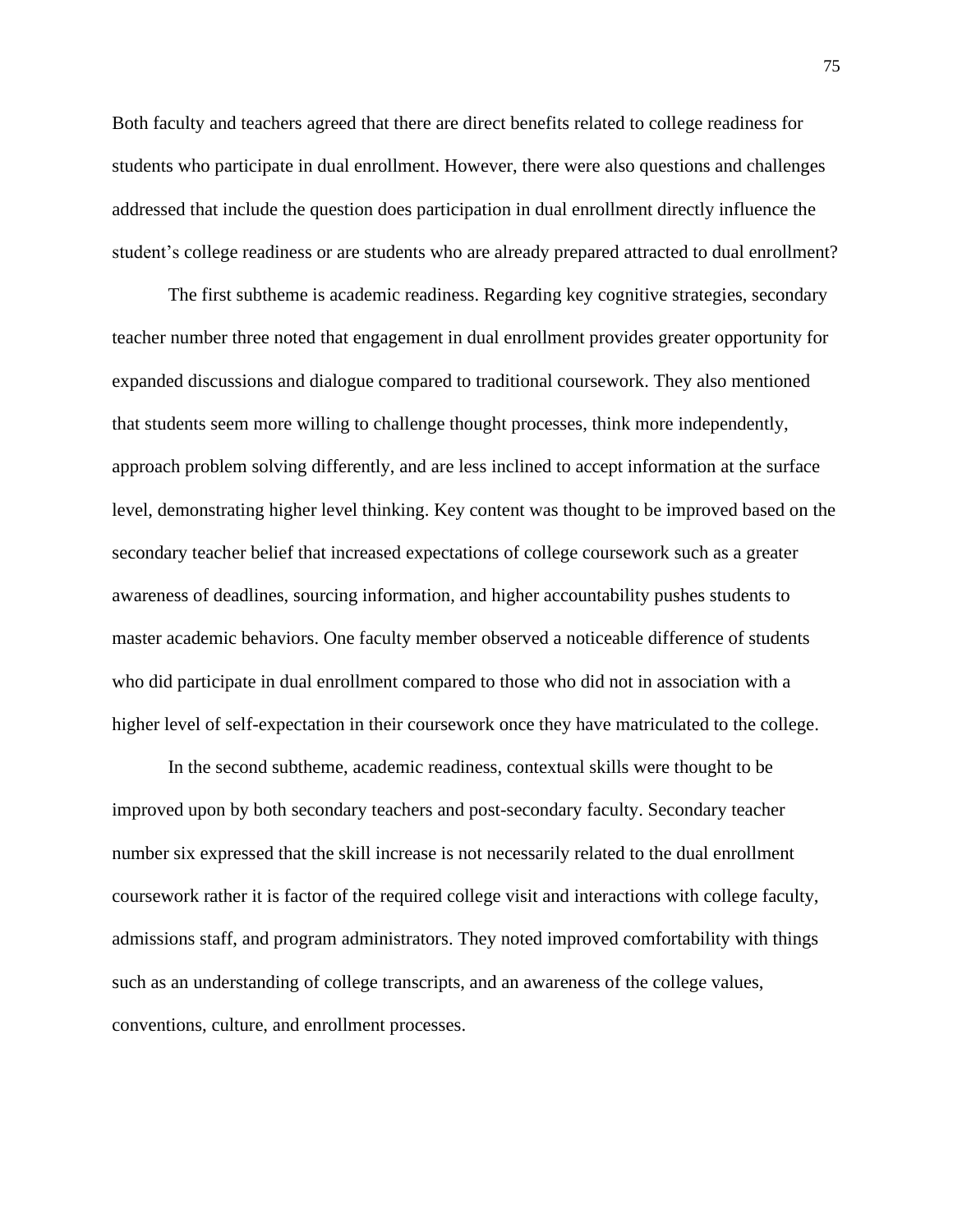Subtheme number 3, course integrity is perceived benefits. Secondary teacher number two noted that the current generation of students are savvy consumers and not only are they aware of the cost of college, but they are also more open to exploring opportunities to lessen that financial impact, including participation in dual enrollment. Faculty member number one noted that they have overheard college students on multiple occasions talk about the benefit of and amount of money that they saved by participating in dual enrollment. Both groups also mentioned the importance of including parents in the financial conversation. Faculty member number five also mentioned additional benefits of having participated in dual enrollment for students regarding time that can be saved. They noted that students who are alleviating that course load for their college years may allow them to pursue a minor, a second major, or to graduate early. Additionally, confidence was noted as a benefit of college readiness by secondary teacher number 4. The additional volume of work creates challenge that the student is pushed to achieve making them feel a greater level of self-confidence.

The third subtheme within course integrity is nature versus nurture. Interestingly, both groups, secondary teachers and post-secondary faculty report the perception of student improvement related to college readiness including confidence, time and financial savings, academic preparedness, and a higher likelihood of college completion. However, members of both groups also questioned if those benefits were a direct outcome of participation in the dual enrollment course or rather characteristics of the students who choose to participate in the dual enrollment coursework. Specifically, secondary teacher number two and post-secondary faculty number three questioned if key cognitive strategies such as critical thinking, analysis, and problem solving are actually developed within the student's home environment rather than the classroom. One faculty member mentioned that nature versus nurture is a possibility, and that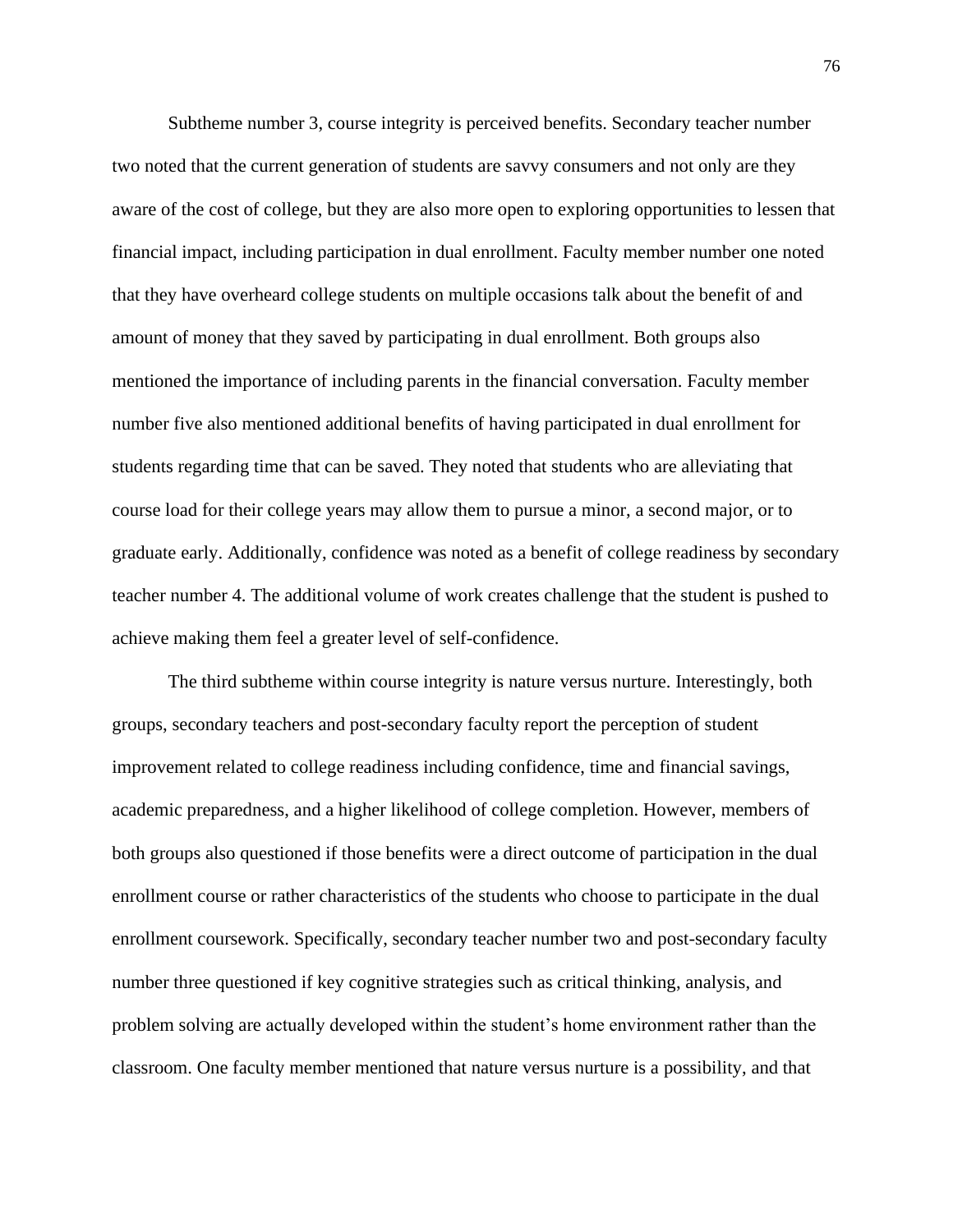upbringing could be more impactful than formal education in this regard. That faculty member continued that parental oversight in the realm of self-monitoring, time management, removal of procrastinations, and regulation may help to strengthen those skills before the students matriculates to the collegiate level and that those skills are just as important in terms of college success.

### **Interpretations and Importance of Findings**

Interpreting and development of findings includes making specific connections within the data to ensure both clarity and transparency (Sullivan & Forrester, 2019). "Where possible, you should include some element of narrative, as giving a flavor of the participants' personal stories helps bring all types of qualitative analysis to life" (Sullivan & Forrester, 2019). Therefore, included in the presentation of the findings are verbatim responses as well as individual words and repeated phrases. Additionally, the overall finding of this study includes the individual themes and subthemes which arose based on the participant interviews. The findings were also interpreted within the context of the research questions, the theoretical and conceptual framework which were established at the outset of the study.

While the themes and subthemes emerged from data collected during the participant interviews, they directly aligned with the research questions and the topics included in the interview questions. Both groups indicated perceptions of student benefits regarding college readiness in terms of dual enrollment participation in regard to the student having the ability to participate and necessary engagement from the secondary schools. The belief is that as long as the secondary institution is interested and willing to engage in the dual enrollment program, students have the opportunity to participate. However, some within the groups maintain that there are challenges regarding available technology and student qualifications that hinder the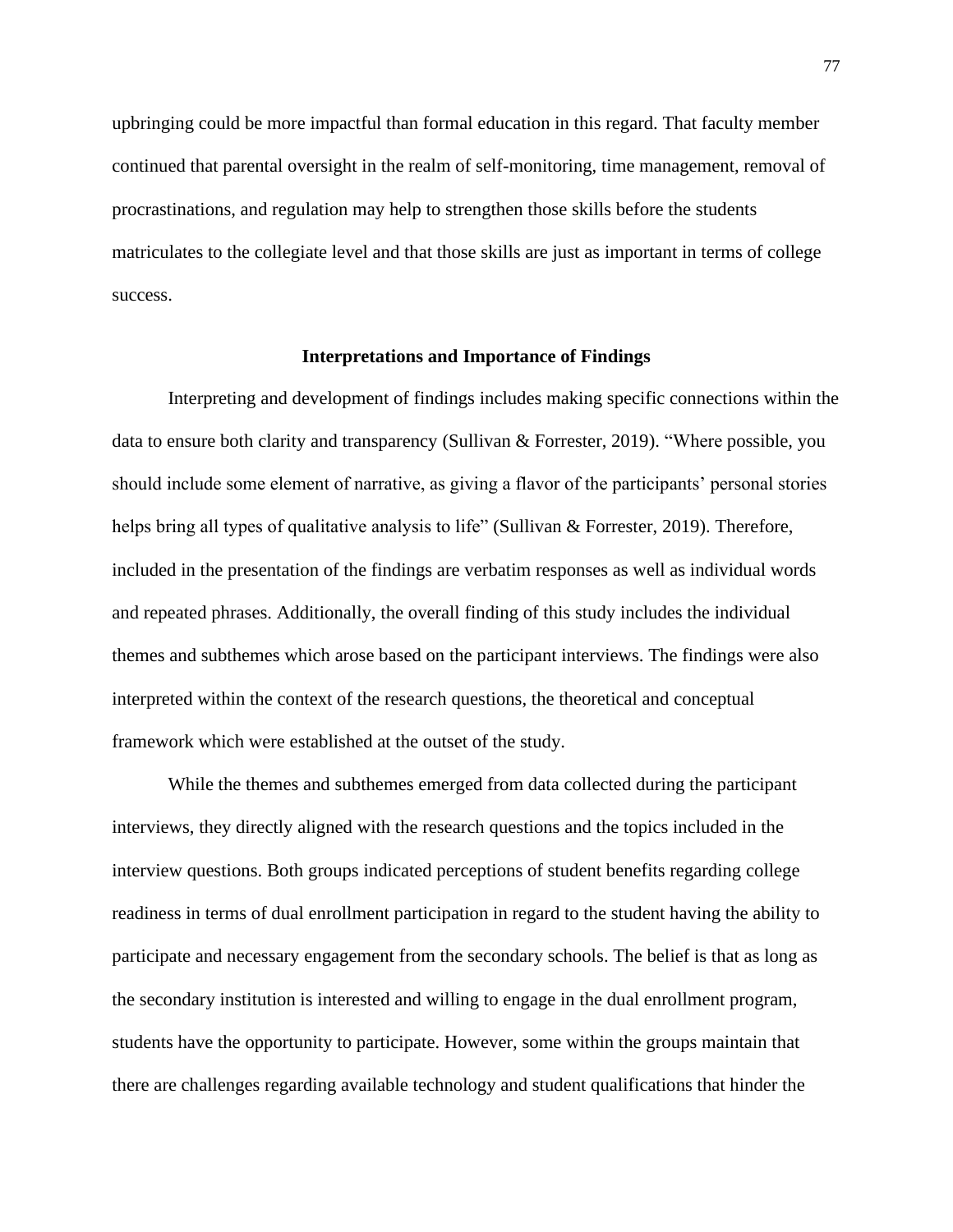student's ability to participate in dual enrollment courses. Challenges relevant to course timing and technology pose an issue for student success and college readiness.

The second theme, course efficacy is where faculty were most vocal. This theme includes three subthemes: Course expectations, teacher training and resources, course alignment and student outcomes, and teacher and faculty engagement. Within this theme secondary faculty were at a consensus that teachers are appropriately vetted and are qualified to teach the dual enrollment course. They also expressed that the sharing of resources such as syllabus, assignments, and assessments are an essential part of maintaining the rigor of the course. However, the groups do not agree on student achievement in terms of learning outcomes based on course alignment and teacher and faculty engagement.

Within the second subtheme, course alignment and student outcomes, faculty presented a united front regarding the importance of course alignment. They shared that if the dual enrollment course outcomes aligned with competencies related to current curriculum there was a better chance of the students having a good experience and meeting the learning outcomes Secondary teachers did not comment on this area at all. My assumption is that based on their voluntary participation in the study, is that they are teachers who provide their own intrinsic motivation to the coursework.

Subtheme three within course efficacy is teacher and faculty engagement. Both groups agree that engagement of their counterpart is critical to the success and assurance of student learning outcomes. Secondary teachers only mentioned positives in terms of faculty engagement and oversight. Faculty, agree with that perspective but raise two issues that pose challenge to engagement. The first has to do with the availability of faculty members. And the second has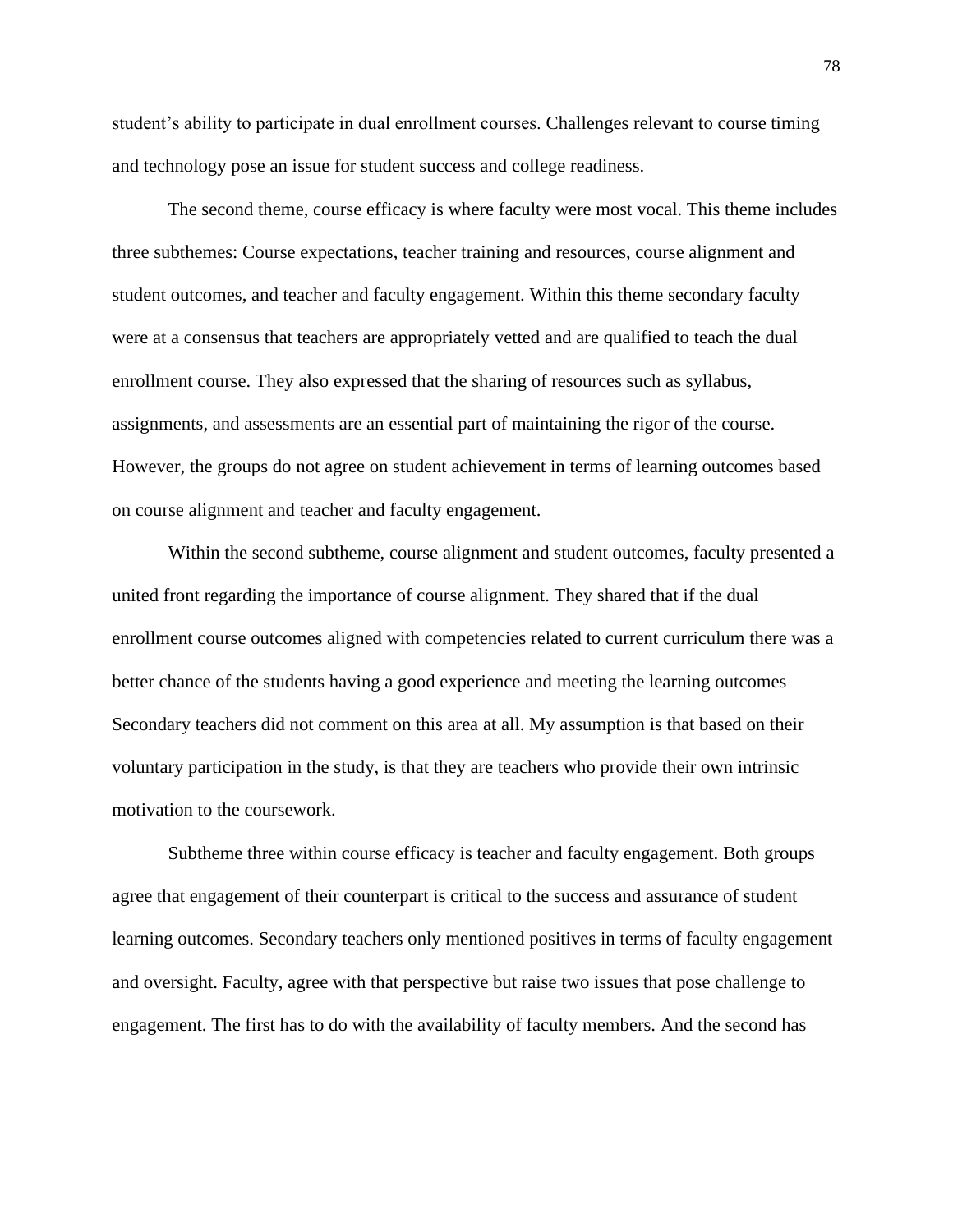more to do with the scheduling of Career and Technology Centers posing inconsistencies of instruction.

The third theme college preparedness also has three subthemes: academic readiness, perceived benefits, and nature versus nurture. Every participant shared their belief that there are direct benefits for students who participate in dual enrollment on their college readiness. Specifically with the first two subthemes academic readiness and perceived benefits. There were also questions and challenges shared related to nature versus nurture.

In terms of academic readiness both teachers and faculty shared examples of how students appear to benefit from their participation in dual enrollment. They include approach to college coursework, willingness to challenge belief systems, increased engagement in reasoning, interpretation, and argument, and a decrease in need for students to take remedial coursework upon matriculation to college. Additionally, it was observed that when in the dual enrollment course students were pushed to improve their academic behaviors such as self-mastery, time management, and accountability, and those characteristics seem to be stronger as a college student compared to students who did not participate in dual enrollment. Neither teachers nor faculty shared negative responses regarding academic readiness.

As with academic readiness, within perceived benefits both teachers and faculty shared several positive perceptions and no negative outcomes. They believe that students achieve benefits such as saving time and money, gaining confidence and a higher level of college preparedness for having participated in dual enrollment. Faculty also shared that students who participate in dual enrollment tend to retain and complete their college degree at a higher rate than those students who did not participate in dual enrollment.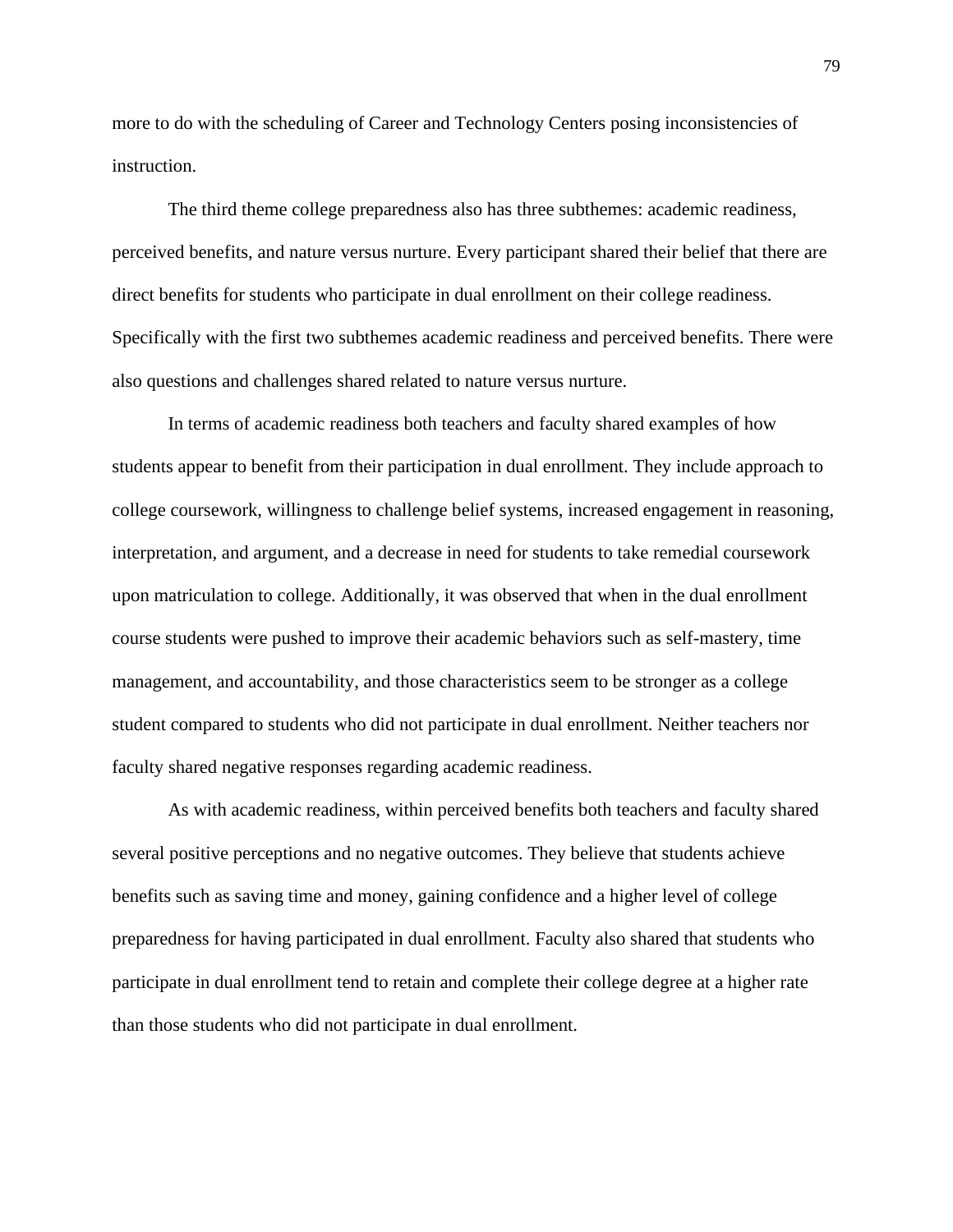The challenge to the outcome of improved college readiness based on participation in dual enrollment coursework came from both secondary teachers and post-secondary faculty in regard to nature versus nurture. They question if the outcomes are related to the student's participation in dual enrollment or if dual enrollment attracts students who already have those qualities. One faculty member mentioned that success in college requires more than intelligence, rather key cognitive strategies such as critical thinking, analysis, and problem solving, as well as behaviors such as self-monitoring, time management, and self-regulation might be improved during the dual enrollment course based on parental oversight while the student is still in high school.

#### **Implications**

The results of this study will benefit the leaders of the studied institution as they continue to develop a program that meets the needs of secondary educational institutions and expands on benefits for students. According to Pomelia (2020), roadblocks surrounding dual enrollment includes cost, eligibility, and lack of qualified teachers. Zinth (2015), also maintained that course integrity such as uniformity of textbooks, learning outcomes, course syllabus, assignments, grading practices, and assessments are essential to the success of the student in terms of learning outcomes and improved college readiness. This study demonstrated perceptions from both secondary teachers and post-secondary faculty that support those essential components of dual enrollment as well as revealed observations that could lead to program improvements at this institution. Those improvements could be carried out statewide and even nationally as other secondary and post-secondary institutions seek to gain control over the quality of their dual enrollment coursework and the opportunity to better prepare students in the realm of college readiness.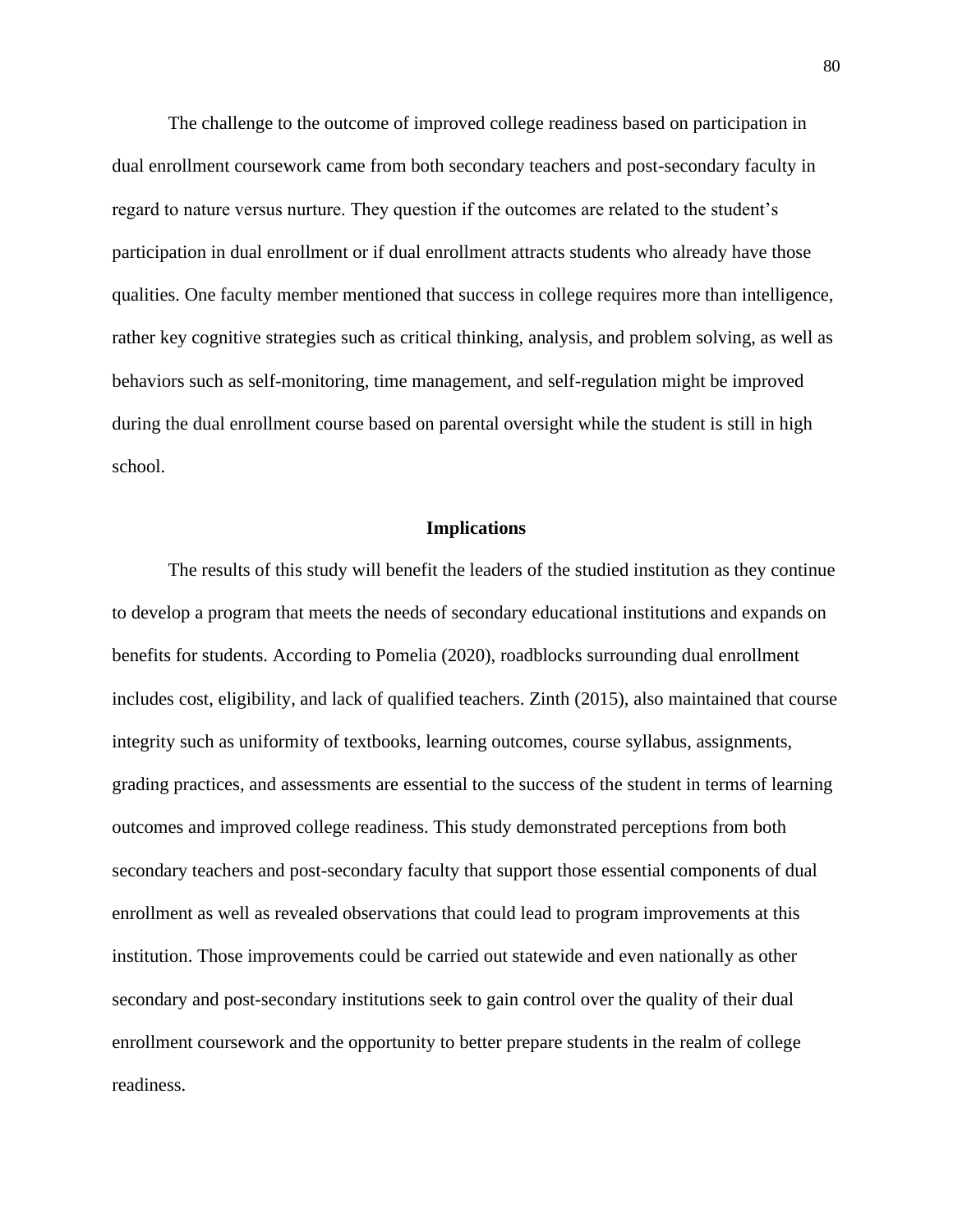Additionally, there is an opportunity for improvements to made in regard to students' understanding and maximizing the benefits related to dual enrollment. Karp and Hughes (2008), tout that benefits of participating in dual enrollment are readily apparent and include saving time and money. According to Hoffman, et al., (2009), students have the opportunity to gain advantages such as improvement in their college transition and college completion rate. All educational communities have the ability to evaluate those benefits in relation to the perceptions shared within this study in order to develop and improve dual enrollment practices to maximize the benefits and opportunities that students have related to increasing their college preparedness, improved college transition, and increased college retention and completion rates. By creating programmatic improvements such as academic advising for high school students, secondary and post-secondary institutions would be rewarded with improved outcomes and student success.

Furthermore, by modifying the programs course inclusion to create a system of evaluating course alignment of the college course to the secondary curriculum would address the concern shared by faculty of teachers not having the ability to properly engage in the coursework. Faculty would be given the opportunity to fully vet the course along with the secondary teacher ensuring that the outcomes fit within the current curriculum. This would confirm that teachers are not being forced to fit additional work in a timeframe that does not meet the needs of the curriculum.

#### **Recommendations for action**

The purpose of this qualitative case study was to capture the perceptions of both secondary teachers and post-secondary faculty perceptions of the influence of dual enrollment participation on a student's college readiness. The results are meaningful and important in regard to continued program improvement for the studied institution, but also other secondary and post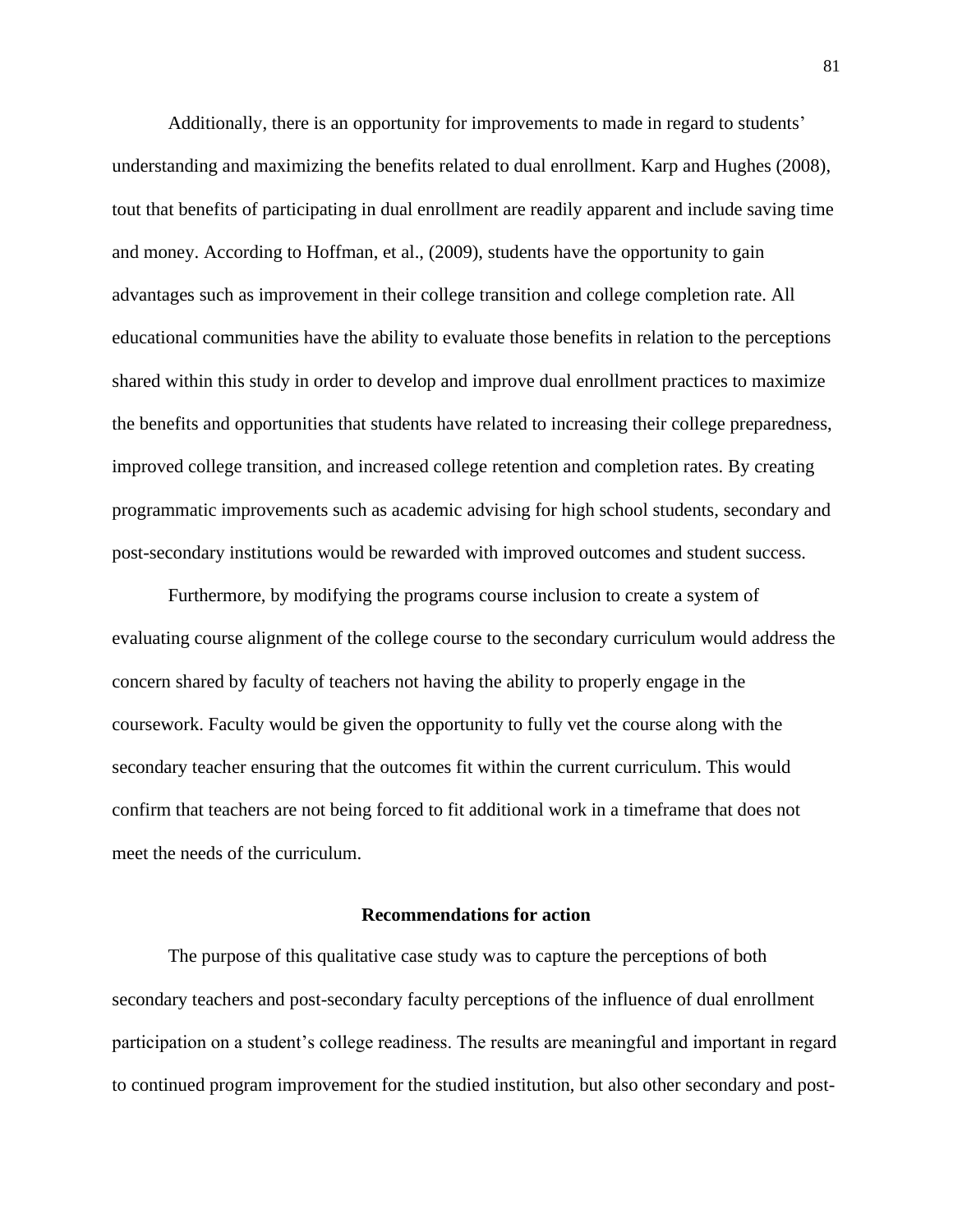secondary institutions that value the need to enhance student college readiness through dual enrollment programming. Based on the finding of this study, I offer three recommendations that relate to course timing, course alignment, and teacher and faculty engagement.

Both secondary teachers and post-secondary faculty mentioned the timing of the high school course versus the college course registration to cause issue in student access and learning. It was noted that teachers often have to begin their coursework before students are registered for the college course. Without that registration, students do not have access to the learning management system which houses materials, resources, and assessments. This causes a disruption in learning and student success. One solution is to devise a different registration process that would allow students to have access to the learning management system much sooner. This would require intervention by the institution's information technology department.

The second recommendation is to eliminate the offering of courses that do not directly align to the high school curriculum. Presently, secondary administration, along with the secondary teacher review the student learning outcomes and syllabus to determine fit. Moving forward it would benefit the post-secondary institution to be more involved in that process. By meeting with the secondary teacher, the faculty member could assess curriculum fit based on the college requirements and the overlap or exclusion of the current high school curriculum. Additionally, it would behoove the institution to re-evaluate current course offerings in the same manner and eliminate courses that are not being properly supported by the high school teacher.

Lastly, concerns were raised regarding teacher and faculty engagement. Many shared the benefits of engagement and noted that it is essential to the success of student outcomes. Several participants also expressed concern regarding lack of engagement from their counterpart. Various thoughts were shared on what the root cause of the issues were, but it is important to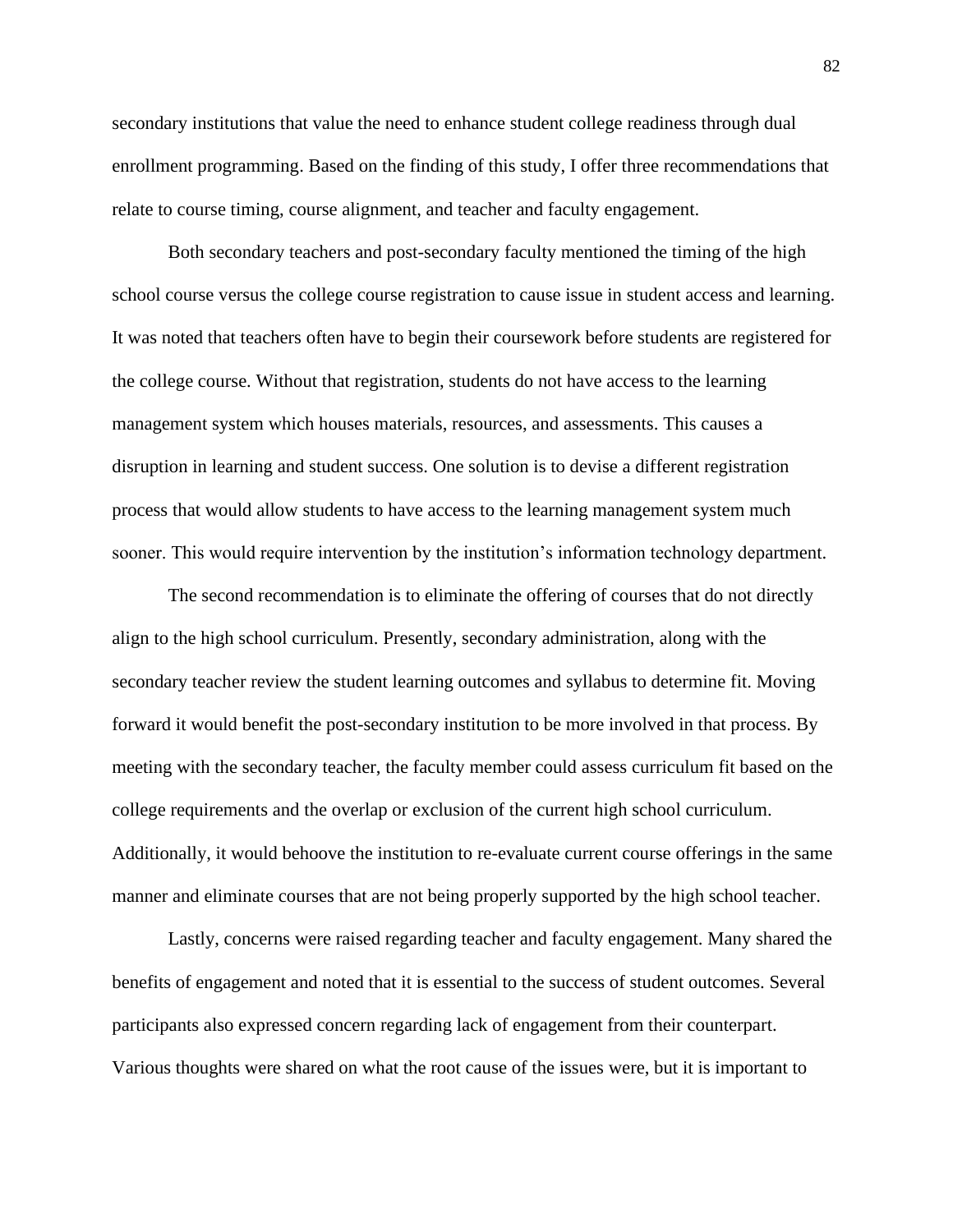further investigate the cause and potential solutions. I recommend a survey to all secondary teachers and post-secondary faculty currently engaged in the program to expand on the exploration of this topic. A short survey with several multiple-choice questions and a several open-ended question would assist in the development a hypothesis of problem and solution. That could then be used to generate additional conversation that would lead to improved practices to resolve this concern.

#### **Recommendations for Further Study**

While this study is important and meaningful, it was limited in scope. There were also valid questions that arose during the interviews that warrant additional investigation. All participants shared the perception that students do benefit in regard to college readiness based on their participation in dual enrollment. However, the most significant question is whether or not dual enrollment was the reason for the improvement or if students who already displayed those characteristics are drawn to dual enrollment. Furthermore, is the improvement a product of nature or nurture?

One way to address those questions is a study that includes both students and secondary teachers. At the onset of the students first dual enrollment course an exploratory survey of student behaviors surrounding academic behaviors and college preparedness could be conducted with the students and teacher. The same survey could be conducted a second time at the conclusion of the course with the same teachers and students. This would be used to compare results and evaluate if students truly made improvements in areas that enhance college readiness.

The second area of study that I recommend has to do with the need for remedial work, student college retention, and college completion. Current literature ascertains that students show improvements in those areas but there is very little quantitative evidence to prove the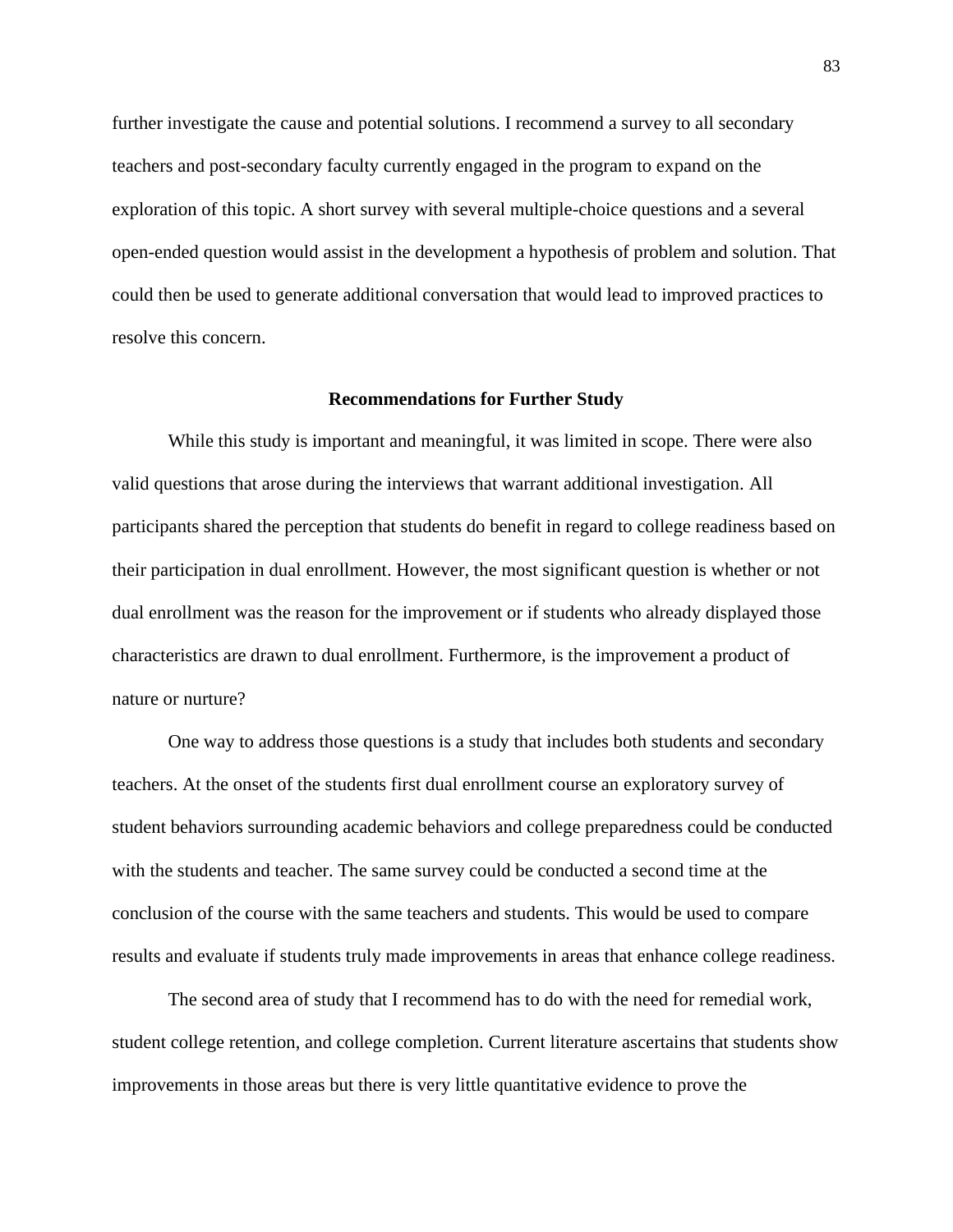declarations. A quantitative study that measures dual enrollment students need to take remedial coursework upon entrance to college, the percentage of college retention, and the percentage of college completion compared to students who did not participate in dual enrollment would demonstrate whether or not those statements of benefit are accurate.

### **Conclusion**

Proponents of dual enrollment tout that one of the major benefits of student participation in dual enrollment involves improved student college readiness. However, there are wide ranging irregularities of state and nationwide regulations surrounding dual enrollment and the development, implementation, and delivery of those programs which could lead to inconsistencies related to student outcomes and course integrity. Additionally, in 2018 the American College Test reported that only 38% of students who participated in their College Readiness Exam demonstrated readiness for college.

The National Alliance of Concurrent Enrollment asserts that by participating in dual enrollment while in high school, students are exposed to the challenge and rigor of college coursework while they are supported by their secondary teachers. Additionally, students who participate in dual enrollment also benefit from a higher likelihood of entering college, stronger academic performance, and increased college completion rates (An, 2015; Wang, et al.,2015). Benefits also include higher levels of student engagement, career exploration, and college readiness (Rarig, 2019).

According to Eisenbeck and Henson (2013), benefits of dual enrollment participation may also include increased confidence in academic abilities, decreased need for remedial coursework, and savings in time and money for college completion. The ability to attain college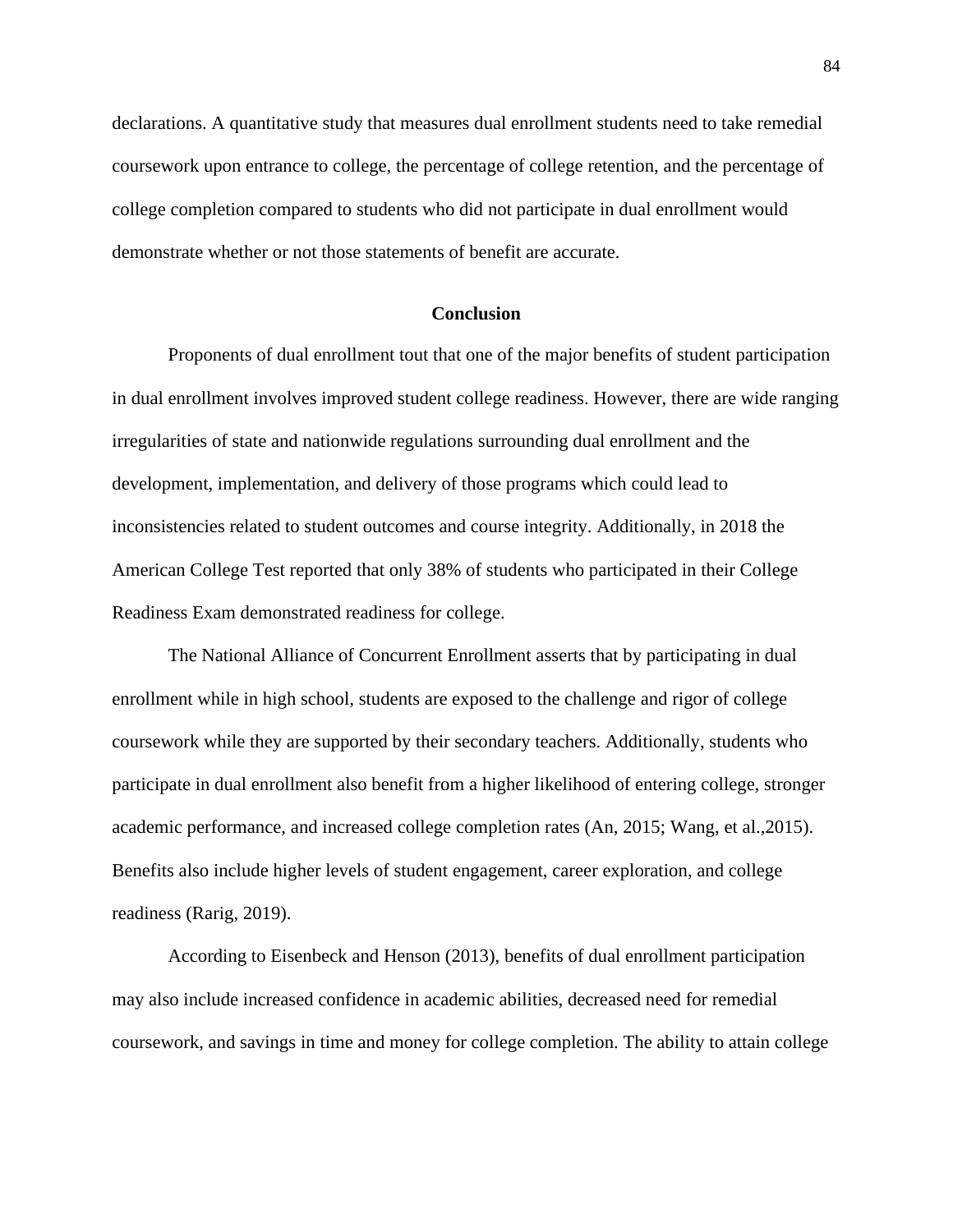credit while in high school are often done at a free or reduced cost to the student (NACEP, 2020).

The goal of this qualitative case study was to gain an understanding of both secondary teacher and post-secondary faculty perceptions of the influence of student participation in dual enrollment on college readiness. This included two research questions:

RQ1: How do secondary teachers perceive dual enrollment influencing college readiness for high school students?

RQ2: How do post-secondary faculty perceive dual enrollment influencing college readiness for high school students?

Six secondary teachers and five post-secondary faculty members who currently are or recently have participated in the studied institutions dual enrollment program participated in this study. Participation included virtual, open-ended semi-structured interviews using the Zoom platform. Member checking was used in order to confirm the collected data. Finally, pattern matching thematic analysis was employed to evaluate the information. Overall, participants within the study agree that students benefit from dual enrollment participation in terms of college readiness. However, there are alignments and divergence on what those benefits are.

The findings of the study include three themes and eight subthemes. The first theme, student access includes the subthemes student qualification and course findings and timing. Both groups agreed that recent changes made to the program's eligibility requirements have proven to create better access for students who will benefit from participating in dual enrollment coursework. Both groups also agreed that technology can be a barrier. This is related to the student registration process and students not having access to the college's learning management system when they begin course curriculum. Additionally, faculty felt there were further barriers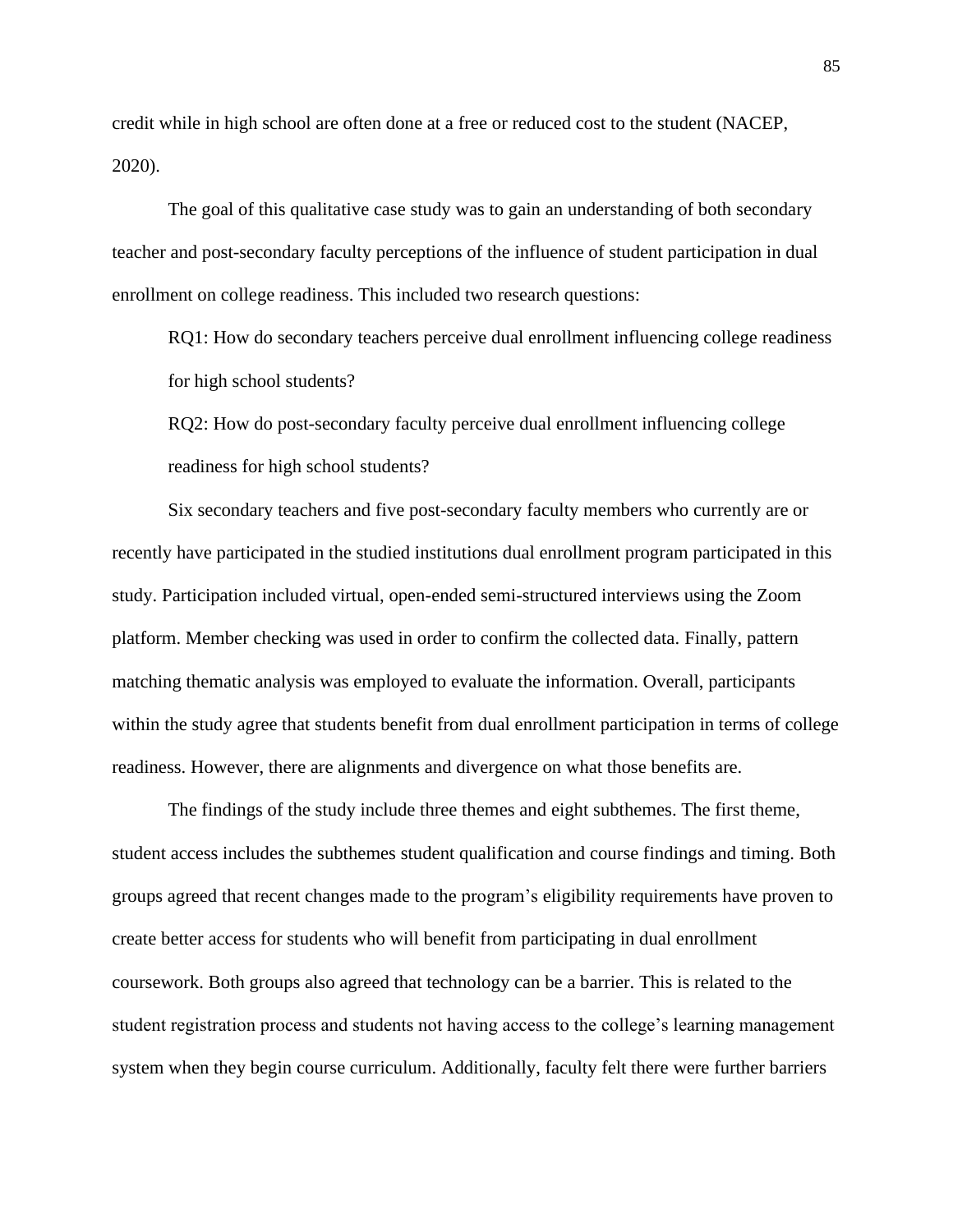related to technology including students not having access to one-to-one technology or schools not having access to high-speed internet.

The second theme is course efficacy which includes the three subthemes course expectations, teacher training and resources, course alignment and student outcomes, and teacher and faculty engagement. Within this theme the groups had conflicting opinions surrounding course efficacy and consensus regarding teacher qualifications. Both groups felt that the teacher vetting process, annual training, and sharing of resources were clear and rigorous. There was divergence in terms of course alignment and student outcomes. Both groups concur that it is essential for the college learning outcomes to directly align with the requirements of the high school curriculum in order for teachers to successfully implement the content. Faculty noted challenges related to quality control at the secondary level that can cause them concern in regard to student outcomes. The third subtheme is teacher and faculty engagement. Again, both groups mentioned the necessity of engagement with their counterpart and listed examples of successful situations, but faculty raised two concerns regarding engagement. The first concern is their own schedule preventing them from engaging in a productive manner and the second is related to the CTC schedule and lack of student learning consistency.

The final theme is college preparedness. This theme also includes the following three subthemes: academic readiness, perceived benefits, and nature versus nurture. In this theme, both groups shared opinions that dual enrollment does provide the student with improved college readiness skills but posed questions about whether or not those improvements directly correlated with dual enrollment participation. Within academic readiness, agreement was shared that students participating in dual enrollment tend to be more inquisitive, willing to challenge, and push themselves academically. Additionally, the perception is that the need for students to take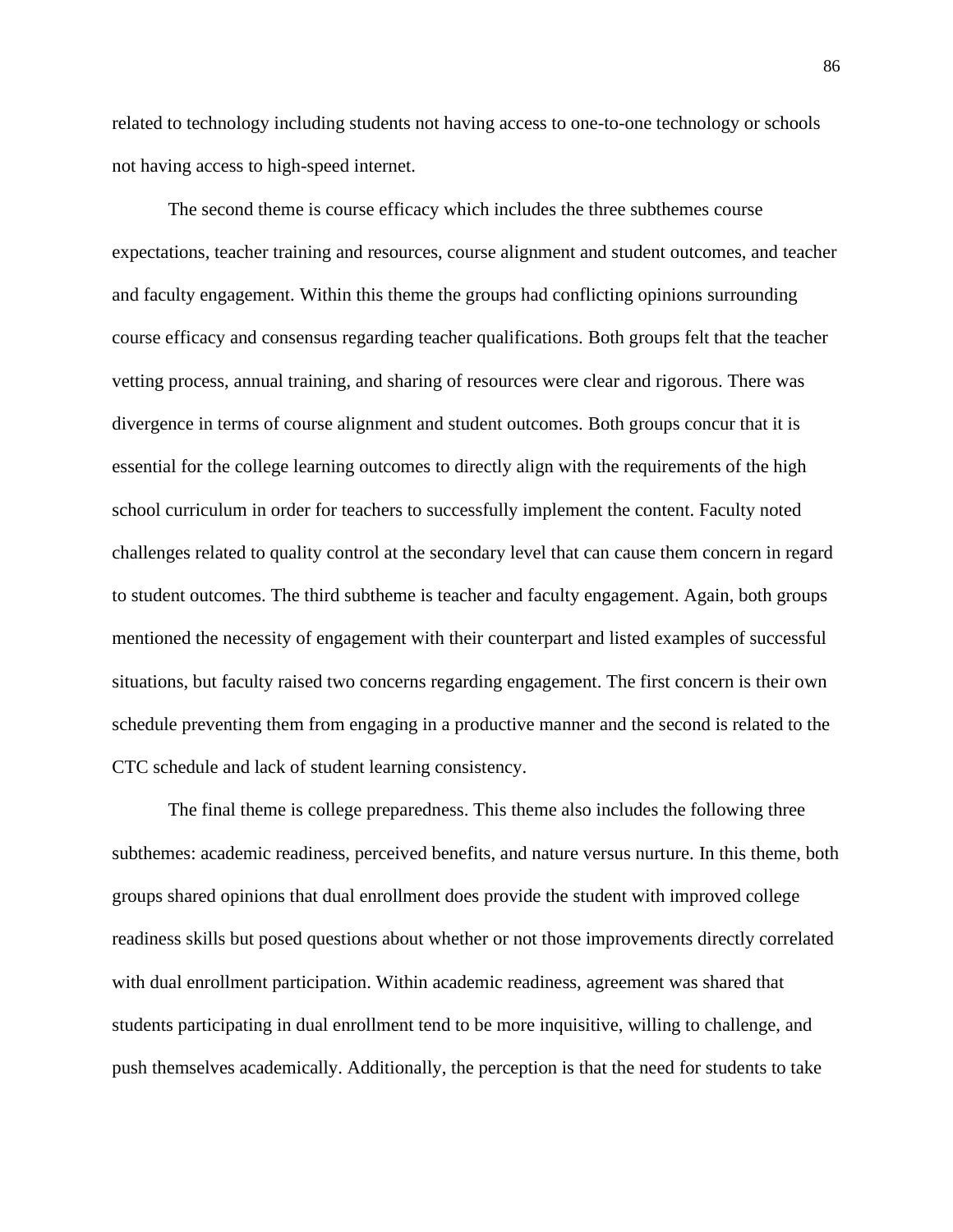remedial courses upon college matriculation is diminished. Both groups shared agreement in relation to perceived benefits regarding student confidence, the savings of time and money and a better understanding of college academic expectations. The variance within this theme was raised by both faculty and teachers in that they could not be sure that dual enrollment directly correlates to the increase of skill or if students who already have those skills or have a more supporting home environment that promotes those skills are drawn to dual enrollment.

The results of this study are meaningful and important in regard to continued dual enrollment program improvement. These improvements could be solely for the studied institution or utilized for higher level, general policy. Based on the findings of this study I suggest three recommendations that relate to course timing, course alignment, and teacher and faculty engagement. Evaluation of the course registration process and granting students access to the college's learning management system at the onset of coursework is necessary to eliminate disruption of learning. Creating a process to ensure that the high school curriculum and college course objectives are in direct alignment while eliminating those that do not from the current offerings will ensure that students are provided with the opportunity to achieve the dual enrollment outcomes. Finally, it is critical that both the faculty and teachers fully engage in the coursework. Several thoughts regarding the root cause of lack of engagement were shared but further investigation is necessary in order to grasp a full understanding of the barriers and devise a resolution.

While this study provided helpful information in terms of perceptions from secondary teachers and post-secondary faculty, there are two recommendations that I make for further study. The first relates to the question of nature versus nurture. An additional study could be conducted that includes both students and secondary teachers. A survey exploring their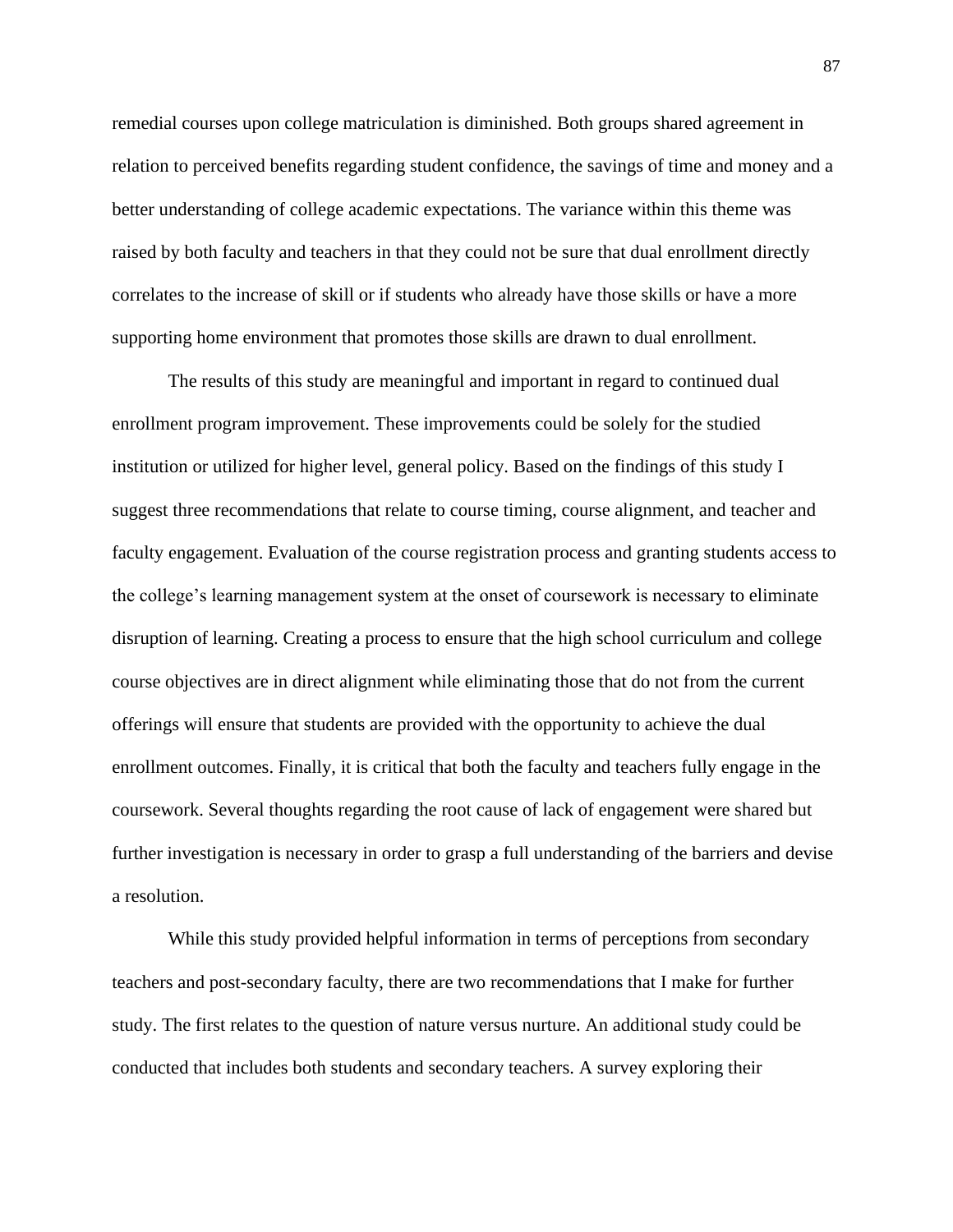perceptions of student college readiness and academic behaviors could be employed at the beginning and end of a dual enrollment course in order to compare the differences in perceptions. Additionally, literature ascertains that students improve in areas such as need for remediation, college retention, and college completion. A quantitative study that measures those specific outcomes comparatively between students who participated in dual enrollment and those who did not would demonstrate the accuracy of those statements.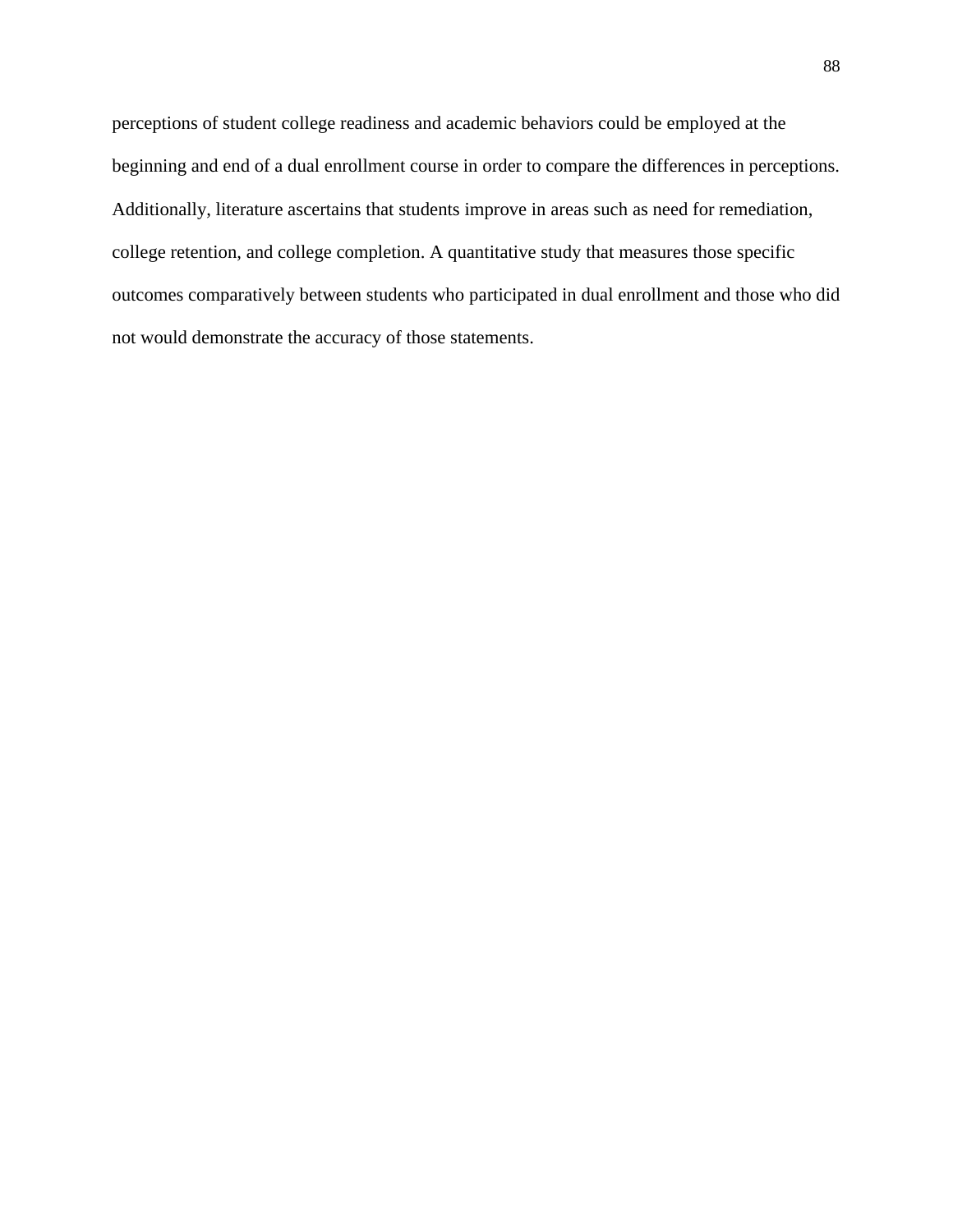#### **REFERENCES**

- An, B. P. (2015). The role of academic motivation and engagement on the relationship between dual enrollment and academic performance. The Journal of Higher Education, 86(1), 98- 126. http://doi:10.1080/00221546.2015.11777358
- Bagdady, D. I. (2020, March 26). *Qualitative calculation for field test inclusion, implementation and execution stages*. Medium. https://medium.com/@irenabagdady/qualitative-calculationfor-field-test-inclusion-implementation-and-execution-stages-eea3eaa56ba5.
- Birt, L., Scott, S., Cavers, D., Campbell, C., & Walter, F. (2016). Member Checking: A Tool to Enhance Trustworthiness or Merely a Nod to Validation? *Qualitative Health Research*, *26*(13), 1802–1811.<https://doi.org/10.1177/1049732316654870>
- Bloomberg, L. D., & Volpe, M. (2019). *Completing your qualitative dissertation: A road map from beginning to end*. SAGE Publications, Inc.
- Bolin, D. (2019, April 25). *Dual Enrollment Programs Pave the Pathway to Career Success*. Amatrol. https://amatrol.com/dual-enrollment-programs-pave-the-pathway-to-careersuccess/.
- Borden, V. M., Taylor, J. L., Park, E., & Seiler, D. J. (2013). Dual credit in U.S. higher education: A study of state policy and quality assurance practices. Higher Learning Commission website:<http://www.ncahlc.org/>
- Brau, B. (1970, January 1). Constructivism. The Students' Guide to Learning Design and Research. https://edtechbooks.org/studentguide/constructivism.
- Carey, E. (2015). *The Good, The Bad, and the Ugly: Dual Enrollment in Perspective.* Perspectives of History. [https://www.historians.org/publications-and-](https://www.historians.org/publications-and-directories/perspectives-on-history/september-2015/the-good-the-bad-and-the-ugly-dual-enrollment-in-perspective)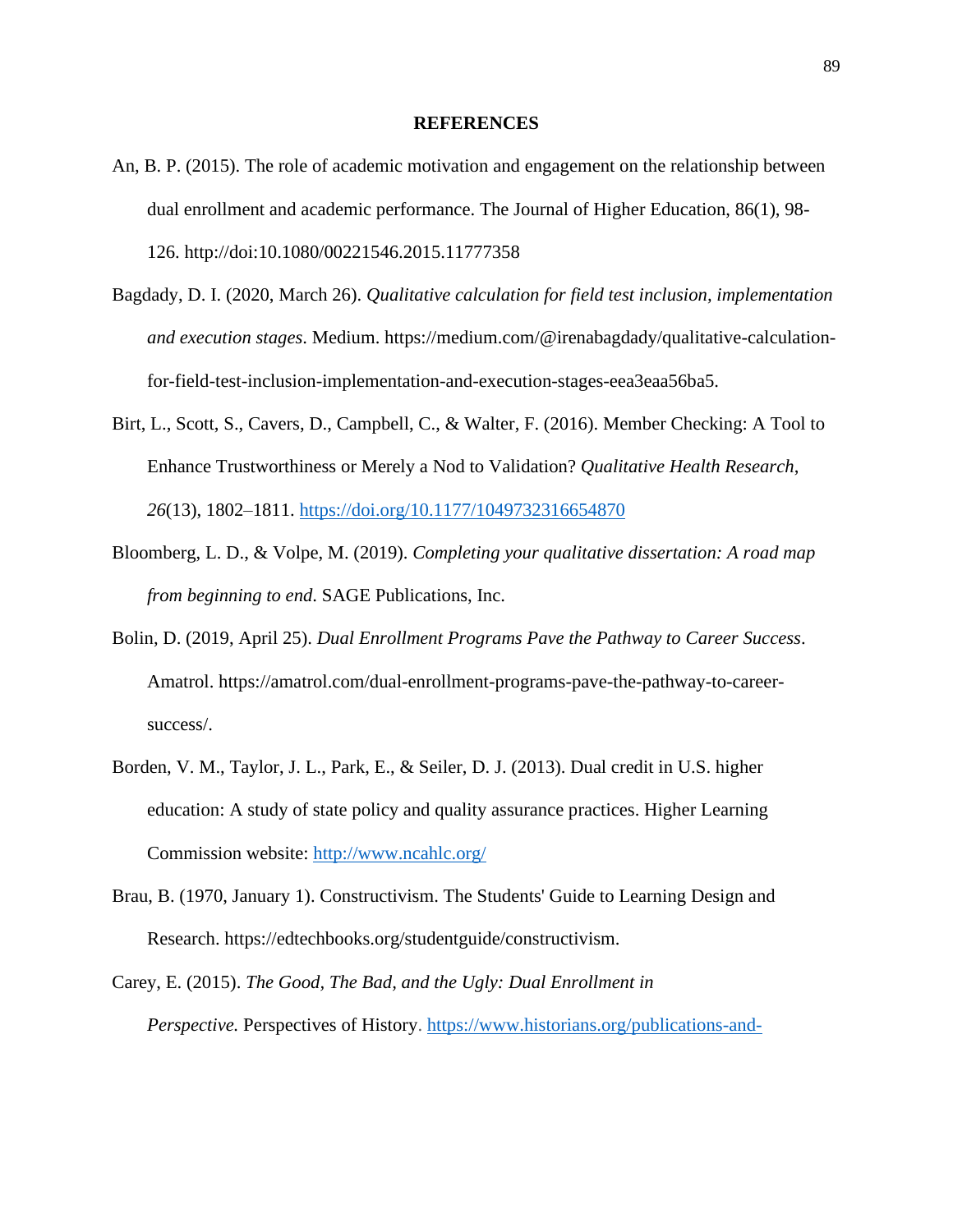[directories/perspectives-on-history/september-2015/the-good-the-bad-and-the-ugly-dual-](https://www.historians.org/publications-and-directories/perspectives-on-history/september-2015/the-good-the-bad-and-the-ugly-dual-enrollment-in-perspective)

[enrollment-in-perspective](https://www.historians.org/publications-and-directories/perspectives-on-history/september-2015/the-good-the-bad-and-the-ugly-dual-enrollment-in-perspective)

Commissioner, O. of the. (2021). IRB-FAQs. U.S. Food and Drug Administration.

[https://www.fda.gov/regulatory-information/search-fda-guidance-](https://www.fda.gov/regulatory-information/search-fda-guidance-documents/institutional-review-boards-frequently-asked-questions#:~:text=Under%20FDA%20regulations%2C%20an%20IRB,approval)%2C%20or%20disapprove%20research)

[documents/institutional-review-boards-frequently-asked-](https://www.fda.gov/regulatory-information/search-fda-guidance-documents/institutional-review-boards-frequently-asked-questions#:~:text=Under%20FDA%20regulations%2C%20an%20IRB,approval)%2C%20or%20disapprove%20research)

[questions#:~:text=Under%20FDA%20regulations%2C%20an%20IRB,approval\)%2C%2](https://www.fda.gov/regulatory-information/search-fda-guidance-documents/institutional-review-boards-frequently-asked-questions#:~:text=Under%20FDA%20regulations%2C%20an%20IRB,approval)%2C%20or%20disapprove%20research) [0or%20disapprove%20research.](https://www.fda.gov/regulatory-information/search-fda-guidance-documents/institutional-review-boards-frequently-asked-questions#:~:text=Under%20FDA%20regulations%2C%20an%20IRB,approval)%2C%20or%20disapprove%20research)

Conley, D. (2007). *Toward a More Comprehensive Conception of College Readiness*. gatesfoundation.org.

https://docs.gatesfoundation.org/documents/collegereadinesspaper.pdf.

- Conley, D. T. (2008). Rethinking college readiness. In B. Barefoot (Ed.), The first year and beyond: Rethinking the challenge of collegiate transition (New Directions for Higher Education, no. 144, pp. 3-13). Jossey Bass.<http://doi.10.1002/he.321>
- Conley, D.T. (2012). A complete definition of college and career readiness. Educational Policy Improvement Center. https://files.eric.ed.gov/fulltext/ED537876.pdf
- Conley, D. (2008, December). Connecting to UNE Library Resources. UNE Library Services Login. https://onlinelibrary-wiley-com.une.idm.oclc.org/doi/epdf/10.1002/he.321.
- Creswell, J. (2007). Qualitative inquiry & research design: Choosing among five approaches. (2nd ed.). Sage Publications, Inc
- Creswell, J. W. (2013). Qualitative inquiry: Choosing among five approaches (3rd.). Sage Publications.
- Creswell, J. W. (2014). Research design: Qualitative, quantitative, and mixed methods approaches (4th ed.). Thousand Oaks, CA: Sage.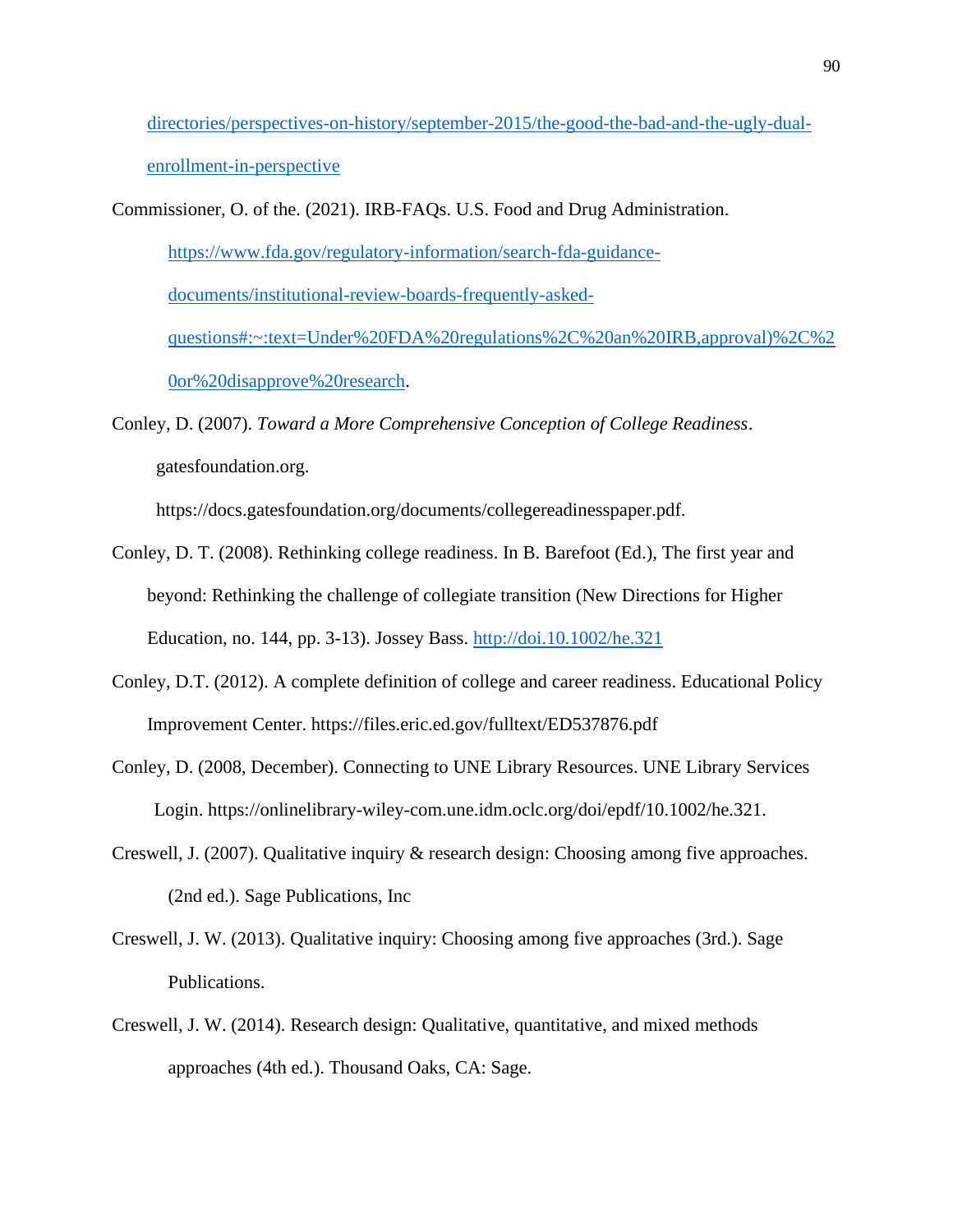- DeVault, G. (n.d.). *Talking points for convincing clients of data credibility. The Balance Small Business.* https://www.thebalancesmb.com/establishing-trustworthiness-in-qualitativeresearch-2297042.
- *Dual Enrollment: Participation and Characteristics*. National Center for Education Statistics. (2019, February). https://nces.ed.gov/pubs2019/2019176.pdf.
- Eisenbeck, H, M. A. (2013). *Dual enrollment's impact on college enrollment* Available from Social Science Premium Collection <https://search.proquest.com/docview/1424274660>
- Ferguson, C., Baker, P., & Burnett, D. (2015). Faculty Members' Perceptions of Rigor in Dual Enrollment, Accelerated Programs, and Standard Community College Courses. *New Directions for Community Colleges, 2015*(169), 83-91. 10.1002/cc.20135
- Graham, K. (2019). *Regional Educational Laboratory Program (REL): Appalachia*. Institute of Education Sciences (IES) Home Page, a part of the U.S. Department of Education. https://ies.ed.gov/ncee/edlabs/regions/appalachia/blogs/blog18\_3-ways-to-build-collegeknowledge-in-
	- HS.asp#:~:text=College%20knowledge%20includes%20an%20understanding,college%20or %20pursuing%20additional%20credentials.
- Graham, C. (2021, January 20). *The Pros and Cons of Dual Enrollment: Best Colleges*. BestColleges.com. https://www.bestcolleges.com/blog/pros-cons-dual-enrollment-highschool/.
- Grubb, J. M., Scott, P. H., & Good, D. W. (2017). The answer is yes: Dual enrollment benefits students at the community college. Community College Review, 45(2), 79- 98. https://doi.org/10.1177/0091552116682590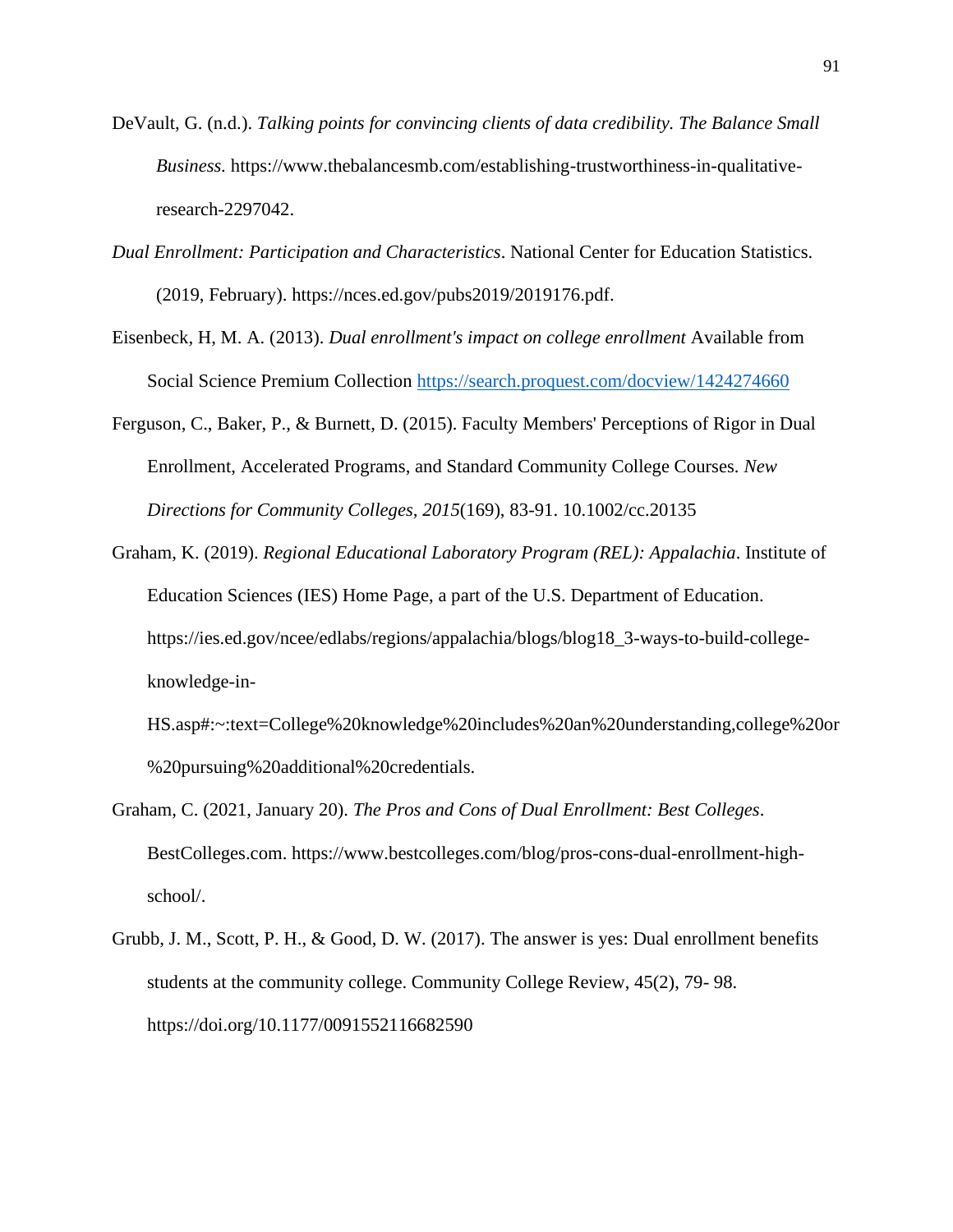- Harlow, S., Cummings, R., & Aberasturi, S. (2007) Karl Popper and Jean Piaget: A Rationale for Constructivism, The Educational Forum, 71:1, 41- 48, DOI: [10.1080/00131720608984566](https://doi-org.une.idm.oclc.org/10.1080/00131720608984566)
- High school dual enrollment. (2016). eCampusTours.com. http://www.ecampustours.com/forstudents/college-planning/inside-the-classroom/highschool-dualenrollment.aspx#.WdFknqApCfA
- Hoffman, N. (2005). Add and Subtract: Dual Enrollment as a State Strategy to Increase Postsecondary Success for Underrepresented Students. Jobs for the Future. Hoffman, N., Vargas, J., & Santos, J. (2009). New directions for dual enrollment: Creating stronger pathways from high school through college. In A. Bueschel (Ed.), Policies and practices to improve student preparation and success (New Directions for Community Colleges, no. 145, pp. 43-58). San Francisco, CA: Jossey Bass.<https://doi.10.1002/cc.354>
- Hoffman, N., Vargas, J., & Santos, J. (2009). New directions for dual enrollment: Creating stronger pathways from high school through college. In A. Bueschel (Ed.), Policies and practices to improve student preparation and success (New Directions for Community Colleges, no. 145, pp. 43-58). Jossey Bass.<https://doi.10.1002/cc.354>
- Karp, M. M., & Hughes, K. L. (2008, Oct 1,). Study: dual enrollment can benefit a broad range of students. *Techniques - Association for Career and Technical Education, 83*, 14. <https://search.proquest.com/docview/1933095115>
- Kleiner, B., & Lewis, L. (2005). Dual Enrollment of High School Students at Postsecondary Institutions: 2002–03 (NCES 2005-008). U.S. Department of Education. National Center for Education Statistics.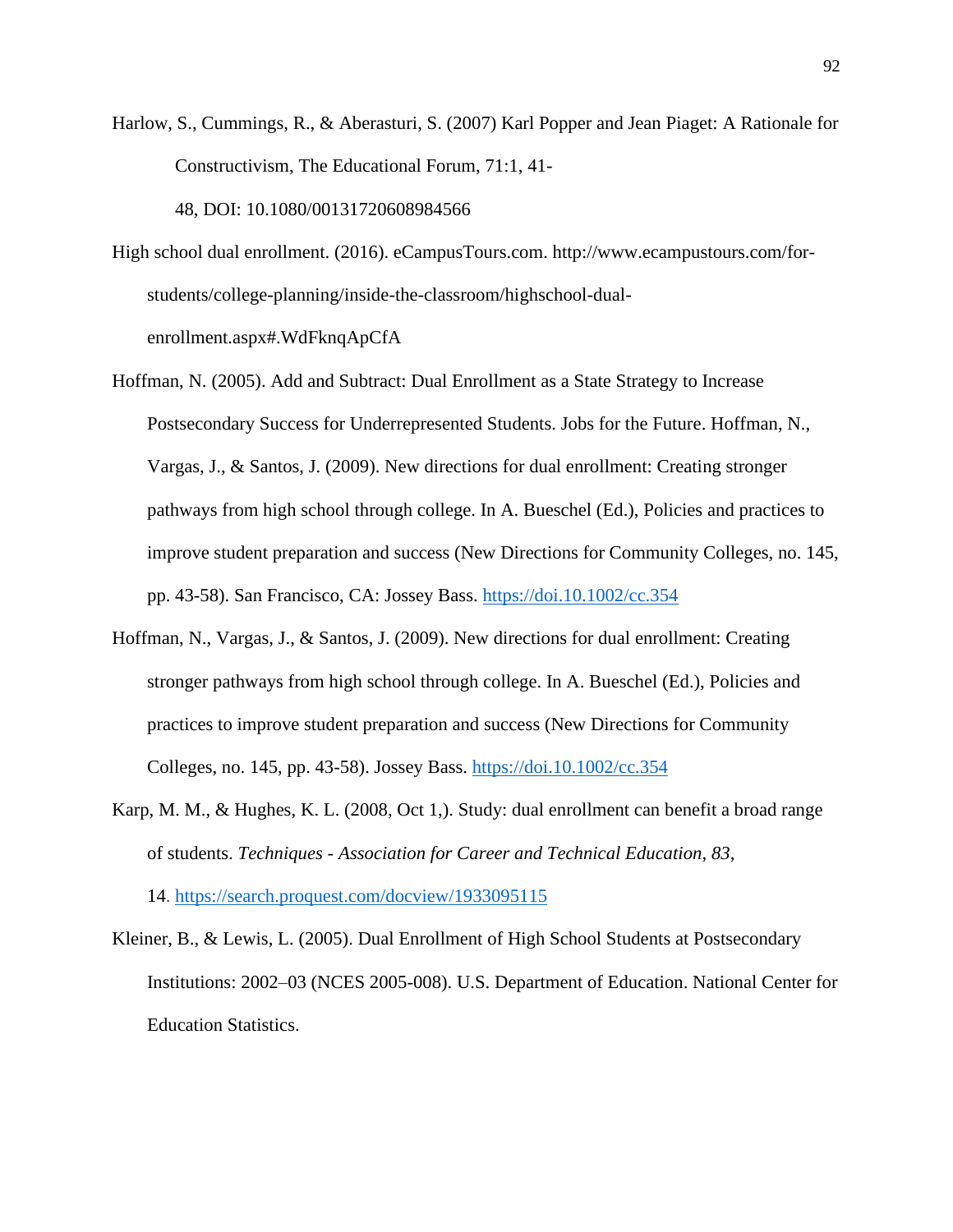Mangan, K. (2016, July 22). *As Dual Enrollments Swell, So Do Worries About Academic Rigor*. The Chronicle of Higher Education. https://www.chronicle.com/article/as-dualenrollments-swell-so-do-worries-about-academicrigor/?bc\_nonce=osv4ban2ogrkkof184m0s&cid=reg\_wall\_signup.

Marzano, R. (2017). *Conley Readiness Index: What do new college students aspire to and are they ready to achieve their goals?* pearson.com. https://www.pearson.com/content/dam/one-dot-com/one-dotcom/us/en/files/ConleyReadinessIndexCRIFlyerResearchbase.pdf.

- McLeod, S. (2019, July 19). Constructivism as a Theory for Teaching and Learning. Simply Psychology. https://www.simplypsychology.org/constructivism.html.
- McMillan, J. & Schumacher, S. (2010). Research in education: Evidence based inquiry (7th ed.). New Jersey: Pearson Education Inc.
- Merriam, S. (2009). Qualitative Research: A guide to design and implementation. Jossey-Bass
- Merriam, S. B., & Tisdell, E. J. (2016). Qualitative research: A guide to design and implementation (4th ed.). Jossey-Bass.
- National Alliance of Concurrent Enrollment Partnerships. (2018). What is concurrent enrollment? http://www.nacep.org/about-nacep/what-is-concurrentenrollment/
- National Alliance of Concurrent Enrollment Partnerships. (2020). About us. http://www.nacep.org/about-nacep/

Office for Human Research Protections (OHRP). (1979). *The Belmont Report: Ethical Principles and Guidelines for the Protection of Human Subjects of Research*. HHS.gov. https://www.hhs.gov/ohrp/regulations-and-policy/belmont-report/read-the-belmontreport/index.html.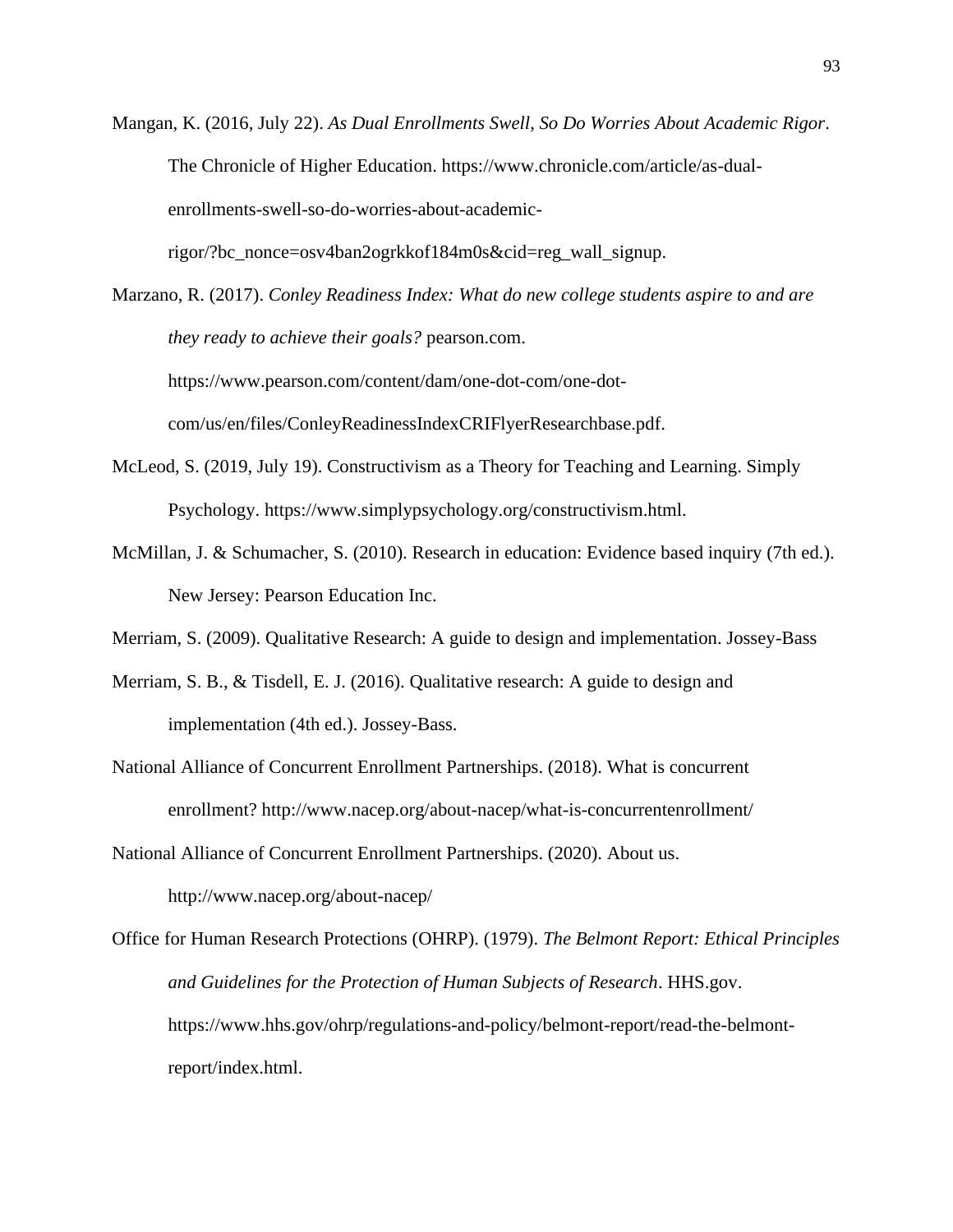Patton, M. (2002). Qualitative research and evaluation methods. Sage Publications.

*Penn College NOW.* (2020). [www.pct.edu/penncollegenow](http://www.pct.edu/penncollegenow)

- Perna, L. W., Rowan-Kenyon, H., Bell, A., Thomas, S. L., & Li, C. (2008). A typology of federal and state programs designed to promote college enrollment. The Journal of Higher Education, 79(3), 243-267. https://doi.org/10.1080/00221546.2008.11772098
- Pompelia, S. (2020, January). Dual Enrollment Access. Education Commission of the States. https://files.eric.ed.gov/fulltext/ED602439.pdf.
- Rarig, K. W. (2019). *Equity Issues in Dual Enrollment Programs: Exploring African American Community College Students' Perceptions of Dual Enrollment* (Ph.D.). Available from ProQuest One Academic. (2377962492). [https://une.idm.oclc.org/login?url=https://www](https://une.idm.oclc.org/login?url=https://www-proquest-com.une.idm.oclc.org/docview/2377962492?accountid=12756)[proquest-com.une.idm.oclc.org/docview/2377962492?accountid=12756](https://une.idm.oclc.org/login?url=https://www-proquest-com.une.idm.oclc.org/docview/2377962492?accountid=12756)

Ravitch, S., & Riggan, M. (2016). *Reason & Rigot*. Sage Publications.

- Roberts, C., & Hyatt, L. (2019). The dissertation journey: A practical and comprehensive guide to planning, writing, and defending your dissertation. Corwin, a SAGE Company.
- Roberts, K., Dowell, A., & Nie, J.-B. (2019, March 28). *Attempting rigour and replicability in thematic analysis of qualitative research data; a case study of codebook development*. BMC Medical Research Methodology.

https://bmcmedresmethodol.biomedcentral.com/articles/10.1186/s12874-019-0707-y.

- Scott-Clayton, J., Crosta, P. M., & Belfield, C. R. (2014). Improving the targeting of treatment: Evidence from college remediation. Educational Evaluation and Policy Analysis, 36(3), 371–393.<https://doi.org/10.3102/0162373713517935>
- Sinkovics, N. (2018). Pattern matching in qualitative analysis. Research Explorer | The University of Manchester. February 3, 2022,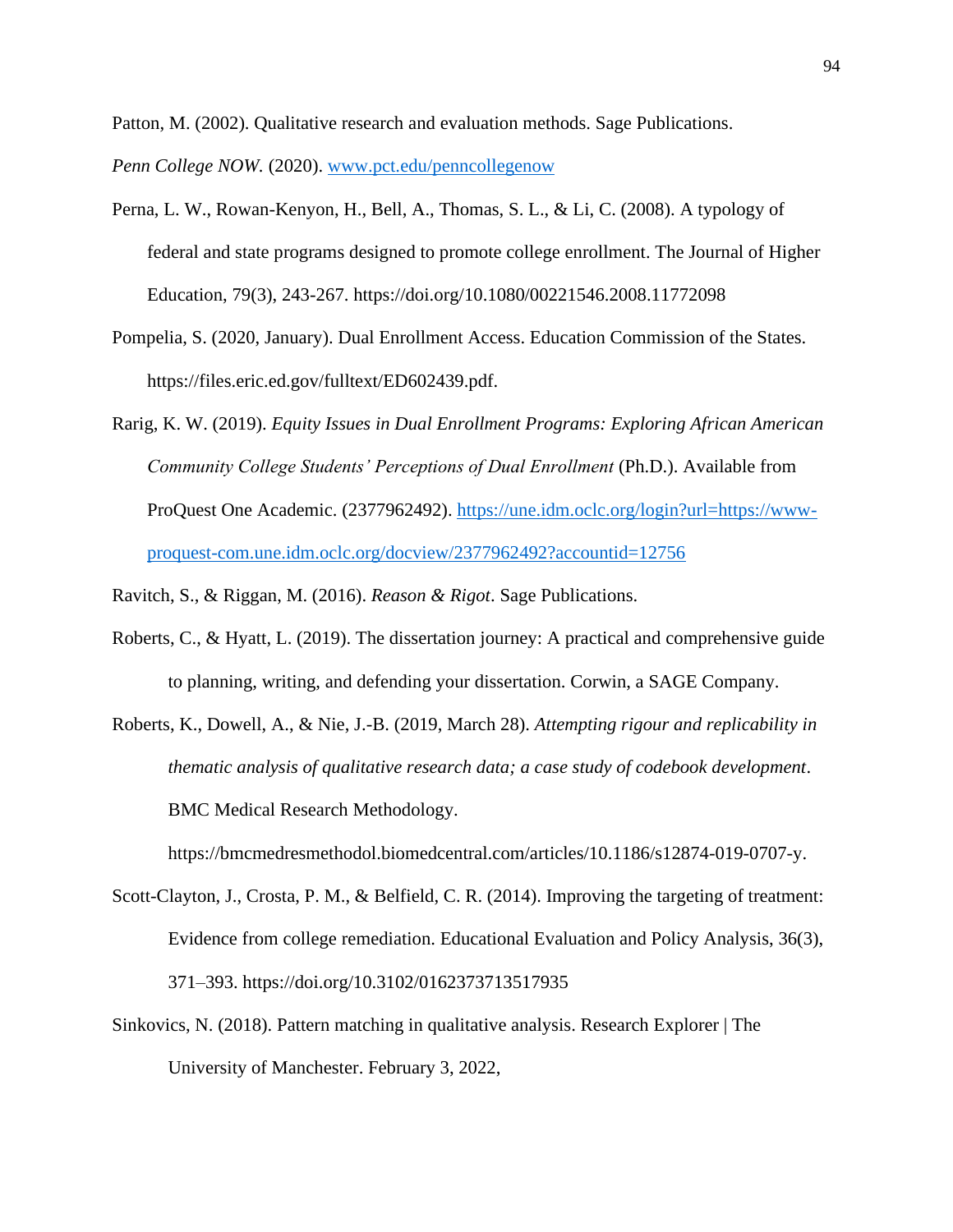https://www.research.manchester.ac.uk/portal/en/publications/pattern-matching-inqualitative-analysis(d8f4f402-997a-4fcd-99bf-25855d9f2465).html

- Smith, J. A., Flowers, P., & Larkin, M. (2009). Interpretative phenomenological analysis: Theory, method and research. SAGE
- Sullivan, C., & Forrester, M. A. (2019). Doing qualitative research in psychology (Vol. 2). SAGE Publications.
- Taylor, J. L., Borden, V. H. M., & Park, E. (2015). State dual credit policy: A national perspective. In J. L. Taylor & J. Pretlow (Eds.), Dual enrollment policies, pathways, and perspectives (New Directions for Community Colleges, no. 169, pp. 9-19). Jossey Bass. <https://doi:10.1002/cc.20128>
- Taylor, J. L., & Pretlow, J. (2015). *Dual Enrollment Policies, Pathways, and Perspectives: New Directions for Community Colleges, Number 169*. John Wiley & Sons, Incorporated.

*The Condition of College and Career Readiness*. ACT. (2018). https://www.act.org/content/dam/act/unsecured/documents/cccr2018/National-CCCR-2018.pdf.

- The Pros and Cons of Constructivist Learning Theory. Teaching Methods, Tips and Strategies | Bright Hub Education. (2010, July 6). https://www.brighthubeducation.com/teachingmethods-tips/76645-pros-and-cons-of-constructivist-learning-theory/.
- Thomas, N., Marken, S., Gray, L., & Lewis, L. (2013). Dual Enrollment Programs and Courses for High School Students at Postsecondary Institutions: 2010-11. First Look (NCES 2013- 002). U.S. Department of Education. National Center for Education Statistics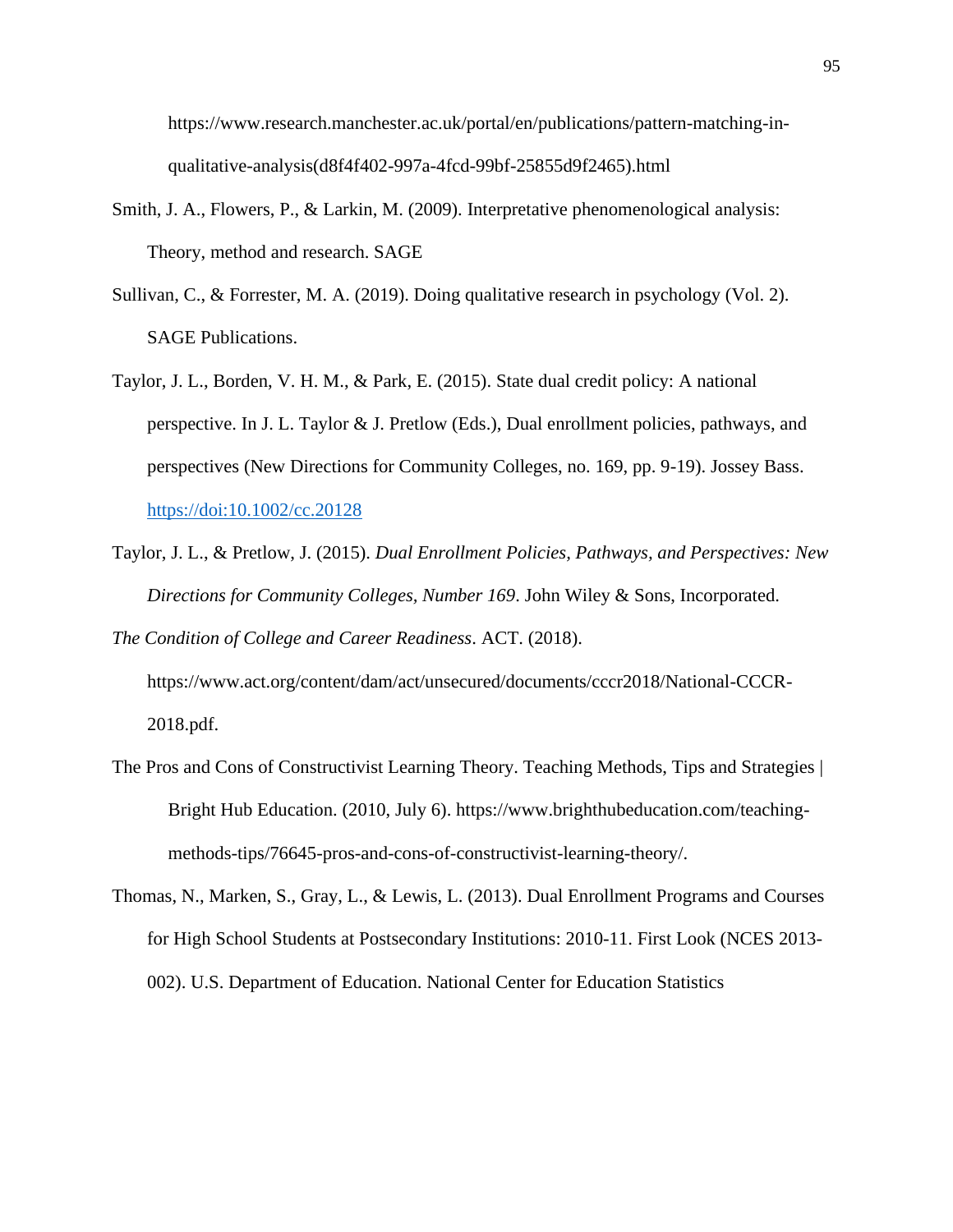- Trochim, W. (n.d.). Pattern Matching for Construct Validity. Pattern Matching Research Methods Knowledge Base. February 3, 2022, https://conjointly.com/kb/construct-validitypattern-matching/
- Tucker, b. (2017, May 3). Academic Preparedness is not College Readiness. American Institutes for Research. https://www.air.org/edsector-archives/blog/academic-preparedness-notcollege-

readiness#:~:text=Preparedness%20represents%20the%20academic%20knowledge,year %20transfer%20degree%20or%20four%2D.

- Villanueva, M. M. (2014, March 15). Strengths and Weaknesses of Constructivism. https://ejournal103.wordpress.com/2014/03/14/strengths-and-weaknesses-ofconstructivism/.
- Wang, X., Chan, H.-Y., Phelps, L. A., & Washbon, J. I. (2015). Fuel for Success. Community College Review, 43(2), 165–190.<https://doi.10.1177/0091552115569846>
- Zinth, J. D. (2015, February). *Dual Enrollment Course Content and Instructor Quality*. Education Commission of the States.

https://www.ecs.org/clearinghouse/01/17/16/11716.pdf.

Zinth, J. D. (2016). 50-State comparison: Dual/Concurrent enrollment policies (Report). Education Commission of the States. [http://www.ecs.org/dual-concurrent-enrollment](http://www.ecs.org/dual-concurrent-enrollment-policies/)[policies/](http://www.ecs.org/dual-concurrent-enrollment-policies/)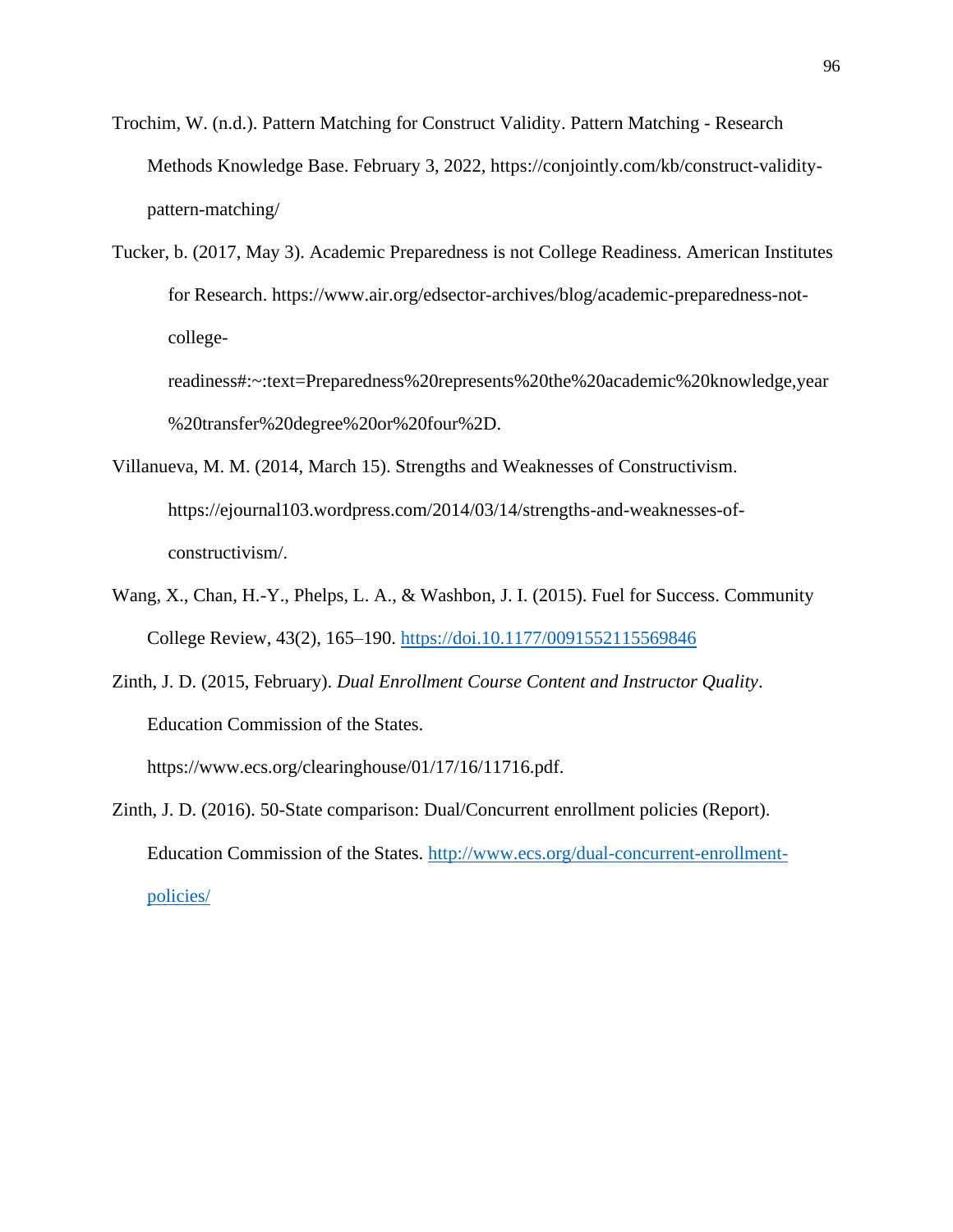# **APPENDICES**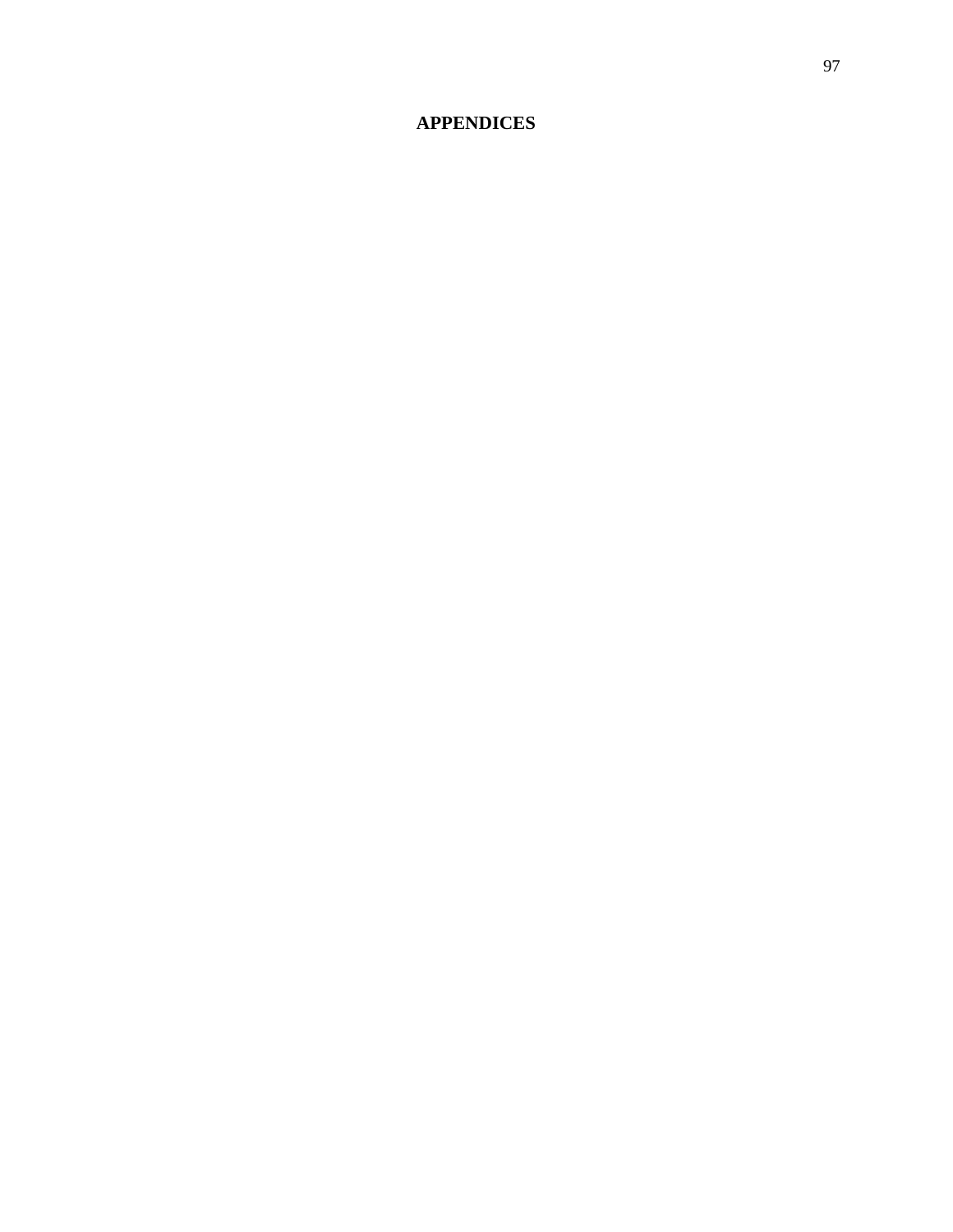## **Appendix A**

## **Solicitation Emails**

Penn College NOW faculty - Your input is requested



 $\fbox{$\Leftrightarrow$ Reply $${\Bbbk}$, Reply All $${\Bbbk}$, and $\Leftrightarrow$ {\tt Forward} and $\Leftrightarrow$ {\tt W}$.}$  $\overline{M}$  Mon 12/13/2021 4:01 PM

Dear Colleagues,

Tanya Berfield, who is the Director of K-12 Outreach at Penn College, is also a doctoral student at the University of New England. Her research is focused on secondary teachers and post-secondary faculty perceptions of the ice of dual enrollment participation on college readiness. This is a qualitative case study. influ

Tanya is currently seeking post-secondary faculty members who currently are or recently have been involved in the Penn College NOW dual enrollment program to participate in the study. You are receiving this email because y

The names of all participants collected for this study will remain confidential. At no time during the study process will any individuals be identified. Additionally, no cost will be incurred by the participants.

If you are interested in sharing your perceptions, experiences, and reflections or have questions please contact Tanya directly at tberfield@une.edu.

Thank you for considering!

Joanna Flynn

Joanna Flynn<br>Dean of Curriculum & Instruction | Academic Affairs PENNSYLVANIA COLLEGE OF TECHNOLOGY Ore College Avenue, Williamsport, PA 17701<br>570.320.2400 x7633

**Dissertation Request** 





Dear Colleagues,

Tanya Berfield, the Director of K-12 Outreach at Penn College is also a doctoral student at the University of New England. Her research is focused on secondary teachers and post-secondary faculty perceptions of the influen dual enrollment participation on college readiness. This is a qualitative case study

Tanya is currently seeking secondary teachers who currently are or recently have been involved in the Penn College NOW dual enrollment program to participate in the study. Participation consists of a virtual interview to l more than one hour and the opportunity to verify data collected by reviewing the transcript. Interviews will be conducted using either Microsoft Teams or Zoon, whichever you prefer and will be recorded

The names of all participants and schools collected for this study will remain confidential. At no time during the study process will any individuals be identified. Additionally, no cost will be incurred by the participant

If you are interested in sharing your perceptions, experiences, and reflections or have questions please contact Tanya directly at therfield@une.edu.

Regards,

Dr. Randy Zangara

Randy Zangara, Ed.D. Dean of College Transitions & Student Success | K-12 Outreach|LEAP Center | Veteran & Military Services|Tutoring Services PENNSYLVANIA COLLEGE OF TECHNOLOGY + o +<br>One College Avenue, Williamsport, PA 17701 riz6@pct.edu 570.320.2400 x5228

This email may contain confidential information about a Pennsylvania College of Technology student. It is intended solely for the use of the recipient. This email may contain information that is considered an "educational disclose the information in accordance with the requirements of the Federal Educational Rights and Privacy Act Regulations. If you have received this transmission in error, please notify the sender immediately and permanen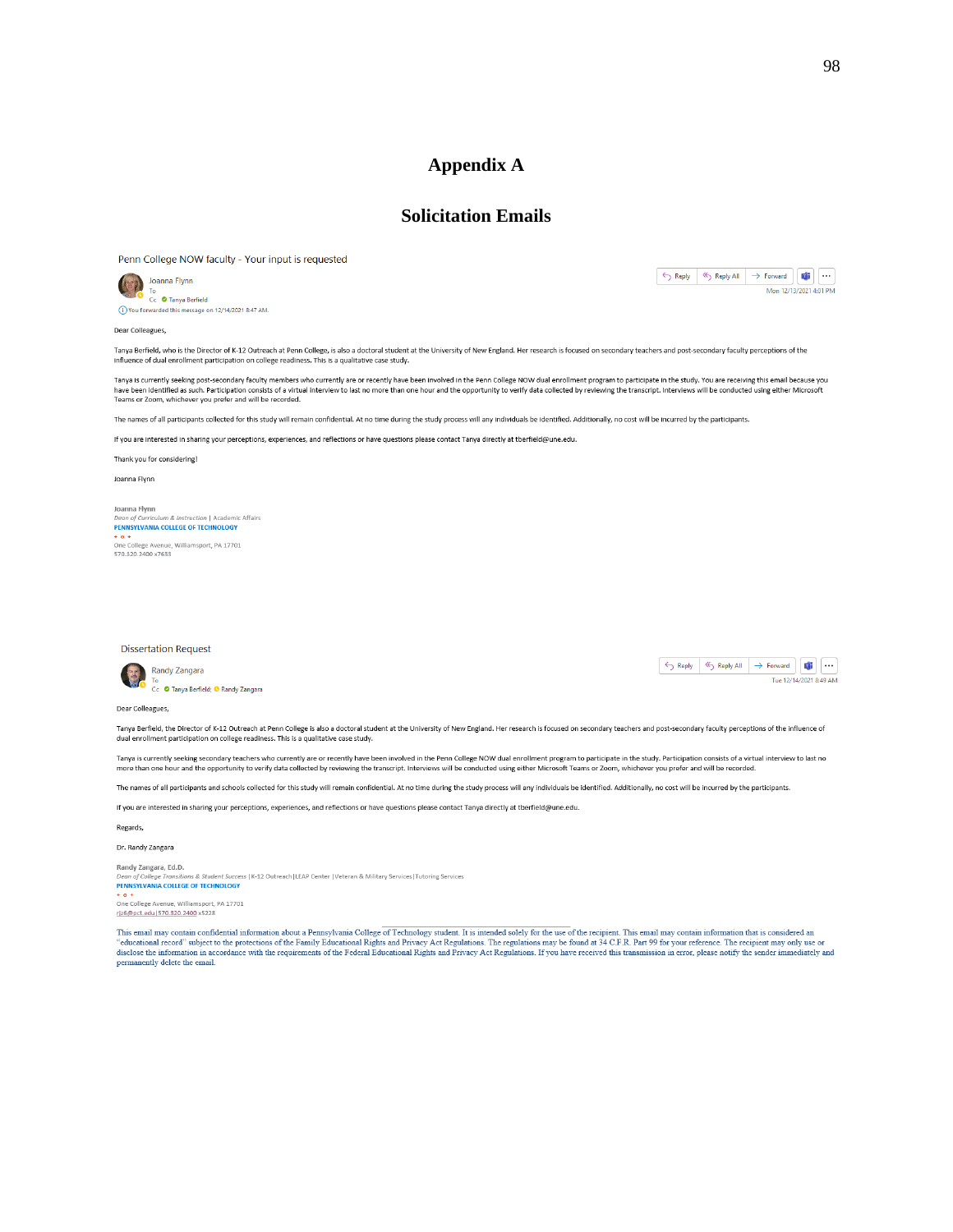#### **Appendix B**

### **Interview Protocol**

Hello, my name is Tanya Berfield, and I will be conducting this interview. Before we begin, let's review the information sheet that I shared with you via email when we scheduled the interview. (Review information sheet) At this time, if you have questions or concerns regarding the information that we just reviewed please let me know. (If yes, answer questions. If no, continue) Providing a verbal response do you acknowledge that you would now like to continue with the interview? (If no, thank them for their time and leave the interview. If yes, continue) Thank you so much for volunteering to participate in my study. I appreciate the time that you are spending with me today to share your thoughts and perceptions. I anticipate that this interview will take no more than one hour. The goal of this study is to examine secondary teacher and postsecondary faculty perceptions of the influence of dual enrollment participation on college readiness.

Identification of all participants and schools will remain confidential. Recordings, transcriptions, and collected data will be stored on my student OneDrive through the University of New England. I will be the only individual with access to the data. I would also like to remind you that this interview is being recorded. You are welcome to turn your camera off if you choose. I would also like you to know that I am in a personal office. No one is able to see or overhear our conversation. As we proceed through the interview, if you prefer to not answer a question, let me know and we will move to the next question. If at any time you feel uncomfortable or wish to discontinue the interview, just let me know and we will stop. If you have no questions or concerns at this time we will proceed.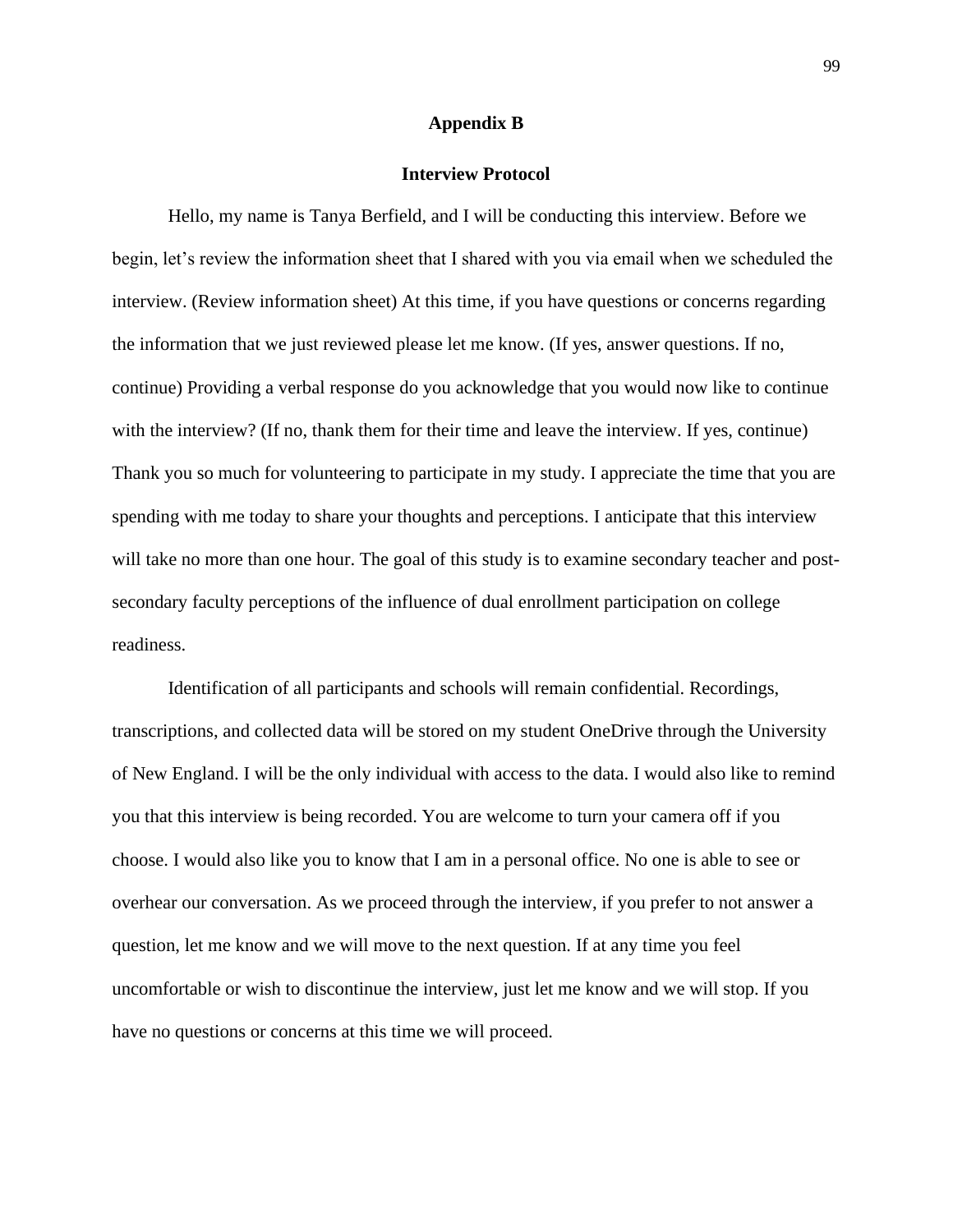## **Conclusion**

That concludes today's interview. In the coming days I will be providing you, via email, a copy of the transcribed interview following the data collection process. You will have the ability to update, change, retract, or add to the content at that time. Please review that information for accuracy. You can respond to my email with confirmation, clarification, or questions. Thank you again for taking the time to meet with me today, it was a pleasure speaking with you.

# **Questions**

Questions are divided into themes.

General:

- 1. Please provide me with the pseudonym you would like assigned to you for this study.
- 2. What is your current position?
- 3. What subject/content area do you teach?
- 4. How many years have you been in this field?

## Access:

(Cost, availability, eligibility, qualified educators)

- 5. What are your observations of student access to dual enrollment?
- 6. What roadblocks have you observed that prohibit a student from participating in dual enrollment?

Course Integrity:

(Quality control, academic rigor)

7. What is your perception of the course integrity of dual enrollment courses that you have been engaged in in regards to student learning outcomes?

Career Exploration:

8. What observations have you made, if any, regarding career exploration opportunities students have when participating in dual enrollment?

College Transition: